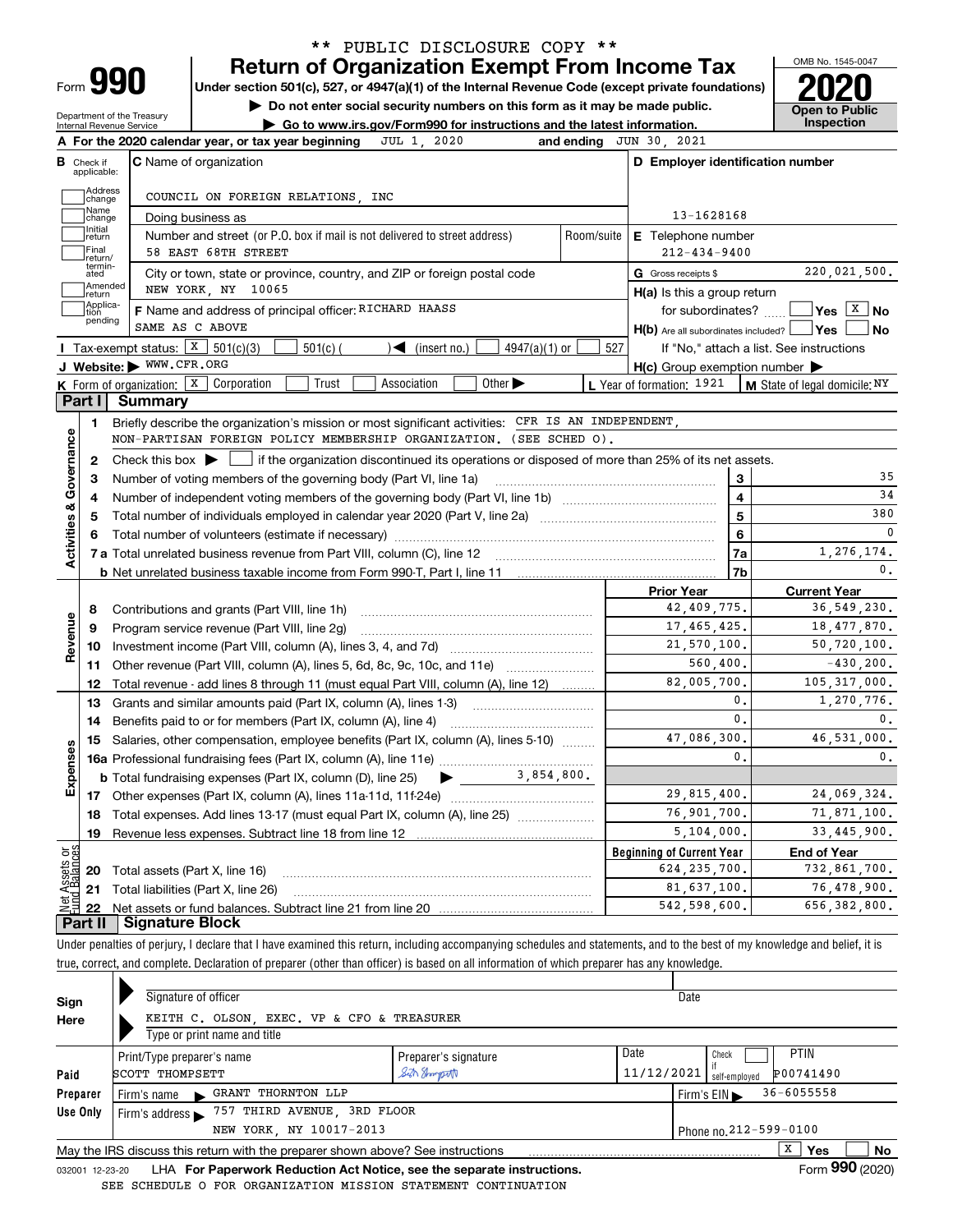|    | <b>Part III Statement of Program Service Accomplishments</b><br>X                                                                                                                                                                                                                                                                                                                                                                                                     |
|----|-----------------------------------------------------------------------------------------------------------------------------------------------------------------------------------------------------------------------------------------------------------------------------------------------------------------------------------------------------------------------------------------------------------------------------------------------------------------------|
| 1  |                                                                                                                                                                                                                                                                                                                                                                                                                                                                       |
|    | Briefly describe the organization's mission:<br>THE COUNCIL ON FOREIGN RELATIONS (CFR) IS AN INDEPENDENT, NONPARTISAN                                                                                                                                                                                                                                                                                                                                                 |
|    | MEMBERSHIP ORGANIZATION, THINK TANK, AND PUBLISHER DEDICATED TO BEING                                                                                                                                                                                                                                                                                                                                                                                                 |
|    | A RESOURCE FOR ITS MEMBERS, GOVERNMENT OFFICIALS, BUSINESS EXECUTIVES,<br>JOURNALISTS, EDUCATORS AND (CONTINUED ON SCHEDULE O)                                                                                                                                                                                                                                                                                                                                        |
|    |                                                                                                                                                                                                                                                                                                                                                                                                                                                                       |
| 2  | Did the organization undertake any significant program services during the year which were not listed on the<br>$\sqrt{\mathsf{Yes} \mid \mathsf{X} \mid \mathsf{No}}$<br>prior Form 990 or 990-EZ?                                                                                                                                                                                                                                                                   |
|    | If "Yes," describe these new services on Schedule O.<br>$\overline{Y}$ es $\overline{X}$ No                                                                                                                                                                                                                                                                                                                                                                           |
| 3  | If "Yes," describe these changes on Schedule O.                                                                                                                                                                                                                                                                                                                                                                                                                       |
| 4  | Describe the organization's program service accomplishments for each of its three largest program services, as measured by expenses.                                                                                                                                                                                                                                                                                                                                  |
|    | Section 501(c)(3) and 501(c)(4) organizations are required to report the amount of grants and allocations to others, the total expenses, and                                                                                                                                                                                                                                                                                                                          |
|    | revenue, if any, for each program service reported.<br>0.                                                                                                                                                                                                                                                                                                                                                                                                             |
| 4a | THE DAVID ROCKEFELLER STUDIES PROGRAM-CFR'S THINK TANK-ANALYZES                                                                                                                                                                                                                                                                                                                                                                                                       |
|    | PRESSING GLOBAL CHALLENGES AND OFFERS ACTIONABLE STEPS THAT                                                                                                                                                                                                                                                                                                                                                                                                           |
|    | POLICYMAKERS AND CITIZENS CAN TAKE TO ADDRESS THEM. THE MORE THAN                                                                                                                                                                                                                                                                                                                                                                                                     |
|    | SEVENTY FULL-TIME AND ADJUNCT FELLOWS IN STUDIES COVER ALL THE WORLD'S                                                                                                                                                                                                                                                                                                                                                                                                |
|    | MAJOR REGIONS AND SIGNIFICANT FOREIGN POLICY ISSUES. IN ADDITION TO                                                                                                                                                                                                                                                                                                                                                                                                   |
|    | PRODUCING BOOKS, ARTICLES, OP-EDS, BLOGS, PODCASTS, AND INTERACTIVES,                                                                                                                                                                                                                                                                                                                                                                                                 |
|    | THE STUDIES PROGRAM ADMINISTERS ELEVEN FELLOWSHIP PROGRAMS.                                                                                                                                                                                                                                                                                                                                                                                                           |
|    |                                                                                                                                                                                                                                                                                                                                                                                                                                                                       |
|    |                                                                                                                                                                                                                                                                                                                                                                                                                                                                       |
|    |                                                                                                                                                                                                                                                                                                                                                                                                                                                                       |
|    |                                                                                                                                                                                                                                                                                                                                                                                                                                                                       |
|    |                                                                                                                                                                                                                                                                                                                                                                                                                                                                       |
| 4b | $0.$ ) (Revenue \$ 9, 298, 200.)<br>$\left(\text{Code:}\right)$ $\left(\text{Expenses $}\right)$ $\left(\text{Expenses $}\right)$ $\left(\text{2.1:}\right)$ $\left(\text{2.2:}\right)$ $\left(\text{2.3:}\right)$ $\left(\text{2.4:}\right)$ $\left(\text{2.5:}\right)$ $\left(\text{2.5:}\right)$ $\left(\text{2.5:}\right)$ $\left(\text{2.5:}\right)$ $\left(\text{2.5:}\right)$ $\left(\text{2.5:}\right)$ $\left(\text{2.5:}\right)$ $\left(\text{2.5:}\right)$ |
|    | FOREIGN AFFAIRS HAS BEEN THE LEADING FORUM FOR SERIOUS DISCUSSION OF                                                                                                                                                                                                                                                                                                                                                                                                  |
|    | AMERICAN FOREIGN POLICY AND GLOBAL AFFAIRS. IT IS NOW A MULTIPLATFORM                                                                                                                                                                                                                                                                                                                                                                                                 |
|    |                                                                                                                                                                                                                                                                                                                                                                                                                                                                       |
|    | MEDIA ORGANIZATION WITH A PRINT MAGAZINE, A WEBSITE, A MOBILE SITE,                                                                                                                                                                                                                                                                                                                                                                                                   |
|    | VARIOUS APPS AND SOCIAL MEDIA FEEDS, AN EVENT BUSINESS, AND MORE.                                                                                                                                                                                                                                                                                                                                                                                                     |
|    | FOREIGN AFFAIRS IS PUBLISHED BY THE COUNCIL ON FOREIGN RELATIONS (CFR).                                                                                                                                                                                                                                                                                                                                                                                               |
|    | FOREIGN AFFAIRS WILL DEAL WITH QUESTIONS OF INTERNATIONAL INTEREST                                                                                                                                                                                                                                                                                                                                                                                                    |
|    | TODAY. THEY WILL COVER A BROAD RANGE OF SUBJECTS NOT ONLY POLITICAL                                                                                                                                                                                                                                                                                                                                                                                                   |
|    | BUT HISTORICAL AND ECONOMIC. IN PURSUANCE OF ITS IDEALS FOREIGN AFFAIRS                                                                                                                                                                                                                                                                                                                                                                                               |
|    | WILL NOT DEVOTE ITSELF TO THE SUPPORT OF ANY ONE CAUSE, HOWEVER WORTHY.                                                                                                                                                                                                                                                                                                                                                                                               |
|    | LIKE THE COUNCIL ON FOREIGN RELATIONS FROM WHICH IT HAS SPRUNG IT WILL                                                                                                                                                                                                                                                                                                                                                                                                |
|    | TOLERATE WIDE DIFFERENCES OF OPINION. ITS ARTICLES WILL NOT REPRESENT                                                                                                                                                                                                                                                                                                                                                                                                 |
|    | ANY CONSENSUS OF BELIEFS. (CONTINUED ON SCHEDULE O)                                                                                                                                                                                                                                                                                                                                                                                                                   |
| 4c | 0.<br>$2,341,500$ including grants of \$<br>$0.$ ) (Revenue \$<br>(Code: ) (Expenses \$                                                                                                                                                                                                                                                                                                                                                                               |
|    | THE MEETINGS PROGRAM PROVIDES MEMBERS WITH IN-PERSON ACCESS IN NEW YORK                                                                                                                                                                                                                                                                                                                                                                                               |
|    | AND WASHINGTON, DC, TO WORLD LEADERS, SENIOR GOVERNMENT OFFICIALS,                                                                                                                                                                                                                                                                                                                                                                                                    |
|    | MEMBERS OF CONGRESS, AND PROMINENT THINKERS AND PRACTITIONERS IN                                                                                                                                                                                                                                                                                                                                                                                                      |
|    | ACADEMIA, POLICY, AND BUSINESS, MANY OF WHOM ARE MEMBERS THEMSELVES.                                                                                                                                                                                                                                                                                                                                                                                                  |
|    | CONVENING NEARLY ONE THOUSAND EVENTS ANNUALLY, CFR IS DEDICATED TO                                                                                                                                                                                                                                                                                                                                                                                                    |
|    | FACILITATING AN INTELLECTUAL EXCHANGE OF IDEAS THROUGH EXPERT PANEL                                                                                                                                                                                                                                                                                                                                                                                                   |
|    | DISCUSSIONS, SYMPOSIA, TOWN HALLS, LIVESTREAMS, AND CEO FORUMS                                                                                                                                                                                                                                                                                                                                                                                                        |
|    | EXCLUSIVELY FOR MEMBERS.                                                                                                                                                                                                                                                                                                                                                                                                                                              |
|    |                                                                                                                                                                                                                                                                                                                                                                                                                                                                       |
|    |                                                                                                                                                                                                                                                                                                                                                                                                                                                                       |
|    |                                                                                                                                                                                                                                                                                                                                                                                                                                                                       |
|    | 4d Other program services (Describe on Schedule O.)                                                                                                                                                                                                                                                                                                                                                                                                                   |
|    | 13, 573, 800. including grants of \$<br>$0$ . ) (Revenue \$<br>(Expenses \$                                                                                                                                                                                                                                                                                                                                                                                           |
|    | 48, 253, 700.<br>4e Total program service expenses ><br>Form 990 (2020)                                                                                                                                                                                                                                                                                                                                                                                               |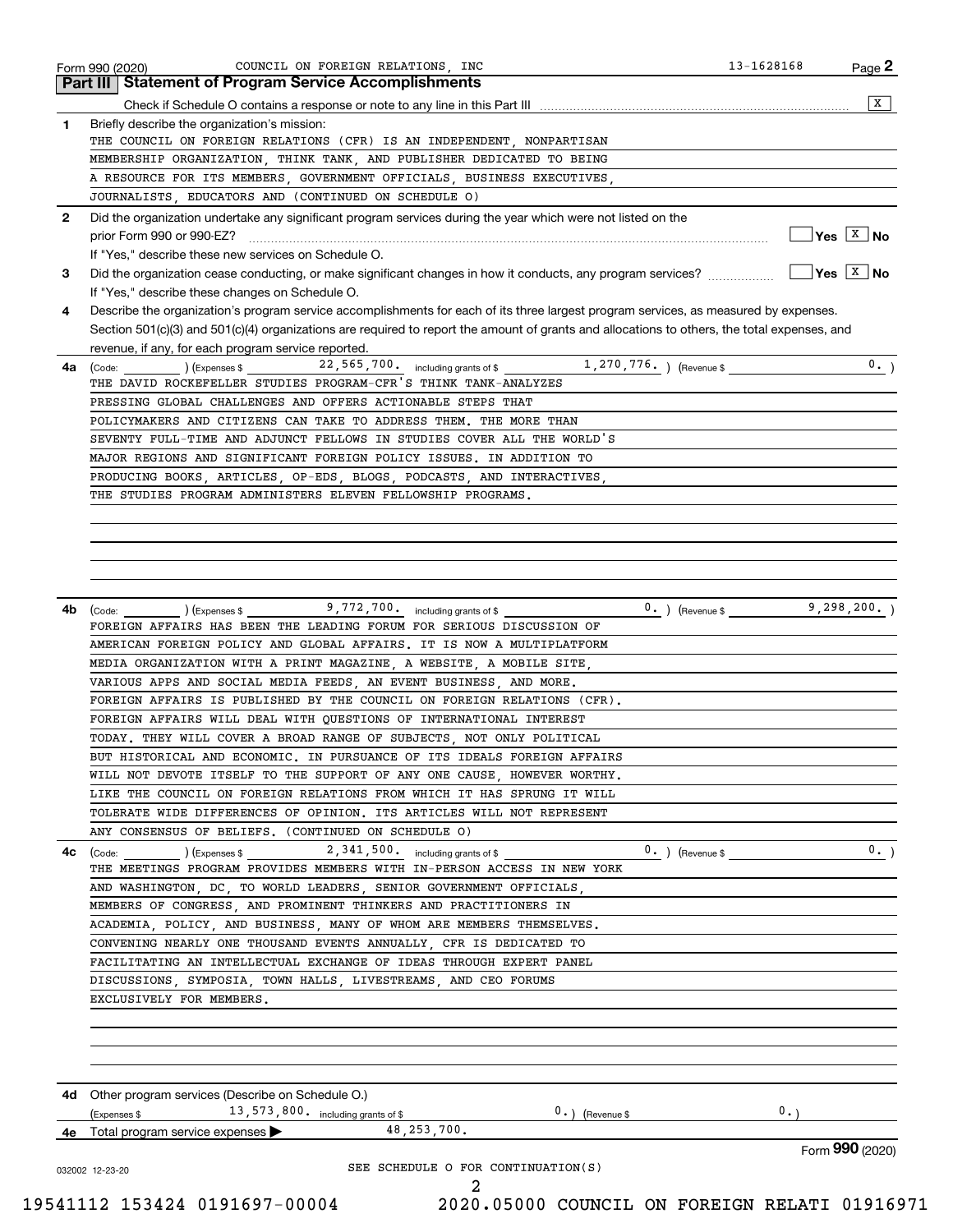Form 990 (2020) Page COUNCIL ON FOREIGN RELATIONS, INC 13-1628168

**Yes No 1** Is the organization described in section 501(c)(3) or 4947(a)(1) (other than a private foundation)? **2345678** Did the organization maintain collections of works of art, historical treasures, or other similar assets? If "Yes," complete **9** Did the organization report an amount in Part X, line 21, for escrow or custodial account liability, serve as a custodian for **101112a** Did the organization obtain separate, independent audited financial statements for the tax year? If "Yes," complete **1314a** Did the organization maintain an office, employees, or agents outside of the United States? www.communicalli **151617181912345678910Section 501(c)(3) organizations.** Did the organization engage in lobbying activities, or have a section 501(h) election in effect **a** Did the organization report an amount for land, buildings, and equipment in Part X, line 10? If "Yes," complete Schedule D, **bcd** Did the organization report an amount for other assets in Part X, line 15, that is 5% or more of its total assets reported in **efb** Was the organization included in consolidated, independent audited financial statements for the tax year? **11a11b11c11d11e11f12a12b1314a14b151617181920a20bb20 a** *If "Yes," complete Schedule H* Did the organization operate one or more hospital facilities? ~~~~~~~~~~~~~~~~~ **21b** If "Yes" to line 20a, did the organization attach a copy of its audited financial statements to this return? \_\_\_\_\_\_\_\_\_\_\_\_\_\_\_\_\_\_\_\_\_\_ *If "Yes," complete Schedule A* ~~~~~~~~~~~~~~~~~~~~~~~~~~~~~~~~~~~~~~~~~~~~~~~ Is the organization required to complete Schedule B, Schedule of Contributors? …………………………………………………… *If "Yes," complete Schedule C, Part I* public office? ~~~~~~~~~~~~~~~~~~~~~~~~~~~~~~~~~~~~ *If "Yes," complete Schedule C, Part II* during the tax year? ~~~~~~~~~~~~~~~~~~~~~~~~~~~~~~~~~ *If "Yes," complete Schedule C, Part III* similar amounts as defined in Revenue Procedure 98-19? ~~~~~~~~~~~~~~ *If "Yes," complete Schedule D, Part I* provide advice on the distribution or investment of amounts in such funds or accounts? *If "Yes," complete Schedule D, Part II* the environment, historic land areas, or historic structures? ~~~~~~~~~~~~~~ *Schedule D, Part III* ~~~~~~~~~~~~~~~~~~~~~~~~~~~~~~~~~~~~~~~~~~~~~~~~~~~~ *If "Yes," complete Schedule D, Part IV* ~~~~~~~~~~~~~~~~~~~~~~~~~~~~~~~~~~~~~~~~~~~ or in quasi endowments? If "Yes," c*omplete Schedule D, Part V* ………………………………………………………………………… *Part VI* ~~~~~~~~~~~~~~~~~~~~~~~~~~~~~~~~~~~~~~~~~~~~~~~~~~~~~~~~~~ *If "Yes," complete Schedule D, Part VII* assets reported in Part X, line 16? ~~~~~~~~~~~~~~~~~~~~~~~~~ assets reported in Part X, line 16? If "Yes," c*omplete Schedule D, Part VIII* ……………………………………………………………… Part X, line 16? *If "Yes," complete Schedule D, Part IX ………………………………………………………………………*……… Did the organization report an amount for other liabilities in Part X, line 25? If "Yes," c*omplete Schedule D, Part X* ……………… the organization's liability for uncertain tax positions under FIN 48 (ASC 740)? If "Yes," complete Schedule D, Part X ............ *Schedule D, Parts XI and XII* ~~~~~~~~~~~~~~~~~~~~~~~~~~~~~~~~~~~~~~~~~~~~~~~~ If "Yes," and if the organization answered "No" to line 12a, then completing Schedule D, Parts XI and XII is optional *www.* ls the organization a school described in section 170(b)(1)(A)(ii)? *If "Yes," complete Schedule E* \_\_\_\_\_\_\_\_\_\_\_\_\_\_\_\_\_\_\_\_\_\_\_\_\_\_\_\_\_\_\_\_\_ or more? *If "Yes," complete Schedule F, Parts I and IV ……………………………………………………………………*…………………… foreign organization? *If "Yes," complete Schedule F, Parts II and IV ………………………………………………………………*…… *If "Yes," complete Schedule F, Parts III and IV* or for foreign individuals? ~~~~~~~~~~~~~~~~~~~~~~~~~~ column (A), lines 6 and 11e? *If "Yes," complete Schedule G, Part I* ………………………………………………………………………… *If "Yes," complete Schedule G, Part II* 1c and 8a? ~~~~~~~~~~~~~~~~~~~~~~~~~~~~~~~~~~~~~ Did the organization report more than \$15,000 of gross income from gaming activities on Part VIII, line 9a? If "Yes," *complete Schedule G, Part III* ~~~~~~~~~~~~~~~~~~~~~~~~~~~~~~~~~~~~~~~~~~~~~~~ Did the organization engage in direct or indirect political campaign activities on behalf of or in opposition to candidates for Is the organization a section 501(c)(4), 501(c)(5), or 501(c)(6) organization that receives membership dues, assessments, or Did the organization maintain any donor advised funds or any similar funds or accounts for which donors have the right to Did the organization receive or hold a conservation easement, including easements to preserve open space, amounts not listed in Part X; or provide credit counseling, debt management, credit repair, or debt negotiation services? Did the organization, directly or through a related organization, hold assets in donor-restricted endowments If the organization's answer to any of the following questions is "Yes," then complete Schedule D, Parts VI, VII, VIII, IX, or X as applicable. Did the organization report an amount for investments - other securities in Part X, line 12, that is 5% or more of its total Did the organization report an amount for investments - program related in Part X, line 13, that is 5% or more of its total Did the organization's separate or consolidated financial statements for the tax year include a footnote that addresses Did the organization have aggregate revenues or expenses of more than \$10,000 from grantmaking, fundraising, business, investment, and program service activities outside the United States, or aggregate foreign investments valued at \$100,000 Did the organization report on Part IX, column (A), line 3, more than \$5,000 of grants or other assistance to or for any Did the organization report on Part IX, column (A), line 3, more than \$5,000 of aggregate grants or other assistance to Did the organization report a total of more than \$15,000 of expenses for professional fundraising services on Part IX, Did the organization report more than \$15,000 total of fundraising event gross income and contributions on Part VIII, lines Did the organization report more than \$5,000 of grants or other assistance to any domestic organization or Form 990 (2020) COUNCIL ON FOREIGN RELATIONS,INC 13-1628168 <sub>Page</sub> 3<br>Part IV | Checklist of Required Schedules XXXXXXXXXXXXXXXXXXXXXXXXXXX

domestic government on Part IX, column (A), line 1? If "Yes," complete Schedule I, Parts I and II …………………………………… 

032003 12-23-20

19541112 153424 0191697-00004 2020.05000 COUNCIL ON FOREIGN RELATI 01916971

**21**

Form (2020) **990**

X

3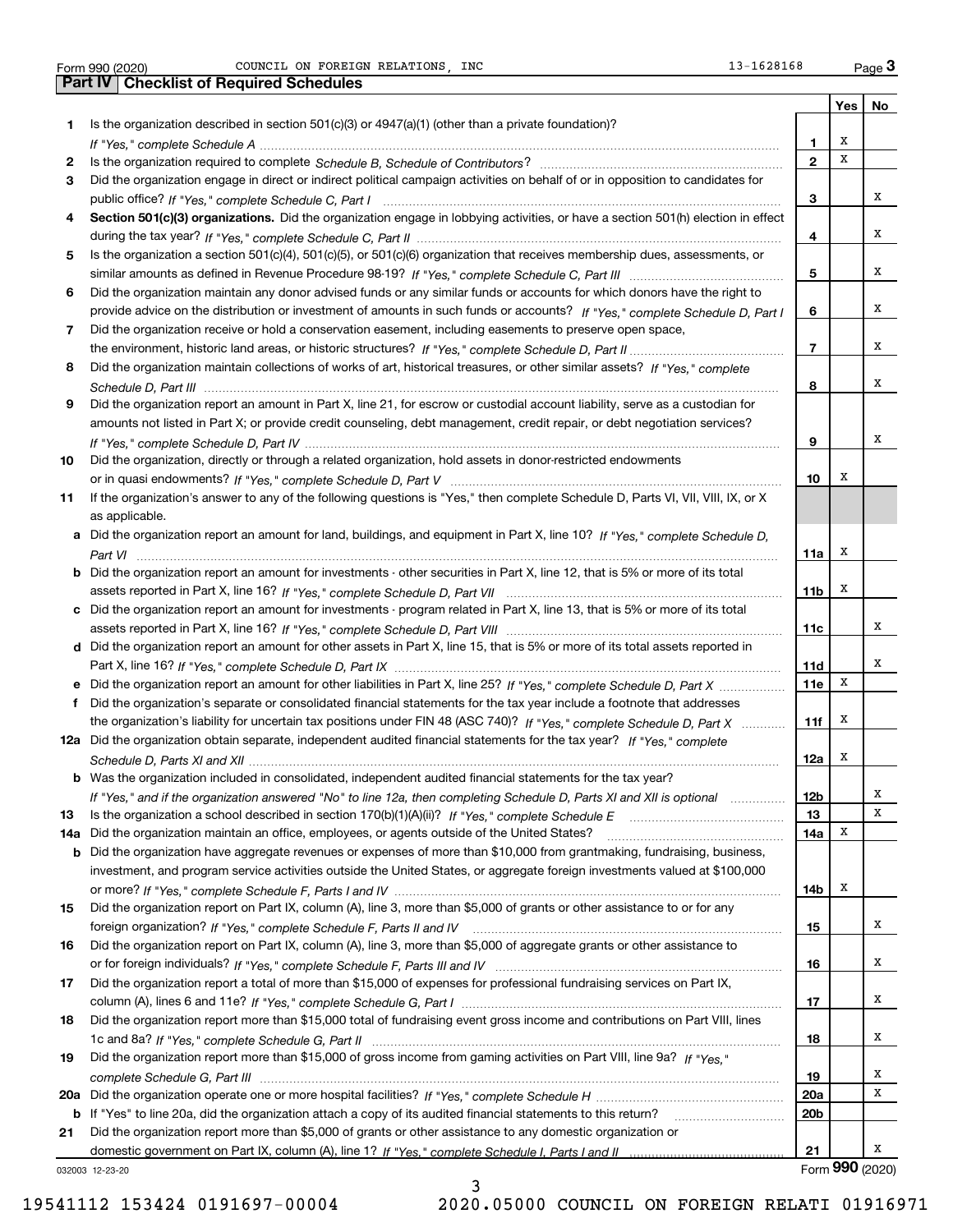|               |                                                                                                                                    |            | Yes             | No |
|---------------|------------------------------------------------------------------------------------------------------------------------------------|------------|-----------------|----|
| 22            | Did the organization report more than \$5,000 of grants or other assistance to or for domestic individuals on                      |            |                 |    |
|               |                                                                                                                                    | 22         | X               |    |
| 23            | Did the organization answer "Yes" to Part VII, Section A, line 3, 4, or 5 about compensation of the organization's current         |            |                 |    |
|               | and former officers, directors, trustees, key employees, and highest compensated employees? If "Yes," complete                     |            |                 |    |
|               |                                                                                                                                    | 23         | X               |    |
|               | 24a Did the organization have a tax-exempt bond issue with an outstanding principal amount of more than \$100,000 as of the        |            |                 |    |
|               | last day of the year, that was issued after December 31, 2002? If "Yes," answer lines 24b through 24d and complete                 |            |                 |    |
|               |                                                                                                                                    | 24a        | х               |    |
|               | <b>b</b> Did the organization invest any proceeds of tax-exempt bonds beyond a temporary period exception?                         | 24b        |                 | х  |
|               | c Did the organization maintain an escrow account other than a refunding escrow at any time during the year to defease             |            |                 | X  |
|               |                                                                                                                                    | 24c<br>24d |                 | х  |
|               |                                                                                                                                    |            |                 |    |
|               | 25a Section 501(c)(3), 501(c)(4), and 501(c)(29) organizations. Did the organization engage in an excess benefit                   | 25a        |                 | х  |
|               | b Is the organization aware that it engaged in an excess benefit transaction with a disqualified person in a prior year, and       |            |                 |    |
|               | that the transaction has not been reported on any of the organization's prior Forms 990 or 990-EZ? If "Yes," complete              |            |                 |    |
|               | Schedule L. Part I                                                                                                                 | 25b        |                 | X  |
| 26            | Did the organization report any amount on Part X, line 5 or 22, for receivables from or payables to any current                    |            |                 |    |
|               | or former officer, director, trustee, key employee, creator or founder, substantial contributor, or 35%                            |            |                 |    |
|               |                                                                                                                                    | 26         |                 | X  |
| 27            | Did the organization provide a grant or other assistance to any current or former officer, director, trustee, key employee,        |            |                 |    |
|               | creator or founder, substantial contributor or employee thereof, a grant selection committee member, or to a 35% controlled        |            |                 |    |
|               | entity (including an employee thereof) or family member of any of these persons? If "Yes," complete Schedule L, Part III           | 27         |                 | X  |
| 28            | Was the organization a party to a business transaction with one of the following parties (see Schedule L, Part IV                  |            |                 |    |
|               | instructions, for applicable filing thresholds, conditions, and exceptions):                                                       |            |                 |    |
|               | a A current or former officer, director, trustee, key employee, creator or founder, or substantial contributor? If                 |            |                 |    |
|               |                                                                                                                                    | 28a        |                 | X  |
|               |                                                                                                                                    | 28b        | х               |    |
|               | c A 35% controlled entity of one or more individuals and/or organizations described in lines 28a or 28b? If                        |            |                 |    |
|               |                                                                                                                                    | 28c        |                 | X  |
| 29            |                                                                                                                                    | 29         | х               |    |
| 30            | Did the organization receive contributions of art, historical treasures, or other similar assets, or qualified conservation        |            |                 |    |
|               |                                                                                                                                    | 30         |                 | X  |
| 31            | Did the organization liquidate, terminate, or dissolve and cease operations? If "Yes," complete Schedule N, Part I                 | 31         |                 | х  |
| 32            | Did the organization sell, exchange, dispose of, or transfer more than 25% of its net assets? If "Yes," complete                   |            |                 |    |
|               | Schedule N, Part II                                                                                                                | 32         |                 | х  |
| 33            | Did the organization own 100% of an entity disregarded as separate from the organization under Regulations                         |            |                 |    |
|               |                                                                                                                                    | 33         |                 | X  |
| 34            | Was the organization related to any tax-exempt or taxable entity? If "Yes," complete Schedule R, Part II, III, or IV, and          |            |                 | x  |
|               | 35a Did the organization have a controlled entity within the meaning of section 512(b)(13)?                                        | 34<br>35a  |                 | х  |
|               | <b>b</b> If "Yes" to line 35a, did the organization receive any payment from or engage in any transaction with a controlled entity |            |                 |    |
|               |                                                                                                                                    | 35b        |                 |    |
| 36            | Section 501(c)(3) organizations. Did the organization make any transfers to an exempt non-charitable related organization?         |            |                 |    |
|               |                                                                                                                                    | 36         |                 | х  |
| 37            | Did the organization conduct more than 5% of its activities through an entity that is not a related organization                   |            |                 |    |
|               | and that is treated as a partnership for federal income tax purposes? If "Yes," complete Schedule R, Part VI                       | 37         |                 | х  |
| 38            | Did the organization complete Schedule O and provide explanations in Schedule O for Part VI, lines 11b and 19?                     |            |                 |    |
|               | Note: All Form 990 filers are required to complete Schedule O                                                                      | 38         | x               |    |
| <b>Part V</b> | <b>Statements Regarding Other IRS Filings and Tax Compliance</b>                                                                   |            |                 |    |
|               | Check if Schedule O contains a response or note to any line in this Part V                                                         |            |                 |    |
|               |                                                                                                                                    |            | Yes             | No |
|               | 302<br>1a                                                                                                                          |            |                 |    |
|               | 0<br>1b                                                                                                                            |            |                 |    |
|               | c Did the organization comply with backup withholding rules for reportable payments to vendors and reportable gaming               |            |                 |    |
|               | (gambling) winnings to prize winners?                                                                                              | 1c         | x               |    |
|               | 032004 12-23-20                                                                                                                    |            | Form 990 (2020) |    |
|               |                                                                                                                                    |            |                 |    |

 <sup>19541112 153424 0191697-00004 2020.05000</sup> COUNCIL ON FOREIGN RELATI 01916971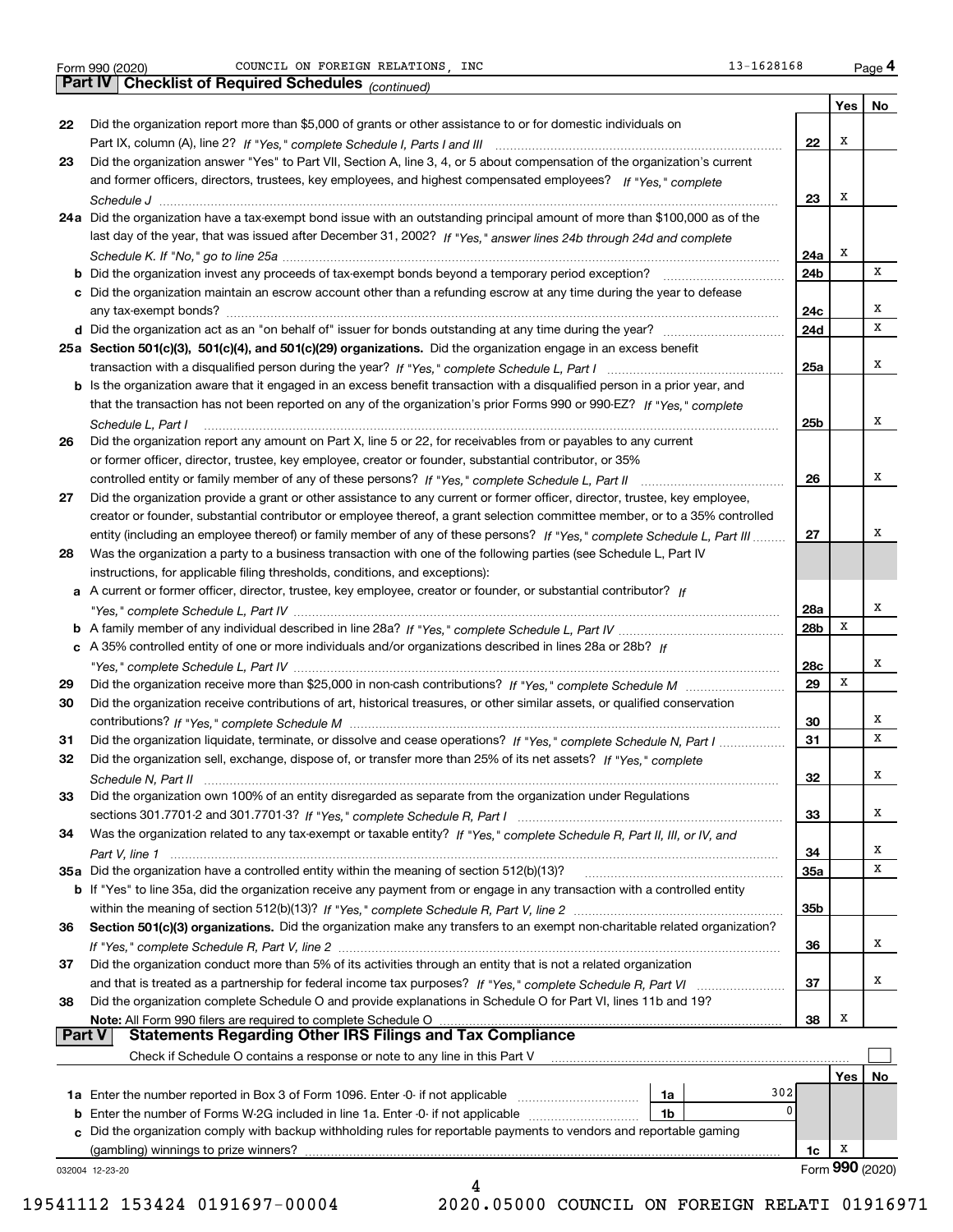|        | 13-1628168<br>COUNCIL ON FOREIGN RELATIONS, INC<br>Form 990 (2020)                                                                                                                                                                    |                |                   | <u>Page</u> 5 |
|--------|---------------------------------------------------------------------------------------------------------------------------------------------------------------------------------------------------------------------------------------|----------------|-------------------|---------------|
| Part V | Statements Regarding Other IRS Filings and Tax Compliance (continued)                                                                                                                                                                 |                |                   |               |
|        |                                                                                                                                                                                                                                       |                | Yes               | No            |
|        | 2a Enter the number of employees reported on Form W-3, Transmittal of Wage and Tax Statements,                                                                                                                                        |                |                   |               |
|        | 380<br>filed for the calendar year ending with or within the year covered by this return<br>2a                                                                                                                                        |                |                   |               |
|        |                                                                                                                                                                                                                                       | 2 <sub>b</sub> | Х                 |               |
|        | Note: If the sum of lines 1a and 2a is greater than 250, you may be required to $e$ -file (see instructions) $\ldots$                                                                                                                 |                |                   |               |
|        | 3a Did the organization have unrelated business gross income of \$1,000 or more during the year?                                                                                                                                      | 3a             | х                 |               |
|        | b If "Yes," has it filed a Form 990-T for this year? If "No" to line 3b, provide an explanation on Schedule O                                                                                                                         | 3 <sub>b</sub> | х                 |               |
|        | 4a At any time during the calendar year, did the organization have an interest in, or a signature or other authority over, a                                                                                                          |                |                   |               |
|        |                                                                                                                                                                                                                                       | 4a             | х                 |               |
|        | <b>b</b> If "Yes," enter the name of the foreign country $\triangleright$ JAPAN                                                                                                                                                       |                |                   |               |
|        | See instructions for filing requirements for FinCEN Form 114, Report of Foreign Bank and Financial Accounts (FBAR).                                                                                                                   |                |                   |               |
|        | 5a Was the organization a party to a prohibited tax shelter transaction at any time during the tax year?                                                                                                                              | 5a             |                   | х             |
|        |                                                                                                                                                                                                                                       | 5 <sub>b</sub> |                   | х             |
|        |                                                                                                                                                                                                                                       | 5c             |                   |               |
|        | 6a Does the organization have annual gross receipts that are normally greater than \$100,000, and did the organization solicit                                                                                                        |                |                   |               |
|        | any contributions that were not tax deductible as charitable contributions?                                                                                                                                                           | 6a             |                   | х             |
|        | <b>b</b> If "Yes," did the organization include with every solicitation an express statement that such contributions or gifts                                                                                                         |                |                   |               |
|        | were not tax deductible?                                                                                                                                                                                                              | 6b             |                   |               |
| 7      | Organizations that may receive deductible contributions under section 170(c).                                                                                                                                                         |                |                   |               |
| а      | Did the organization receive a payment in excess of \$75 made partly as a contribution and partly for goods and services provided to the payor?                                                                                       | 7a             | х                 |               |
| b      | If "Yes," did the organization notify the donor of the value of the goods or services provided?                                                                                                                                       | 7b             | х                 |               |
|        | c Did the organization sell, exchange, or otherwise dispose of tangible personal property for which it was required                                                                                                                   |                |                   |               |
|        | to file Form 8282?                                                                                                                                                                                                                    | 7c             |                   | х             |
|        | 7d<br><b>d</b> If "Yes," indicate the number of Forms 8282 filed during the year                                                                                                                                                      |                |                   |               |
| е      | Did the organization receive any funds, directly or indirectly, to pay premiums on a personal benefit contract?                                                                                                                       | 7e             |                   | Х             |
| Ť.     | Did the organization, during the year, pay premiums, directly or indirectly, on a personal benefit contract?                                                                                                                          | 7f             |                   | х             |
| g      | If the organization received a contribution of qualified intellectual property, did the organization file Form 8899 as required?                                                                                                      | 7g             |                   |               |
| h.     | If the organization received a contribution of cars, boats, airplanes, or other vehicles, did the organization file a Form 1098-C?                                                                                                    | 7h             |                   |               |
| 8      | Sponsoring organizations maintaining donor advised funds. Did a donor advised fund maintained by the                                                                                                                                  |                |                   |               |
|        | sponsoring organization have excess business holdings at any time during the year?                                                                                                                                                    | 8              |                   |               |
| 9      | Sponsoring organizations maintaining donor advised funds.                                                                                                                                                                             |                |                   |               |
| а      | Did the sponsoring organization make any taxable distributions under section 4966?                                                                                                                                                    | 9а             |                   |               |
| b      | Did the sponsoring organization make a distribution to a donor, donor advisor, or related person?                                                                                                                                     | 9b             |                   |               |
| 10     | Section 501(c)(7) organizations. Enter:                                                                                                                                                                                               |                |                   |               |
|        | 10a                                                                                                                                                                                                                                   |                |                   |               |
| b      | Gross receipts, included on Form 990, Part VIII, line 12, for public use of club facilities<br>10b                                                                                                                                    |                |                   |               |
| 11     | Section 501(c)(12) organizations. Enter:                                                                                                                                                                                              |                |                   |               |
| а      | 11a<br>Gross income from members or shareholders [11] matter content in the state of the state of the state of the state of the state of the state of the state of the state of the state of the state of the state of the state of t |                |                   |               |
| b      | Gross income from other sources (Do not net amounts due or paid to other sources against                                                                                                                                              |                |                   |               |
|        | amounts due or received from them.)<br>11b                                                                                                                                                                                            |                |                   |               |
|        | 12a Section 4947(a)(1) non-exempt charitable trusts. Is the organization filing Form 990 in lieu of Form 1041?                                                                                                                        | 12a            |                   |               |
| b      | If "Yes," enter the amount of tax-exempt interest received or accrued during the year<br>12b                                                                                                                                          |                |                   |               |
| 13     | Section 501(c)(29) qualified nonprofit health insurance issuers.                                                                                                                                                                      |                |                   |               |
|        |                                                                                                                                                                                                                                       | 13а            |                   |               |
|        | Note: See the instructions for additional information the organization must report on Schedule O.                                                                                                                                     |                |                   |               |
|        | <b>b</b> Enter the amount of reserves the organization is required to maintain by the states in which the                                                                                                                             |                |                   |               |
|        | 13 <sub>b</sub>                                                                                                                                                                                                                       |                |                   |               |
|        | 13с                                                                                                                                                                                                                                   |                |                   |               |
| 14a    | Did the organization receive any payments for indoor tanning services during the tax year?                                                                                                                                            | 14a            |                   | х             |
| b      |                                                                                                                                                                                                                                       | 14b            |                   |               |
| 15     | Is the organization subject to the section 4960 tax on payment(s) of more than \$1,000,000 in remuneration or                                                                                                                         |                |                   |               |
|        |                                                                                                                                                                                                                                       | 15             | х                 |               |
|        | If "Yes," see instructions and file Form 4720, Schedule N.                                                                                                                                                                            |                |                   |               |
| 16     | Is the organization an educational institution subject to the section 4968 excise tax on net investment income?<br>.                                                                                                                  | 16             |                   | х             |
|        | If "Yes," complete Form 4720, Schedule O.                                                                                                                                                                                             |                | nnn <sub>is</sub> |               |

Form (2020) **990**

032005 12-23-20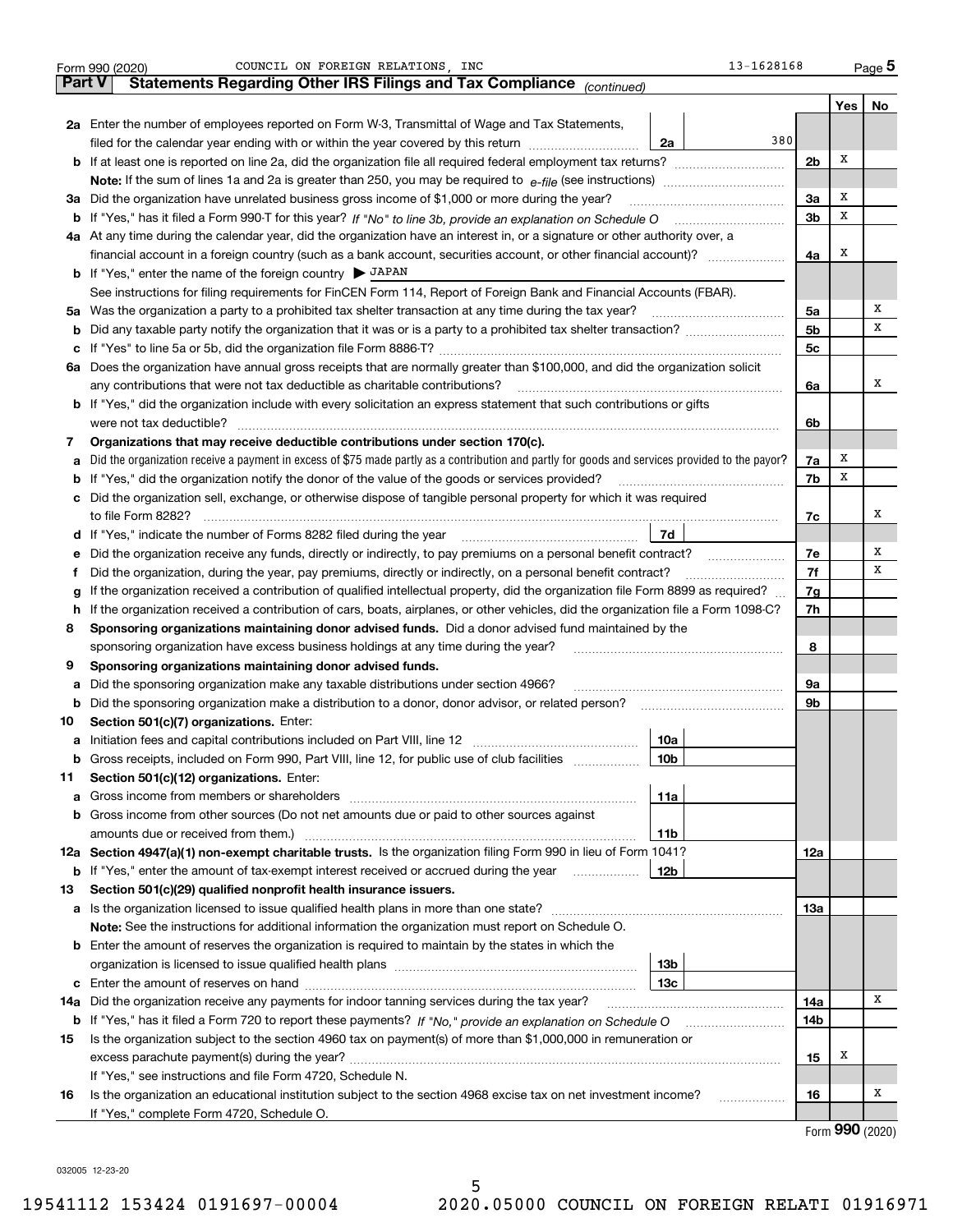|    |                                                                                                                                                                                                                                |    |    |                 |     | $\overline{X}$  |
|----|--------------------------------------------------------------------------------------------------------------------------------------------------------------------------------------------------------------------------------|----|----|-----------------|-----|-----------------|
|    | <b>Section A. Governing Body and Management</b>                                                                                                                                                                                |    |    |                 |     |                 |
|    |                                                                                                                                                                                                                                |    |    |                 | Yes | No              |
|    | 1a Enter the number of voting members of the governing body at the end of the tax year                                                                                                                                         | 1a | 35 |                 |     |                 |
|    | If there are material differences in voting rights among members of the governing body, or if the governing                                                                                                                    |    |    |                 |     |                 |
|    | body delegated broad authority to an executive committee or similar committee, explain on Schedule O.                                                                                                                          |    |    |                 |     |                 |
| b  | Enter the number of voting members included on line 1a, above, who are independent                                                                                                                                             | 1b | 34 |                 |     |                 |
| 2  | Did any officer, director, trustee, or key employee have a family relationship or a business relationship with any other                                                                                                       |    |    |                 |     |                 |
|    | officer, director, trustee, or key employee?                                                                                                                                                                                   |    |    | $\mathbf{2}$    | х   |                 |
| 3  | Did the organization delegate control over management duties customarily performed by or under the direct supervision                                                                                                          |    |    |                 |     |                 |
|    | of officers, directors, trustees, or key employees to a management company or other person?                                                                                                                                    |    |    | 3               |     | x               |
| 4  | Did the organization make any significant changes to its governing documents since the prior Form 990 was filed?                                                                                                               |    |    | 4               |     | $\mathbf X$     |
| 5  |                                                                                                                                                                                                                                |    |    | 5               |     | x               |
| 6  | Did the organization have members or stockholders?                                                                                                                                                                             |    |    | 6               | x   |                 |
| 7a | Did the organization have members, stockholders, or other persons who had the power to elect or appoint one or                                                                                                                 |    |    |                 |     |                 |
|    |                                                                                                                                                                                                                                |    |    | 7a              | x   |                 |
| b  | Are any governance decisions of the organization reserved to (or subject to approval by) members, stockholders, or                                                                                                             |    |    |                 |     |                 |
|    | persons other than the governing body?                                                                                                                                                                                         |    |    | 7b              | х   |                 |
| 8  | Did the organization contemporaneously document the meetings held or written actions undertaken during the year by the following:                                                                                              |    |    |                 |     |                 |
| а  |                                                                                                                                                                                                                                |    |    | 8а              | X   |                 |
|    | Each committee with authority to act on behalf of the governing body? [11] manufacture manufacture with authority to act on behalf of the governing body? [11] manufacture manufacture with authority of the state with an int |    |    | 8b              | x   |                 |
| 9  | Is there any officer, director, trustee, or key employee listed in Part VII, Section A, who cannot be reached at the                                                                                                           |    |    |                 |     |                 |
|    |                                                                                                                                                                                                                                |    |    | 9               |     | х               |
|    | Section B. Policies (This Section B requests information about policies not required by the Internal Revenue Code.)                                                                                                            |    |    |                 |     |                 |
|    |                                                                                                                                                                                                                                |    |    |                 | Yes | No              |
|    |                                                                                                                                                                                                                                |    |    | 10a             |     | x               |
|    | b If "Yes," did the organization have written policies and procedures governing the activities of such chapters, affiliates,                                                                                                   |    |    |                 |     |                 |
|    | and branches to ensure their operations are consistent with the organization's exempt purposes?                                                                                                                                |    |    | 10 <sub>b</sub> |     |                 |
|    | 11a Has the organization provided a complete copy of this Form 990 to all members of its governing body before filing the form?                                                                                                |    |    | 11a             | х   |                 |
| b  | Describe in Schedule O the process, if any, used by the organization to review this Form 990.                                                                                                                                  |    |    |                 |     |                 |
|    |                                                                                                                                                                                                                                |    |    | 12a             | X   |                 |
| b  |                                                                                                                                                                                                                                |    |    | 12 <sub>b</sub> | x   |                 |
|    | c Did the organization regularly and consistently monitor and enforce compliance with the policy? If "Yes," describe                                                                                                           |    |    |                 |     |                 |
|    | in Schedule O how this was done manufactured and continuum and contact the state of the state of the state of t                                                                                                                |    |    | 12c             | х   |                 |
| 13 |                                                                                                                                                                                                                                |    |    | 13              | X   |                 |
| 14 | Did the organization have a written document retention and destruction policy? manufactured and the organization have a written document retention and destruction policy?                                                     |    |    | 14              | х   |                 |
| 15 | Did the process for determining compensation of the following persons include a review and approval by independent                                                                                                             |    |    |                 |     |                 |
|    | persons, comparability data, and contemporaneous substantiation of the deliberation and decision?                                                                                                                              |    |    |                 |     |                 |
|    |                                                                                                                                                                                                                                |    |    | 15a             | x   |                 |
|    |                                                                                                                                                                                                                                |    |    | 15b             | Х   |                 |
|    | If "Yes" to line 15a or 15b, describe the process in Schedule O (see instructions).                                                                                                                                            |    |    |                 |     |                 |
|    | 16a Did the organization invest in, contribute assets to, or participate in a joint venture or similar arrangement with a                                                                                                      |    |    |                 |     |                 |
|    | taxable entity during the year?                                                                                                                                                                                                |    |    | 16a             |     | х               |
|    | b If "Yes," did the organization follow a written policy or procedure requiring the organization to evaluate its participation                                                                                                 |    |    |                 |     |                 |
|    | in joint venture arrangements under applicable federal tax law, and take steps to safeguard the organization's                                                                                                                 |    |    |                 |     |                 |
|    |                                                                                                                                                                                                                                |    |    | 16b             |     |                 |
|    | <b>Section C. Disclosure</b>                                                                                                                                                                                                   |    |    |                 |     |                 |
| 17 | List the states with which a copy of this Form 990 is required to be filed SEE SCHEDULE O                                                                                                                                      |    |    |                 |     |                 |
| 18 | Section 6104 requires an organization to make its Forms 1023 (1024 or 1024-A, if applicable), 990, and 990-T (Section 501(c)(3)s only) available                                                                               |    |    |                 |     |                 |
|    | for public inspection. Indicate how you made these available. Check all that apply.                                                                                                                                            |    |    |                 |     |                 |
|    | $X$ Own website<br>$\boxed{\text{X}}$ Upon request<br>Another's website<br>Other (explain on Schedule O)                                                                                                                       |    |    |                 |     |                 |
| 19 | Describe on Schedule O whether (and if so, how) the organization made its governing documents, conflict of interest policy, and financial                                                                                      |    |    |                 |     |                 |
|    | statements available to the public during the tax year.                                                                                                                                                                        |    |    |                 |     |                 |
| 20 | State the name, address, and telephone number of the person who possesses the organization's books and records                                                                                                                 |    |    |                 |     |                 |
|    | KEITH OLSON - 212-434-9400                                                                                                                                                                                                     |    |    |                 |     |                 |
|    | 58 EAST 68TH STREET, NEW YORK, NY 10065                                                                                                                                                                                        |    |    |                 |     | Form 990 (2020) |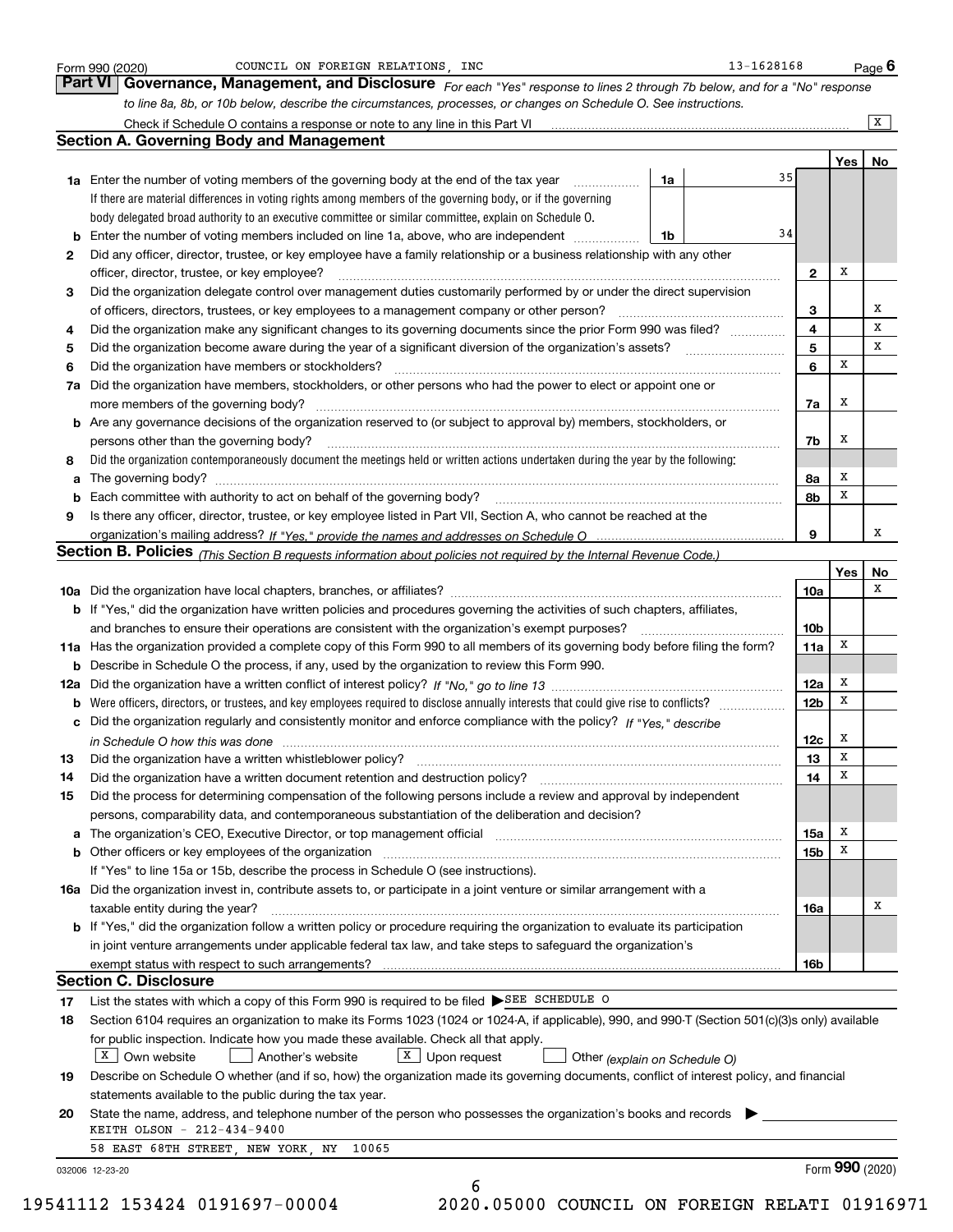| Form 990 (2020) | COUNCIL ON FOREIGN RELATIONS INC                                                                                                                           | $13 - 1628168$<br>Page |
|-----------------|------------------------------------------------------------------------------------------------------------------------------------------------------------|------------------------|
|                 | Part VII Compensation of Officers, Directors, Trustees, Key Employees, Highest Compensated                                                                 |                        |
|                 | <b>Employees, and Independent Contractors</b>                                                                                                              |                        |
|                 | Check if Schedule O contains a response or note to any line in this Part VII                                                                               |                        |
|                 | Section A. Officers, Directors, Trustees, Key Employees, and Highest Compensated Employees                                                                 |                        |
|                 | 1a Complete this table for all persons required to be listed. Report compensation for the calendar year ending with or within the organization's tax year. |                        |

**•** List all of the organization's current officers, directors, trustees (whether individuals or organizations), regardless of amount of compensation. Enter -0- in columns (D), (E), and (F) if no compensation was paid.

 $\bullet$  List all of the organization's  $\,$ current key employees, if any. See instructions for definition of "key employee."

**•** List the organization's five current highest compensated employees (other than an officer, director, trustee, or key employee) who received reportable compensation (Box 5 of Form W-2 and/or Box 7 of Form 1099-MISC) of more than \$100,000 from the organization and any related organizations.

**•** List all of the organization's former officers, key employees, and highest compensated employees who received more than \$100,000 of reportable compensation from the organization and any related organizations.

**former directors or trustees**  ¥ List all of the organization's that received, in the capacity as a former director or trustee of the organization, more than \$10,000 of reportable compensation from the organization and any related organizations.

See instructions for the order in which to list the persons above.

Check this box if neither the organization nor any related organization compensated any current officer, director, or trustee.  $\mathcal{L}^{\text{max}}$ 

| Position<br>Reportable<br>Reportable<br>Name and title<br>Estimated<br>Average<br>(do not check more than one<br>hours per<br>compensation<br>compensation<br>amount of<br>box, unless person is both an<br>officer and a director/trustee)<br>from related<br>other<br>week<br>from<br>Individual trustee or director<br>the<br>organizations<br>compensation<br>(list any<br>(W-2/1099-MISC)<br>hours for<br>organization<br>from the<br>  Highest compensated<br>  employee<br>(W-2/1099-MISC)<br>related<br>organization<br>Key employee<br>organizations<br>and related<br>Institutional t<br>below<br>organizations<br>Former<br>Officer<br>line)<br>(1) RICHARD N. HAASS<br>35.00<br>0.00<br>X<br>PRESIDENT<br>x<br>1,764,730.<br>$\mathbf{0}$ .<br>52,658.<br>(2) GIOVANNA BAN<br>35.00<br>X<br>CHIEF INVESTMENT OFFICER<br>0.00<br>0.<br>509,185.<br>54,782.<br>(3) KEITH C. OLSON<br>35.00<br>0.00<br>X<br>0.<br>EXEC. VP & CFO & TREASURER<br>493,096.<br>52,658.<br>JAMES M. LINDSAY<br>35.00<br>(4)<br>x<br>0.<br>SR. VP & DIRECTOR OF STUDIES<br>0.00<br>55,396.<br>444,162.<br>(5) SUZANNE E. HELM<br>35.00<br>VP, PHILANTHROPY & RELATIONS<br>0.00<br>x<br>$\mathbf{0}$ .<br>377,563.<br>52,720.<br>(6) MIRIAM HIGGINS<br>35.00<br>X<br>GENERAL COUNSEL<br>0.00<br>0.<br>319,501.<br>53,562.<br>(7) GIDEON G. ROSE<br>35.00<br>X<br>EDITOR, FOREIGN AFFAIRS<br>0.00<br>$\mathbf{0}$ .<br>51,095.<br>316,490.<br>JAN MOWDER HUGHES<br>(8)<br>35.00<br>X<br>VP & CHIEF HR OFFICER<br>0.00<br>0.<br>314,104.<br>52,324.<br>(9) MARTIN INDYK<br>35.00<br>X<br>DISTINGUISHED FELLOW<br>0.00<br>$\mathbf{0}$ .<br>300,619.<br>51,632.<br>(10) NANCY D. BODURTHA<br>35.00<br>0.<br>VP, MEETINGS & MEMBERSHIP<br>0.00<br>x<br>299,451.<br>49,181.<br>(11) CAROLINE N. NETCHVOLODOFF<br>35.00<br>X<br>0.<br>VP EDUCATION<br>0.00<br>291,701.<br>51,470.<br>(12) IRINA FASKIANOS<br>35.00<br>X<br>0.<br>VP NATIONAL PROGRAM & OUTREACH<br>0.00<br>295,387.<br>34,364.<br>(13) LISA K. SHIELDS<br>35.00<br>X<br>0.<br>VP. GLOB COMM & MEDIA RELATIONS<br>0.00<br>32,264.<br>292,155.<br>(14) RAQUEL L. CHMIELEWSKI<br>35,00<br>X<br>$\mathbf 0$ .<br>DIRECTOR . INVESTMENTS<br>0.00<br>300,048.<br>22,330.<br>(15) SHANNON O'NEIL<br>35,00<br>VP DEPUTY DIR. OF STUDIES<br>0.00<br>X<br>0.<br>265,184.<br>49,822.<br>(16) STEPHANIE SOLOMON(AS OF 01/20)<br>35.00<br>VP, CHIEF REV OFF., FOREIGN AFFAIRS<br>X<br>0.<br>0.00<br>255,562.<br>48,394.<br>(17) JEFFREY A. REINKE<br>35.00<br>$\mathbf x$<br>SECRETARY OF THE CORPORATION<br>0.00<br>$\mathbf{0}$ .<br>252,238.<br>47,279. | (A) | (B) |  | (C) |  | (D) | (E) | (F) |  |  |  |  |
|--------------------------------------------------------------------------------------------------------------------------------------------------------------------------------------------------------------------------------------------------------------------------------------------------------------------------------------------------------------------------------------------------------------------------------------------------------------------------------------------------------------------------------------------------------------------------------------------------------------------------------------------------------------------------------------------------------------------------------------------------------------------------------------------------------------------------------------------------------------------------------------------------------------------------------------------------------------------------------------------------------------------------------------------------------------------------------------------------------------------------------------------------------------------------------------------------------------------------------------------------------------------------------------------------------------------------------------------------------------------------------------------------------------------------------------------------------------------------------------------------------------------------------------------------------------------------------------------------------------------------------------------------------------------------------------------------------------------------------------------------------------------------------------------------------------------------------------------------------------------------------------------------------------------------------------------------------------------------------------------------------------------------------------------------------------------------------------------------------------------------------------------------------------------------------------------------------------------------------------------------------------------------------------------------------------------------------------------------------------------------------------------------------------------------------------------------------------------------------------------------------------------------------------------------------------------------------------------|-----|-----|--|-----|--|-----|-----|-----|--|--|--|--|
|                                                                                                                                                                                                                                                                                                                                                                                                                                                                                                                                                                                                                                                                                                                                                                                                                                                                                                                                                                                                                                                                                                                                                                                                                                                                                                                                                                                                                                                                                                                                                                                                                                                                                                                                                                                                                                                                                                                                                                                                                                                                                                                                                                                                                                                                                                                                                                                                                                                                                                                                                                                            |     |     |  |     |  |     |     |     |  |  |  |  |
|                                                                                                                                                                                                                                                                                                                                                                                                                                                                                                                                                                                                                                                                                                                                                                                                                                                                                                                                                                                                                                                                                                                                                                                                                                                                                                                                                                                                                                                                                                                                                                                                                                                                                                                                                                                                                                                                                                                                                                                                                                                                                                                                                                                                                                                                                                                                                                                                                                                                                                                                                                                            |     |     |  |     |  |     |     |     |  |  |  |  |
|                                                                                                                                                                                                                                                                                                                                                                                                                                                                                                                                                                                                                                                                                                                                                                                                                                                                                                                                                                                                                                                                                                                                                                                                                                                                                                                                                                                                                                                                                                                                                                                                                                                                                                                                                                                                                                                                                                                                                                                                                                                                                                                                                                                                                                                                                                                                                                                                                                                                                                                                                                                            |     |     |  |     |  |     |     |     |  |  |  |  |
|                                                                                                                                                                                                                                                                                                                                                                                                                                                                                                                                                                                                                                                                                                                                                                                                                                                                                                                                                                                                                                                                                                                                                                                                                                                                                                                                                                                                                                                                                                                                                                                                                                                                                                                                                                                                                                                                                                                                                                                                                                                                                                                                                                                                                                                                                                                                                                                                                                                                                                                                                                                            |     |     |  |     |  |     |     |     |  |  |  |  |
|                                                                                                                                                                                                                                                                                                                                                                                                                                                                                                                                                                                                                                                                                                                                                                                                                                                                                                                                                                                                                                                                                                                                                                                                                                                                                                                                                                                                                                                                                                                                                                                                                                                                                                                                                                                                                                                                                                                                                                                                                                                                                                                                                                                                                                                                                                                                                                                                                                                                                                                                                                                            |     |     |  |     |  |     |     |     |  |  |  |  |
|                                                                                                                                                                                                                                                                                                                                                                                                                                                                                                                                                                                                                                                                                                                                                                                                                                                                                                                                                                                                                                                                                                                                                                                                                                                                                                                                                                                                                                                                                                                                                                                                                                                                                                                                                                                                                                                                                                                                                                                                                                                                                                                                                                                                                                                                                                                                                                                                                                                                                                                                                                                            |     |     |  |     |  |     |     |     |  |  |  |  |
|                                                                                                                                                                                                                                                                                                                                                                                                                                                                                                                                                                                                                                                                                                                                                                                                                                                                                                                                                                                                                                                                                                                                                                                                                                                                                                                                                                                                                                                                                                                                                                                                                                                                                                                                                                                                                                                                                                                                                                                                                                                                                                                                                                                                                                                                                                                                                                                                                                                                                                                                                                                            |     |     |  |     |  |     |     |     |  |  |  |  |
|                                                                                                                                                                                                                                                                                                                                                                                                                                                                                                                                                                                                                                                                                                                                                                                                                                                                                                                                                                                                                                                                                                                                                                                                                                                                                                                                                                                                                                                                                                                                                                                                                                                                                                                                                                                                                                                                                                                                                                                                                                                                                                                                                                                                                                                                                                                                                                                                                                                                                                                                                                                            |     |     |  |     |  |     |     |     |  |  |  |  |
|                                                                                                                                                                                                                                                                                                                                                                                                                                                                                                                                                                                                                                                                                                                                                                                                                                                                                                                                                                                                                                                                                                                                                                                                                                                                                                                                                                                                                                                                                                                                                                                                                                                                                                                                                                                                                                                                                                                                                                                                                                                                                                                                                                                                                                                                                                                                                                                                                                                                                                                                                                                            |     |     |  |     |  |     |     |     |  |  |  |  |
|                                                                                                                                                                                                                                                                                                                                                                                                                                                                                                                                                                                                                                                                                                                                                                                                                                                                                                                                                                                                                                                                                                                                                                                                                                                                                                                                                                                                                                                                                                                                                                                                                                                                                                                                                                                                                                                                                                                                                                                                                                                                                                                                                                                                                                                                                                                                                                                                                                                                                                                                                                                            |     |     |  |     |  |     |     |     |  |  |  |  |
|                                                                                                                                                                                                                                                                                                                                                                                                                                                                                                                                                                                                                                                                                                                                                                                                                                                                                                                                                                                                                                                                                                                                                                                                                                                                                                                                                                                                                                                                                                                                                                                                                                                                                                                                                                                                                                                                                                                                                                                                                                                                                                                                                                                                                                                                                                                                                                                                                                                                                                                                                                                            |     |     |  |     |  |     |     |     |  |  |  |  |
|                                                                                                                                                                                                                                                                                                                                                                                                                                                                                                                                                                                                                                                                                                                                                                                                                                                                                                                                                                                                                                                                                                                                                                                                                                                                                                                                                                                                                                                                                                                                                                                                                                                                                                                                                                                                                                                                                                                                                                                                                                                                                                                                                                                                                                                                                                                                                                                                                                                                                                                                                                                            |     |     |  |     |  |     |     |     |  |  |  |  |
|                                                                                                                                                                                                                                                                                                                                                                                                                                                                                                                                                                                                                                                                                                                                                                                                                                                                                                                                                                                                                                                                                                                                                                                                                                                                                                                                                                                                                                                                                                                                                                                                                                                                                                                                                                                                                                                                                                                                                                                                                                                                                                                                                                                                                                                                                                                                                                                                                                                                                                                                                                                            |     |     |  |     |  |     |     |     |  |  |  |  |
|                                                                                                                                                                                                                                                                                                                                                                                                                                                                                                                                                                                                                                                                                                                                                                                                                                                                                                                                                                                                                                                                                                                                                                                                                                                                                                                                                                                                                                                                                                                                                                                                                                                                                                                                                                                                                                                                                                                                                                                                                                                                                                                                                                                                                                                                                                                                                                                                                                                                                                                                                                                            |     |     |  |     |  |     |     |     |  |  |  |  |
|                                                                                                                                                                                                                                                                                                                                                                                                                                                                                                                                                                                                                                                                                                                                                                                                                                                                                                                                                                                                                                                                                                                                                                                                                                                                                                                                                                                                                                                                                                                                                                                                                                                                                                                                                                                                                                                                                                                                                                                                                                                                                                                                                                                                                                                                                                                                                                                                                                                                                                                                                                                            |     |     |  |     |  |     |     |     |  |  |  |  |
|                                                                                                                                                                                                                                                                                                                                                                                                                                                                                                                                                                                                                                                                                                                                                                                                                                                                                                                                                                                                                                                                                                                                                                                                                                                                                                                                                                                                                                                                                                                                                                                                                                                                                                                                                                                                                                                                                                                                                                                                                                                                                                                                                                                                                                                                                                                                                                                                                                                                                                                                                                                            |     |     |  |     |  |     |     |     |  |  |  |  |
|                                                                                                                                                                                                                                                                                                                                                                                                                                                                                                                                                                                                                                                                                                                                                                                                                                                                                                                                                                                                                                                                                                                                                                                                                                                                                                                                                                                                                                                                                                                                                                                                                                                                                                                                                                                                                                                                                                                                                                                                                                                                                                                                                                                                                                                                                                                                                                                                                                                                                                                                                                                            |     |     |  |     |  |     |     |     |  |  |  |  |
|                                                                                                                                                                                                                                                                                                                                                                                                                                                                                                                                                                                                                                                                                                                                                                                                                                                                                                                                                                                                                                                                                                                                                                                                                                                                                                                                                                                                                                                                                                                                                                                                                                                                                                                                                                                                                                                                                                                                                                                                                                                                                                                                                                                                                                                                                                                                                                                                                                                                                                                                                                                            |     |     |  |     |  |     |     |     |  |  |  |  |
|                                                                                                                                                                                                                                                                                                                                                                                                                                                                                                                                                                                                                                                                                                                                                                                                                                                                                                                                                                                                                                                                                                                                                                                                                                                                                                                                                                                                                                                                                                                                                                                                                                                                                                                                                                                                                                                                                                                                                                                                                                                                                                                                                                                                                                                                                                                                                                                                                                                                                                                                                                                            |     |     |  |     |  |     |     |     |  |  |  |  |
|                                                                                                                                                                                                                                                                                                                                                                                                                                                                                                                                                                                                                                                                                                                                                                                                                                                                                                                                                                                                                                                                                                                                                                                                                                                                                                                                                                                                                                                                                                                                                                                                                                                                                                                                                                                                                                                                                                                                                                                                                                                                                                                                                                                                                                                                                                                                                                                                                                                                                                                                                                                            |     |     |  |     |  |     |     |     |  |  |  |  |
|                                                                                                                                                                                                                                                                                                                                                                                                                                                                                                                                                                                                                                                                                                                                                                                                                                                                                                                                                                                                                                                                                                                                                                                                                                                                                                                                                                                                                                                                                                                                                                                                                                                                                                                                                                                                                                                                                                                                                                                                                                                                                                                                                                                                                                                                                                                                                                                                                                                                                                                                                                                            |     |     |  |     |  |     |     |     |  |  |  |  |
|                                                                                                                                                                                                                                                                                                                                                                                                                                                                                                                                                                                                                                                                                                                                                                                                                                                                                                                                                                                                                                                                                                                                                                                                                                                                                                                                                                                                                                                                                                                                                                                                                                                                                                                                                                                                                                                                                                                                                                                                                                                                                                                                                                                                                                                                                                                                                                                                                                                                                                                                                                                            |     |     |  |     |  |     |     |     |  |  |  |  |
|                                                                                                                                                                                                                                                                                                                                                                                                                                                                                                                                                                                                                                                                                                                                                                                                                                                                                                                                                                                                                                                                                                                                                                                                                                                                                                                                                                                                                                                                                                                                                                                                                                                                                                                                                                                                                                                                                                                                                                                                                                                                                                                                                                                                                                                                                                                                                                                                                                                                                                                                                                                            |     |     |  |     |  |     |     |     |  |  |  |  |
|                                                                                                                                                                                                                                                                                                                                                                                                                                                                                                                                                                                                                                                                                                                                                                                                                                                                                                                                                                                                                                                                                                                                                                                                                                                                                                                                                                                                                                                                                                                                                                                                                                                                                                                                                                                                                                                                                                                                                                                                                                                                                                                                                                                                                                                                                                                                                                                                                                                                                                                                                                                            |     |     |  |     |  |     |     |     |  |  |  |  |
|                                                                                                                                                                                                                                                                                                                                                                                                                                                                                                                                                                                                                                                                                                                                                                                                                                                                                                                                                                                                                                                                                                                                                                                                                                                                                                                                                                                                                                                                                                                                                                                                                                                                                                                                                                                                                                                                                                                                                                                                                                                                                                                                                                                                                                                                                                                                                                                                                                                                                                                                                                                            |     |     |  |     |  |     |     |     |  |  |  |  |
|                                                                                                                                                                                                                                                                                                                                                                                                                                                                                                                                                                                                                                                                                                                                                                                                                                                                                                                                                                                                                                                                                                                                                                                                                                                                                                                                                                                                                                                                                                                                                                                                                                                                                                                                                                                                                                                                                                                                                                                                                                                                                                                                                                                                                                                                                                                                                                                                                                                                                                                                                                                            |     |     |  |     |  |     |     |     |  |  |  |  |
|                                                                                                                                                                                                                                                                                                                                                                                                                                                                                                                                                                                                                                                                                                                                                                                                                                                                                                                                                                                                                                                                                                                                                                                                                                                                                                                                                                                                                                                                                                                                                                                                                                                                                                                                                                                                                                                                                                                                                                                                                                                                                                                                                                                                                                                                                                                                                                                                                                                                                                                                                                                            |     |     |  |     |  |     |     |     |  |  |  |  |
|                                                                                                                                                                                                                                                                                                                                                                                                                                                                                                                                                                                                                                                                                                                                                                                                                                                                                                                                                                                                                                                                                                                                                                                                                                                                                                                                                                                                                                                                                                                                                                                                                                                                                                                                                                                                                                                                                                                                                                                                                                                                                                                                                                                                                                                                                                                                                                                                                                                                                                                                                                                            |     |     |  |     |  |     |     |     |  |  |  |  |
|                                                                                                                                                                                                                                                                                                                                                                                                                                                                                                                                                                                                                                                                                                                                                                                                                                                                                                                                                                                                                                                                                                                                                                                                                                                                                                                                                                                                                                                                                                                                                                                                                                                                                                                                                                                                                                                                                                                                                                                                                                                                                                                                                                                                                                                                                                                                                                                                                                                                                                                                                                                            |     |     |  |     |  |     |     |     |  |  |  |  |
|                                                                                                                                                                                                                                                                                                                                                                                                                                                                                                                                                                                                                                                                                                                                                                                                                                                                                                                                                                                                                                                                                                                                                                                                                                                                                                                                                                                                                                                                                                                                                                                                                                                                                                                                                                                                                                                                                                                                                                                                                                                                                                                                                                                                                                                                                                                                                                                                                                                                                                                                                                                            |     |     |  |     |  |     |     |     |  |  |  |  |
|                                                                                                                                                                                                                                                                                                                                                                                                                                                                                                                                                                                                                                                                                                                                                                                                                                                                                                                                                                                                                                                                                                                                                                                                                                                                                                                                                                                                                                                                                                                                                                                                                                                                                                                                                                                                                                                                                                                                                                                                                                                                                                                                                                                                                                                                                                                                                                                                                                                                                                                                                                                            |     |     |  |     |  |     |     |     |  |  |  |  |
|                                                                                                                                                                                                                                                                                                                                                                                                                                                                                                                                                                                                                                                                                                                                                                                                                                                                                                                                                                                                                                                                                                                                                                                                                                                                                                                                                                                                                                                                                                                                                                                                                                                                                                                                                                                                                                                                                                                                                                                                                                                                                                                                                                                                                                                                                                                                                                                                                                                                                                                                                                                            |     |     |  |     |  |     |     |     |  |  |  |  |
|                                                                                                                                                                                                                                                                                                                                                                                                                                                                                                                                                                                                                                                                                                                                                                                                                                                                                                                                                                                                                                                                                                                                                                                                                                                                                                                                                                                                                                                                                                                                                                                                                                                                                                                                                                                                                                                                                                                                                                                                                                                                                                                                                                                                                                                                                                                                                                                                                                                                                                                                                                                            |     |     |  |     |  |     |     |     |  |  |  |  |
|                                                                                                                                                                                                                                                                                                                                                                                                                                                                                                                                                                                                                                                                                                                                                                                                                                                                                                                                                                                                                                                                                                                                                                                                                                                                                                                                                                                                                                                                                                                                                                                                                                                                                                                                                                                                                                                                                                                                                                                                                                                                                                                                                                                                                                                                                                                                                                                                                                                                                                                                                                                            |     |     |  |     |  |     |     |     |  |  |  |  |
|                                                                                                                                                                                                                                                                                                                                                                                                                                                                                                                                                                                                                                                                                                                                                                                                                                                                                                                                                                                                                                                                                                                                                                                                                                                                                                                                                                                                                                                                                                                                                                                                                                                                                                                                                                                                                                                                                                                                                                                                                                                                                                                                                                                                                                                                                                                                                                                                                                                                                                                                                                                            |     |     |  |     |  |     |     |     |  |  |  |  |
|                                                                                                                                                                                                                                                                                                                                                                                                                                                                                                                                                                                                                                                                                                                                                                                                                                                                                                                                                                                                                                                                                                                                                                                                                                                                                                                                                                                                                                                                                                                                                                                                                                                                                                                                                                                                                                                                                                                                                                                                                                                                                                                                                                                                                                                                                                                                                                                                                                                                                                                                                                                            |     |     |  |     |  |     |     |     |  |  |  |  |
|                                                                                                                                                                                                                                                                                                                                                                                                                                                                                                                                                                                                                                                                                                                                                                                                                                                                                                                                                                                                                                                                                                                                                                                                                                                                                                                                                                                                                                                                                                                                                                                                                                                                                                                                                                                                                                                                                                                                                                                                                                                                                                                                                                                                                                                                                                                                                                                                                                                                                                                                                                                            |     |     |  |     |  |     |     |     |  |  |  |  |
|                                                                                                                                                                                                                                                                                                                                                                                                                                                                                                                                                                                                                                                                                                                                                                                                                                                                                                                                                                                                                                                                                                                                                                                                                                                                                                                                                                                                                                                                                                                                                                                                                                                                                                                                                                                                                                                                                                                                                                                                                                                                                                                                                                                                                                                                                                                                                                                                                                                                                                                                                                                            |     |     |  |     |  |     |     |     |  |  |  |  |
|                                                                                                                                                                                                                                                                                                                                                                                                                                                                                                                                                                                                                                                                                                                                                                                                                                                                                                                                                                                                                                                                                                                                                                                                                                                                                                                                                                                                                                                                                                                                                                                                                                                                                                                                                                                                                                                                                                                                                                                                                                                                                                                                                                                                                                                                                                                                                                                                                                                                                                                                                                                            |     |     |  |     |  |     |     |     |  |  |  |  |
|                                                                                                                                                                                                                                                                                                                                                                                                                                                                                                                                                                                                                                                                                                                                                                                                                                                                                                                                                                                                                                                                                                                                                                                                                                                                                                                                                                                                                                                                                                                                                                                                                                                                                                                                                                                                                                                                                                                                                                                                                                                                                                                                                                                                                                                                                                                                                                                                                                                                                                                                                                                            |     |     |  |     |  |     |     |     |  |  |  |  |
|                                                                                                                                                                                                                                                                                                                                                                                                                                                                                                                                                                                                                                                                                                                                                                                                                                                                                                                                                                                                                                                                                                                                                                                                                                                                                                                                                                                                                                                                                                                                                                                                                                                                                                                                                                                                                                                                                                                                                                                                                                                                                                                                                                                                                                                                                                                                                                                                                                                                                                                                                                                            |     |     |  |     |  |     |     |     |  |  |  |  |
|                                                                                                                                                                                                                                                                                                                                                                                                                                                                                                                                                                                                                                                                                                                                                                                                                                                                                                                                                                                                                                                                                                                                                                                                                                                                                                                                                                                                                                                                                                                                                                                                                                                                                                                                                                                                                                                                                                                                                                                                                                                                                                                                                                                                                                                                                                                                                                                                                                                                                                                                                                                            |     |     |  |     |  |     |     |     |  |  |  |  |

7

032007 12-23-20

Form (2020) **990**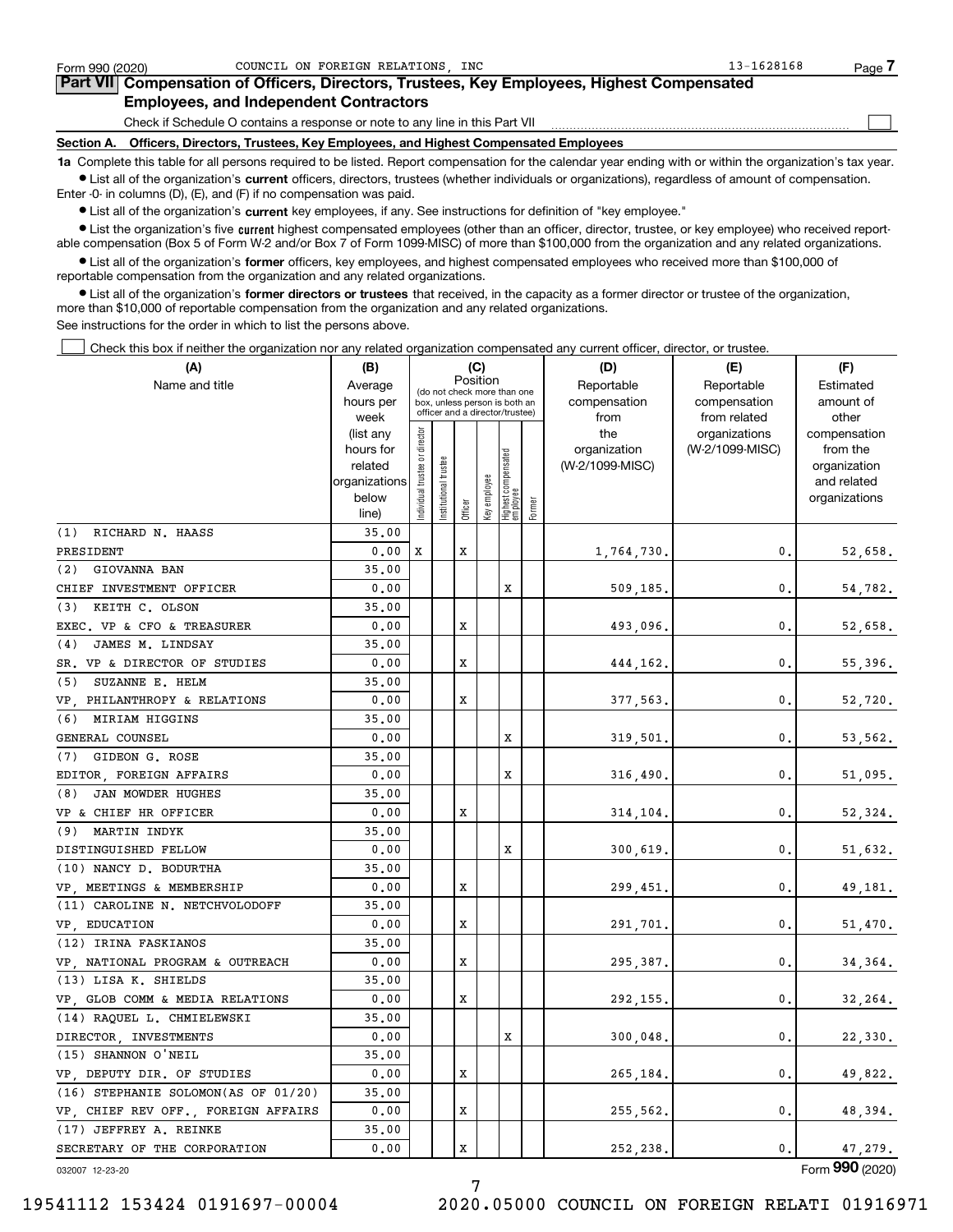| 13-1628168<br>COUNCIL ON FOREIGN RELATIONS, INC<br>Form 990 (2020)                                                                           |                                         |                                                              |               |         |              |                                 |              |                         |                 |       | Page 8         |               |                 |
|----------------------------------------------------------------------------------------------------------------------------------------------|-----------------------------------------|--------------------------------------------------------------|---------------|---------|--------------|---------------------------------|--------------|-------------------------|-----------------|-------|----------------|---------------|-----------------|
| <b>Part VII</b><br>Section A. Officers, Directors, Trustees, Key Employees, and Highest Compensated Employees (continued)                    |                                         |                                                              |               |         |              |                                 |              |                         |                 |       |                |               |                 |
| (A)                                                                                                                                          | (B)                                     |                                                              |               |         | (C)          |                                 |              | (D)                     | (E)             |       |                | (F)           |                 |
| Name and title                                                                                                                               | Average                                 |                                                              | Position      |         |              |                                 |              | Reportable              | Reportable      |       |                | Estimated     |                 |
|                                                                                                                                              | hours per                               | (do not check more than one<br>box, unless person is both an |               |         |              |                                 | compensation | compensation            |                 |       | amount of      |               |                 |
|                                                                                                                                              | officer and a director/trustee)<br>week |                                                              |               |         |              | from                            | from related |                         |                 | other |                |               |                 |
|                                                                                                                                              | (list any                               |                                                              |               |         |              |                                 |              | the                     | organizations   |       |                | compensation  |                 |
|                                                                                                                                              | hours for                               |                                                              |               |         |              |                                 |              | organization            | (W-2/1099-MISC) |       |                | from the      |                 |
|                                                                                                                                              | related                                 |                                                              | trustee       |         |              |                                 |              | (W-2/1099-MISC)         |                 |       |                | organization  |                 |
|                                                                                                                                              | organizations                           |                                                              |               |         |              |                                 |              |                         |                 |       |                | and related   |                 |
|                                                                                                                                              | below                                   | Individual trustee or director                               | Institutional |         | key employee | Highest compensated<br>employee | Former       |                         |                 |       |                | organizations |                 |
|                                                                                                                                              | line)                                   |                                                              |               | Officer |              |                                 |              |                         |                 |       |                |               |                 |
| (18) DAVID M. RUBENSTEIN                                                                                                                     | 1,00                                    |                                                              |               |         |              |                                 |              |                         |                 |       |                |               |                 |
| CHAIRMAN                                                                                                                                     | 0.00                                    | X                                                            |               | х       |              |                                 |              | 0                       |                 | 0.    |                |               | 0.              |
| (19) JAMI MISCIK                                                                                                                             | 1,00                                    |                                                              |               |         |              |                                 |              |                         |                 |       |                |               |                 |
| VICE CHAIRMAN                                                                                                                                | 0.00                                    | Х                                                            |               | х       |              |                                 |              | $\mathbf{0}$            |                 | 0,    |                |               | 0.              |
| (20) BLAIR EFFRON                                                                                                                            | 1,00                                    |                                                              |               |         |              |                                 |              |                         |                 |       |                |               |                 |
| VICE CHAIRMAN                                                                                                                                | 0.00                                    | X                                                            |               | X       |              |                                 |              | $\mathbf{0}$            |                 | 0.    |                |               | 0.              |
| (21) STEVEN A. DENNING                                                                                                                       | 1,00                                    |                                                              |               |         |              |                                 |              |                         |                 |       |                |               |                 |
| DIRECTOR (THRU 06/30/21)                                                                                                                     | 0.00                                    | Х                                                            |               |         |              |                                 |              | $\mathbf{0}$            |                 | 0,    |                |               | 0.              |
| (22) LAURENCE D. FINK                                                                                                                        | 1,00                                    |                                                              |               |         |              |                                 |              |                         |                 |       |                |               |                 |
| <b>DIRECTOR</b>                                                                                                                              | 0.00                                    | Х                                                            |               |         |              |                                 |              | $\mathbf{0}$            |                 | 0,    |                |               | 0.              |
| (23) EDUARDO J. PADRON                                                                                                                       | 1,00                                    |                                                              |               |         |              |                                 |              |                         |                 |       |                |               |                 |
| DIRECTOR (THRU 06/30/21)                                                                                                                     | 0.00                                    | X                                                            |               |         |              |                                 |              | $\mathbf{0}$            |                 | 0.    |                |               | 0.              |
| (24) JOHN PAULSON                                                                                                                            | 1,00                                    |                                                              |               |         |              |                                 |              |                         |                 |       |                |               |                 |
| DIRECTOR (THRU 06/30/21)                                                                                                                     | 0.00                                    | Х                                                            |               |         |              |                                 |              | $\mathbf{0}$            |                 | 0,    |                |               | 0.              |
| (25) MARGARET G. WARNER                                                                                                                      | 1,00                                    |                                                              |               |         |              |                                 |              |                         |                 |       |                |               |                 |
| <b>DIRECTOR</b>                                                                                                                              | 0.00                                    | Х                                                            |               |         |              |                                 |              | $\mathbf{0}$            |                 | 0,    |                |               | $\mathbf{0}$ .  |
| (26) DANIEL H. YERGIN                                                                                                                        | 1,00                                    |                                                              |               |         |              |                                 |              |                         |                 |       |                |               |                 |
| <b>DIRECTOR</b>                                                                                                                              | 0.00                                    | X                                                            |               |         |              |                                 |              | 0                       |                 | 0.    |                |               | 0.              |
| 1b Subtotal                                                                                                                                  |                                         |                                                              |               |         |              |                                 |              | 7,091,176               |                 | 0.    |                |               | 811,931.        |
| c Total from continuation sheets to Part VII, Section A manufactured and response to Total and Total and Total                               |                                         |                                                              |               |         |              |                                 |              | $\mathbf{0}$            |                 | 0.    | 0.<br>811,931. |               |                 |
|                                                                                                                                              |                                         |                                                              |               |         |              |                                 |              | 7,091,176.              |                 | 0.    |                |               |                 |
| Total number of individuals (including but not limited to those listed above) who received more than \$100,000 of reportable<br>$\mathbf{2}$ |                                         |                                                              |               |         |              |                                 |              |                         |                 |       |                |               |                 |
| compensation from the organization $\blacktriangleright$                                                                                     |                                         |                                                              |               |         |              |                                 |              |                         |                 |       |                |               | 115             |
|                                                                                                                                              |                                         |                                                              |               |         |              |                                 |              |                         |                 |       |                | Yes           | No              |
| Did the organization list any former officer, director, trustee, key employee, or highest compensated employee on<br>з                       |                                         |                                                              |               |         |              |                                 |              |                         |                 |       |                |               |                 |
| line 1a? If "Yes," complete Schedule J for such individual manufactured contained and the Ves," complete Schedule J for such individual      |                                         |                                                              |               |         |              |                                 |              |                         |                 |       | З              |               | Χ               |
| For any individual listed on line 1a, is the sum of reportable compensation and other compensation from the organization<br>4                |                                         |                                                              |               |         |              |                                 |              |                         |                 |       |                |               |                 |
|                                                                                                                                              |                                         |                                                              |               |         |              |                                 |              |                         |                 |       | 4              | X             |                 |
| Did any person listed on line 1a receive or accrue compensation from any unrelated organization or individual for services<br>5              |                                         |                                                              |               |         |              |                                 |              |                         |                 |       |                |               |                 |
|                                                                                                                                              |                                         |                                                              |               |         |              |                                 |              |                         |                 |       | 5              |               | X               |
| <b>Section B. Independent Contractors</b>                                                                                                    |                                         |                                                              |               |         |              |                                 |              |                         |                 |       |                |               |                 |
| Complete this table for your five highest compensated independent contractors that received more than \$100,000 of compensation from<br>1    |                                         |                                                              |               |         |              |                                 |              |                         |                 |       |                |               |                 |
| the organization. Report compensation for the calendar year ending with or within the organization's tax year.                               |                                         |                                                              |               |         |              |                                 |              |                         |                 |       |                |               |                 |
| (A)                                                                                                                                          |                                         |                                                              |               |         |              |                                 |              | (B)                     |                 |       | (C)            |               |                 |
| Name and business address                                                                                                                    |                                         |                                                              |               |         |              |                                 |              | Description of services |                 |       | Compensation   |               |                 |
| ROCKSTAR CODERS, 125 S. CLARK STREET, 17TH                                                                                                   |                                         |                                                              |               |         |              |                                 |              |                         |                 |       |                |               |                 |
| FLOOR, CHICAGO, IL 60603                                                                                                                     |                                         |                                                              |               |         |              |                                 |              | WEBSITE DEVELOPMENT     |                 |       |                |               | 1,418,490.      |
| ALLIED UNIVERSAL                                                                                                                             |                                         |                                                              |               |         |              |                                 |              |                         |                 |       |                |               |                 |
| P.O. BOX 828854, PHILADELPHIA, PA 19182                                                                                                      |                                         |                                                              |               |         |              |                                 |              | SECURITY PERSONNEL      |                 |       |                |               | 495,401.        |
| PRESERV BUILDING RESTORATION                                                                                                                 |                                         |                                                              |               |         |              |                                 |              |                         |                 |       |                |               |                 |
| 96 14TH STREET, BROOKLYN, NY 11215<br>CONTRACTING SERVICES                                                                                   |                                         |                                                              |               |         |              |                                 |              | 401,741.                |                 |       |                |               |                 |
| TECHNICAL OPERATIONS                                                                                                                         |                                         |                                                              |               |         |              |                                 |              |                         |                 |       |                |               |                 |
| 454 41ST ST, NEW YORK, NY 10036                                                                                                              |                                         |                                                              |               |         |              |                                 |              | AUDIO/VISUAL SVCS       |                 |       |                |               | 346,813.        |
| OSMOSIS FILMS LLC                                                                                                                            |                                         |                                                              |               |         |              |                                 |              |                         |                 |       |                |               |                 |
| 15 EAST 62ND STREET, NEW YORK, NY 10065                                                                                                      |                                         |                                                              |               |         |              |                                 |              | FILM PRODUCTION         |                 |       |                |               | 290, 321.       |
| Total number of independent contractors (including but not limited to those listed above) who received more than<br>$\mathbf{2}$             |                                         |                                                              |               |         |              |                                 |              |                         |                 |       |                |               |                 |
| \$100,000 of compensation from the organization                                                                                              |                                         |                                                              |               |         | 14           |                                 |              |                         |                 |       |                |               |                 |
| SEE PART VII, SECTION A CONTINUATION SHEETS                                                                                                  |                                         |                                                              |               |         |              |                                 |              |                         |                 |       |                |               | Form 990 (2020) |

032008 12-23-20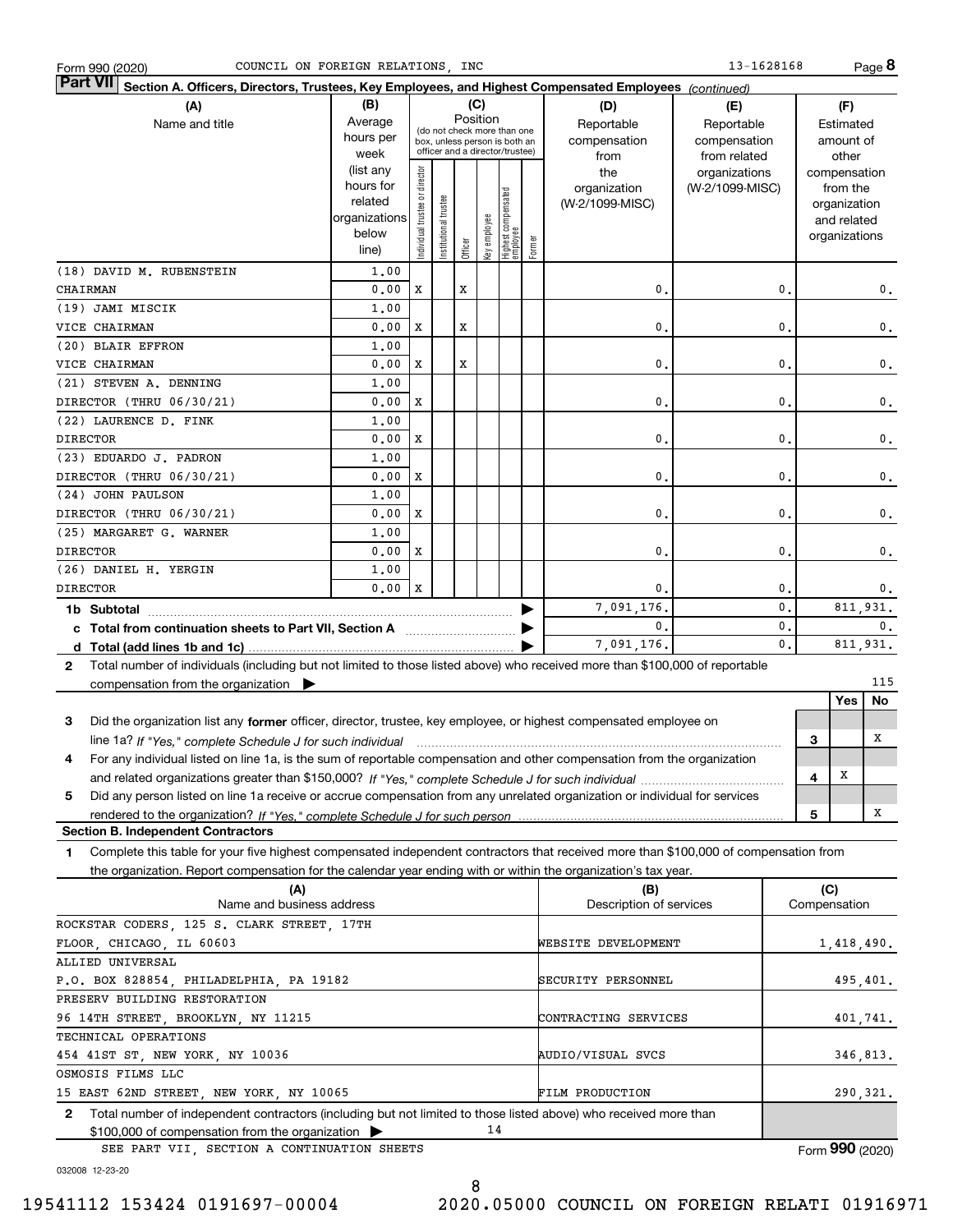| Form 990 |  |
|----------|--|
|          |  |

| <b>Part VII</b> Section A. Officers, Directors, Trustees, Key Employees, and Highest Compensated Employees (continued) |                    |                                |                       |         |                        |                              |           |                 |                               |                       |
|------------------------------------------------------------------------------------------------------------------------|--------------------|--------------------------------|-----------------------|---------|------------------------|------------------------------|-----------|-----------------|-------------------------------|-----------------------|
| (A)                                                                                                                    | (B)                |                                |                       |         | (C)                    |                              |           | (D)             | (E)                           | (F)                   |
| Name and title                                                                                                         | Average            |                                | Position              |         | Reportable             | Reportable                   | Estimated |                 |                               |                       |
|                                                                                                                        | hours              |                                |                       |         | (check all that apply) |                              |           | compensation    | compensation                  | amount of             |
|                                                                                                                        | per<br>week        |                                |                       |         |                        |                              |           | from<br>the     | from related<br>organizations | other<br>compensation |
|                                                                                                                        | (list any          |                                |                       |         |                        |                              |           | organization    | (W-2/1099-MISC)               | from the              |
|                                                                                                                        | hours for          |                                |                       |         |                        |                              |           | (W-2/1099-MISC) |                               | organization          |
|                                                                                                                        | related            |                                |                       |         |                        |                              |           |                 |                               | and related           |
|                                                                                                                        | organizations      |                                |                       |         |                        |                              |           |                 |                               | organizations         |
|                                                                                                                        | below              | Individual trustee or director | Institutional trustee | Officer | Key employee           | Highest compensated employee | Former    |                 |                               |                       |
|                                                                                                                        | line)              |                                |                       |         |                        |                              |           |                 |                               |                       |
| (27) TIMOTHY F. GEITHNER                                                                                               | 1,00               |                                |                       |         |                        |                              |           |                 |                               |                       |
| <b>DIRECTOR</b>                                                                                                        | 0.00               | X                              |                       |         |                        |                              |           | $\mathbf{0}$ .  | 0.                            | $\mathbf 0$ .         |
| (28) STEPHEN J. HADLEY                                                                                                 | 1.00               |                                |                       |         |                        |                              |           |                 |                               |                       |
| <b>DIRECTOR</b>                                                                                                        | 0.00               | X                              |                       |         |                        |                              |           | 0.              | 0.                            | $\mathbf 0$ .         |
| (29) JAMES MANYIKA                                                                                                     | 1,00               |                                |                       |         |                        |                              |           |                 |                               |                       |
| <b>DIRECTOR</b>                                                                                                        | 0.00               | X                              |                       |         |                        |                              |           | 0.              | 0.                            | $\mathbf 0$ .         |
| (30) RICHARD L. PLEPLER                                                                                                | 1,00               |                                |                       |         |                        |                              |           |                 |                               |                       |
| <b>DIRECTOR</b>                                                                                                        | 0.00               | X                              |                       |         |                        |                              |           | 0.              | 0.                            | $\mathbf 0$ .         |
| (31) TONY COLES                                                                                                        | 1,00               |                                |                       |         |                        |                              |           |                 |                               |                       |
| <b>DIRECTOR</b>                                                                                                        | 0.00               | X                              |                       |         |                        |                              |           | 0.              | 0.                            | $\mathbf 0$ .         |
| (32) DAVID M. COTE                                                                                                     | 1,00               |                                |                       |         |                        |                              |           |                 |                               |                       |
| DIRECTOR (THRU 06/30/21)                                                                                               | 0.00               | X                              |                       |         |                        |                              |           | 0.              | 0.                            | $\mathbf 0$ .         |
| (33) WILLIAM H. MCRAVEN                                                                                                | 1,00               |                                |                       |         |                        |                              |           |                 |                               |                       |
| <b>DIRECTOR</b>                                                                                                        | 0.00               | X                              |                       |         |                        |                              |           | 0.              | 0.                            | $\mathbf 0$ .         |
| (34) JANET A. NAPOLITANO                                                                                               | 1,00               |                                |                       |         |                        |                              |           |                 |                               |                       |
| <b>DIRECTOR</b>                                                                                                        | 0.00               | X                              |                       |         |                        |                              |           | 0.              | 0.                            | $\mathbf 0$ .         |
| (35) SYLIVIA MATHEWS BURWELL                                                                                           | 1,00               |                                |                       |         |                        |                              |           |                 |                               |                       |
| <b>DIRECTOR</b>                                                                                                        | 0.00               | X                              |                       |         |                        |                              |           | 0.              | 0.                            | $\mathbf 0$ .         |
| (36) ASHTON B. CARTER                                                                                                  | 1,00               |                                |                       |         |                        |                              |           |                 |                               |                       |
| <b>DIRECTOR</b>                                                                                                        | 0.00               | X                              |                       |         |                        |                              |           | 0.              | 0.                            | $\mathbf 0$ .         |
| (37) JAMES P. GORMAN                                                                                                   | 1,00               |                                |                       |         |                        |                              |           |                 |                               |                       |
| <b>DIRECTOR</b>                                                                                                        | 0.00               | X                              |                       |         |                        |                              |           | 0.              | 0.                            | $\mathbf 0$ .         |
| (38) LAURENE POWELL JOBS                                                                                               | 1,00               |                                |                       |         |                        |                              |           |                 |                               |                       |
| <b>DIRECTOR</b>                                                                                                        | 0.00               | X                              |                       |         |                        |                              |           | 0.              | 0.                            | 0.                    |
| (39) FAREED ZAKARIA                                                                                                    | 1.00               |                                |                       |         |                        |                              |           |                 |                               |                       |
| <b>DIRECTOR</b>                                                                                                        | 0.00               | $\mathbf X$                    |                       |         |                        |                              |           | $\mathbf{0}$ .  | 0.                            | $\mathbf 0$ .         |
| (40) KENNETH I. CHENAULT                                                                                               | 1.00               |                                |                       |         |                        |                              |           |                 |                               |                       |
| <b>DIRECTOR</b>                                                                                                        | $0.00 \, \text{X}$ |                                |                       |         |                        |                              |           | $\mathbf{0}$ .  | 0.                            | $\mathbf 0$ .         |
| (41) STEPHEN C. FREIDHEIM                                                                                              | 1,00               |                                |                       |         |                        |                              |           |                 |                               |                       |
| <b>DIRECTOR</b>                                                                                                        | 0.00 X             |                                |                       |         |                        |                              |           | $\mathbf{0}$ .  | 0.                            | 0.                    |
| (42) MARGARET (PEGGY) HAMBURG                                                                                          | 1,00               |                                |                       |         |                        |                              |           |                 |                               |                       |
| <b>DIRECTOR</b>                                                                                                        | $0.00 \, X$        |                                |                       |         |                        |                              |           | $\mathbf{0}$ .  | 0.                            | 0.                    |
| (43) CHARLES PHILLIPS                                                                                                  | 1,00               |                                |                       |         |                        |                              |           |                 |                               |                       |
| DIRECTOR                                                                                                               | $0.00 \, X$        |                                |                       |         |                        |                              |           | $\mathbf{0}$ .  | 0.                            | 0.                    |
| (44) CECILIA ELENA ROUSE                                                                                               | 1,00               |                                |                       |         |                        |                              |           |                 |                               |                       |
| DIRECTOR (THRU 03/21)                                                                                                  | $0.00 \, X$        |                                |                       |         |                        |                              |           | $\mathbf{0}$ .  | 0.                            | 0.                    |
| (45) FRANCES F. TOWNSEND                                                                                               | 1,00               |                                |                       |         |                        |                              |           |                 |                               |                       |
| DIRECTOR                                                                                                               | 0.00 X             |                                |                       |         |                        |                              |           | $\mathbf{0}$ .  | 0.                            | 0.                    |
| (46) THAD ALLEN                                                                                                        | 1,00               |                                |                       |         |                        |                              |           |                 |                               |                       |
| <b>DIRECTOR</b>                                                                                                        | 0.00               | x                              |                       |         |                        |                              |           | $\mathbf{0}$ .  | 0.                            | $\mathbf{0}$ .        |
|                                                                                                                        |                    |                                |                       |         |                        |                              |           |                 |                               |                       |

032201 04-01-20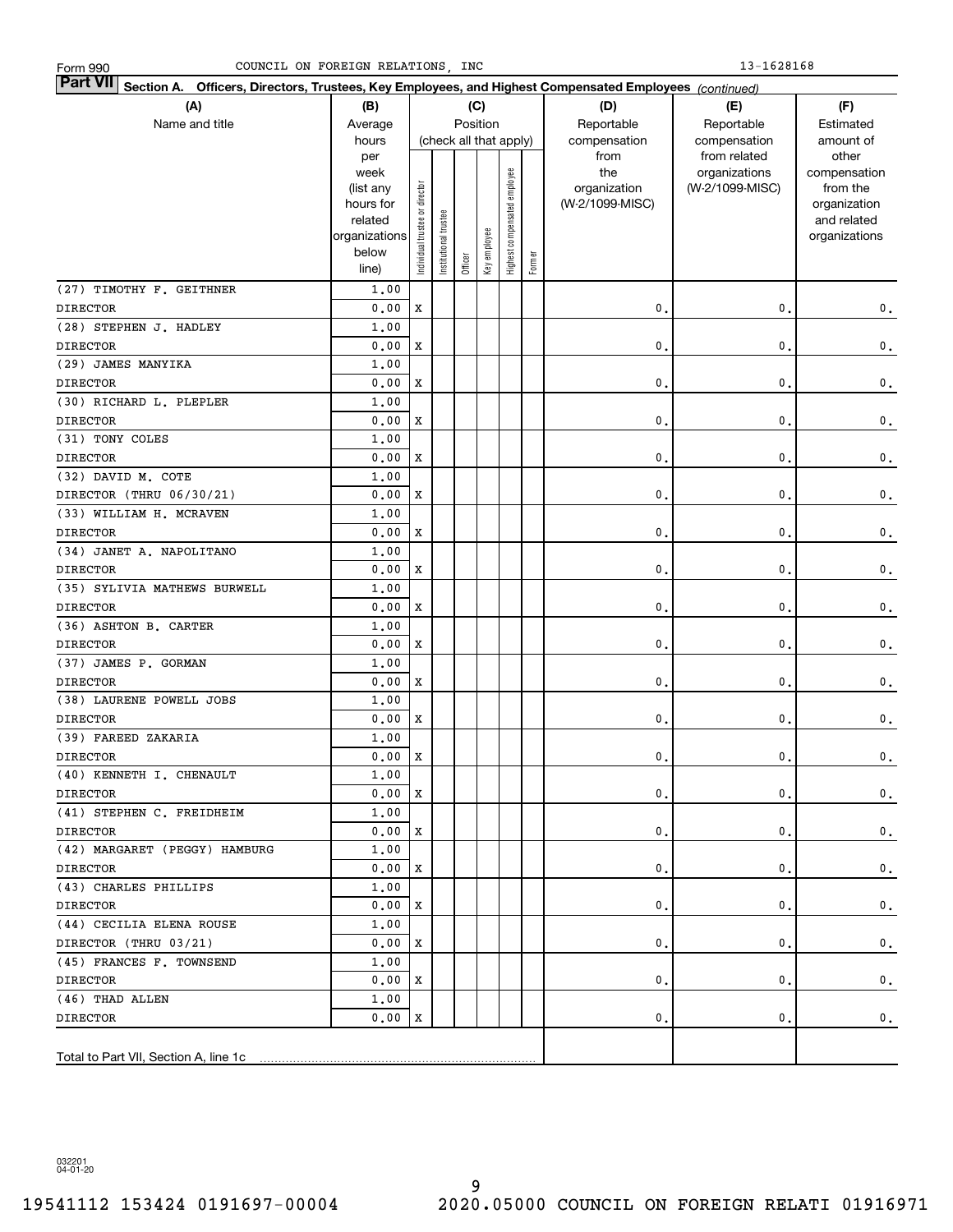| Part VII Section A. Officers, Directors, Trustees, Key Employees, and Highest Compensated Employees (continued) |                                                                            |                                |                        |         |              |                              |        |                                                |                                                  |                                                                                   |
|-----------------------------------------------------------------------------------------------------------------|----------------------------------------------------------------------------|--------------------------------|------------------------|---------|--------------|------------------------------|--------|------------------------------------------------|--------------------------------------------------|-----------------------------------------------------------------------------------|
| (A)                                                                                                             | (B)                                                                        |                                |                        |         | (C)          |                              |        | (D)                                            | (E)                                              | (F)                                                                               |
| Name and title                                                                                                  | Average                                                                    |                                |                        |         | Position     |                              |        | Reportable                                     | Reportable<br>compensation                       | Estimated                                                                         |
|                                                                                                                 | hours                                                                      |                                | (check all that apply) |         |              |                              |        | compensation                                   |                                                  | amount of                                                                         |
|                                                                                                                 | per<br>week<br>(list any<br>hours for<br>related<br>organizations<br>below | Individual trustee or director | Institutional trustee  |         | Key employee | Highest compensated employee | Former | from<br>the<br>organization<br>(W-2/1099-MISC) | from related<br>organizations<br>(W-2/1099-MISC) | other<br>compensation<br>from the<br>organization<br>and related<br>organizations |
|                                                                                                                 | line)                                                                      |                                |                        | Officer |              |                              |        |                                                |                                                  |                                                                                   |
| (47) AFSANEH MASHAYEKHI BESCHLOSS                                                                               | 1,00                                                                       |                                |                        |         |              |                              |        |                                                |                                                  |                                                                                   |
| <b>DIRECTOR</b>                                                                                                 | 0.00                                                                       | $\mathbf X$                    |                        |         |              |                              |        | $\mathfrak o$ .                                | $\mathbf 0$ .                                    | $\mathbf 0$ .                                                                     |
| (48) JEH CHARLES JOHNSON                                                                                        | 1.00                                                                       |                                |                        |         |              |                              |        |                                                |                                                  |                                                                                   |
| <b>DIRECTOR</b>                                                                                                 | ${\bf 0}$ , ${\bf 0}$ ${\bf 0}$                                            | $\mathbf X$                    |                        |         |              |                              |        | $\mathbf 0$ .                                  | $\mathbf 0$ .                                    | $\mathbf 0$ .                                                                     |
| (49) MEGHAN O' SULLIVAN                                                                                         | 1.00                                                                       |                                |                        |         |              |                              |        |                                                |                                                  |                                                                                   |
| <b>DIRECTOR</b>                                                                                                 | 0.00                                                                       | $\mathbf X$                    |                        |         |              |                              |        | $\mathbf 0$ .                                  | $\mathbf 0$ .                                    | $\mathbf 0$ .                                                                     |
| (50) L. RAFAEL REIF                                                                                             | 1.00                                                                       |                                |                        |         |              |                              |        |                                                |                                                  |                                                                                   |
| <b>DIRECTOR</b>                                                                                                 | ${\bf 0}$ , ${\bf 0}$ ${\bf 0}$                                            | $\mathbf X$                    |                        |         |              |                              |        | $\mathfrak o$ .                                | $\mathbf 0$ .                                    | $\mathbf 0$ .                                                                     |
| (51) NICHOLAS BEIM                                                                                              | 1.00                                                                       |                                |                        |         |              |                              |        |                                                |                                                  |                                                                                   |
| DIRECTOR (AS OF 07/01/20)                                                                                       | 0.00                                                                       | $\mathbf X$                    |                        |         |              |                              |        | $\mathfrak o$ .                                | $\mathbf 0$ .                                    | $\mathbf 0$ .                                                                     |
| (52) RUTH PORAT                                                                                                 | 1.00                                                                       |                                |                        |         |              |                              |        |                                                |                                                  |                                                                                   |
| DIRECTOR (AS OF 07/01/20)                                                                                       | 0.00                                                                       | $\mathbf X$                    |                        |         |              |                              |        | $\mathbf 0$ .                                  | $\mathbf 0$ .                                    | $\mathbf 0$ .                                                                     |
|                                                                                                                 |                                                                            |                                |                        |         |              |                              |        |                                                |                                                  |                                                                                   |
|                                                                                                                 |                                                                            |                                |                        |         |              |                              |        |                                                |                                                  |                                                                                   |
|                                                                                                                 |                                                                            |                                |                        |         |              |                              |        |                                                |                                                  |                                                                                   |
|                                                                                                                 |                                                                            |                                |                        |         |              |                              |        |                                                |                                                  |                                                                                   |
|                                                                                                                 |                                                                            |                                |                        |         |              |                              |        |                                                |                                                  |                                                                                   |
|                                                                                                                 |                                                                            |                                |                        |         |              |                              |        |                                                |                                                  |                                                                                   |
|                                                                                                                 |                                                                            |                                |                        |         |              |                              |        |                                                |                                                  |                                                                                   |
|                                                                                                                 |                                                                            |                                |                        |         |              |                              |        |                                                |                                                  |                                                                                   |
|                                                                                                                 |                                                                            |                                |                        |         |              |                              |        |                                                |                                                  |                                                                                   |
|                                                                                                                 |                                                                            |                                |                        |         |              |                              |        |                                                |                                                  |                                                                                   |
|                                                                                                                 |                                                                            |                                |                        |         |              |                              |        |                                                |                                                  |                                                                                   |

COUNCIL ON FOREIGN RELATIONS, INC 13-1628168

032201 04-01-20

Form 990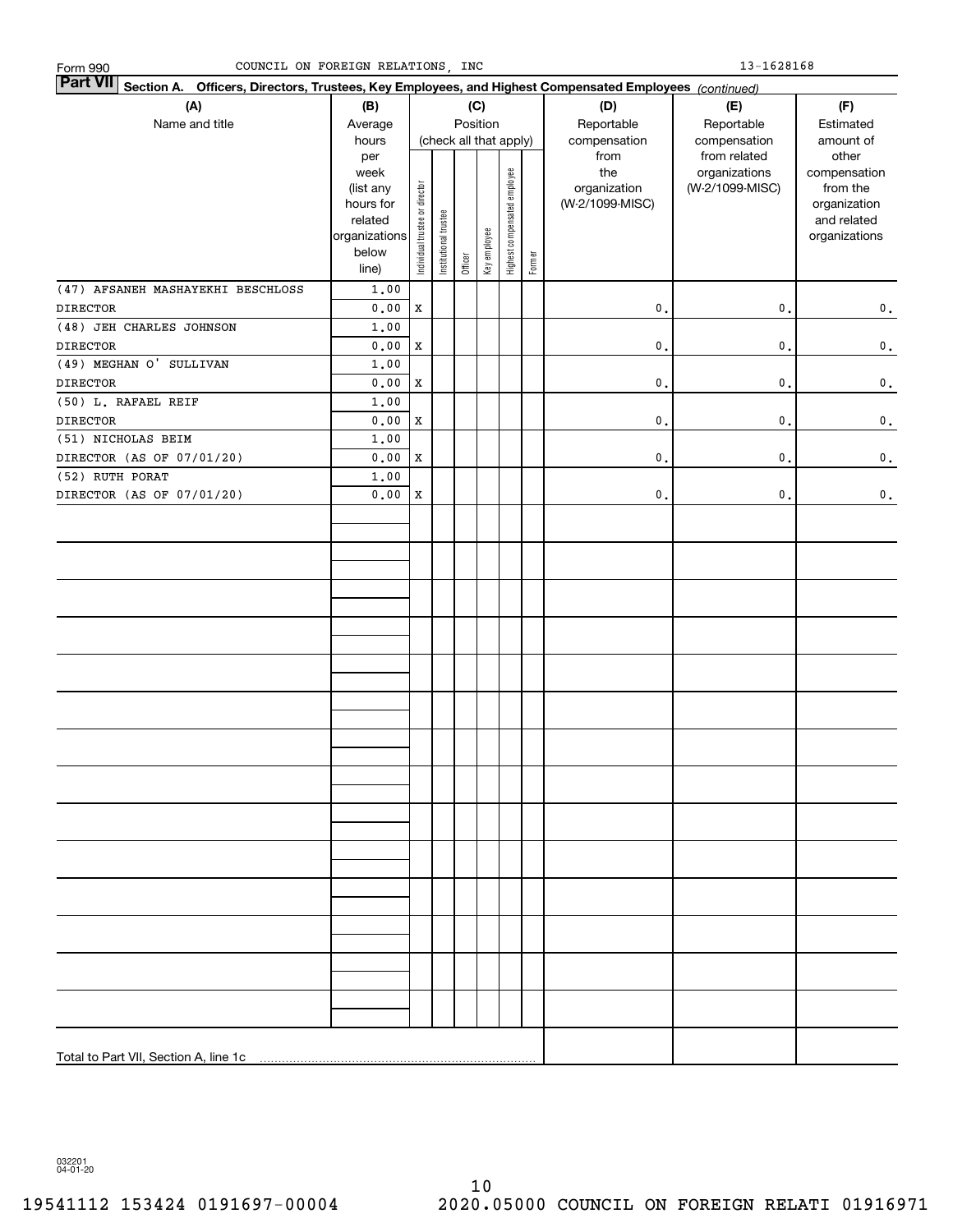|                                                           |    | <b>Part VIII</b> | <b>Statement of Revenue</b>                                                   |    |                                                   |                |                      |                          |                                              |                                                 |                                                                 |
|-----------------------------------------------------------|----|------------------|-------------------------------------------------------------------------------|----|---------------------------------------------------|----------------|----------------------|--------------------------|----------------------------------------------|-------------------------------------------------|-----------------------------------------------------------------|
|                                                           |    |                  | Check if Schedule O contains a response or note to any line in this Part VIII |    |                                                   |                |                      |                          |                                              |                                                 |                                                                 |
|                                                           |    |                  |                                                                               |    |                                                   |                |                      | (A)<br>Total revenue     | (B)<br>Related or exempt<br>function revenue | $\overline{C}$<br>Unrelated<br>business revenue | (D)<br>Revenue excluded<br>from tax under<br>sections 512 - 514 |
|                                                           |    |                  | 1 a Federated campaigns                                                       |    |                                                   | 1a             |                      |                          |                                              |                                                 |                                                                 |
|                                                           |    | b                | Membership dues                                                               |    |                                                   | 1 <sub>b</sub> | 5,308,006.           |                          |                                              |                                                 |                                                                 |
|                                                           |    | c                | Fundraising events                                                            |    |                                                   | 1 <sub>c</sub> |                      |                          |                                              |                                                 |                                                                 |
|                                                           |    |                  | d Related organizations                                                       |    |                                                   | 1 <sub>d</sub> |                      |                          |                                              |                                                 |                                                                 |
|                                                           |    |                  | Government grants (contributions)                                             |    |                                                   | 1e             |                      |                          |                                              |                                                 |                                                                 |
|                                                           |    |                  | f All other contributions, gifts, grants, and                                 |    |                                                   |                |                      |                          |                                              |                                                 |                                                                 |
|                                                           |    |                  | similar amounts not included above                                            |    |                                                   | 1f             | 31, 241, 224.        |                          |                                              |                                                 |                                                                 |
| Contributions, Gifts, Grants<br>and Other Similar Amounts |    |                  | Noncash contributions included in lines 1a-1f                                 |    |                                                   | $1g$ \$        | 865,159.             |                          |                                              |                                                 |                                                                 |
|                                                           |    | h.               | <b>Total.</b> Add lines 1a-1f                                                 |    |                                                   |                |                      | 36,549,230.              |                                              |                                                 |                                                                 |
|                                                           |    |                  |                                                                               |    |                                                   |                | <b>Business Code</b> |                          |                                              |                                                 |                                                                 |
|                                                           |    | 2 a              | FOREIGN AFFAIRS PUBLIC                                                        |    |                                                   |                | 541800<br>900099     | 9,298,200.<br>8,052,200. | 8, 174, 581.                                 | 1,123,619.                                      |                                                                 |
|                                                           |    | b                | INDIVIDUAL MEMBERSHIP<br>CORPORATE MEMBERSHIP D                               |    |                                                   |                | 900099               |                          | 8,052,200.                                   |                                                 |                                                                 |
|                                                           |    |                  |                                                                               |    |                                                   |                |                      | 1, 127, 470.             | 1, 127, 470.                                 |                                                 |                                                                 |
| Program Service<br>Revenue                                |    | d                |                                                                               |    |                                                   |                |                      |                          |                                              |                                                 |                                                                 |
|                                                           |    | f                | All other program service revenue                                             |    |                                                   |                |                      |                          |                                              |                                                 |                                                                 |
|                                                           |    |                  |                                                                               |    |                                                   |                | ►                    | 18,477,870.              |                                              |                                                 |                                                                 |
|                                                           | 3  |                  | Investment income (including dividends, interest, and                         |    |                                                   |                |                      |                          |                                              |                                                 |                                                                 |
|                                                           |    |                  |                                                                               |    |                                                   |                |                      | 9,660,500.               |                                              | 4,330.                                          | 9,656,170.                                                      |
|                                                           | 4  |                  | Income from investment of tax-exempt bond proceeds                            |    |                                                   |                |                      |                          |                                              |                                                 |                                                                 |
|                                                           | 5  |                  |                                                                               |    |                                                   |                |                      |                          |                                              |                                                 |                                                                 |
|                                                           |    |                  |                                                                               |    |                                                   | (i) Real       | (ii) Personal        |                          |                                              |                                                 |                                                                 |
|                                                           |    | 6а               | Gross rents<br>.                                                              | 6a |                                                   | 151,300.       |                      |                          |                                              |                                                 |                                                                 |
|                                                           |    | b                | Less: rental expenses                                                         | 6b |                                                   | 600,800.       |                      |                          |                                              |                                                 |                                                                 |
|                                                           |    | c                | Rental income or (loss)                                                       | 6c |                                                   | $-449,500.$    |                      |                          |                                              |                                                 |                                                                 |
|                                                           |    | d                | Net rental income or (loss)                                                   |    |                                                   |                |                      | $-449,500.$              |                                              | 148,225.                                        | $-597,725.$                                                     |
|                                                           |    |                  | 7 a Gross amount from sales of                                                |    |                                                   | (i) Securities | (ii) Other           |                          |                                              |                                                 |                                                                 |
|                                                           |    |                  | assets other than inventory                                                   |    | $7a$ <sup>155</sup> , 163, 300.                   |                |                      |                          |                                              |                                                 |                                                                 |
|                                                           |    |                  | <b>b</b> Less: cost or other basis                                            |    |                                                   |                |                      |                          |                                              |                                                 |                                                                 |
| Revenue                                                   |    |                  | and sales expenses                                                            |    | 7b <sup>114</sup> , 103, 700.<br>$7c$ 41,059,600. |                |                      |                          |                                              |                                                 |                                                                 |
|                                                           |    |                  | c Gain or (loss)                                                              |    |                                                   |                |                      | 41,059,600               |                                              |                                                 | 41,059,600.                                                     |
|                                                           |    |                  | 8 a Gross income from fundraising events (not                                 |    |                                                   |                |                      |                          |                                              |                                                 |                                                                 |
| <b>Othe</b>                                               |    |                  | including \$                                                                  |    |                                                   |                |                      |                          |                                              |                                                 |                                                                 |
|                                                           |    |                  | contributions reported on line 1c). See                                       |    |                                                   |                |                      |                          |                                              |                                                 |                                                                 |
|                                                           |    |                  |                                                                               |    |                                                   |                | 8a                   |                          |                                              |                                                 |                                                                 |
|                                                           |    |                  | <b>b</b> Less: direct expenses                                                |    |                                                   |                | 8b                   |                          |                                              |                                                 |                                                                 |
|                                                           |    | c                | Net income or (loss) from fundraising events                                  |    |                                                   |                |                      |                          |                                              |                                                 |                                                                 |
|                                                           |    |                  | 9 a Gross income from gaming activities. See                                  |    |                                                   |                |                      |                          |                                              |                                                 |                                                                 |
|                                                           |    |                  |                                                                               |    |                                                   |                | 9а                   |                          |                                              |                                                 |                                                                 |
|                                                           |    |                  | <b>b</b> Less: direct expenses <b>manually</b>                                |    |                                                   |                | 9 <sub>b</sub>       |                          |                                              |                                                 |                                                                 |
|                                                           |    |                  | c Net income or (loss) from gaming activities                                 |    |                                                   |                |                      |                          |                                              |                                                 |                                                                 |
|                                                           |    |                  | 10 a Gross sales of inventory, less returns                                   |    |                                                   |                |                      |                          |                                              |                                                 |                                                                 |
|                                                           |    |                  |                                                                               |    |                                                   |                | 10a                  |                          |                                              |                                                 |                                                                 |
|                                                           |    |                  | <b>b</b> Less: cost of goods sold                                             |    |                                                   |                | 10b                  |                          |                                              |                                                 |                                                                 |
|                                                           |    |                  | c Net income or (loss) from sales of inventory                                |    |                                                   |                |                      |                          |                                              |                                                 |                                                                 |
|                                                           |    |                  |                                                                               |    |                                                   |                | <b>Business Code</b> |                          |                                              |                                                 |                                                                 |
|                                                           |    |                  | 11 a MISCELLANEOUS                                                            |    |                                                   |                | 900099               | 19,300.                  |                                              |                                                 | 19,300.                                                         |
| Miscellaneous<br>Revenue                                  |    | b                |                                                                               |    |                                                   |                |                      |                          |                                              |                                                 |                                                                 |
|                                                           |    | с                |                                                                               |    |                                                   |                |                      |                          |                                              |                                                 |                                                                 |
|                                                           |    |                  |                                                                               |    |                                                   |                | ▶                    | 19,300.                  |                                              |                                                 |                                                                 |
|                                                           | 12 |                  |                                                                               |    |                                                   |                |                      | 105, 317, 000.           | 17, 354, 251.                                | 1,276,174.                                      | 50, 137, 345.                                                   |
| 032009 12-23-20                                           |    |                  |                                                                               |    |                                                   |                |                      |                          |                                              |                                                 | Form 990 (2020)                                                 |

Form 990 (2020) Page

COUNCIL ON FOREIGN RELATIONS, INC 13-1628168

**9**

11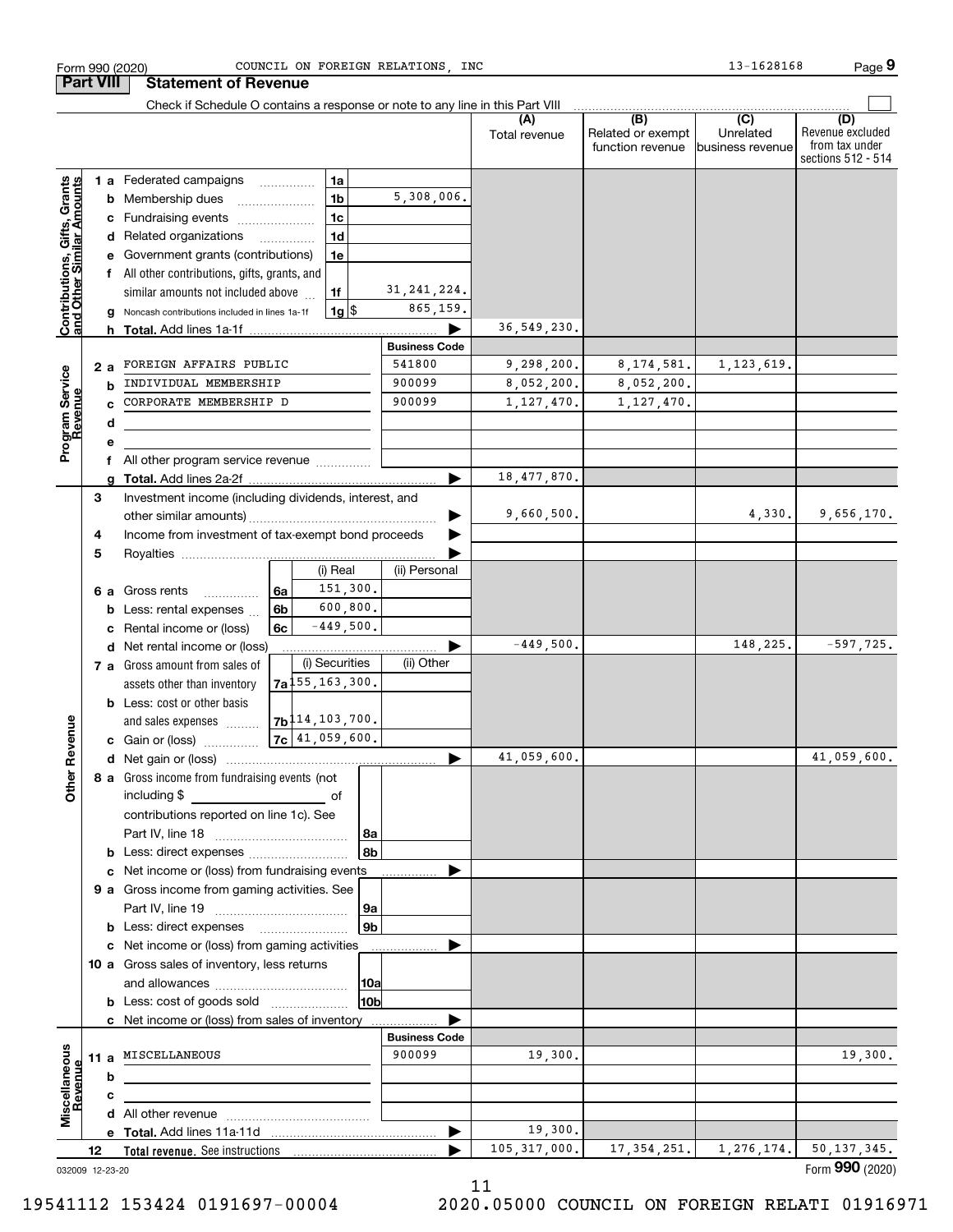Form 990 (2020) Page COUNCIL ON FOREIGN RELATIONS, INC 13-1628168

**10**

|              | Section 501(c)(3) and 501(c)(4) organizations must complete all columns. All other organizations must complete column (A).                                                                                                                                                                                                                                                                         |                       |                                    |                                           |                                |
|--------------|----------------------------------------------------------------------------------------------------------------------------------------------------------------------------------------------------------------------------------------------------------------------------------------------------------------------------------------------------------------------------------------------------|-----------------------|------------------------------------|-------------------------------------------|--------------------------------|
|              | Check if Schedule O contains a response or note to any line in this Part IX                                                                                                                                                                                                                                                                                                                        |                       |                                    |                                           |                                |
|              | Do not include amounts reported on lines 6b,<br>7b, 8b, 9b, and 10b of Part VIII.                                                                                                                                                                                                                                                                                                                  | (A)<br>Total expenses | (B)<br>Program service<br>expenses | (C)<br>Management and<br>general expenses | (D)<br>Fundraising<br>expenses |
| $\mathbf 1$  | Grants and other assistance to domestic organizations                                                                                                                                                                                                                                                                                                                                              |                       |                                    |                                           |                                |
|              | and domestic governments. See Part IV, line 21                                                                                                                                                                                                                                                                                                                                                     |                       |                                    |                                           |                                |
| $\mathbf{2}$ | Grants and other assistance to domestic                                                                                                                                                                                                                                                                                                                                                            |                       |                                    |                                           |                                |
|              | individuals. See Part IV, line 22<br>$\mathcal{L} = \{1, 2, \ldots, 2, \ldots, 2, \ldots, 2, \ldots, 2, \ldots, 2, \ldots, 2, \ldots, 2, \ldots, 2, \ldots, 2, \ldots, 2, \ldots, 2, \ldots, 2, \ldots, 2, \ldots, 2, \ldots, 2, \ldots, 2, \ldots, 2, \ldots, 2, \ldots, 2, \ldots, 2, \ldots, 2, \ldots, 2, \ldots, 2, \ldots, 2, \ldots, 2, \ldots, 2, \ldots, 2, \ldots, 2, \ldots, 2, \ldots$ | 1,270,776.            | 1,270,776.                         |                                           |                                |
| 3            | Grants and other assistance to foreign                                                                                                                                                                                                                                                                                                                                                             |                       |                                    |                                           |                                |
|              | organizations, foreign governments, and foreign                                                                                                                                                                                                                                                                                                                                                    |                       |                                    |                                           |                                |
|              | individuals. See Part IV, lines 15 and 16                                                                                                                                                                                                                                                                                                                                                          |                       |                                    |                                           |                                |
| 4            | Benefits paid to or for members                                                                                                                                                                                                                                                                                                                                                                    |                       |                                    |                                           |                                |
| 5            | Compensation of current officers, directors,                                                                                                                                                                                                                                                                                                                                                       |                       |                                    |                                           |                                |
|              |                                                                                                                                                                                                                                                                                                                                                                                                    | 5,306,149.            | 1,852,417.                         | 3,079,332.                                | 374,400.                       |
| 6            | Compensation not included above to disqualified                                                                                                                                                                                                                                                                                                                                                    |                       |                                    |                                           |                                |
|              | persons (as defined under section 4958(f)(1)) and                                                                                                                                                                                                                                                                                                                                                  |                       |                                    |                                           |                                |
|              | persons described in section 4958(c)(3)(B)                                                                                                                                                                                                                                                                                                                                                         |                       |                                    |                                           |                                |
| 7            |                                                                                                                                                                                                                                                                                                                                                                                                    | 31, 913, 351.         | 24, 397, 783.                      | 5, 352, 968.                              | 2,162,600.                     |
| 8            | Pension plan accruals and contributions (include                                                                                                                                                                                                                                                                                                                                                   |                       |                                    |                                           |                                |
|              | section 401(k) and 403(b) employer contributions)                                                                                                                                                                                                                                                                                                                                                  | 2,342,400.            | 1, 207, 400.                       | 1,050,400.                                | 84,600.                        |
| 9            |                                                                                                                                                                                                                                                                                                                                                                                                    | 4,642,300.            | 4,517,900.                         | $-408,900.$                               | 533,300.                       |
| 10           |                                                                                                                                                                                                                                                                                                                                                                                                    | 2,326,800.            | 1,508,600.                         | 712,500.                                  | 105,700.                       |
| 11           | Fees for services (nonemployees):                                                                                                                                                                                                                                                                                                                                                                  |                       |                                    |                                           |                                |
| a            |                                                                                                                                                                                                                                                                                                                                                                                                    |                       |                                    |                                           |                                |
| b            |                                                                                                                                                                                                                                                                                                                                                                                                    | 68,600.               | 37,900.                            | 28,400.                                   | 2,300.                         |
|              |                                                                                                                                                                                                                                                                                                                                                                                                    | 223,100.              | 115,100.                           | 100,000.                                  | 8,000.                         |
| d            | Lobbying                                                                                                                                                                                                                                                                                                                                                                                           |                       |                                    |                                           |                                |
|              | Professional fundraising services. See Part IV, line 17                                                                                                                                                                                                                                                                                                                                            |                       |                                    |                                           |                                |
|              | Investment management fees                                                                                                                                                                                                                                                                                                                                                                         | 3, 361, 200.          |                                    | 3, 361, 200.                              |                                |
| g            | Other. (If line 11g amount exceeds 10% of line 25,                                                                                                                                                                                                                                                                                                                                                 |                       |                                    |                                           |                                |
|              | column (A) amount, list line 11g expenses on Sch O.)                                                                                                                                                                                                                                                                                                                                               | 3,415,224.            | 2,670,124.                         | 682,000.                                  | 63,100.                        |
| 12           |                                                                                                                                                                                                                                                                                                                                                                                                    |                       |                                    |                                           |                                |
| 13           |                                                                                                                                                                                                                                                                                                                                                                                                    | 2,225,400.            | 641,800.                           | 1,537,500.                                | 46,100.                        |
| 14           |                                                                                                                                                                                                                                                                                                                                                                                                    | 3,071,800.            | 2,411,100.                         | 559,500.                                  | 101, 200.                      |
| 15           |                                                                                                                                                                                                                                                                                                                                                                                                    |                       |                                    |                                           |                                |
| 16           |                                                                                                                                                                                                                                                                                                                                                                                                    | 1,679,600.            | 1,229,200.                         | 362,600.                                  | 87,800.                        |
| 17           |                                                                                                                                                                                                                                                                                                                                                                                                    | 74,800.               | 25,100.                            | 42,600.                                   | 7,100.                         |
| 18           | Payments of travel or entertainment expenses                                                                                                                                                                                                                                                                                                                                                       |                       |                                    |                                           |                                |
|              | for any federal, state, or local public officials                                                                                                                                                                                                                                                                                                                                                  |                       |                                    |                                           |                                |
| 19           | Conferences, conventions, and meetings                                                                                                                                                                                                                                                                                                                                                             | 91,600.               | 56,800.                            | 30,800.                                   | 4.000.                         |
| 20           | Interest                                                                                                                                                                                                                                                                                                                                                                                           | 1,859,600.            | 972,400.                           | 834,900.                                  | 52,300.                        |
| 21           |                                                                                                                                                                                                                                                                                                                                                                                                    |                       |                                    |                                           |                                |
| 22           | Depreciation, depletion, and amortization                                                                                                                                                                                                                                                                                                                                                          | 3,917,400.            | 2,128,500.                         | 1,648,500.                                | 140, 400.                      |
| 23           | Insurance                                                                                                                                                                                                                                                                                                                                                                                          |                       |                                    |                                           |                                |
| 24           | Other expenses. Itemize expenses not covered<br>above (List miscellaneous expenses on line 24e. If<br>line 24e amount exceeds 10% of line 25, column (A)<br>amount, list line 24e expenses on Schedule O.)                                                                                                                                                                                         |                       |                                    |                                           |                                |
| a            | PUBLICATION & PRINTING                                                                                                                                                                                                                                                                                                                                                                             | 3,041,800.            | 2,666,100.                         | 351,600.                                  | 24,100.                        |
| b            | MISCELLANEOUS                                                                                                                                                                                                                                                                                                                                                                                      | 1,039,200.            | 544,700.                           | 436,700.                                  | 57,800.                        |
| с            |                                                                                                                                                                                                                                                                                                                                                                                                    |                       |                                    |                                           |                                |
| d            |                                                                                                                                                                                                                                                                                                                                                                                                    |                       |                                    |                                           |                                |
| е            | All other expenses                                                                                                                                                                                                                                                                                                                                                                                 |                       |                                    |                                           |                                |
| 25           | Total functional expenses. Add lines 1 through 24e                                                                                                                                                                                                                                                                                                                                                 | 71,871,100.           | 48, 253, 700.                      | 19,762,600.                               | 3,854,800.                     |
| 26           | Joint costs. Complete this line only if the organization<br>reported in column (B) joint costs from a combined<br>educational campaign and fundraising solicitation.                                                                                                                                                                                                                               |                       |                                    |                                           |                                |
|              | Check here $\blacktriangleright$<br>if following SOP 98-2 (ASC 958-720)                                                                                                                                                                                                                                                                                                                            |                       |                                    |                                           |                                |

032010 12-23-20

Form (2020) **990**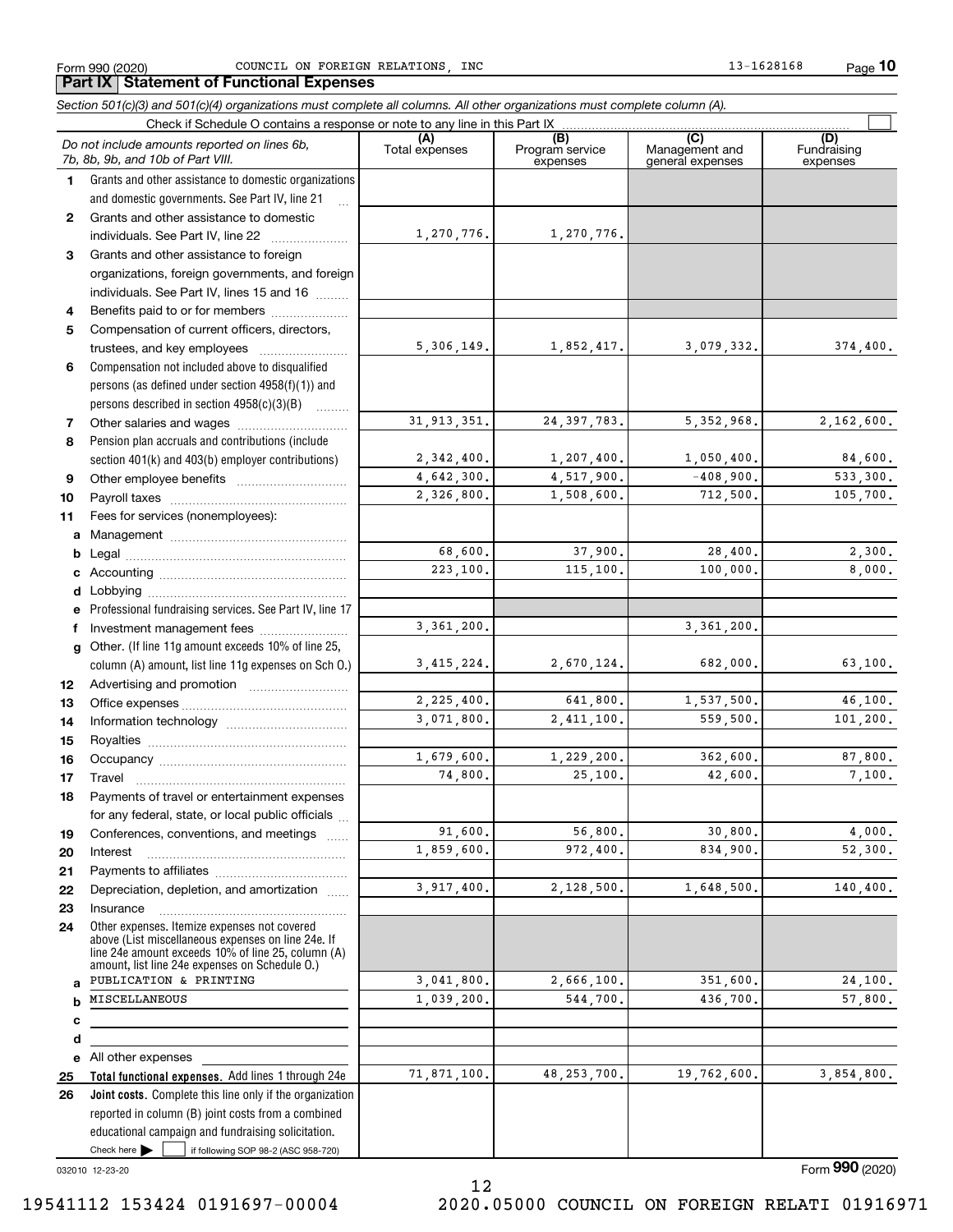Form (2020) **990**

**3** Pledges and grants receivable, net  $\ldots$  **multimes contained and grants receivable**, net **multimes contained and grants receivable**, net **multimes contained and grants receivable 45**Loans and other receivables from any current or former officer, director, **67893456b** Less: accumulated depreciation  $\ldots$  **10b** basis. Complete Part VI of Schedule D will aller **Total assets.**  Add lines 1 through 15 (must equal line 33) Savings and temporary cash investments ~~~~~~~~~~~~~~~~~~Accounts receivable, net ~~~~~~~~~~~~~~~~~~~~~~~~~~ trustee, key employee, creator or founder, substantial contributor, or 35% controlled entity or family member of any of these persons ............................ Loans and other receivables from other disqualified persons (as defined under section  $4958(f)(1)$ , and persons described in section  $4958(c)(3)(B)$ Notes and loans receivable, net ~~~~~~~~~~~~~~~~~~~~~~~Inventories for sale or use ~~~~~~~~~~~~~~~~~~~~~~~~~~ Prepaid expenses and deferred charges ~~~~~~~~~~~~~~~~~~ Investments - publicly traded securities ~~~~~~~~~~~~~~~~~~~ Investments - other securities. See Part IV, line 11 ~~~~~~~~~~~~~~ Investments - program-related. See Part IV, line 11 ~~~~~~~~~~~~~Intangible assets ~~~~~~~~~~~~~~~~~~~~~~~~~~~~~~ Other assets. See Part IV, line 11 ~~~~~~~~~~~~~~~~~~~~~~ Accounts payable and accrued expenses ~~~~~~~~~~~~~~~~~~ Grants payable ~~~~~~~~~~~~~~~~~~~~~~~~~~~~~~~ Deferred revenue ~~~~~~~~~~~~~~~~~~~~~~~~~~~~~~ Tax-exempt bond liabilities ……………………………………………………………  $2,117,200.$  4 1,955,900. 37,239,600. 27,531,400. 0. $0.$  | 5 |  $0.$ 0.0.123,420,800. 0.0. $\overline{0}$ . 0.

#### $0.|\mathbf{6}|$   $0.$  $0. \vert \hspace{.1cm} 7 \hspace{.1cm} \vert \hspace{.1cm} 0. \vert$ **7Assets** 121,400. 8 167,200. **8**1,363,100. 9 1,181,200. **910a**Land, buildings, and equipment: cost or other  $60,490,500.$   $66,242,100.$   $10c$   $62,930,300.$ **10c**184.238.400. 11 231.557.300. **1111**279,946,900. 346,519,900. **12121313** $0.1$  13  $1$  0.  $\overline{0}$ . **141415** $0.1$  15  $1$  0. **15**624,235,700. 732,861,700. **1616**8,087,800. 17 8,989,700. **17171818** $0.1$  18  $1$   $0.1$ 6,183,300. 6,251,100. **1919**50,599,100.  $\boxed{90}$  48,630,000. **2020** $\overline{0}$ . 0.Escrow or custodial account liability. Complete Part IV of Schedule D **212122**Loans and other payables to any current or former officer, director, **Liabilities** iabilities trustee, key employee, creator or founder, substantial contributor, or 35% 0.controlled entity or family member of any of these persons ~~~~~~~~~ $0.$ | 22 |  $0.$ **22**0.**23**Secured mortgages and notes payable to unrelated third parties  $0.1$  23  $1$  0. **23**0.Unsecured notes and loans payable to unrelated third parties ~~~~~~~~ **24** $0.$ | 24 |  $0.$ **2425**Other liabilities (including federal income tax, payables to related third parties, and other liabilities not included on lines 17-24). Complete Part X of Schedule D ~~~~~~~~~~~~~~~~~~~~~~~~~~~~~~~  $16,766,900$ . 25  $12,608,100$ . **25**81,637,100. 76,478,900. **2626Total liabilities.**  Add lines 17 through 25 **Organizations that follow FASB ASC 958, check here** | X Assets or Fund Balances **Net Assets or Fund Balances and complete lines 27, 28, 32, and 33.**  $113,484,900$ .  $27$  142,857,100. **2727**Net assets without donor restrictions ~~~~~~~~~~~~~~~~~~~~ 429, 113, 700.  $28$  513, 525, 700. **2828**Net assets with donor restrictions ~~~~~~~~~~~~~~~~~~~~~~**Organizations that do not follow FASB ASC 958, check here** | **and complete lines 29 through 33. 2929**Capital stock or trust principal, or current funds ~~~~~~~~~~~~~~~ **3030**Paid-in or capital surplus, or land, building, or equipment fund www.commun.com **31**Retained earnings, endowment, accumulated income, or other funds **31**ğ Total net assets or fund balances ~~~~~~~~~~~~~~~~~~~~~~  $542,598,600$ .  $32$  656,382,800. **3232**624,235,700. 732,861,700. Total liabilities and net assets/fund balances **3333**

Form 990 (2020) Page COUNCIL ON FOREIGN RELATIONS, INC 13-1628168

Cash - non-interest-bearing ~~~~~~~~~~~~~~~~~~~~~~~~~

Check if Schedule O contains a response or note to any line in this Part X

8,000. 1 8,000.

 $52,959,000.$   $2$   $\phantom{00}$  61,010,500.

**(B)**

**12**

Beginning of year  $\begin{vmatrix} 1 & 1 \\ 1 & 1 \end{vmatrix}$  End of year

**(A)**

**Part X** Balance Sheet

**12** **11**

 $\mathcal{L}^{\text{max}}$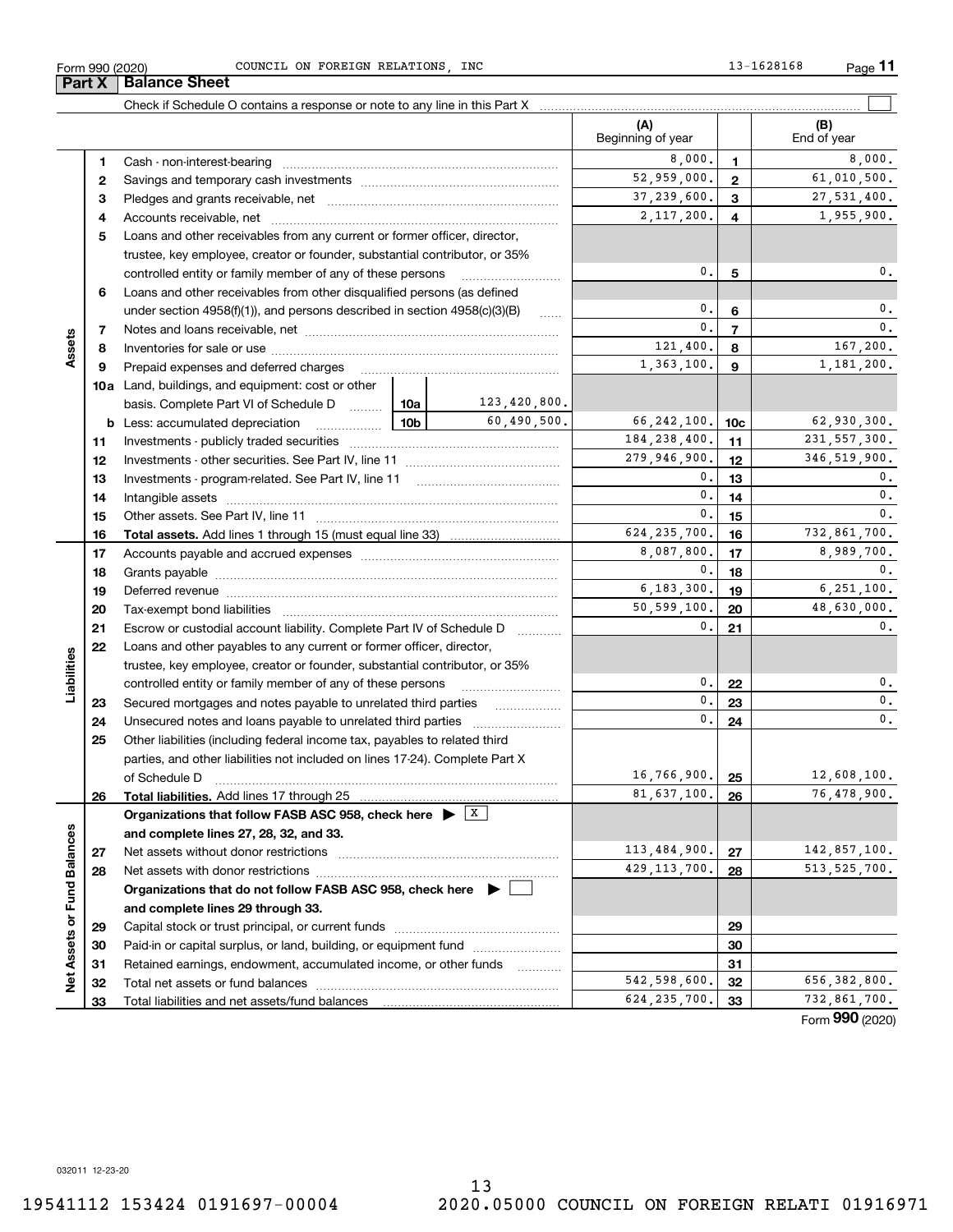|    | COUNCIL ON FOREIGN RELATIONS, INC<br>Form 990 (2020)                                                                            | 13-1628168              |                |            | Page 12      |
|----|---------------------------------------------------------------------------------------------------------------------------------|-------------------------|----------------|------------|--------------|
|    | Part XI<br><b>Reconciliation of Net Assets</b>                                                                                  |                         |                |            |              |
|    |                                                                                                                                 |                         |                |            | x            |
|    |                                                                                                                                 |                         |                |            |              |
| 1  | Total revenue (must equal Part VIII, column (A), line 12)                                                                       | 1                       | 105, 317, 000. |            |              |
| 2  | Total expenses (must equal Part IX, column (A), line 25)                                                                        | $\mathbf{2}$            |                |            | 71,871,100.  |
| 3  | Revenue less expenses. Subtract line 2 from line 1                                                                              | 3                       |                |            | 33,445,900.  |
| 4  |                                                                                                                                 | $\overline{\mathbf{4}}$ |                |            | 542,598,600. |
| 5  | Net unrealized gains (losses) on investments                                                                                    | 5                       |                |            | 76,484,500.  |
| 6  |                                                                                                                                 | 6                       |                |            |              |
| 7  | Investment expenses www.communication.com/www.communication.com/www.communication.com/www.com                                   | $\overline{7}$          |                |            |              |
| 8  | Prior period adjustments                                                                                                        | 8                       |                |            |              |
| 9  | Other changes in net assets or fund balances (explain on Schedule O)                                                            | 9                       |                |            | 3,853,800.   |
| 10 | Net assets or fund balances at end of year. Combine lines 3 through 9 (must equal Part X, line 32,                              |                         |                |            |              |
|    | column (B))                                                                                                                     | 10                      |                |            | 656,382,800. |
|    | Part XII Financial Statements and Reporting                                                                                     |                         |                |            |              |
|    |                                                                                                                                 |                         |                |            |              |
|    |                                                                                                                                 |                         |                | <b>Yes</b> | <b>No</b>    |
| 1  | $ X $ Accrual<br>Accounting method used to prepare the Form 990: <u>[16</u> ] Cash<br>Other                                     |                         |                |            |              |
|    | If the organization changed its method of accounting from a prior year or checked "Other," explain in Schedule O.               |                         |                |            |              |
|    | 2a Were the organization's financial statements compiled or reviewed by an independent accountant?                              |                         | 2a             |            | х            |
|    | If "Yes," check a box below to indicate whether the financial statements for the year were compiled or reviewed on a            |                         |                |            |              |
|    | separate basis, consolidated basis, or both:                                                                                    |                         |                |            |              |
|    | Separate basis<br>Consolidated basis<br>Both consolidated and separate basis                                                    |                         |                |            |              |
|    | <b>b</b> Were the organization's financial statements audited by an independent accountant?                                     |                         | 2 <sub>b</sub> | х          |              |
|    | If "Yes," check a box below to indicate whether the financial statements for the year were audited on a separate basis,         |                         |                |            |              |
|    | consolidated basis, or both:                                                                                                    |                         |                |            |              |
|    | $X$ Separate basis<br><b>Consolidated basis</b><br>Both consolidated and separate basis                                         |                         |                |            |              |
|    | c If "Yes" to line 2a or 2b, does the organization have a committee that assumes responsibility for oversight of the audit,     |                         |                |            |              |
|    |                                                                                                                                 |                         | 2c             | х          |              |
|    | If the organization changed either its oversight process or selection process during the tax year, explain on Schedule O.       |                         |                |            |              |
|    | 3a As a result of a federal award, was the organization required to undergo an audit or audits as set forth in the Single Audit |                         |                |            |              |
|    |                                                                                                                                 |                         | 3a             |            | х            |
|    | b If "Yes," did the organization undergo the required audit or audits? If the organization did not undergo the required audit   |                         |                |            |              |
|    |                                                                                                                                 |                         | 3b             | ^^^        |              |

Form (2020) **990**

032012 12-23-20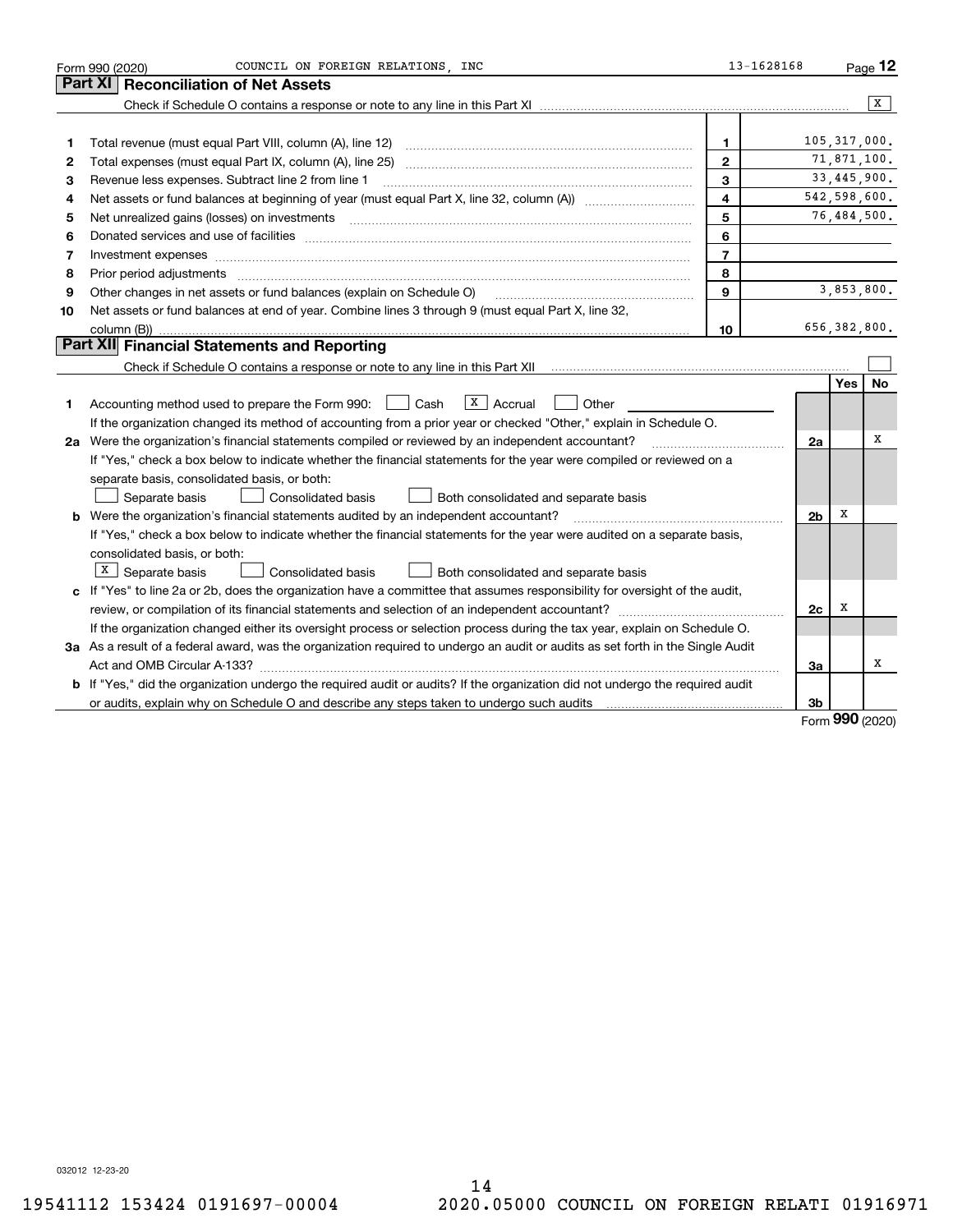## **SCHEDULE A**

Department of the Treasury Internal Revenue Service

**(Form 990 or 990-EZ)**

# **Public Charity Status and Public Support**

**Complete if the organization is a section 501(c)(3) organization or a section 4947(a)(1) nonexempt charitable trust. | Attach to Form 990 or Form 990-EZ.** 

|  | ▶ Go to www.irs.gov/Form990 for instructions and the latest information. |  |  |
|--|--------------------------------------------------------------------------|--|--|

| OMB No. 1545-0047 |
|-------------------|
|                   |

**Open to Public Inspection**

|  | Name of the organization |  |
|--|--------------------------|--|

| Name of the organization                                                                                                                             |                                   |                                                       |                             |                                 |                            | <b>Employer identification number</b> |
|------------------------------------------------------------------------------------------------------------------------------------------------------|-----------------------------------|-------------------------------------------------------|-----------------------------|---------------------------------|----------------------------|---------------------------------------|
|                                                                                                                                                      | COUNCIL ON FOREIGN RELATIONS, INC |                                                       |                             |                                 |                            | 13-1628168                            |
| Part I<br>Reason for Public Charity Status. (All organizations must complete this part.) See instructions.                                           |                                   |                                                       |                             |                                 |                            |                                       |
| The organization is not a private foundation because it is: (For lines 1 through 12, check only one box.)                                            |                                   |                                                       |                             |                                 |                            |                                       |
| 1.<br>A church, convention of churches, or association of churches described in section 170(b)(1)(A)(i).                                             |                                   |                                                       |                             |                                 |                            |                                       |
| 2<br>A school described in section 170(b)(1)(A)(ii). (Attach Schedule E (Form 990 or 990-EZ).)                                                       |                                   |                                                       |                             |                                 |                            |                                       |
| 3<br>A hospital or a cooperative hospital service organization described in section $170(b)(1)(A)(iii)$ .                                            |                                   |                                                       |                             |                                 |                            |                                       |
| A medical research organization operated in conjunction with a hospital described in section 170(b)(1)(A)(iii). Enter the hospital's name,<br>4      |                                   |                                                       |                             |                                 |                            |                                       |
| city, and state:                                                                                                                                     |                                   |                                                       |                             |                                 |                            |                                       |
| An organization operated for the benefit of a college or university owned or operated by a governmental unit described in<br>5                       |                                   |                                                       |                             |                                 |                            |                                       |
| section 170(b)(1)(A)(iv). (Complete Part II.)                                                                                                        |                                   |                                                       |                             |                                 |                            |                                       |
| A federal, state, or local government or governmental unit described in section 170(b)(1)(A)(v).<br>6                                                |                                   |                                                       |                             |                                 |                            |                                       |
| X <br>7<br>An organization that normally receives a substantial part of its support from a governmental unit or from the general public described in |                                   |                                                       |                             |                                 |                            |                                       |
| section 170(b)(1)(A)(vi). (Complete Part II.)                                                                                                        |                                   |                                                       |                             |                                 |                            |                                       |
| A community trust described in section 170(b)(1)(A)(vi). (Complete Part II.)<br>8                                                                    |                                   |                                                       |                             |                                 |                            |                                       |
| 9<br>An agricultural research organization described in section 170(b)(1)(A)(ix) operated in conjunction with a land-grant college                   |                                   |                                                       |                             |                                 |                            |                                       |
| or university or a non-land-grant college of agriculture (see instructions). Enter the name, city, and state of the college or                       |                                   |                                                       |                             |                                 |                            |                                       |
| university:                                                                                                                                          |                                   |                                                       |                             |                                 |                            |                                       |
| 10<br>An organization that normally receives (1) more than 33 1/3% of its support from contributions, membership fees, and gross receipts from       |                                   |                                                       |                             |                                 |                            |                                       |
| activities related to its exempt functions, subject to certain exceptions; and (2) no more than 33 1/3% of its support from gross investment         |                                   |                                                       |                             |                                 |                            |                                       |
| income and unrelated business taxable income (less section 511 tax) from businesses acquired by the organization after June 30, 1975.                |                                   |                                                       |                             |                                 |                            |                                       |
| See section 509(a)(2). (Complete Part III.)                                                                                                          |                                   |                                                       |                             |                                 |                            |                                       |
| 11<br>An organization organized and operated exclusively to test for public safety. See section 509(a)(4).                                           |                                   |                                                       |                             |                                 |                            |                                       |
| 12<br>An organization organized and operated exclusively for the benefit of, to perform the functions of, or to carry out the purposes of one or     |                                   |                                                       |                             |                                 |                            |                                       |
| more publicly supported organizations described in section 509(a)(1) or section 509(a)(2). See section 509(a)(3). Check the box in                   |                                   |                                                       |                             |                                 |                            |                                       |
| lines 12a through 12d that describes the type of supporting organization and complete lines 12e, 12f, and 12g.                                       |                                   |                                                       |                             |                                 |                            |                                       |
| Type I. A supporting organization operated, supervised, or controlled by its supported organization(s), typically by giving<br>а                     |                                   |                                                       |                             |                                 |                            |                                       |
| the supported organization(s) the power to regularly appoint or elect a majority of the directors or trustees of the supporting                      |                                   |                                                       |                             |                                 |                            |                                       |
| organization. You must complete Part IV, Sections A and B.                                                                                           |                                   |                                                       |                             |                                 |                            |                                       |
| Type II. A supporting organization supervised or controlled in connection with its supported organization(s), by having<br>b                         |                                   |                                                       |                             |                                 |                            |                                       |
| control or management of the supporting organization vested in the same persons that control or manage the supported                                 |                                   |                                                       |                             |                                 |                            |                                       |
| organization(s). You must complete Part IV, Sections A and C.                                                                                        |                                   |                                                       |                             |                                 |                            |                                       |
| Type III functionally integrated. A supporting organization operated in connection with, and functionally integrated with,<br>с                      |                                   |                                                       |                             |                                 |                            |                                       |
| its supported organization(s) (see instructions). You must complete Part IV, Sections A, D, and E.                                                   |                                   |                                                       |                             |                                 |                            |                                       |
| Type III non-functionally integrated. A supporting organization operated in connection with its supported organization(s)<br>d                       |                                   |                                                       |                             |                                 |                            |                                       |
| that is not functionally integrated. The organization generally must satisfy a distribution requirement and an attentiveness                         |                                   |                                                       |                             |                                 |                            |                                       |
| requirement (see instructions). You must complete Part IV, Sections A and D, and Part V.                                                             |                                   |                                                       |                             |                                 |                            |                                       |
| Check this box if the organization received a written determination from the IRS that it is a Type I, Type II, Type III                              |                                   |                                                       |                             |                                 |                            |                                       |
| functionally integrated, or Type III non-functionally integrated supporting organization.                                                            |                                   |                                                       |                             |                                 |                            |                                       |
| f Enter the number of supported organizations                                                                                                        |                                   |                                                       |                             |                                 |                            |                                       |
| g Provide the following information about the supported organization(s).                                                                             |                                   |                                                       |                             |                                 |                            |                                       |
| (i) Name of supported                                                                                                                                | (ii) EIN                          | (iii) Type of organization                            | in your governing document? | (iv) Is the organization listed | (v) Amount of monetary     | (vi) Amount of other                  |
| organization                                                                                                                                         |                                   | (described on lines 1-10<br>above (see instructions)) | Yes                         | No                              | support (see instructions) | support (see instructions)            |
|                                                                                                                                                      |                                   |                                                       |                             |                                 |                            |                                       |
|                                                                                                                                                      |                                   |                                                       |                             |                                 |                            |                                       |
|                                                                                                                                                      |                                   |                                                       |                             |                                 |                            |                                       |
|                                                                                                                                                      |                                   |                                                       |                             |                                 |                            |                                       |
|                                                                                                                                                      |                                   |                                                       |                             |                                 |                            |                                       |
|                                                                                                                                                      |                                   |                                                       |                             |                                 |                            |                                       |
|                                                                                                                                                      |                                   |                                                       |                             |                                 |                            |                                       |
|                                                                                                                                                      |                                   |                                                       |                             |                                 |                            |                                       |
|                                                                                                                                                      |                                   |                                                       |                             |                                 |                            |                                       |
|                                                                                                                                                      |                                   |                                                       |                             |                                 |                            |                                       |
| <b>Total</b>                                                                                                                                         |                                   |                                                       |                             |                                 |                            |                                       |

LHA For Paperwork Reduction Act Notice, see the Instructions for Form 990 or 990-EZ. <sub>032021</sub> o1-25-21 Schedule A (Form 990 or 990-EZ) 2020 15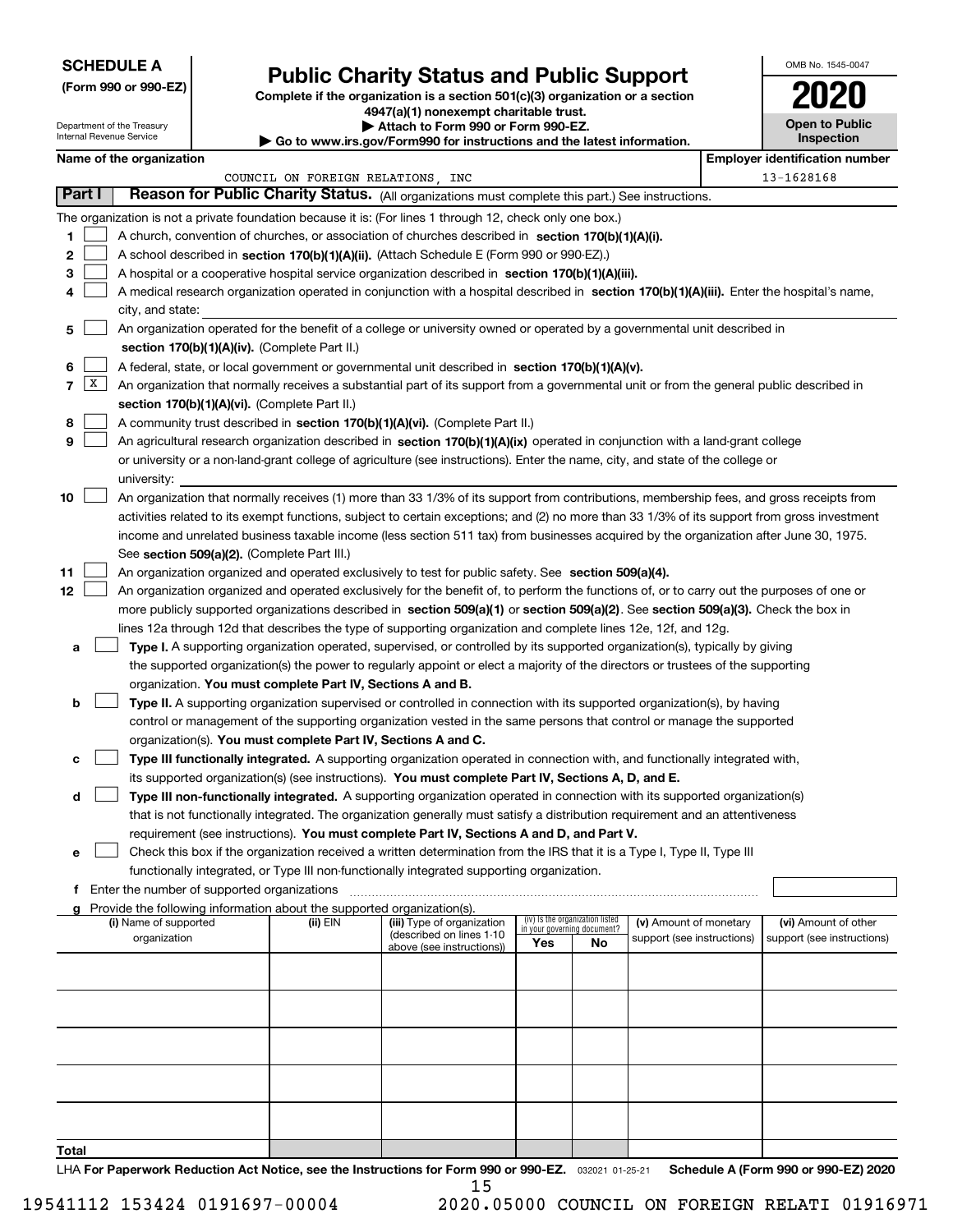### Schedule A (Form 990 or 990-EZ) 2020 COUNCIL ON FOREIGN RELATIONS,INC 13-1628168 Page

(Complete only if you checked the box on line 5, 7, or 8 of Part I or if the organization failed to qualify under Part III. If the organization fails to qualify under the tests listed below, please complete Part III.) **Part II Support Schedule for Organizations Described in Sections 170(b)(1)(A)(iv) and 170(b)(1)(A)(vi)**

|    | <b>Section A. Public Support</b>                                                                                                                                                                                               |               |              |             |             |                                              |                                          |
|----|--------------------------------------------------------------------------------------------------------------------------------------------------------------------------------------------------------------------------------|---------------|--------------|-------------|-------------|----------------------------------------------|------------------------------------------|
|    | Calendar year (or fiscal year beginning in) $\blacktriangleright$                                                                                                                                                              | (a) 2016      | (b) 2017     | $(c)$ 2018  | $(d)$ 2019  | (e) 2020                                     | (f) Total                                |
|    | 1 Gifts, grants, contributions, and                                                                                                                                                                                            |               |              |             |             |                                              |                                          |
|    | membership fees received. (Do not                                                                                                                                                                                              |               |              |             |             |                                              |                                          |
|    | include any "unusual grants.")                                                                                                                                                                                                 | 63,941,200.   | 66,764,100.  | 72,864,369. | 42,409,775. |                                              | 36, 549, 230.   282, 528, 674.           |
|    | 2 Tax revenues levied for the organ-                                                                                                                                                                                           |               |              |             |             |                                              |                                          |
|    | ization's benefit and either paid to                                                                                                                                                                                           |               |              |             |             |                                              |                                          |
|    | or expended on its behalf                                                                                                                                                                                                      |               |              |             |             |                                              |                                          |
|    | 3 The value of services or facilities                                                                                                                                                                                          |               |              |             |             |                                              |                                          |
|    | furnished by a governmental unit to                                                                                                                                                                                            |               |              |             |             |                                              |                                          |
|    | the organization without charge                                                                                                                                                                                                |               |              |             |             |                                              |                                          |
|    | 4 Total. Add lines 1 through 3                                                                                                                                                                                                 | 63, 941, 200. | 66,764,100.  | 72,864,369. | 42,409,775. | 36, 549, 230.                                | 282,528,674.                             |
| 5. | The portion of total contributions                                                                                                                                                                                             |               |              |             |             |                                              |                                          |
|    | by each person (other than a                                                                                                                                                                                                   |               |              |             |             |                                              |                                          |
|    | governmental unit or publicly                                                                                                                                                                                                  |               |              |             |             |                                              |                                          |
|    | supported organization) included                                                                                                                                                                                               |               |              |             |             |                                              |                                          |
|    | on line 1 that exceeds 2% of the                                                                                                                                                                                               |               |              |             |             |                                              |                                          |
|    | amount shown on line 11,                                                                                                                                                                                                       |               |              |             |             |                                              |                                          |
|    | column (f)                                                                                                                                                                                                                     |               |              |             |             |                                              | 58,994,981.                              |
|    | 6 Public support. Subtract line 5 from line 4.                                                                                                                                                                                 |               |              |             |             |                                              | 223, 533, 693.                           |
|    | <b>Section B. Total Support</b>                                                                                                                                                                                                |               |              |             |             |                                              |                                          |
|    | Calendar year (or fiscal year beginning in) $\blacktriangleright$                                                                                                                                                              | (a) 2016      | (b) 2017     | $(c)$ 2018  | $(d)$ 2019  | (e) 2020                                     | (f) Total                                |
|    | 7 Amounts from line 4                                                                                                                                                                                                          | 63.941.200.   | 66,764,100.  | 72,864,369. | 42,409,775. | 36, 549, 230.                                | 282, 528, 674.                           |
|    | 8 Gross income from interest,                                                                                                                                                                                                  |               |              |             |             |                                              |                                          |
|    | dividends, payments received on                                                                                                                                                                                                |               |              |             |             |                                              |                                          |
|    | securities loans, rents, royalties,                                                                                                                                                                                            |               |              |             |             |                                              |                                          |
|    | and income from similar sources                                                                                                                                                                                                | 4,840,700.    | 6, 201, 271. | 7,883,760.  | 6,723,700.  | 9,811,800.                                   | 35,461,231.                              |
|    | 9 Net income from unrelated business                                                                                                                                                                                           |               |              |             |             |                                              |                                          |
|    | activities, whether or not the                                                                                                                                                                                                 |               |              |             |             |                                              |                                          |
|    | business is regularly carried on                                                                                                                                                                                               |               |              |             |             |                                              |                                          |
|    | 10 Other income. Do not include gain                                                                                                                                                                                           |               |              |             |             |                                              |                                          |
|    | or loss from the sale of capital                                                                                                                                                                                               |               |              |             |             |                                              |                                          |
|    | assets (Explain in Part VI.)                                                                                                                                                                                                   | 269,700.      | 1,301,729.   | 561,139.    | 152,400.    | 19,300.                                      | 2,304,268.                               |
|    | 11 Total support. Add lines 7 through 10                                                                                                                                                                                       |               |              |             |             |                                              | 320, 294, 173.                           |
|    | <b>12</b> Gross receipts from related activities, etc. (see instructions)                                                                                                                                                      |               |              |             |             | 12                                           | 69, 545, 480.                            |
|    | 13 First 5 years. If the Form 990 is for the organization's first, second, third, fourth, or fifth tax year as a section 501(c)(3)                                                                                             |               |              |             |             |                                              |                                          |
|    | organization, check this box and stop here manufactured and according to the state of the state of the state of the state of the state of the state of the state of the state of the state of the state of the state of the st |               |              |             |             |                                              |                                          |
|    | <b>Section C. Computation of Public Support Percentage</b>                                                                                                                                                                     |               |              |             |             |                                              |                                          |
|    | 14 Public support percentage for 2020 (line 6, column (f), divided by line 11, column (f) <i>mummumumum</i>                                                                                                                    |               |              |             |             | 14                                           | 69.79<br>%                               |
|    |                                                                                                                                                                                                                                |               |              |             |             | 15                                           | 69.93<br>$\%$                            |
|    | 16a 33 1/3% support test - 2020. If the organization did not check the box on line 13, and line 14 is 33 1/3% or more, check this box and                                                                                      |               |              |             |             |                                              |                                          |
|    | stop here. The organization qualifies as a publicly supported organization                                                                                                                                                     |               |              |             |             |                                              | $\blacktriangleright$ $\boxed{\text{X}}$ |
|    | b 33 1/3% support test - 2019. If the organization did not check a box on line 13 or 16a, and line 15 is 33 1/3% or more, check this box                                                                                       |               |              |             |             |                                              |                                          |
|    | and stop here. The organization qualifies as a publicly supported organization                                                                                                                                                 |               |              |             |             |                                              |                                          |
|    | 17a 10% -facts-and-circumstances test - 2020. If the organization did not check a box on line 13, 16a, or 16b, and line 14 is 10% or more,                                                                                     |               |              |             |             |                                              |                                          |
|    | and if the organization meets the facts-and-circumstances test, check this box and stop here. Explain in Part VI how the organization                                                                                          |               |              |             |             |                                              |                                          |
|    | meets the facts-and-circumstances test. The organization qualifies as a publicly supported organization                                                                                                                        |               |              |             |             |                                              |                                          |
|    | <b>b 10% -facts-and-circumstances test - 2019.</b> If the organization did not check a box on line 13, 16a, 16b, or 17a, and line 15 is 10% or                                                                                 |               |              |             |             |                                              |                                          |
|    | more, and if the organization meets the facts-and-circumstances test, check this box and stop here. Explain in Part VI how the                                                                                                 |               |              |             |             |                                              |                                          |
|    | organization meets the facts-and-circumstances test. The organization qualifies as a publicly supported organization                                                                                                           |               |              |             |             |                                              |                                          |
|    | 18 Private foundation. If the organization did not check a box on line 13, 16a, 16b, 17a, or 17b, check this box and see instructions                                                                                          |               |              |             |             |                                              |                                          |
|    |                                                                                                                                                                                                                                |               |              |             |             | <b>Cabadule A (Fause 000 av 000 EZ) 0000</b> |                                          |

**Schedule A (Form 990 or 990-EZ) 2020**

032022 01-25-21

**2**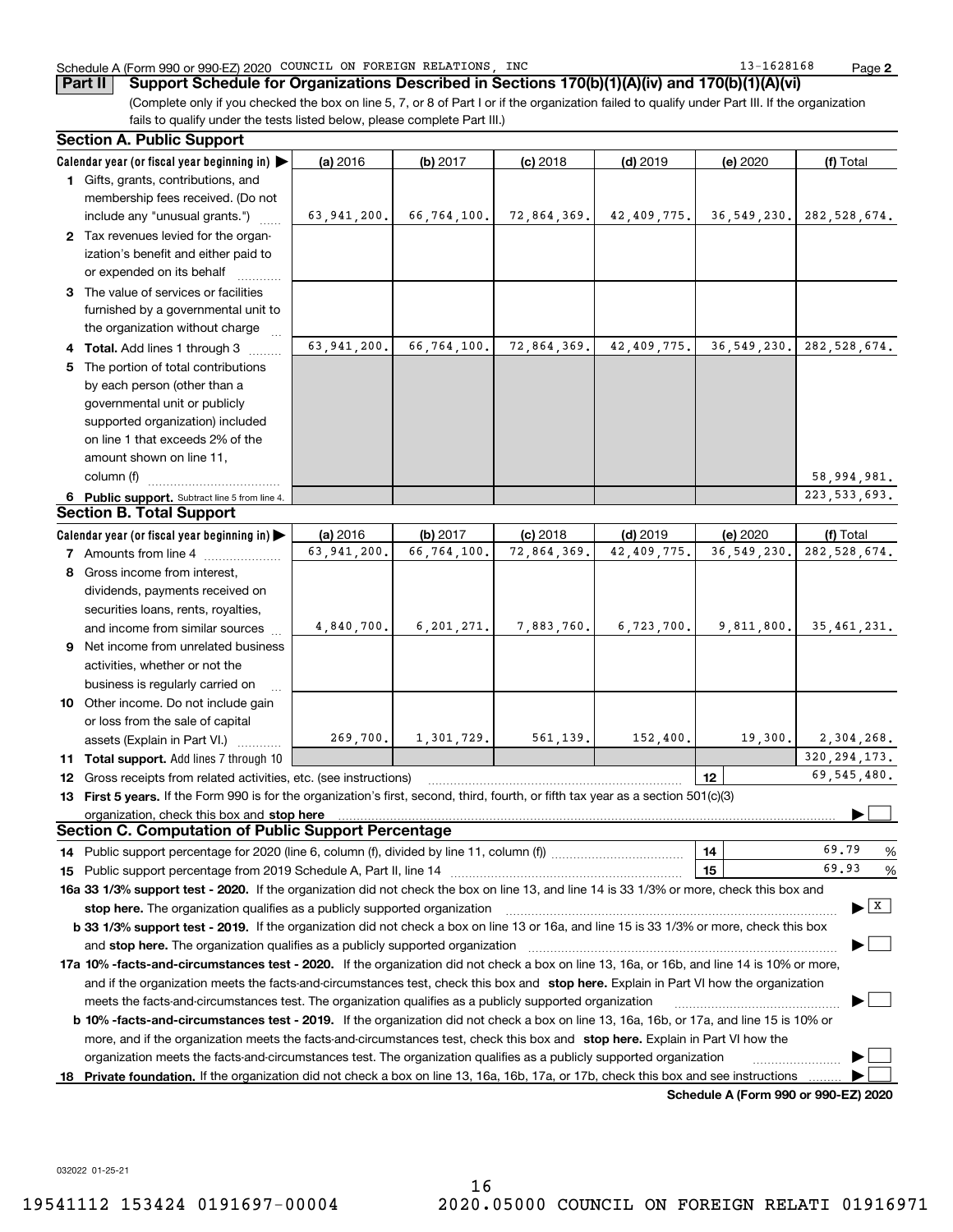#### Schedule A (Form 990 or 990-EZ) 2020 COUNCIL ON FOREIGN RELATIONS,INC 13-1628168 Page

### **Part III Support Schedule for Organizations Described in Section 509(a)(2)**

(Complete only if you checked the box on line 10 of Part I or if the organization failed to qualify under Part II. If the organization fails to qualify under the tests listed below, please complete Part II.)

|    | <b>Section A. Public Support</b>                                                                                                                                                                                               |          |          |            |            |          |                                      |
|----|--------------------------------------------------------------------------------------------------------------------------------------------------------------------------------------------------------------------------------|----------|----------|------------|------------|----------|--------------------------------------|
|    | Calendar year (or fiscal year beginning in) $\blacktriangleright$                                                                                                                                                              | (a) 2016 | (b) 2017 | $(c)$ 2018 | $(d)$ 2019 | (e) 2020 | (f) Total                            |
|    | 1 Gifts, grants, contributions, and                                                                                                                                                                                            |          |          |            |            |          |                                      |
|    | membership fees received. (Do not                                                                                                                                                                                              |          |          |            |            |          |                                      |
|    | include any "unusual grants.")                                                                                                                                                                                                 |          |          |            |            |          |                                      |
|    | 2 Gross receipts from admissions,<br>merchandise sold or services per-<br>formed, or facilities furnished in<br>any activity that is related to the<br>organization's tax-exempt purpose                                       |          |          |            |            |          |                                      |
|    | 3 Gross receipts from activities that<br>are not an unrelated trade or bus-                                                                                                                                                    |          |          |            |            |          |                                      |
|    | iness under section 513                                                                                                                                                                                                        |          |          |            |            |          |                                      |
|    | 4 Tax revenues levied for the organ-                                                                                                                                                                                           |          |          |            |            |          |                                      |
|    | ization's benefit and either paid to<br>or expended on its behalf<br>.                                                                                                                                                         |          |          |            |            |          |                                      |
|    | 5 The value of services or facilities                                                                                                                                                                                          |          |          |            |            |          |                                      |
|    | furnished by a governmental unit to                                                                                                                                                                                            |          |          |            |            |          |                                      |
|    | the organization without charge                                                                                                                                                                                                |          |          |            |            |          |                                      |
|    | <b>6 Total.</b> Add lines 1 through 5                                                                                                                                                                                          |          |          |            |            |          |                                      |
|    | 7a Amounts included on lines 1, 2, and<br>3 received from disqualified persons                                                                                                                                                 |          |          |            |            |          |                                      |
|    | <b>b</b> Amounts included on lines 2 and 3 received<br>from other than disqualified persons that<br>exceed the greater of \$5,000 or 1% of the<br>amount on line 13 for the year                                               |          |          |            |            |          |                                      |
|    | c Add lines 7a and 7b                                                                                                                                                                                                          |          |          |            |            |          |                                      |
|    | 8 Public support. (Subtract line 7c from line 6.)                                                                                                                                                                              |          |          |            |            |          |                                      |
|    | <b>Section B. Total Support</b>                                                                                                                                                                                                |          |          |            |            |          |                                      |
|    | Calendar year (or fiscal year beginning in) $\blacktriangleright$                                                                                                                                                              | (a) 2016 | (b) 2017 | $(c)$ 2018 | $(d)$ 2019 | (e) 2020 | (f) Total                            |
|    | 9 Amounts from line 6                                                                                                                                                                                                          |          |          |            |            |          |                                      |
|    | 10a Gross income from interest,<br>dividends, payments received on<br>securities loans, rents, royalties,<br>and income from similar sources                                                                                   |          |          |            |            |          |                                      |
|    | <b>b</b> Unrelated business taxable income<br>(less section 511 taxes) from businesses                                                                                                                                         |          |          |            |            |          |                                      |
|    | acquired after June 30, 1975                                                                                                                                                                                                   |          |          |            |            |          |                                      |
|    | c Add lines 10a and 10b<br>11 Net income from unrelated business<br>activities not included in line 10b,<br>whether or not the business is                                                                                     |          |          |            |            |          |                                      |
|    | regularly carried on<br>12 Other income. Do not include gain<br>or loss from the sale of capital                                                                                                                               |          |          |            |            |          |                                      |
|    | assets (Explain in Part VI.)<br><b>13</b> Total support. (Add lines 9, 10c, 11, and 12.)                                                                                                                                       |          |          |            |            |          |                                      |
|    | 14 First 5 years. If the Form 990 is for the organization's first, second, third, fourth, or fifth tax year as a section 501(c)(3) organization,                                                                               |          |          |            |            |          |                                      |
|    | check this box and stop here measured and contained a state of the state of the state of the state of the state of the state of the state of the state of the state of the state of the state of the state of the state of the |          |          |            |            |          |                                      |
|    | Section C. Computation of Public Support Percentage                                                                                                                                                                            |          |          |            |            |          |                                      |
|    | 15 Public support percentage for 2020 (line 8, column (f), divided by line 13, column (f))                                                                                                                                     |          |          |            |            | 15       | %                                    |
|    | 16 Public support percentage from 2019 Schedule A, Part III, line 15                                                                                                                                                           |          |          |            |            | 16       | %                                    |
|    | <b>Section D. Computation of Investment Income Percentage</b>                                                                                                                                                                  |          |          |            |            |          |                                      |
|    | 17 Investment income percentage for 2020 (line 10c, column (f), divided by line 13, column (f))                                                                                                                                |          |          |            |            | 17       | %                                    |
|    | <b>18</b> Investment income percentage from <b>2019</b> Schedule A, Part III, line 17                                                                                                                                          |          |          |            |            | 18       | %                                    |
|    | 19a 33 1/3% support tests - 2020. If the organization did not check the box on line 14, and line 15 is more than 33 1/3%, and line 17 is not                                                                                   |          |          |            |            |          |                                      |
|    | more than 33 1/3%, check this box and stop here. The organization qualifies as a publicly supported organization                                                                                                               |          |          |            |            |          | ▶                                    |
|    | b 33 1/3% support tests - 2019. If the organization did not check a box on line 14 or line 19a, and line 16 is more than 33 1/3%, and                                                                                          |          |          |            |            |          |                                      |
|    | line 18 is not more than 33 1/3%, check this box and stop here. The organization qualifies as a publicly supported organization                                                                                                |          |          |            |            |          |                                      |
| 20 | <b>Private foundation.</b> If the organization did not check a box on line 14, 19a, or 19b, check this box and see instructions                                                                                                |          |          |            |            |          |                                      |
|    | 032023 01-25-21                                                                                                                                                                                                                |          | 17       |            |            |          | Schedule A (Form 990 or 990-EZ) 2020 |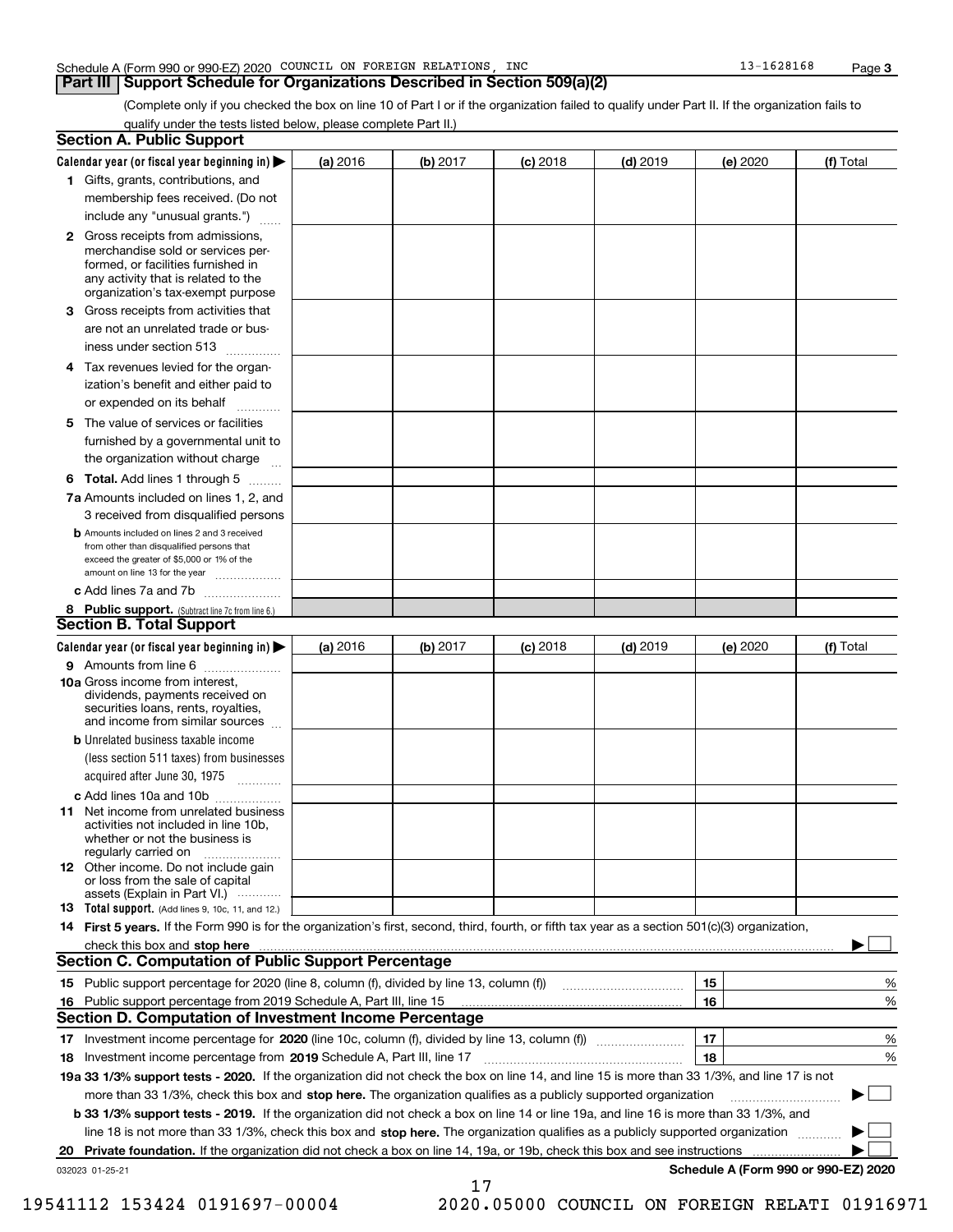**1**

**2**

**3a**

**3b**

**3c**

**4a**

**4b**

**4c**

**5a**

**5b5c**

**6**

**7**

**8**

**9a**

**9b**

**9c**

**10a**

**10b**

**YesNo**

# **Part IV Supporting Organizations**

(Complete only if you checked a box in line 12 on Part I. If you checked box 12a, Part I, complete Sections A and B. If you checked box 12b, Part I, complete Sections A and C. If you checked box 12c, Part I, complete Sections A, D, and E. If you checked box 12d, Part I, complete Sections A and D, and complete Part V.)

## **Section A. All Supporting Organizations**

- **1** Are all of the organization's supported organizations listed by name in the organization's governing documents? If "No," describe in **Part VI** how the supported organizations are designated. If designated by *class or purpose, describe the designation. If historic and continuing relationship, explain.*
- **2** Did the organization have any supported organization that does not have an IRS determination of status under section 509(a)(1) or (2)? If "Yes," explain in Part VI how the organization determined that the supported *organization was described in section 509(a)(1) or (2).*
- **3a** Did the organization have a supported organization described in section 501(c)(4), (5), or (6)? If "Yes," answer *lines 3b and 3c below.*
- **b** Did the organization confirm that each supported organization qualified under section 501(c)(4), (5), or (6) and satisfied the public support tests under section 509(a)(2)? If "Yes," describe in **Part VI** when and how the *organization made the determination.*
- **c**Did the organization ensure that all support to such organizations was used exclusively for section 170(c)(2)(B) purposes? If "Yes," explain in **Part VI** what controls the organization put in place to ensure such use.
- **4a***If* Was any supported organization not organized in the United States ("foreign supported organization")? *"Yes," and if you checked box 12a or 12b in Part I, answer lines 4b and 4c below.*
- **b** Did the organization have ultimate control and discretion in deciding whether to make grants to the foreign supported organization? If "Yes," describe in **Part VI** how the organization had such control and discretion *despite being controlled or supervised by or in connection with its supported organizations.*
- **c** Did the organization support any foreign supported organization that does not have an IRS determination under sections 501(c)(3) and 509(a)(1) or (2)? If "Yes," explain in **Part VI** what controls the organization used *to ensure that all support to the foreign supported organization was used exclusively for section 170(c)(2)(B) purposes.*
- **5a** Did the organization add, substitute, or remove any supported organizations during the tax year? If "Yes," answer lines 5b and 5c below (if applicable). Also, provide detail in **Part VI,** including (i) the names and EIN *numbers of the supported organizations added, substituted, or removed; (ii) the reasons for each such action; (iii) the authority under the organization's organizing document authorizing such action; and (iv) how the action was accomplished (such as by amendment to the organizing document).*
- **b** Type I or Type II only. Was any added or substituted supported organization part of a class already designated in the organization's organizing document?
- **cSubstitutions only.**  Was the substitution the result of an event beyond the organization's control?
- **6** Did the organization provide support (whether in the form of grants or the provision of services or facilities) to **Part VI.** *If "Yes," provide detail in* support or benefit one or more of the filing organization's supported organizations? anyone other than (i) its supported organizations, (ii) individuals that are part of the charitable class benefited by one or more of its supported organizations, or (iii) other supporting organizations that also
- **7**Did the organization provide a grant, loan, compensation, or other similar payment to a substantial contributor *If "Yes," complete Part I of Schedule L (Form 990 or 990-EZ).* regard to a substantial contributor? (as defined in section 4958(c)(3)(C)), a family member of a substantial contributor, or a 35% controlled entity with
- **8** Did the organization make a loan to a disqualified person (as defined in section 4958) not described in line 7? *If "Yes," complete Part I of Schedule L (Form 990 or 990-EZ).*
- **9a** Was the organization controlled directly or indirectly at any time during the tax year by one or more in section 509(a)(1) or (2))? If "Yes," *provide detail in* <code>Part VI.</code> disqualified persons, as defined in section 4946 (other than foundation managers and organizations described
- **b** Did one or more disqualified persons (as defined in line 9a) hold a controlling interest in any entity in which the supporting organization had an interest? If "Yes," provide detail in P**art VI**.
- **c**Did a disqualified person (as defined in line 9a) have an ownership interest in, or derive any personal benefit from, assets in which the supporting organization also had an interest? If "Yes," provide detail in P**art VI.**
- **10a** Was the organization subject to the excess business holdings rules of section 4943 because of section supporting organizations)? If "Yes," answer line 10b below. 4943(f) (regarding certain Type II supporting organizations, and all Type III non-functionally integrated
- **b** Did the organization have any excess business holdings in the tax year? (Use Schedule C, Form 4720, to *determine whether the organization had excess business holdings.)*

18

032024 01-25-21

**Schedule A (Form 990 or 990-EZ) 2020**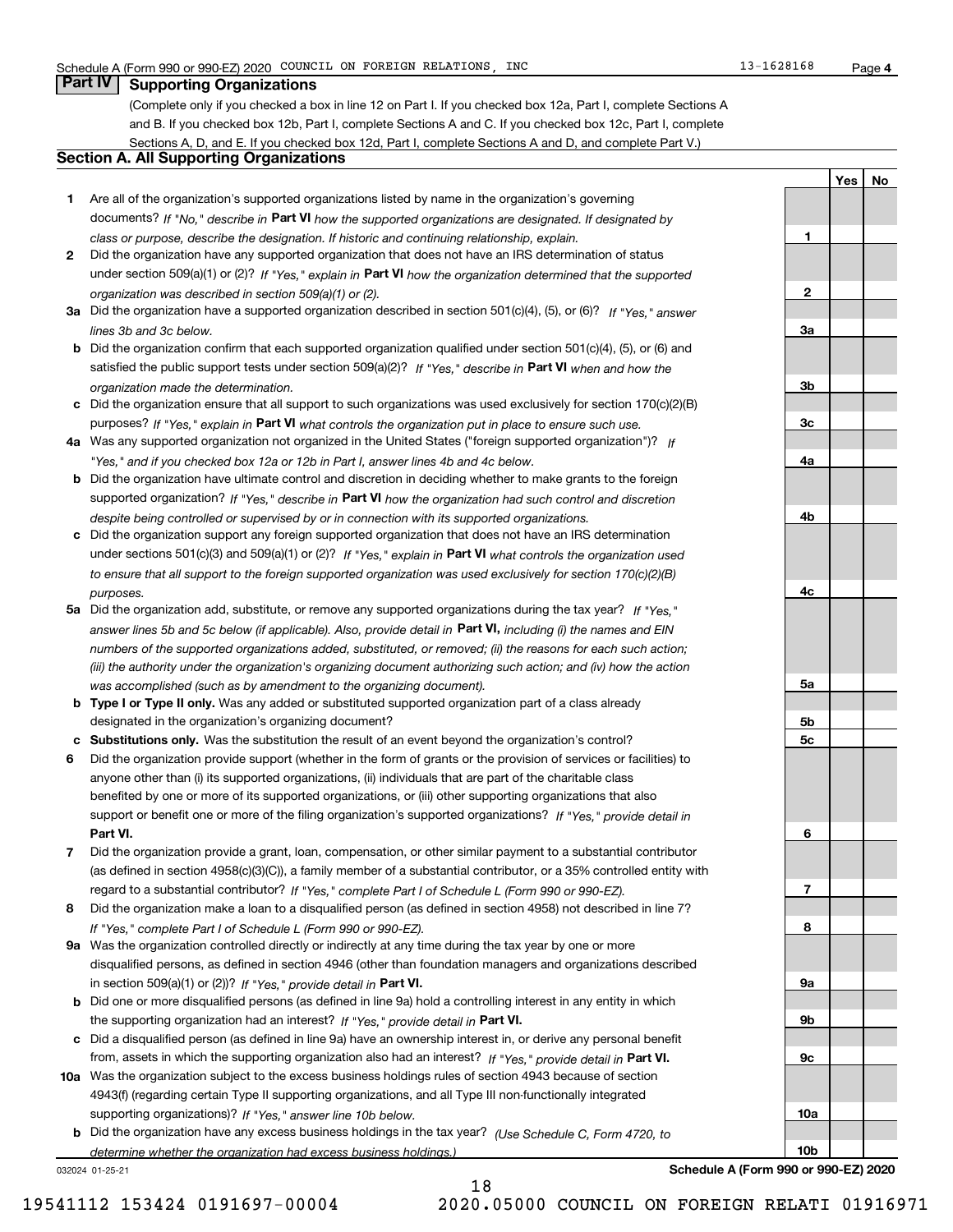**Part IV Supporting Organizations** *(continued)*

**1**

**2**

|    |                                                                                                                                                                                                                                                             |                 | Yes | No |
|----|-------------------------------------------------------------------------------------------------------------------------------------------------------------------------------------------------------------------------------------------------------------|-----------------|-----|----|
| 11 | Has the organization accepted a gift or contribution from any of the following persons?                                                                                                                                                                     |                 |     |    |
|    | a A person who directly or indirectly controls, either alone or together with persons described in lines 11b and                                                                                                                                            |                 |     |    |
|    | 11c below, the governing body of a supported organization?                                                                                                                                                                                                  | 11a             |     |    |
|    | <b>b</b> A family member of a person described in line 11a above?                                                                                                                                                                                           | 11 <sub>b</sub> |     |    |
|    | c A 35% controlled entity of a person described in line 11a or 11b above? If "Yes" to line 11a, 11b, or 11c, provide                                                                                                                                        |                 |     |    |
|    | detail in Part VI.                                                                                                                                                                                                                                          | 11c             |     |    |
|    | <b>Section B. Type I Supporting Organizations</b>                                                                                                                                                                                                           |                 |     |    |
|    |                                                                                                                                                                                                                                                             |                 | Yes | No |
|    | Did the governing body, members of the governing body, officers acting in their official capacity, or membership of one or<br>more supported organizations have the power to regularly appoint or elect at least a majority of the organization's officers, |                 |     |    |

|              | directors, or trustees at all times during the tax year? If "No," describe in Part VI how the supported organization(s)        |
|--------------|--------------------------------------------------------------------------------------------------------------------------------|
|              | effectively operated, supervised, or controlled the organization's activities. If the organization had more than one supported |
|              | organization, describe how the powers to appoint and/or remove officers, directors, or trustees were allocated among the       |
|              | supported organizations and what conditions or restrictions, if any, applied to such powers during the tax year.               |
| $\mathbf{2}$ | Did the organization operate for the benefit of any supported organization other than the supported                            |
|              | organization(s) that operated, supervised, or controlled the supporting organization? If "Yes," explain in                     |
|              | <b>Part VI</b> bour providing quab bonafit corried out the purposes of the quantity croppization(a) that energied              |

**Part VI**  *how providing such benefit carried out the purposes of the supported organization(s) that operated, supervised, or controlled the supporting organization.*

|  | supervised. Or controlled the supporting organization. |
|--|--------------------------------------------------------|
|  | <b>Section C. Type II Supporting Organizations</b>     |

**Yes No 1**or trustees of each of the organization's supported organization(s)? If "No," describe in **Part VI** how control **1***or management of the supporting organization was vested in the same persons that controlled or managed the supported organization(s).* Were a majority of the organization's directors or trustees during the tax year also a majority of the directors

| Section D. All Type III Supporting Organizations |  |
|--------------------------------------------------|--|
|                                                  |  |

|                |                                                                                                                        |   | Yes l | No. |
|----------------|------------------------------------------------------------------------------------------------------------------------|---|-------|-----|
|                | Did the organization provide to each of its supported organizations, by the last day of the fifth month of the         |   |       |     |
|                | organization's tax year, (i) a written notice describing the type and amount of support provided during the prior tax  |   |       |     |
|                | year, (ii) a copy of the Form 990 that was most recently filed as of the date of notification, and (iii) copies of the |   |       |     |
|                | organization's governing documents in effect on the date of notification, to the extent not previously provided?       |   |       |     |
| $\overline{2}$ | Were any of the organization's officers, directors, or trustees either (i) appointed or elected by the supported       |   |       |     |
|                | organization(s) or (ii) serving on the governing body of a supported organization? If "No," explain in Part VI how     |   |       |     |
|                | the organization maintained a close and continuous working relationship with the supported organization(s).            | 2 |       |     |
| 3              | By reason of the relationship described in line 2, above, did the organization's supported organizations have a        |   |       |     |
|                | significant voice in the organization's investment policies and in directing the use of the organization's             |   |       |     |
|                | income or assets at all times during the tax year? If "Yes," describe in Part VI the role the organization's           |   |       |     |
|                | supported organizations played in this regard.                                                                         | з |       |     |

# *supported organizations played in this regard.* **Section E. Type III Functionally Integrated Supporting Organizations**

- **1**Check the box next to the method that the organization used to satisfy the Integral Part Test during the year (see instructions).
- **alinupy** The organization satisfied the Activities Test. Complete line 2 below.
- **b**The organization is the parent of each of its supported organizations. *Complete* line 3 *below.*  $\mathcal{L}^{\text{max}}$

|  |  |  | c <u>L</u> The organization supported a governmental entity. Describe in Part VI how you supported a governmental entity (see instructions) |  |
|--|--|--|---------------------------------------------------------------------------------------------------------------------------------------------|--|
|--|--|--|---------------------------------------------------------------------------------------------------------------------------------------------|--|

19

- **2Answer lines 2a and 2b below. Yes No** Activities Test.
- **a** Did substantially all of the organization's activities during the tax year directly further the exempt purposes of the supported organization(s) to which the organization was responsive? If "Yes," then in **Part VI identify those supported organizations and explain**  *how these activities directly furthered their exempt purposes, how the organization was responsive to those supported organizations, and how the organization determined that these activities constituted substantially all of its activities.*
- **b** Did the activities described in line 2a, above, constitute activities that, but for the organization's involvement, **Part VI**  *the reasons for the organization's position that its supported organization(s) would have engaged in* one or more of the organization's supported organization(s) would have been engaged in? If "Yes," e*xplain in these activities but for the organization's involvement.*
- **3**Parent of Supported Organizations. Answer lines 3a and 3b below.

**a** Did the organization have the power to regularly appoint or elect a majority of the officers, directors, or trustees of each of the supported organizations? If "Yes" or "No" provide details in **Part VI.** 

**b** Did the organization exercise a substantial degree of direction over the policies, programs, and activities of each of its supported organizations? If "Yes," describe in Part VI the role played by the organization in this regard.

032025 01-25-21

**Schedule A (Form 990 or 990-EZ) 2020**

**2a**

**2b**

**3a**

**3b**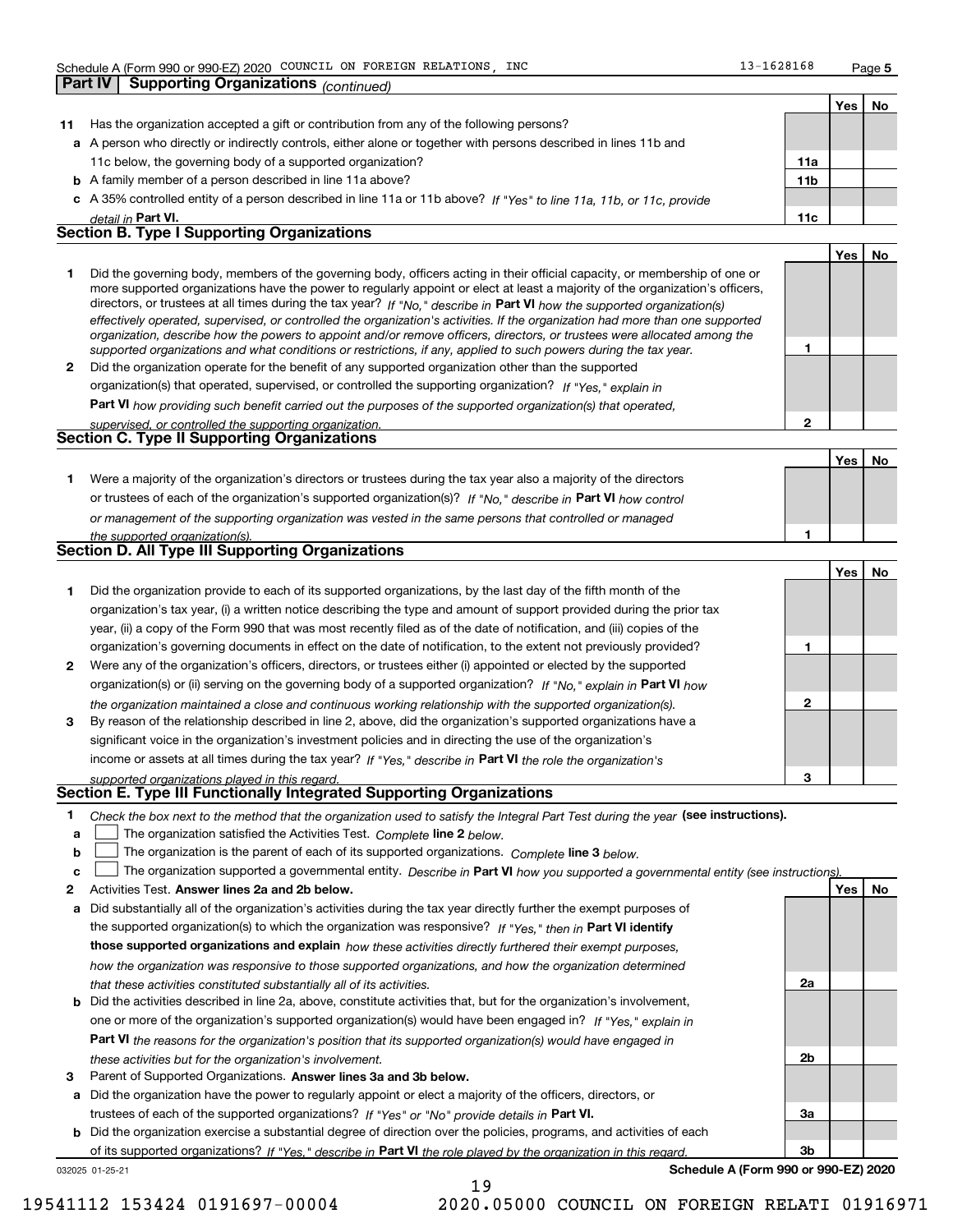| 1            | Check here if the organization satisfied the Integral Part Test as a qualifying trust on Nov. 20, 1970 (explain in Part VI). See instructions. |                |                |                                |
|--------------|------------------------------------------------------------------------------------------------------------------------------------------------|----------------|----------------|--------------------------------|
|              | All other Type III non-functionally integrated supporting organizations must complete Sections A through E.                                    |                |                |                                |
|              | Section A - Adjusted Net Income                                                                                                                |                | (A) Prior Year | (B) Current Year<br>(optional) |
| 1            | Net short-term capital gain                                                                                                                    | 1              |                |                                |
| 2            | Recoveries of prior-year distributions                                                                                                         | $\mathbf{2}$   |                |                                |
| 3            | Other gross income (see instructions)                                                                                                          | 3              |                |                                |
| 4            | Add lines 1 through 3.                                                                                                                         | 4              |                |                                |
| 5            | Depreciation and depletion                                                                                                                     | 5              |                |                                |
| 6            | Portion of operating expenses paid or incurred for production or                                                                               |                |                |                                |
|              | collection of gross income or for management, conservation, or                                                                                 |                |                |                                |
|              | maintenance of property held for production of income (see instructions)                                                                       | 6              |                |                                |
| $\mathbf{7}$ | Other expenses (see instructions)                                                                                                              | $\overline{7}$ |                |                                |
| 8            | <b>Adjusted Net Income</b> (subtract lines 5, 6, and 7 from line 4)                                                                            | 8              |                |                                |
|              | <b>Section B - Minimum Asset Amount</b>                                                                                                        |                | (A) Prior Year | (B) Current Year<br>(optional) |
| 1.           | Aggregate fair market value of all non-exempt-use assets (see                                                                                  |                |                |                                |
|              | instructions for short tax year or assets held for part of year):                                                                              |                |                |                                |
|              | <b>a</b> Average monthly value of securities                                                                                                   | 1a             |                |                                |
|              | <b>b</b> Average monthly cash balances                                                                                                         | 1b             |                |                                |
|              | c Fair market value of other non-exempt-use assets                                                                                             | 1c             |                |                                |
|              | <b>d</b> Total (add lines 1a, 1b, and 1c)                                                                                                      | 1d             |                |                                |
|              | e Discount claimed for blockage or other factors                                                                                               |                |                |                                |
|              | (explain in detail in <b>Part VI</b> ):                                                                                                        |                |                |                                |
| 2            | Acquisition indebtedness applicable to non-exempt-use assets                                                                                   | $\mathbf 2$    |                |                                |
| 3            | Subtract line 2 from line 1d.                                                                                                                  | 3              |                |                                |
| 4            | Cash deemed held for exempt use. Enter 0.015 of line 3 (for greater amount,                                                                    |                |                |                                |
|              | see instructions).                                                                                                                             | 4              |                |                                |
| 5            | Net value of non-exempt-use assets (subtract line 4 from line 3)                                                                               | 5              |                |                                |
| 6            | Multiply line 5 by 0.035.                                                                                                                      | 6              |                |                                |
| 7            | Recoveries of prior-year distributions                                                                                                         | $\overline{7}$ |                |                                |
| 8            | <b>Minimum Asset Amount</b> (add line 7 to line 6)                                                                                             | 8              |                |                                |
|              | <b>Section C - Distributable Amount</b>                                                                                                        |                |                | <b>Current Year</b>            |
| 1            | Adjusted net income for prior year (from Section A, line 8, column A)                                                                          | 1              |                |                                |
| $\mathbf{2}$ | Enter 0.85 of line 1.                                                                                                                          | $\mathbf{2}$   |                |                                |
| 3            | Minimum asset amount for prior year (from Section B, line 8, column A)                                                                         | 3              |                |                                |
| 4            | Enter greater of line 2 or line 3.                                                                                                             | 4              |                |                                |
| 5            | Income tax imposed in prior year                                                                                                               | 5              |                |                                |
| 6            | <b>Distributable Amount.</b> Subtract line 5 from line 4, unless subject to                                                                    |                |                |                                |
|              | emergency temporary reduction (see instructions).                                                                                              | 6              |                |                                |
| 7            | Check here if the current year is the organization's first as a non-functionally integrated Type III supporting organization (see              |                |                |                                |

Schedule A (Form 990 or 990-EZ) 2020 COUNCIL ON FOREIGN RELATIONS,INC 13-1628168 Page **Part V Type III Non-Functionally Integrated 509(a)(3) Supporting Organizations** 

032026 01-25-21

instructions).

**Schedule A (Form 990 or 990-EZ) 2020**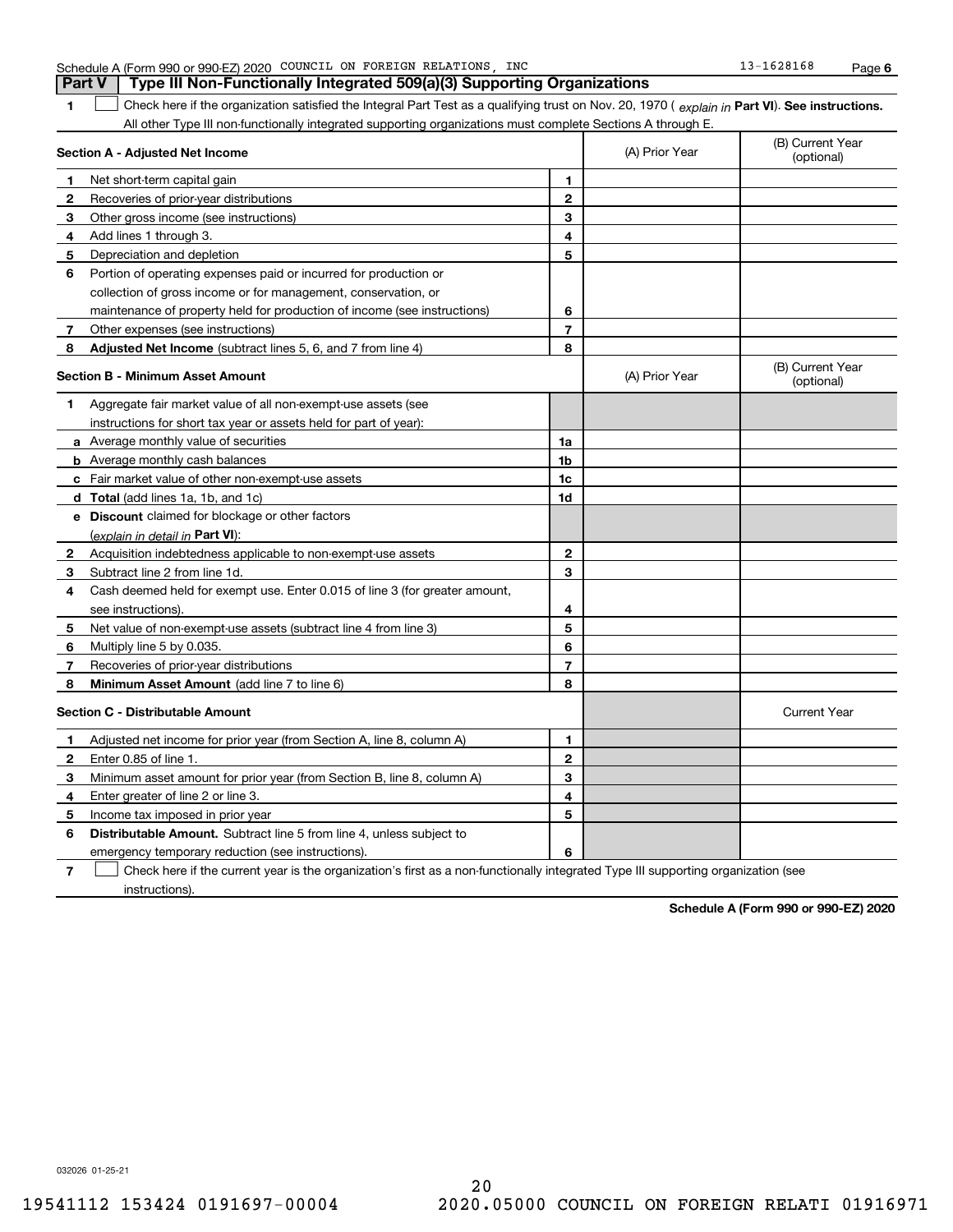| <b>Part V</b> | Type III Non-Functionally Integrated 509(a)(3) Supporting Organizations $ _{\text{continued}} $ |                             |                                       |                |                                         |
|---------------|-------------------------------------------------------------------------------------------------|-----------------------------|---------------------------------------|----------------|-----------------------------------------|
|               | <b>Section D - Distributions</b><br><b>Current Year</b>                                         |                             |                                       |                |                                         |
| 1             | 1<br>Amounts paid to supported organizations to accomplish exempt purposes                      |                             |                                       |                |                                         |
| 2             | Amounts paid to perform activity that directly furthers exempt purposes of supported            |                             |                                       |                |                                         |
|               | organizations, in excess of income from activity                                                |                             |                                       | 2              |                                         |
| 3             | Administrative expenses paid to accomplish exempt purposes of supported organizations           |                             |                                       | 3              |                                         |
| 4             | Amounts paid to acquire exempt-use assets                                                       |                             |                                       | 4              |                                         |
| 5             | Qualified set-aside amounts (prior IRS approval required - <i>provide details in</i> Part VI)   |                             |                                       | 5              |                                         |
| 6             | Other distributions ( <i>describe in</i> Part VI). See instructions.                            |                             |                                       | 6              |                                         |
| 7             | Total annual distributions. Add lines 1 through 6.                                              |                             |                                       | $\overline{7}$ |                                         |
| 8             | Distributions to attentive supported organizations to which the organization is responsive      |                             |                                       |                |                                         |
|               | (provide details in Part VI). See instructions.                                                 |                             |                                       | 8              |                                         |
| 9             | Distributable amount for 2020 from Section C, line 6                                            |                             |                                       | 9              |                                         |
| 10            | Line 8 amount divided by line 9 amount                                                          |                             |                                       | 10             |                                         |
|               |                                                                                                 | (i)                         | (ii)                                  |                | (iii)                                   |
|               | <b>Section E - Distribution Allocations</b> (see instructions)                                  | <b>Excess Distributions</b> | <b>Underdistributions</b><br>Pre-2020 |                | <b>Distributable</b><br>Amount for 2020 |
| 1             | Distributable amount for 2020 from Section C, line 6                                            |                             |                                       |                |                                         |
| 2             | Underdistributions, if any, for years prior to 2020 (reason-                                    |                             |                                       |                |                                         |
|               | able cause required - explain in Part VI). See instructions.                                    |                             |                                       |                |                                         |
| 3             | Excess distributions carryover, if any, to 2020                                                 |                             |                                       |                |                                         |
|               | a From 2015                                                                                     |                             |                                       |                |                                         |
|               | <b>b</b> From 2016                                                                              |                             |                                       |                |                                         |
|               | $c$ From 2017                                                                                   |                             |                                       |                |                                         |
|               | d From 2018                                                                                     |                             |                                       |                |                                         |
|               | e From 2019                                                                                     |                             |                                       |                |                                         |
|               | f Total of lines 3a through 3e                                                                  |                             |                                       |                |                                         |
|               | g Applied to underdistributions of prior years                                                  |                             |                                       |                |                                         |
|               | <b>h</b> Applied to 2020 distributable amount                                                   |                             |                                       |                |                                         |
|               | Carryover from 2015 not applied (see instructions)                                              |                             |                                       |                |                                         |
|               | Remainder. Subtract lines 3g, 3h, and 3i from line 3f.                                          |                             |                                       |                |                                         |
| 4             | Distributions for 2020 from Section D,                                                          |                             |                                       |                |                                         |
|               | line $7:$                                                                                       |                             |                                       |                |                                         |
|               | a Applied to underdistributions of prior years                                                  |                             |                                       |                |                                         |
|               | <b>b</b> Applied to 2020 distributable amount                                                   |                             |                                       |                |                                         |
|               | c Remainder. Subtract lines 4a and 4b from line 4.                                              |                             |                                       |                |                                         |
| 5.            | Remaining underdistributions for years prior to 2020, if                                        |                             |                                       |                |                                         |
|               | any. Subtract lines 3g and 4a from line 2. For result greater                                   |                             |                                       |                |                                         |
|               | than zero, explain in Part VI. See instructions.                                                |                             |                                       |                |                                         |
| 6             | Remaining underdistributions for 2020. Subtract lines 3h                                        |                             |                                       |                |                                         |
|               | and 4b from line 1. For result greater than zero, explain in                                    |                             |                                       |                |                                         |
|               | Part VI. See instructions.                                                                      |                             |                                       |                |                                         |
| 7             | Excess distributions carryover to 2021. Add lines 3j                                            |                             |                                       |                |                                         |
|               | and 4c.                                                                                         |                             |                                       |                |                                         |
| 8             | Breakdown of line 7:                                                                            |                             |                                       |                |                                         |
|               | a Excess from 2016                                                                              |                             |                                       |                |                                         |
|               | <b>b</b> Excess from 2017                                                                       |                             |                                       |                |                                         |
|               | c Excess from 2018                                                                              |                             |                                       |                |                                         |
|               | d Excess from 2019                                                                              |                             |                                       |                |                                         |
|               | e Excess from 2020                                                                              |                             |                                       |                |                                         |

**Schedule A (Form 990 or 990-EZ) 2020**

032027 01-25-21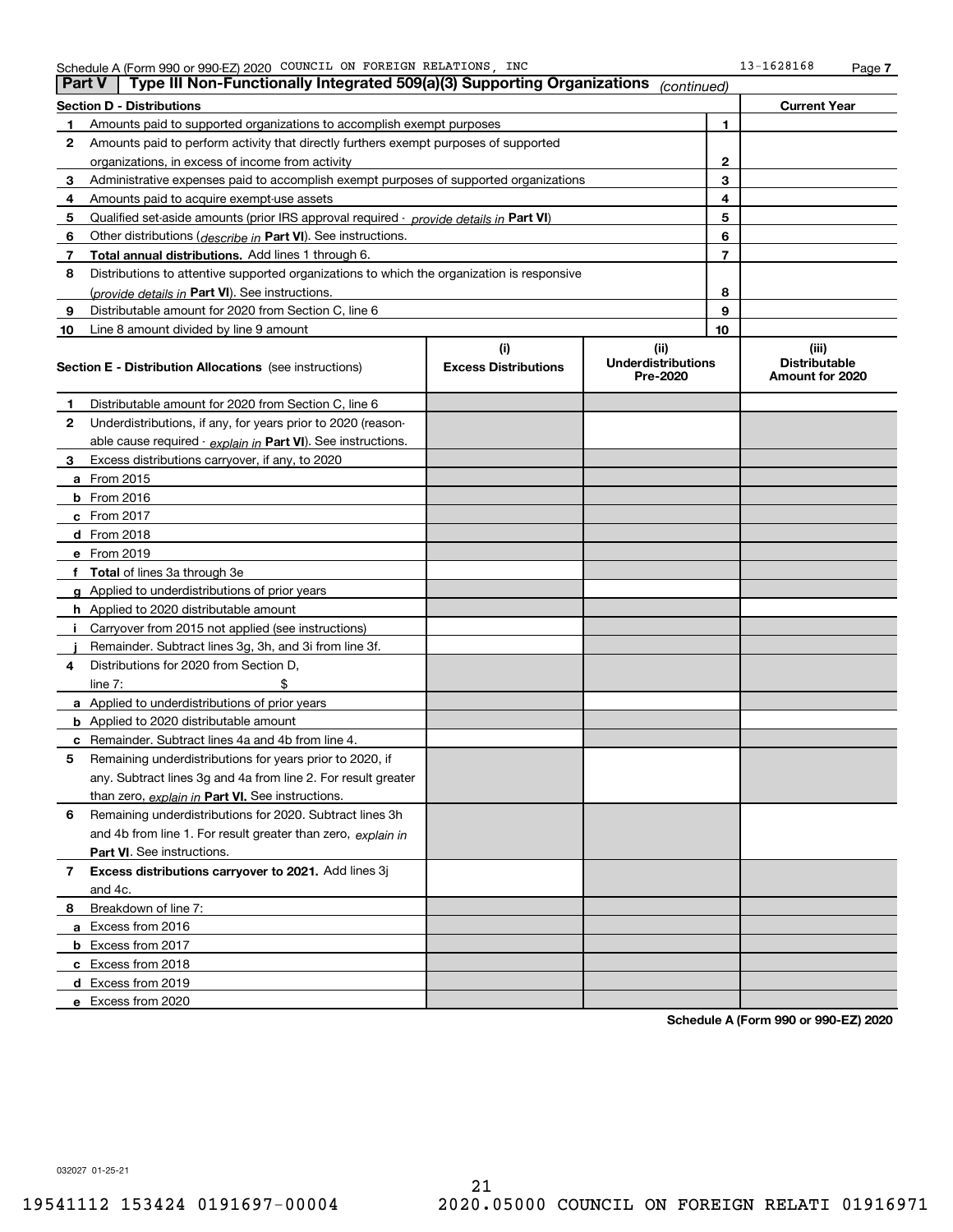Part VI | Supplemental Information. Provide the explanations required by Part II, line 10; Part II, line 17a or 17b; Part III, line 12; Part IV, Section A, lines 1, 2, 3b, 3c, 4b, 4c, 5a, 6, 9a, 9b, 9c, 11a, 11b, and 11c; Part IV, Section B, lines 1 and 2; Part IV, Section C, line 1; Part IV, Section D, lines 2 and 3; Part IV, Section E, lines 1c, 2a, 2b, 3a, and 3b; Part V, line 1; Part V, Section B, line 1e; Part V, Section D, lines 5, 6, and 8; and Part V, Section E, lines 2, 5, and 6. Also complete this part for any additional information. (See instructions.)

SCHEDULE A, PART II, LINE 10, EXPLANATION FOR OTHER INCOME:

| 2016 AMOUNT: \$<br>269,700.   |                                      |
|-------------------------------|--------------------------------------|
|                               |                                      |
| 2017 AMOUNT: \$<br>1,301,729. |                                      |
| 2018 AMOUNT: \$<br>561,139.   |                                      |
| 2019 AMOUNT: \$<br>152,400.   |                                      |
| 2020 AMOUNT: \$<br>19,300.    |                                      |
|                               |                                      |
|                               |                                      |
|                               |                                      |
|                               |                                      |
|                               |                                      |
|                               |                                      |
|                               |                                      |
|                               |                                      |
|                               |                                      |
|                               |                                      |
|                               |                                      |
|                               |                                      |
|                               |                                      |
|                               |                                      |
|                               |                                      |
|                               |                                      |
|                               |                                      |
|                               |                                      |
|                               |                                      |
|                               |                                      |
|                               |                                      |
|                               |                                      |
|                               |                                      |
|                               | Schedule A (Form 990 or 990-EZ) 2020 |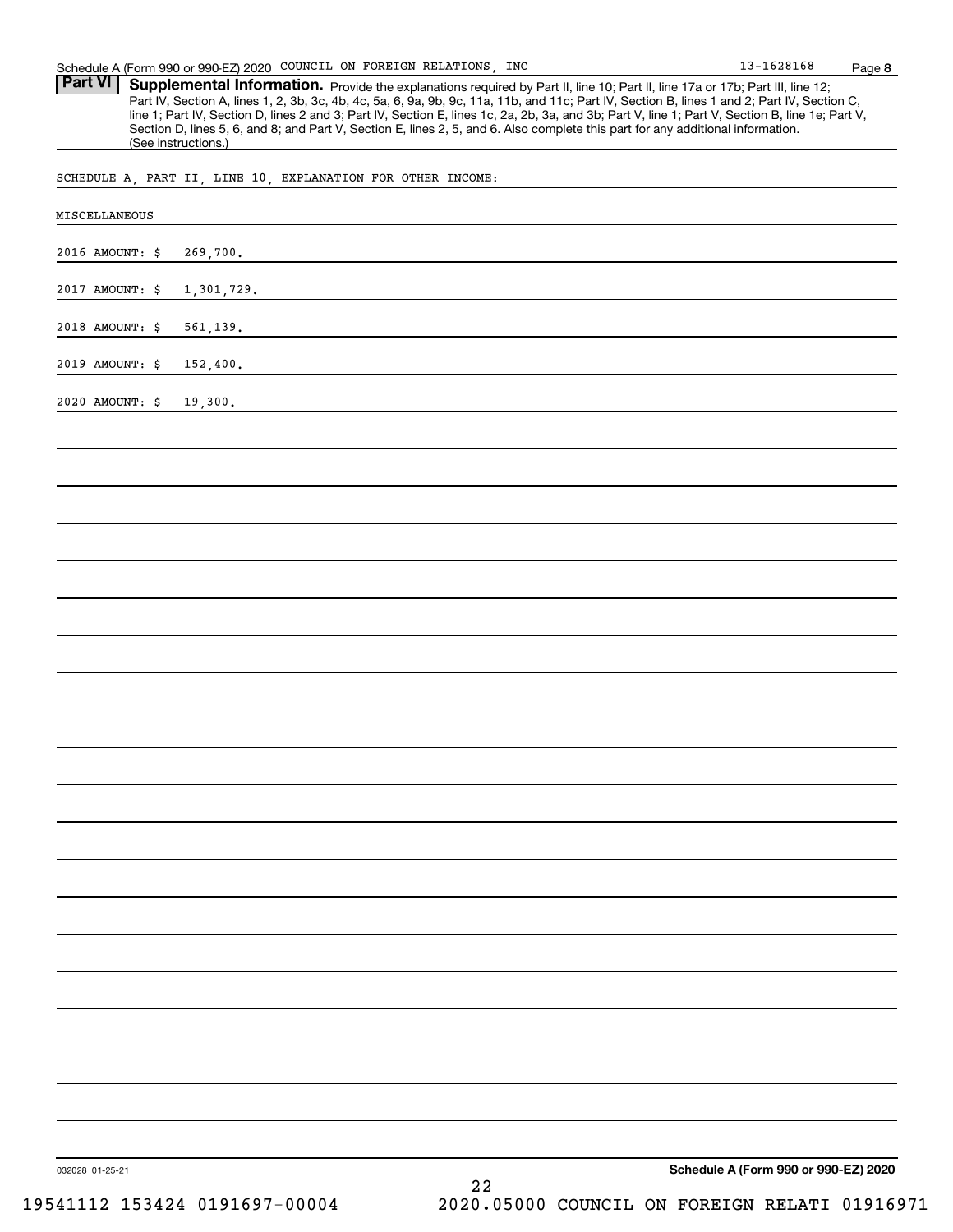Department of the Treasury Internal Revenue Service **(Form 990, 990-EZ, or 990-PF)**

Name of the organization

# **Schedule B Schedule of Contributors**

**| Attach to Form 990, Form 990-EZ, or Form 990-PF. | Go to www.irs.gov/Form990 for the latest information.** OMB No. 1545-0047

**2020**

**Employer identification number**

| FORETGN<br>RELATIONS<br>ON<br>COUNCT.<br>. . | INC | <b>DZB</b><br>$\sim$<br>. O C |
|----------------------------------------------|-----|-------------------------------|

| <b>Organization type (check one):</b>                                              |  |  |  |  |
|------------------------------------------------------------------------------------|--|--|--|--|
| Section:                                                                           |  |  |  |  |
| X  <br>$501(c)$ ( $3$ ) (enter number) organization                                |  |  |  |  |
| $4947(a)(1)$ nonexempt charitable trust <b>not</b> treated as a private foundation |  |  |  |  |
| 527 political organization                                                         |  |  |  |  |
| 501(c)(3) exempt private foundation                                                |  |  |  |  |
| 4947(a)(1) nonexempt charitable trust treated as a private foundation              |  |  |  |  |
| 501(c)(3) taxable private foundation                                               |  |  |  |  |
|                                                                                    |  |  |  |  |

Check if your organization is covered by the **General Rule** or a **Special Rule. Note:**  Only a section 501(c)(7), (8), or (10) organization can check boxes for both the General Rule and a Special Rule. See instructions.

### **General Rule**

 $\mathcal{L}^{\text{max}}$ 

For an organization filing Form 990, 990-EZ, or 990-PF that received, during the year, contributions totaling \$5,000 or more (in money or property) from any one contributor. Complete Parts I and II. See instructions for determining a contributor's total contributions.

#### **Special Rules**

any one contributor, during the year, total contributions of the greater of  $\,$  (1) \$5,000; or **(2)** 2% of the amount on (i) Form 990, Part VIII, line 1h;  $\overline{X}$  For an organization described in section 501(c)(3) filing Form 990 or 990-EZ that met the 33 1/3% support test of the regulations under sections 509(a)(1) and 170(b)(1)(A)(vi), that checked Schedule A (Form 990 or 990-EZ), Part II, line 13, 16a, or 16b, and that received from or (ii) Form 990-EZ, line 1. Complete Parts I and II.

For an organization described in section 501(c)(7), (8), or (10) filing Form 990 or 990-EZ that received from any one contributor, during the year, total contributions of more than \$1,000 exclusively for religious, charitable, scientific, literary, or educational purposes, or for the prevention of cruelty to children or animals. Complete Parts I (entering "N/A" in column (b) instead of the contributor name and address), II, and III.  $\mathcal{L}^{\text{max}}$ 

purpose. Don't complete any of the parts unless the **General Rule** applies to this organization because it received *nonexclusively* year, contributions <sub>exclusively</sub> for religious, charitable, etc., purposes, but no such contributions totaled more than \$1,000. If this box is checked, enter here the total contributions that were received during the year for an  $\;$ exclusively religious, charitable, etc., For an organization described in section 501(c)(7), (8), or (10) filing Form 990 or 990-EZ that received from any one contributor, during the religious, charitable, etc., contributions totaling \$5,000 or more during the year  $\Box$ — $\Box$   $\Box$  $\mathcal{L}^{\text{max}}$ 

**Caution:**  An organization that isn't covered by the General Rule and/or the Special Rules doesn't file Schedule B (Form 990, 990-EZ, or 990-PF),  **must** but it answer "No" on Part IV, line 2, of its Form 990; or check the box on line H of its Form 990-EZ or on its Form 990-PF, Part I, line 2, to certify that it doesn't meet the filing requirements of Schedule B (Form 990, 990-EZ, or 990-PF).

**For Paperwork Reduction Act Notice, see the instructions for Form 990, 990-EZ, or 990-PF. Schedule B (Form 990, 990-EZ, or 990-PF) (2020)** LHA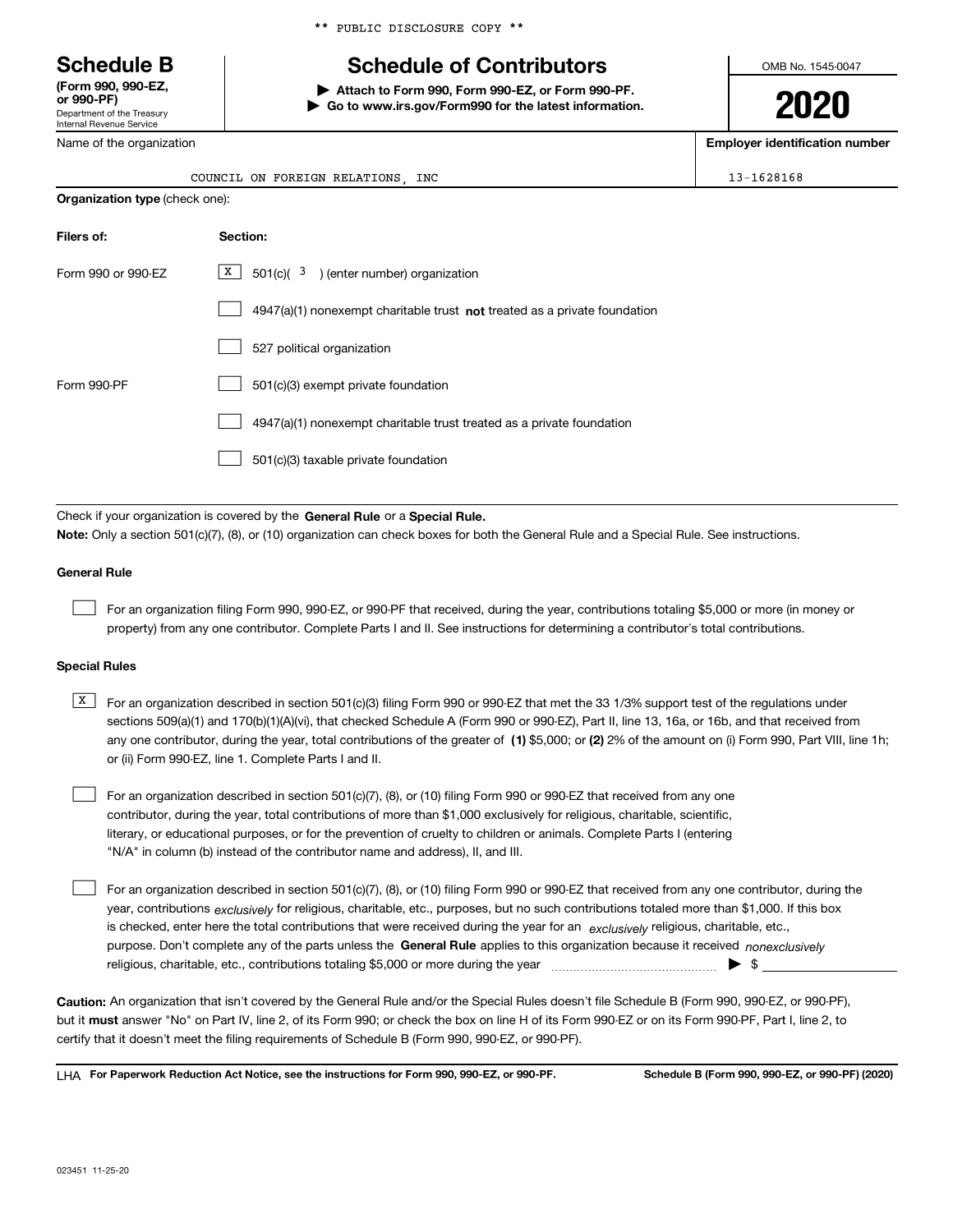# Schedule B (Form 990, 990-EZ, or 990-PF) (2020) Page 2

|              | Schedule B (Form 990, 990-EZ, or 990-PF) (2020)                                                |                                                | Page 2                                                                                                        |
|--------------|------------------------------------------------------------------------------------------------|------------------------------------------------|---------------------------------------------------------------------------------------------------------------|
|              | Name of organization                                                                           |                                                | <b>Employer identification number</b>                                                                         |
|              | COUNCIL ON FOREIGN RELATIONS, INC                                                              |                                                | 13-1628168                                                                                                    |
| Part I       | Contributors (see instructions). Use duplicate copies of Part I if additional space is needed. |                                                |                                                                                                               |
| (a)<br>No.   | (b)<br>Name, address, and ZIP + 4                                                              | (c)<br><b>Total contributions</b>              | (d)<br>Type of contribution                                                                                   |
| $\mathbf{1}$ |                                                                                                | 4,000,000.<br>\$                               | x<br>Person<br>Payroll<br>Noncash<br>(Complete Part II for<br>noncash contributions.)                         |
| (a)          | (b)                                                                                            | (c)                                            | (d)                                                                                                           |
| No.<br>2     | Name, address, and ZIP + 4                                                                     | <b>Total contributions</b><br>1,000,000.<br>\$ | Type of contribution<br>X<br>Person<br>Payroll<br>Noncash<br>(Complete Part II for<br>noncash contributions.) |
| (a)<br>No.   | (b)<br>Name, address, and ZIP + 4                                                              | (c)<br><b>Total contributions</b>              | (d)<br>Type of contribution                                                                                   |
| 3            |                                                                                                | 1,500,000.<br>\$                               | X<br>Person<br>Payroll<br>Noncash<br>(Complete Part II for<br>noncash contributions.)                         |
| (a)<br>No.   | (b)<br>Name, address, and ZIP + 4                                                              | (c)<br><b>Total contributions</b>              | (d)<br>Type of contribution                                                                                   |
| 4            |                                                                                                | 2,000,000.<br>\$                               | х<br>Person<br>Payroll<br>Noncash<br>(Complete Part II for<br>noncash contributions.)                         |
| (a)<br>No.   | (b)<br>Name, address, and ZIP + 4                                                              | (c)<br><b>Total contributions</b>              | (d)<br>Type of contribution                                                                                   |
| 5            |                                                                                                | 2,001,000.<br>\$                               | Х<br>Person<br>Payroll<br>Noncash<br>(Complete Part II for<br>noncash contributions.)                         |
| (a)<br>No.   | (b)<br>Name, address, and ZIP + 4                                                              | (c)<br><b>Total contributions</b>              | (d)<br>Type of contribution                                                                                   |
| 6            |                                                                                                | 1, 131, 845.<br>\$                             | Х<br>Person<br>Payroll<br>Noncash<br>(Complete Part II for<br>noncash contributions.)                         |

023452 11-25-20 **Schedule B (Form 990, 990-EZ, or 990-PF) (2020)**

19541112 153424 0191697-00004 2020.05000 COUNCIL ON FOREIGN RELATI 01916971

24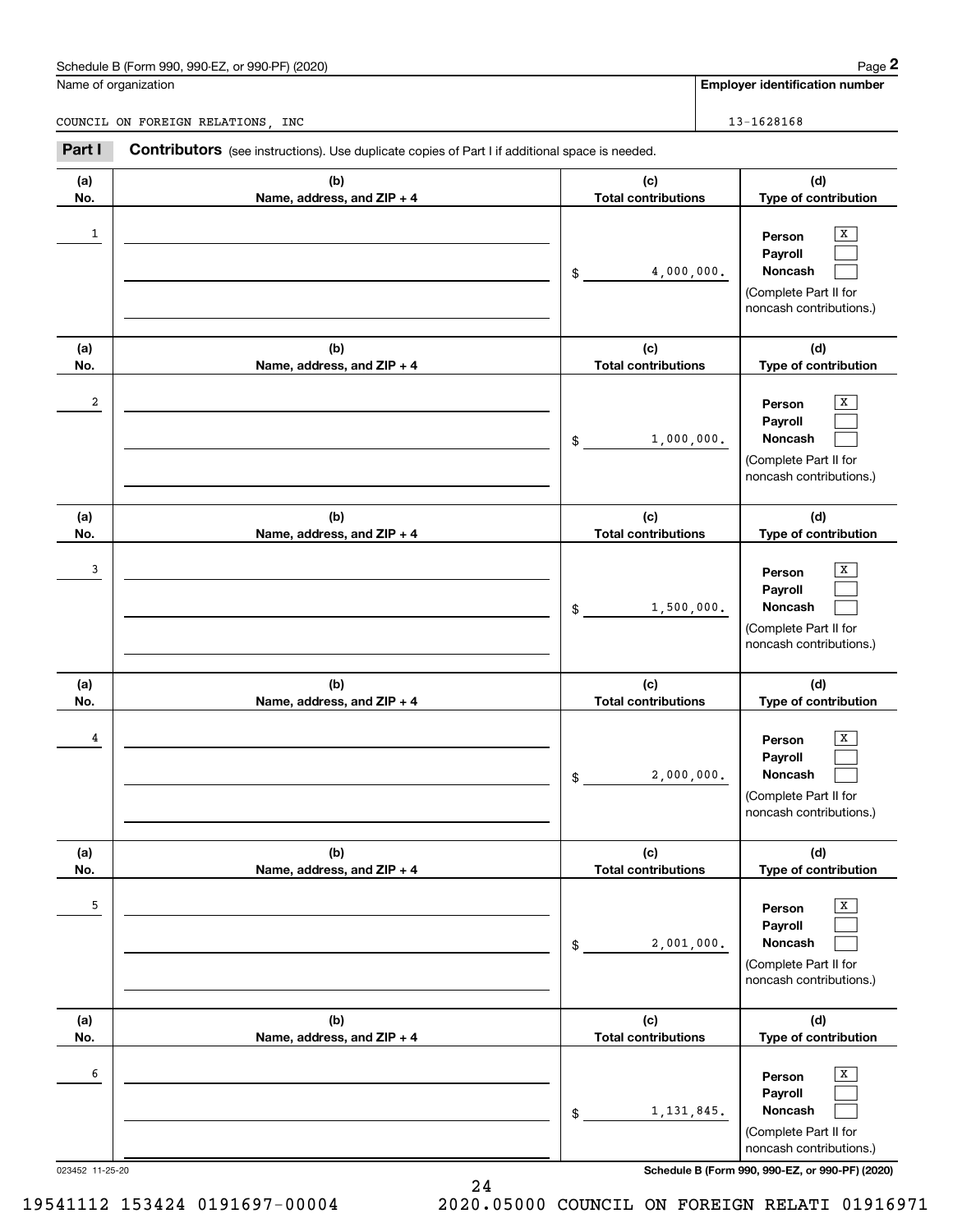# Schedule B (Form 990, 990-EZ, or 990-PF) (2020) Page 2

|            | Schedule B (Form 990, 990-EZ, or 990-PF) (2020)                                                |                                   | Page 2                                                                                |
|------------|------------------------------------------------------------------------------------------------|-----------------------------------|---------------------------------------------------------------------------------------|
|            | Name of organization                                                                           |                                   | <b>Employer identification number</b>                                                 |
|            | COUNCIL ON FOREIGN RELATIONS, INC                                                              |                                   | 13-1628168                                                                            |
| Part I     | Contributors (see instructions). Use duplicate copies of Part I if additional space is needed. |                                   |                                                                                       |
| (a)<br>No. | (b)<br>Name, address, and ZIP + 4                                                              | (c)<br><b>Total contributions</b> | (d)<br>Type of contribution                                                           |
| 7          |                                                                                                | 2,000,000.<br>\$                  | X<br>Person<br>Payroll<br>Noncash<br>(Complete Part II for<br>noncash contributions.) |
| (a)<br>No. | (b)<br>Name, address, and ZIP + 4                                                              | (c)<br><b>Total contributions</b> | (d)<br>Type of contribution                                                           |
|            |                                                                                                | \$                                | Person<br>Payroll<br>Noncash<br>(Complete Part II for<br>noncash contributions.)      |
| (a)<br>No. | (b)<br>Name, address, and ZIP + 4                                                              | (c)<br><b>Total contributions</b> | (d)<br>Type of contribution                                                           |
|            |                                                                                                | \$                                | Person<br>Payroll<br>Noncash<br>(Complete Part II for<br>noncash contributions.)      |
| (a)<br>No. | (b)<br>Name, address, and ZIP + 4                                                              | (c)<br><b>Total contributions</b> | (d)<br>Type of contribution                                                           |
|            |                                                                                                | \$                                | Person<br>Payroll<br>Noncash<br>(Complete Part II for<br>noncash contributions.)      |
| (a)<br>No. | (b)<br>Name, address, and ZIP + 4                                                              | (c)<br><b>Total contributions</b> | (d)<br>Type of contribution                                                           |
|            |                                                                                                | \$                                | Person<br>Payroll<br>Noncash<br>(Complete Part II for<br>noncash contributions.)      |
| (a)<br>No. | (b)<br>Name, address, and ZIP + 4                                                              | (c)<br><b>Total contributions</b> | (d)<br>Type of contribution                                                           |
|            |                                                                                                | \$                                | Person<br>Payroll<br>Noncash<br>(Complete Part II for<br>noncash contributions.)      |

023452 11-25-20 **Schedule B (Form 990, 990-EZ, or 990-PF) (2020)**

25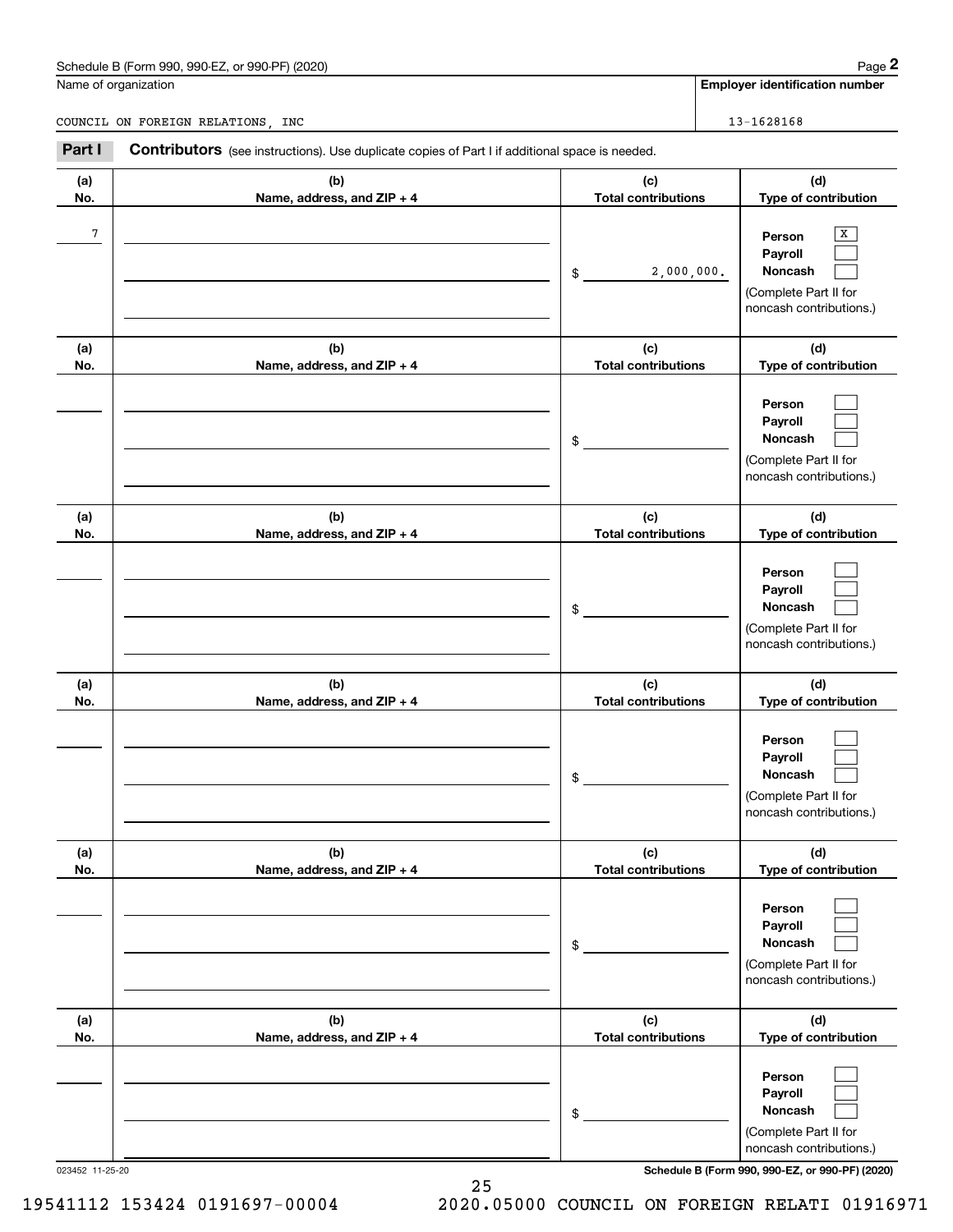## Schedule B (Form 990, 990-EZ, or 990-PF) (2020) **Page 3** Page 3

Name of organization

|                                   | Schedule B (Form 990, 990-EZ, or 990-PF) (2020)                                                     |                                                 | Page 3                                |  |
|-----------------------------------|-----------------------------------------------------------------------------------------------------|-------------------------------------------------|---------------------------------------|--|
|                                   | Vame of organization                                                                                |                                                 | <b>Employer identification number</b> |  |
| COUNCIL ON FOREIGN RELATIONS, INC |                                                                                                     |                                                 | 13-1628168                            |  |
| Part II                           | Noncash Property (see instructions). Use duplicate copies of Part II if additional space is needed. |                                                 |                                       |  |
| (a)<br>No.<br>from<br>Part I      | (b)<br>Description of noncash property given                                                        | (c)<br>FMV (or estimate)<br>(See instructions.) | (d)<br>Date received                  |  |
|                                   |                                                                                                     | \$                                              |                                       |  |
| (a)<br>No.<br>from<br>Part I      | (b)<br>Description of noncash property given                                                        | (c)<br>FMV (or estimate)<br>(See instructions.) | (d)<br>Date received                  |  |
|                                   |                                                                                                     | \$                                              |                                       |  |
| (a)<br>No.<br>from<br>Part I      | (b)<br>Description of noncash property given                                                        | (c)<br>FMV (or estimate)<br>(See instructions.) | (d)<br>Date received                  |  |
|                                   |                                                                                                     | \$                                              |                                       |  |
| (a)<br>No.<br>from<br>Part I      | (b)<br>Description of noncash property given                                                        | (c)<br>FMV (or estimate)<br>(See instructions.) | (d)<br>Date received                  |  |
|                                   |                                                                                                     | \$                                              |                                       |  |
| (a)<br>No.<br>from<br>Part I      | (b)<br>Description of noncash property given                                                        | (c)<br>FMV (or estimate)<br>(See instructions.) | (d)<br>Date received                  |  |
|                                   |                                                                                                     | \$                                              |                                       |  |
| (a)<br>No.<br>from<br>Part I      | (b)<br>Description of noncash property given                                                        | (c)<br>FMV (or estimate)<br>(See instructions.) | (d)<br>Date received                  |  |
|                                   |                                                                                                     | \$                                              |                                       |  |

26

023453 11-25-20 **Schedule B (Form 990, 990-EZ, or 990-PF) (2020)**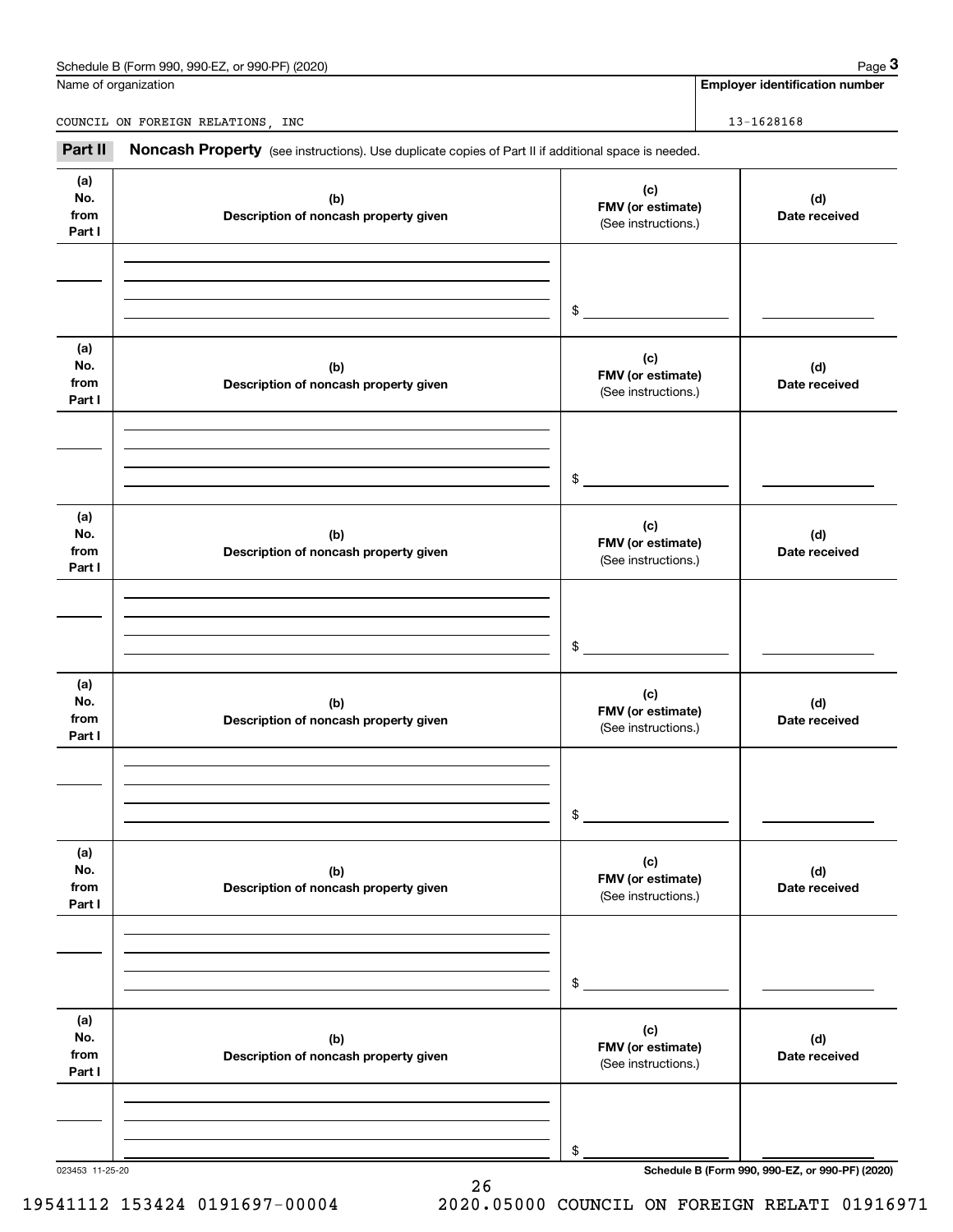|                           | Schedule B (Form 990, 990-EZ, or 990-PF) (2020)                                                                                                                                                                                 |                      | Page 4                                                                                                                                                         |  |  |  |
|---------------------------|---------------------------------------------------------------------------------------------------------------------------------------------------------------------------------------------------------------------------------|----------------------|----------------------------------------------------------------------------------------------------------------------------------------------------------------|--|--|--|
| Name of organization      |                                                                                                                                                                                                                                 |                      | <b>Employer identification number</b>                                                                                                                          |  |  |  |
|                           | COUNCIL ON FOREIGN RELATIONS, INC                                                                                                                                                                                               |                      | 13-1628168                                                                                                                                                     |  |  |  |
| <b>Part III</b>           | from any one contributor. Complete columns (a) through (e) and the following line entry. For organizations                                                                                                                      |                      | Exclusively religious, charitable, etc., contributions to organizations described in section 501(c)(7), (8), or (10) that total more than \$1,000 for the year |  |  |  |
|                           | completing Part III, enter the total of exclusively religious, charitable, etc., contributions of \$1,000 or less for the year. (Enter this info. once.) \\$<br>Use duplicate copies of Part III if additional space is needed. |                      |                                                                                                                                                                |  |  |  |
| (a) No.<br>from           | (b) Purpose of gift                                                                                                                                                                                                             | (c) Use of gift      | (d) Description of how gift is held                                                                                                                            |  |  |  |
| Part I                    |                                                                                                                                                                                                                                 |                      |                                                                                                                                                                |  |  |  |
|                           |                                                                                                                                                                                                                                 | (e) Transfer of gift |                                                                                                                                                                |  |  |  |
|                           | Transferee's name, address, and $ZIP + 4$                                                                                                                                                                                       |                      | Relationship of transferor to transferee                                                                                                                       |  |  |  |
| (a) No.<br>from           | (b) Purpose of gift                                                                                                                                                                                                             | (c) Use of gift      | (d) Description of how gift is held                                                                                                                            |  |  |  |
| Part I                    |                                                                                                                                                                                                                                 |                      |                                                                                                                                                                |  |  |  |
|                           |                                                                                                                                                                                                                                 | (e) Transfer of gift |                                                                                                                                                                |  |  |  |
|                           | Transferee's name, address, and ZIP + 4                                                                                                                                                                                         |                      | Relationship of transferor to transferee                                                                                                                       |  |  |  |
| (a) No.<br>from<br>Part I | (b) Purpose of gift                                                                                                                                                                                                             | (c) Use of gift      | (d) Description of how gift is held                                                                                                                            |  |  |  |
|                           |                                                                                                                                                                                                                                 | (e) Transfer of gift |                                                                                                                                                                |  |  |  |
|                           | Transferee's name, address, and $ZIP + 4$                                                                                                                                                                                       |                      | Relationship of transferor to transferee                                                                                                                       |  |  |  |
| (a) No.<br>from<br>Part I | (b) Purpose of gift                                                                                                                                                                                                             | (c) Use of gift      | (d) Description of how gift is held                                                                                                                            |  |  |  |
|                           |                                                                                                                                                                                                                                 |                      |                                                                                                                                                                |  |  |  |
|                           | Transferee's name, address, and $ZIP + 4$                                                                                                                                                                                       | (e) Transfer of gift | Relationship of transferor to transferee                                                                                                                       |  |  |  |
|                           |                                                                                                                                                                                                                                 |                      |                                                                                                                                                                |  |  |  |

27

023454 11-25-20

**Schedule B (Form 990, 990-EZ, or 990-PF) (2020)**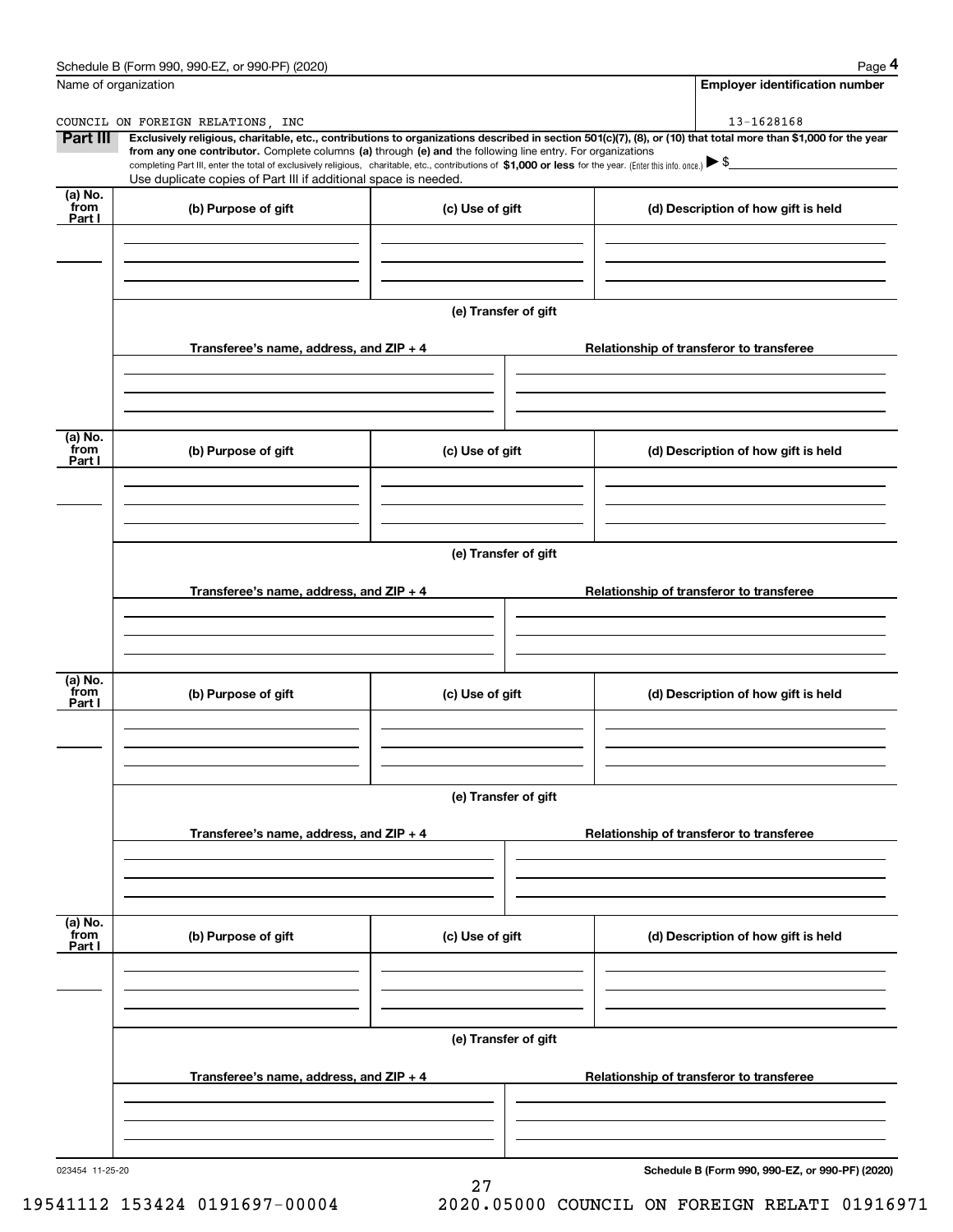|         | <b>SCHEDULE D</b>          |                                                                                                        | <b>Supplemental Financial Statements</b>                                                                                                                                                                                                                               | OMB No. 1545-0047                                   |                |
|---------|----------------------------|--------------------------------------------------------------------------------------------------------|------------------------------------------------------------------------------------------------------------------------------------------------------------------------------------------------------------------------------------------------------------------------|-----------------------------------------------------|----------------|
|         | (Form 990)                 |                                                                                                        |                                                                                                                                                                                                                                                                        |                                                     |                |
|         | Department of the Treasury |                                                                                                        | Part IV, line 6, 7, 8, 9, 10, 11a, 11b, 11c, 11d, 11e, 11f, 12a, or 12b.<br>Attach to Form 990.                                                                                                                                                                        |                                                     | Open to Public |
|         | Internal Revenue Service   | Inspection<br>Go to www.irs.gov/Form990 for instructions and the latest information.                   |                                                                                                                                                                                                                                                                        |                                                     |                |
|         | Name of the organization   | COUNCIL ON FOREIGN RELATIONS, INC                                                                      |                                                                                                                                                                                                                                                                        | <b>Employer identification number</b><br>13-1628168 |                |
| Part I  |                            |                                                                                                        | Organizations Maintaining Donor Advised Funds or Other Similar Funds or Accounts. Complete if the                                                                                                                                                                      |                                                     |                |
|         |                            | organization answered "Yes" on Form 990, Part IV, line 6.                                              |                                                                                                                                                                                                                                                                        |                                                     |                |
|         |                            |                                                                                                        | (a) Donor advised funds                                                                                                                                                                                                                                                | (b) Funds and other accounts                        |                |
| 1       |                            |                                                                                                        |                                                                                                                                                                                                                                                                        |                                                     |                |
| 2       |                            | Aggregate value of contributions to (during year)                                                      |                                                                                                                                                                                                                                                                        |                                                     |                |
| 3       |                            |                                                                                                        |                                                                                                                                                                                                                                                                        |                                                     |                |
| 4       |                            |                                                                                                        |                                                                                                                                                                                                                                                                        |                                                     |                |
| 5       |                            |                                                                                                        | Did the organization inform all donors and donor advisors in writing that the assets held in donor advised funds                                                                                                                                                       |                                                     |                |
|         |                            |                                                                                                        |                                                                                                                                                                                                                                                                        | Yes                                                 | <b>No</b>      |
| 6       |                            |                                                                                                        | Did the organization inform all grantees, donors, and donor advisors in writing that grant funds can be used only                                                                                                                                                      |                                                     |                |
|         |                            |                                                                                                        | for charitable purposes and not for the benefit of the donor or donor advisor, or for any other purpose conferring                                                                                                                                                     |                                                     |                |
| Part II |                            |                                                                                                        | Conservation Easements. Complete if the organization answered "Yes" on Form 990, Part IV, line 7.                                                                                                                                                                      | Yes                                                 | No             |
| 1       |                            | Purpose(s) of conservation easements held by the organization (check all that apply).                  |                                                                                                                                                                                                                                                                        |                                                     |                |
|         |                            | Preservation of land for public use (for example, recreation or education)                             |                                                                                                                                                                                                                                                                        | Preservation of a historically important land area  |                |
|         |                            | Protection of natural habitat                                                                          | Preservation of a certified historic structure                                                                                                                                                                                                                         |                                                     |                |
|         |                            | Preservation of open space                                                                             |                                                                                                                                                                                                                                                                        |                                                     |                |
| 2       |                            |                                                                                                        | Complete lines 2a through 2d if the organization held a qualified conservation contribution in the form of a conservation easement on the last                                                                                                                         |                                                     |                |
|         | day of the tax year.       |                                                                                                        |                                                                                                                                                                                                                                                                        | Held at the End of the Tax Year                     |                |
|         |                            |                                                                                                        |                                                                                                                                                                                                                                                                        | 2a                                                  |                |
| b       |                            | Total acreage restricted by conservation easements                                                     |                                                                                                                                                                                                                                                                        | 2b                                                  |                |
|         |                            |                                                                                                        | Number of conservation easements on a certified historic structure included in (a) manufacture included in (a)                                                                                                                                                         | 2c                                                  |                |
|         |                            |                                                                                                        | d Number of conservation easements included in (c) acquired after 7/25/06, and not on a historic structure                                                                                                                                                             |                                                     |                |
|         |                            |                                                                                                        | listed in the National Register [111] [12] The Marian Marian Marian Marian Marian Marian Marian Marian Marian M                                                                                                                                                        | 2d                                                  |                |
| з       |                            |                                                                                                        | Number of conservation easements modified, transferred, released, extinguished, or terminated by the organization during the tax                                                                                                                                       |                                                     |                |
|         | $year \blacktriangleright$ |                                                                                                        |                                                                                                                                                                                                                                                                        |                                                     |                |
| 4       |                            | Number of states where property subject to conservation easement is located $\blacktriangleright$      |                                                                                                                                                                                                                                                                        |                                                     |                |
| 5       |                            | Does the organization have a written policy regarding the periodic monitoring, inspection, handling of |                                                                                                                                                                                                                                                                        |                                                     |                |
|         |                            | violations, and enforcement of the conservation easements it holds?                                    |                                                                                                                                                                                                                                                                        | Yes                                                 | <b>No</b>      |
|         |                            |                                                                                                        | Staff and volunteer hours devoted to monitoring, inspecting, handling of violations, and enforcing conservation easements during the year                                                                                                                              |                                                     |                |
|         |                            |                                                                                                        |                                                                                                                                                                                                                                                                        |                                                     |                |
| 7       |                            |                                                                                                        | Amount of expenses incurred in monitoring, inspecting, handling of violations, and enforcing conservation easements during the year                                                                                                                                    |                                                     |                |
|         | $\blacktriangleright$ s    |                                                                                                        |                                                                                                                                                                                                                                                                        |                                                     |                |
| 8       |                            |                                                                                                        | Does each conservation easement reported on line 2(d) above satisfy the requirements of section 170(h)(4)(B)(i)                                                                                                                                                        |                                                     |                |
|         |                            |                                                                                                        |                                                                                                                                                                                                                                                                        | Yes                                                 | No             |
| 9       |                            |                                                                                                        | In Part XIII, describe how the organization reports conservation easements in its revenue and expense statement and                                                                                                                                                    |                                                     |                |
|         |                            |                                                                                                        | balance sheet, and include, if applicable, the text of the footnote to the organization's financial statements that describes the                                                                                                                                      |                                                     |                |
|         | Part III                   | organization's accounting for conservation easements.                                                  | Organizations Maintaining Collections of Art, Historical Treasures, or Other Similar Assets.                                                                                                                                                                           |                                                     |                |
|         |                            |                                                                                                        |                                                                                                                                                                                                                                                                        |                                                     |                |
|         |                            | Complete if the organization answered "Yes" on Form 990, Part IV, line 8.                              |                                                                                                                                                                                                                                                                        |                                                     |                |
|         |                            |                                                                                                        | 1a If the organization elected, as permitted under FASB ASC 958, not to report in its revenue statement and balance sheet works                                                                                                                                        |                                                     |                |
|         |                            |                                                                                                        | of art, historical treasures, or other similar assets held for public exhibition, education, or research in furtherance of public                                                                                                                                      |                                                     |                |
|         |                            |                                                                                                        | service, provide in Part XIII the text of the footnote to its financial statements that describes these items.                                                                                                                                                         |                                                     |                |
| b       |                            |                                                                                                        | If the organization elected, as permitted under FASB ASC 958, to report in its revenue statement and balance sheet works of<br>art, historical treasures, or other similar assets held for public exhibition, education, or research in furtherance of public service, |                                                     |                |
|         |                            |                                                                                                        |                                                                                                                                                                                                                                                                        |                                                     |                |
|         |                            | provide the following amounts relating to these items:                                                 |                                                                                                                                                                                                                                                                        |                                                     |                |
|         |                            | (ii) Assets included in Form 990, Part X                                                               |                                                                                                                                                                                                                                                                        | $\triangleright$ \$<br>► \$                         |                |
| 2       |                            |                                                                                                        | If the organization received or held works of art, historical treasures, or other similar assets for financial gain, provide                                                                                                                                           |                                                     |                |
|         |                            | the following amounts required to be reported under FASB ASC 958 relating to these items:              |                                                                                                                                                                                                                                                                        |                                                     |                |
| a       |                            |                                                                                                        |                                                                                                                                                                                                                                                                        | -\$                                                 |                |
|         |                            |                                                                                                        |                                                                                                                                                                                                                                                                        | - \$                                                |                |
|         |                            | LHA For Paperwork Reduction Act Notice, see the Instructions for Form 990.                             |                                                                                                                                                                                                                                                                        | Schedule D (Form 990) 2020                          |                |

032051 12-01-20

|  |      | 28 |     |  |
|--|------|----|-----|--|
|  | へへへへ |    | ΛE. |  |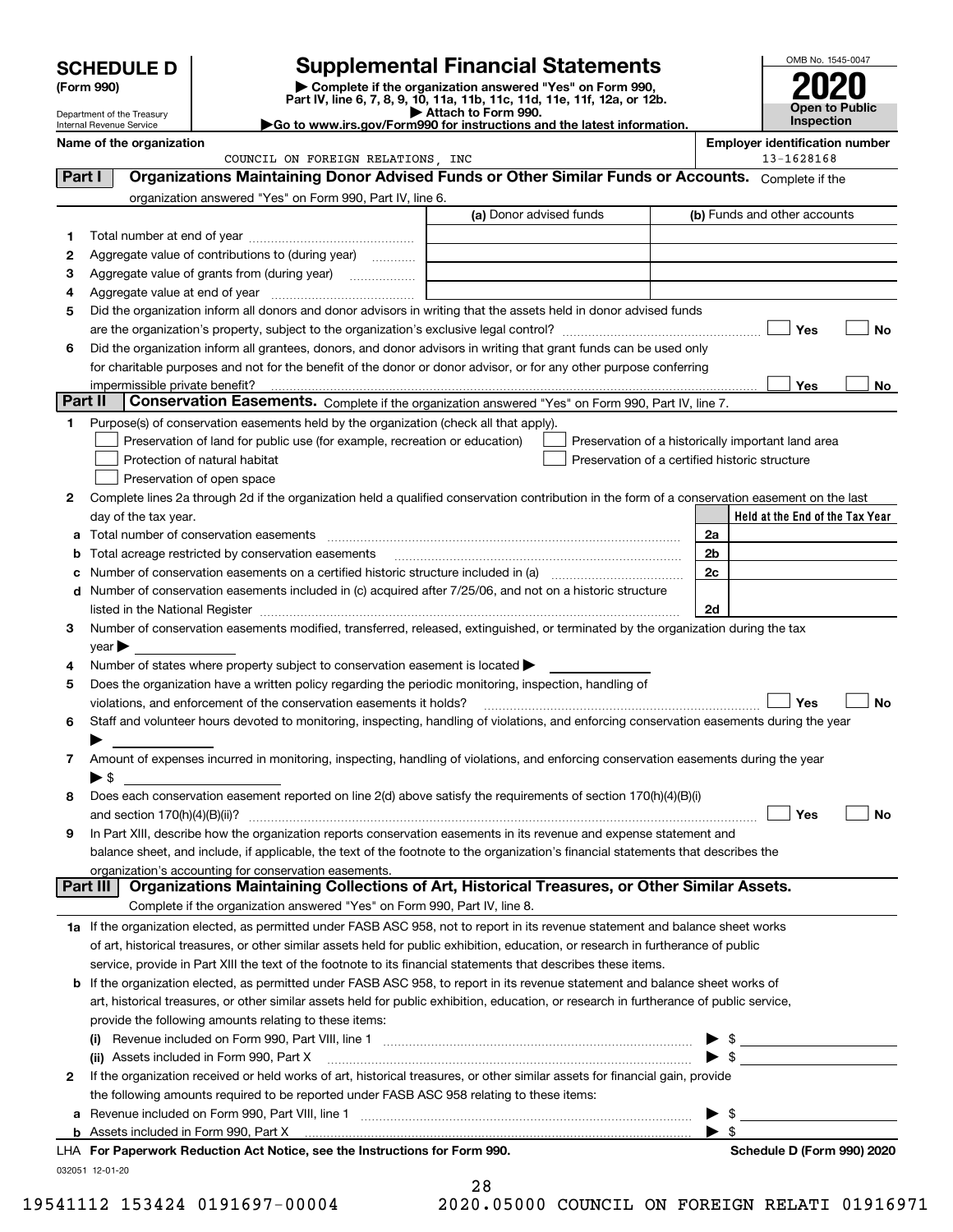|               | Schedule D (Form 990) 2020                                                                                                                                                                                                     | COUNCIL ON FOREIGN RELATIONS, INC |                |                                                                                                                                                                                                                                |                                            | 13-1628168     | Page 2                     |
|---------------|--------------------------------------------------------------------------------------------------------------------------------------------------------------------------------------------------------------------------------|-----------------------------------|----------------|--------------------------------------------------------------------------------------------------------------------------------------------------------------------------------------------------------------------------------|--------------------------------------------|----------------|----------------------------|
|               | Part III<br>Organizations Maintaining Collections of Art, Historical Treasures, or Other Similar Assets (continued)                                                                                                            |                                   |                |                                                                                                                                                                                                                                |                                            |                |                            |
| 3             | Using the organization's acquisition, accession, and other records, check any of the following that make significant use of its                                                                                                |                                   |                |                                                                                                                                                                                                                                |                                            |                |                            |
|               | collection items (check all that apply):                                                                                                                                                                                       |                                   |                |                                                                                                                                                                                                                                |                                            |                |                            |
| a             | Public exhibition                                                                                                                                                                                                              |                                   |                | Loan or exchange program                                                                                                                                                                                                       |                                            |                |                            |
| b             | Scholarly research                                                                                                                                                                                                             | e                                 |                | Other the contract of the contract of the contract of the contract of the contract of the contract of the contract of the contract of the contract of the contract of the contract of the contract of the contract of the cont |                                            |                |                            |
| c             | Preservation for future generations                                                                                                                                                                                            |                                   |                |                                                                                                                                                                                                                                |                                            |                |                            |
| 4             | Provide a description of the organization's collections and explain how they further the organization's exempt purpose in Part XIII.                                                                                           |                                   |                |                                                                                                                                                                                                                                |                                            |                |                            |
| 5             | During the year, did the organization solicit or receive donations of art, historical treasures, or other similar assets                                                                                                       |                                   |                |                                                                                                                                                                                                                                |                                            |                |                            |
|               |                                                                                                                                                                                                                                |                                   |                |                                                                                                                                                                                                                                |                                            | <b>Yes</b>     | No                         |
|               | Part IV<br>Escrow and Custodial Arrangements. Complete if the organization answered "Yes" on Form 990, Part IV, line 9, or                                                                                                     |                                   |                |                                                                                                                                                                                                                                |                                            |                |                            |
|               | reported an amount on Form 990, Part X, line 21.                                                                                                                                                                               |                                   |                |                                                                                                                                                                                                                                |                                            |                |                            |
|               | 1a Is the organization an agent, trustee, custodian or other intermediary for contributions or other assets not included                                                                                                       |                                   |                |                                                                                                                                                                                                                                |                                            |                |                            |
|               | on Form 990, Part X? [11] matter contracts and contracts and contracts are contracted as a function of the set of the set of the set of the set of the set of the set of the set of the set of the set of the set of the set o |                                   |                |                                                                                                                                                                                                                                |                                            | Yes            | No                         |
|               | b If "Yes," explain the arrangement in Part XIII and complete the following table:                                                                                                                                             |                                   |                |                                                                                                                                                                                                                                |                                            |                |                            |
|               |                                                                                                                                                                                                                                |                                   |                |                                                                                                                                                                                                                                |                                            |                |                            |
|               |                                                                                                                                                                                                                                |                                   |                |                                                                                                                                                                                                                                |                                            | Amount         |                            |
|               | c Beginning balance                                                                                                                                                                                                            |                                   |                |                                                                                                                                                                                                                                | 1c                                         |                |                            |
|               | d Additions during the year measurement contains and a state of the year measurement of the year measurement of                                                                                                                |                                   |                |                                                                                                                                                                                                                                | 1d                                         |                |                            |
| е             | Distributions during the year manufactured and an account of the state of the state of the state of the state o                                                                                                                |                                   |                |                                                                                                                                                                                                                                | 1e                                         |                |                            |
| f             |                                                                                                                                                                                                                                |                                   |                |                                                                                                                                                                                                                                | 1f                                         |                |                            |
|               | 2a Did the organization include an amount on Form 990, Part X, line 21, for escrow or custodial account liability?                                                                                                             |                                   |                |                                                                                                                                                                                                                                |                                            | <b>Yes</b>     | No                         |
| <b>Part V</b> | b If "Yes," explain the arrangement in Part XIII. Check here if the explanation has been provided on Part XIII                                                                                                                 |                                   |                |                                                                                                                                                                                                                                |                                            |                |                            |
|               | Endowment Funds. Complete if the organization answered "Yes" on Form 990, Part IV, line 10.                                                                                                                                    |                                   |                |                                                                                                                                                                                                                                |                                            |                |                            |
|               |                                                                                                                                                                                                                                | (a) Current year                  | (b) Prior year | (c) Two vears back                                                                                                                                                                                                             | (d) Three years back   (e) Four years back |                |                            |
|               | <b>1a</b> Beginning of year balance <i>manument</i>                                                                                                                                                                            | 479,956,700.                      | 475,831,751.   | 429, 270, 151.                                                                                                                                                                                                                 | 404,968,400.                               |                | 354,033,000.               |
| b             |                                                                                                                                                                                                                                | 8,758,400.                        | 13,712,849.    | 58,911,500.                                                                                                                                                                                                                    | 12,492,100.                                |                | 21, 381, 800.              |
| с             | Net investment earnings, gains, and losses                                                                                                                                                                                     | 123,788,600.                      | 14,557,800.    | 10, 195, 100.                                                                                                                                                                                                                  | 33,401,051.                                |                | 50, 155, 900.              |
|               |                                                                                                                                                                                                                                |                                   |                |                                                                                                                                                                                                                                |                                            |                |                            |
|               | e Other expenditures for facilities                                                                                                                                                                                            |                                   |                |                                                                                                                                                                                                                                |                                            |                |                            |
|               | and programs                                                                                                                                                                                                                   |                                   |                | $19,632,900.$ 22,165,800. 20,584,700.                                                                                                                                                                                          | 19,415,100.                                |                | 17,813,200.                |
|               | f Administrative expenses                                                                                                                                                                                                      | 3,361,200.                        | 1,979,900.     | 1,960,300.                                                                                                                                                                                                                     | 2, 176, 300.                               |                | 2,789,100.                 |
| g             | End of year balance                                                                                                                                                                                                            | 589, 509, 600.                    | 479,956,700.   | 475,831,751.                                                                                                                                                                                                                   | 429, 270, 151.                             |                | 404,968,400.               |
| 2             | Provide the estimated percentage of the current year end balance (line 1g, column (a)) held as:                                                                                                                                |                                   |                |                                                                                                                                                                                                                                |                                            |                |                            |
| a             | Board designated or quasi-endowment                                                                                                                                                                                            | 24,4300                           | %              |                                                                                                                                                                                                                                |                                            |                |                            |
| b             | 41,8300<br>Permanent endowment >                                                                                                                                                                                               | %                                 |                |                                                                                                                                                                                                                                |                                            |                |                            |
|               | <b>c</b> Term endowment $\triangleright$ 33.7400 %                                                                                                                                                                             |                                   |                |                                                                                                                                                                                                                                |                                            |                |                            |
|               | The percentages on lines 2a, 2b, and 2c should equal 100%.                                                                                                                                                                     |                                   |                |                                                                                                                                                                                                                                |                                            |                |                            |
|               | 3a Are there endowment funds not in the possession of the organization that are held and administered for the organization                                                                                                     |                                   |                |                                                                                                                                                                                                                                |                                            |                |                            |
|               | by:                                                                                                                                                                                                                            |                                   |                |                                                                                                                                                                                                                                |                                            |                | Yes<br>No                  |
|               | (i)                                                                                                                                                                                                                            |                                   |                |                                                                                                                                                                                                                                |                                            | 3a(i)          | х                          |
|               |                                                                                                                                                                                                                                |                                   |                |                                                                                                                                                                                                                                |                                            | 3a(ii)         | х                          |
|               |                                                                                                                                                                                                                                |                                   |                |                                                                                                                                                                                                                                |                                            | 3b             |                            |
| 4             | Describe in Part XIII the intended uses of the organization's endowment funds.                                                                                                                                                 |                                   |                |                                                                                                                                                                                                                                |                                            |                |                            |
|               | Land, Buildings, and Equipment.<br><b>Part VI</b>                                                                                                                                                                              |                                   |                |                                                                                                                                                                                                                                |                                            |                |                            |
|               | Complete if the organization answered "Yes" on Form 990, Part IV, line 11a. See Form 990, Part X, line 10.                                                                                                                     |                                   |                |                                                                                                                                                                                                                                |                                            |                |                            |
|               | Description of property                                                                                                                                                                                                        | (a) Cost or other                 |                | (b) Cost or other                                                                                                                                                                                                              | (c) Accumulated                            | (d) Book value |                            |
|               |                                                                                                                                                                                                                                | basis (investment)                |                | basis (other)                                                                                                                                                                                                                  | depreciation                               |                |                            |
|               |                                                                                                                                                                                                                                |                                   |                | 7,252,000.                                                                                                                                                                                                                     |                                            |                | 7,252,000.                 |
|               |                                                                                                                                                                                                                                |                                   |                | 46, 358, 300.                                                                                                                                                                                                                  | 14,209,537.                                |                | 32, 148, 763.              |
|               |                                                                                                                                                                                                                                |                                   |                | 45,080,400.                                                                                                                                                                                                                    | 24,037,683.                                |                | 21,042,717.                |
|               |                                                                                                                                                                                                                                |                                   |                | 24,705,000.                                                                                                                                                                                                                    | 22, 243, 280.                              |                | 2,461,720.                 |
|               |                                                                                                                                                                                                                                |                                   |                | 25,100.                                                                                                                                                                                                                        |                                            |                | 25,100.                    |
|               |                                                                                                                                                                                                                                |                                   |                |                                                                                                                                                                                                                                |                                            |                | 62,930,300.                |
|               |                                                                                                                                                                                                                                |                                   |                |                                                                                                                                                                                                                                |                                            |                |                            |
|               |                                                                                                                                                                                                                                |                                   |                |                                                                                                                                                                                                                                |                                            |                | Schedule D (Form 990) 2020 |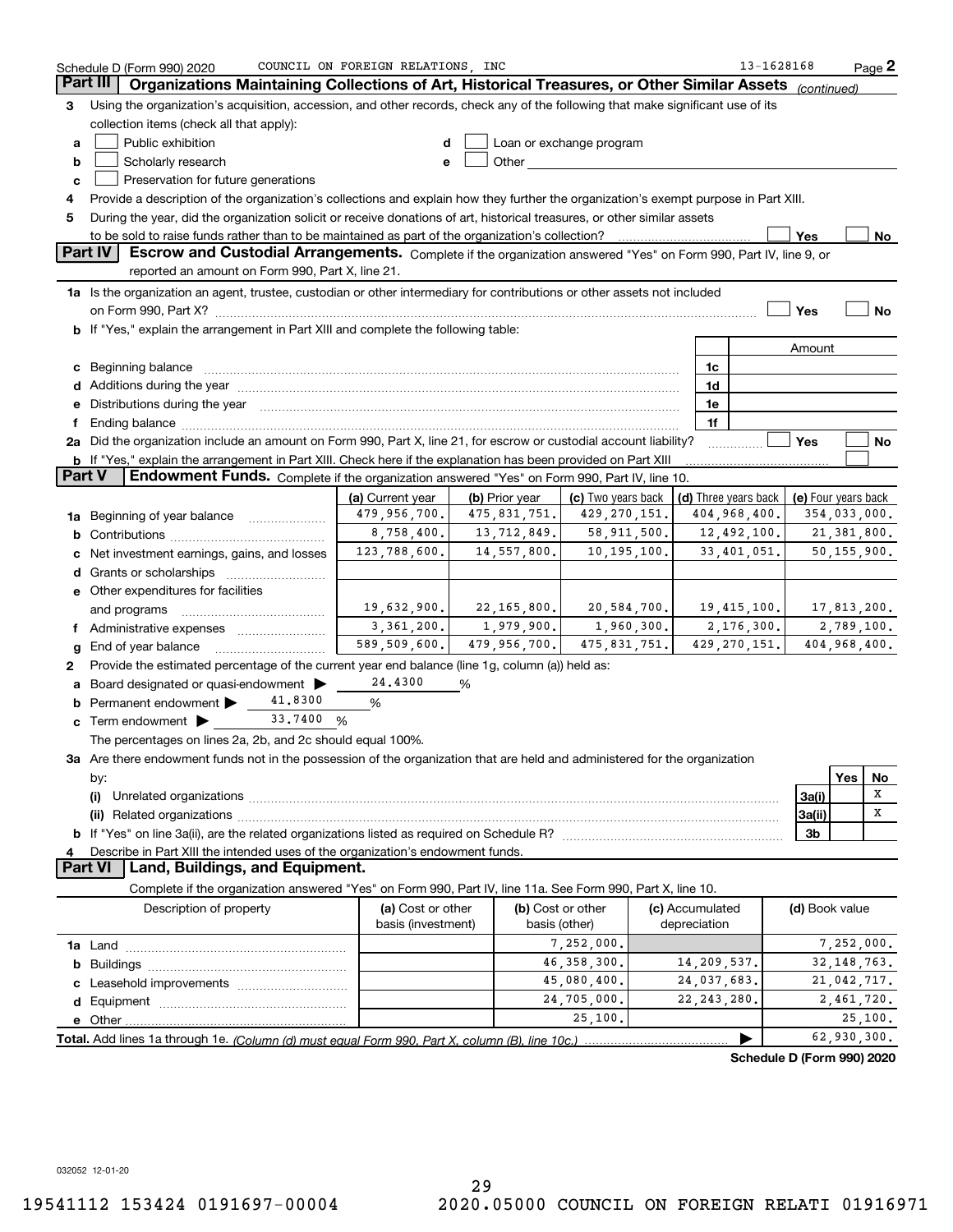COUNCIL ON FOREIGN RELATIONS,

### **Part VII Investments - Other Securities.**

Complete if the organization answered "Yes" on Form 990, Part IV, line 11b. See Form 990, Part X, line 12.

| (a) Description of security or category (including name of security)       | (b) Book value | (c) Method of valuation: Cost or end-of-year market value |
|----------------------------------------------------------------------------|----------------|-----------------------------------------------------------|
| (1) Financial derivatives                                                  |                |                                                           |
| (2) Closely held equity interests                                          |                |                                                           |
| (3) Other                                                                  |                |                                                           |
| GROWTH ORIENTED FUNDS<br>(A)                                               | 76, 131, 400.  | END-OF-YEAR MARKET VALUE                                  |
| DIVERSIFIERS<br>(B)                                                        | 139,679,000.   | END-OF-YEAR MARKET VALUE                                  |
| PRIVATE EQUITY FUNDS<br>(C)                                                | 73,663,400.    | END-OF-YEAR MARKET VALUE                                  |
| PRIVATE HARD ASSETS<br>(D)                                                 | 2,704,900.     | END-OF-YEAR MARKET VALUE                                  |
| DEFLATION HEDGES<br>(E)                                                    | 54.341.200.    | END-OF-YEAR MARKET VALUE                                  |
| (F)                                                                        |                |                                                           |
| (G)                                                                        |                |                                                           |
| (H)                                                                        |                |                                                           |
| <b>Total.</b> (Col. (b) must equal Form 990, Part X, col. (B) line $12$ .) | 346, 519, 900. |                                                           |

## **Part VIII Investments - Program Related.**

Complete if the organization answered "Yes" on Form 990, Part IV, line 11c. See Form 990, Part X, line 13.

| (a) Description of investment                                       | (b) Book value | (c) Method of valuation: Cost or end-of-year market value |
|---------------------------------------------------------------------|----------------|-----------------------------------------------------------|
| (1)                                                                 |                |                                                           |
| (2)                                                                 |                |                                                           |
| $\frac{1}{2}$                                                       |                |                                                           |
| (4)                                                                 |                |                                                           |
| (5)                                                                 |                |                                                           |
| (6)                                                                 |                |                                                           |
| (7)                                                                 |                |                                                           |
| (8)                                                                 |                |                                                           |
| (9)                                                                 |                |                                                           |
| Total. (Col. (b) must equal Form 990, Part X, col. (B) line $13.$ ) |                |                                                           |

## **Part IX Other Assets.**

Complete if the organization answered "Yes" on Form 990, Part IV, line 11d. See Form 990, Part X, line 15.

| (a) Description                                                                                                                       | (b) Book value |
|---------------------------------------------------------------------------------------------------------------------------------------|----------------|
|                                                                                                                                       |                |
| (2)                                                                                                                                   |                |
| (3)                                                                                                                                   |                |
| (4)                                                                                                                                   |                |
| (5)                                                                                                                                   |                |
| (6)                                                                                                                                   |                |
|                                                                                                                                       |                |
| (8)                                                                                                                                   |                |
| (9)                                                                                                                                   |                |
|                                                                                                                                       |                |
| Total. (Column (b) must equal Form 990, Part X, col. (B) line 15.) ………………………………………………………………………………………<br>  Part X   Other Liabilities. |                |

Complete if the organization answered "Yes" on Form 990, Part IV, line 11e or 11f. See Form 990, Part X, line 25.

| 1.  | (a) Description of liability    | (b) Book value |
|-----|---------------------------------|----------------|
|     | (1) Federal income taxes        |                |
| (2) | INTEREST-RATE SWAP AGREEMENT    | 7,659,100.     |
| (3) | ACCRUED POSTRETIREMENT BENEFITS | 4.949.000.     |
| (4) |                                 |                |
| (5) |                                 |                |
| (6) |                                 |                |
| (7) |                                 |                |
| (8) |                                 |                |
| (9) |                                 |                |
|     |                                 | 12,608,100.    |

**2.**Liability for uncertain tax positions. In Part XIII, provide the text of the footnote to the organization's financial statements that reports the organization's liability for uncertain tax positions under FASB ASC 740. Check here if the text of the footnote has been provided in Part XIII  $\boxed{\mathbf{X}}$ 

032053 12-01-20

**Schedule D (Form 990) 2020**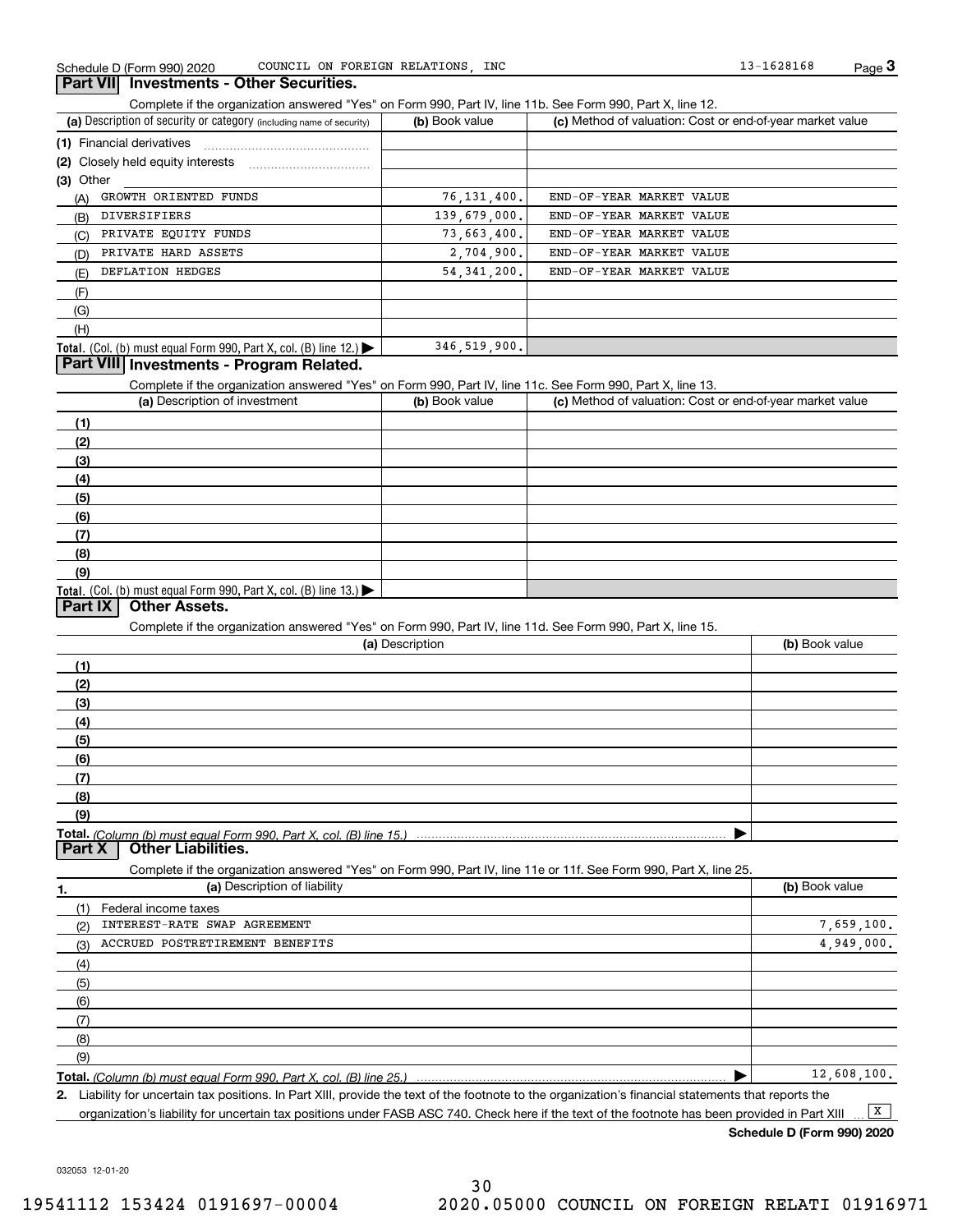|   | COUNCIL ON FOREIGN RELATIONS, INC<br>Schedule D (Form 990) 2020                                                                                                |                |              | 13-1628168 | $Page$ <sup>4</sup>        |    |
|---|----------------------------------------------------------------------------------------------------------------------------------------------------------------|----------------|--------------|------------|----------------------------|----|
|   | Reconciliation of Revenue per Audited Financial Statements With Revenue per Return.<br>Part XI                                                                 |                |              |            |                            |    |
|   | Complete if the organization answered "Yes" on Form 990, Part IV, line 12a.                                                                                    |                |              |            |                            |    |
| 1 | Total revenue, gains, and other support per audited financial statements                                                                                       |                |              | 1          | 182,894,900.               |    |
| 2 | Amounts included on line 1 but not on Form 990, Part VIII, line 12:                                                                                            |                |              |            |                            |    |
| а | Net unrealized gains (losses) on investments [11] matter contracts and the unrealized gains (losses) on investments                                            | 2a             | 76,484,500.  |            |                            |    |
| b |                                                                                                                                                                | 2 <sub>b</sub> |              |            |                            |    |
| с |                                                                                                                                                                | 2c             |              |            |                            |    |
| d |                                                                                                                                                                | 2d             | 3,853,800.   |            |                            |    |
| е | Add lines 2a through 2d                                                                                                                                        |                |              | 2e         | 80, 338, 300.              |    |
| 3 |                                                                                                                                                                |                |              | 3          | 102,556,600.               |    |
| 4 | Amounts included on Form 990, Part VIII, line 12, but not on line 1:                                                                                           |                |              |            |                            |    |
| а | Investment expenses not included on Form 990, Part VIII, line 7b                                                                                               | 4a             | 3,361,200.   |            |                            |    |
| b | Other (Describe in Part XIII.) <b>Construction Contract Construction</b> Chemistry Chemistry Chemistry Chemistry Chemistry                                     | 4 <sub>b</sub> | $-600, 800.$ |            |                            |    |
|   | Add lines 4a and 4b                                                                                                                                            |                |              | 4c         | 2,760,400.                 |    |
|   |                                                                                                                                                                |                |              | 5          | 105, 317, 000.             |    |
|   | Part XII   Reconciliation of Expenses per Audited Financial Statements With Expenses per Return.                                                               |                |              |            |                            |    |
|   | Complete if the organization answered "Yes" on Form 990, Part IV, line 12a.                                                                                    |                |              |            |                            |    |
| 1 | Total expenses and losses per audited financial statements                                                                                                     |                |              | 1.         | 69,110,700.                |    |
| 2 | Amounts included on line 1 but not on Form 990, Part IX, line 25:                                                                                              |                |              |            |                            |    |
| а |                                                                                                                                                                | 2a             |              |            |                            |    |
| b |                                                                                                                                                                | 2 <sub>b</sub> |              |            |                            |    |
| c | Other losses                                                                                                                                                   | 2c             |              |            |                            |    |
| d |                                                                                                                                                                | 2d             |              |            |                            |    |
| е | Add lines 2a through 2d                                                                                                                                        |                |              | 2e         |                            | 0. |
| 3 |                                                                                                                                                                |                |              | 3          | 69,110,700.                |    |
| 4 | Amounts included on Form 990, Part IX, line 25, but not on line 1:                                                                                             |                |              |            |                            |    |
| а | Investment expenses not included on Form 990, Part VIII, line 7b                                                                                               | 4a             | 3,361,200.   |            |                            |    |
| b |                                                                                                                                                                | 4 <sub>b</sub> | $-600, 800.$ |            |                            |    |
|   | c Add lines 4a and 4b                                                                                                                                          |                |              | 4c         | 2,760,400.                 |    |
|   |                                                                                                                                                                |                |              | 5          | 71,871,100.                |    |
|   | Part XIII Supplemental Information.                                                                                                                            |                |              |            |                            |    |
|   | Provide the descriptions required for Part II, lines 3, 5, and 9; Part III, lines 1a and 4; Part IV, lines 1b and 2b; Part V, line 4; Part X, line 2; Part XI, |                |              |            |                            |    |
|   | lines 2d and 4b; and Part XII, lines 2d and 4b. Also complete this part to provide any additional information.                                                 |                |              |            |                            |    |
|   |                                                                                                                                                                |                |              |            |                            |    |
|   |                                                                                                                                                                |                |              |            |                            |    |
|   | PART X, LINE 2:                                                                                                                                                |                |              |            |                            |    |
|   |                                                                                                                                                                |                |              |            |                            |    |
|   | ACCOUNTING FOR UNCERTAINTY IN INCOME TAXES                                                                                                                     |                |              |            |                            |    |
|   |                                                                                                                                                                |                |              |            |                            |    |
|   | THE COUNCIL ON FOREIGN RELATIONS HAS ADOPTED THE PROVISIONS OF ACCOUNTING                                                                                      |                |              |            |                            |    |
|   |                                                                                                                                                                |                |              |            |                            |    |
|   | STANDARD CODIFICATION ("ASC") 740, "ACCOUNTING FOR UNCERTAINTIES IN                                                                                            |                |              |            |                            |    |
|   |                                                                                                                                                                |                |              |            |                            |    |
|   | INCOME TAXES." ASC 740-10 CLARIFIES THE ACCOUNTING FOR UNCERTAINTY IN TAX                                                                                      |                |              |            |                            |    |
|   |                                                                                                                                                                |                |              |            |                            |    |
|   | POSITIONS TAKEN OR EXPECTED TO BE TAKEN IN A TAX RETURN INCLUDING ISSUES                                                                                       |                |              |            |                            |    |
|   |                                                                                                                                                                |                |              |            |                            |    |
|   | RELATING TO FINANCIAL STATEMENT RECOGNITION AND MEASUREMENT. THIS SECTION                                                                                      |                |              |            |                            |    |
|   |                                                                                                                                                                |                |              |            |                            |    |
|   | PROVIDES THAT THE TAX EFFECT FROM AN UNCERTAIN TAX POSITION CAN BE                                                                                             |                |              |            |                            |    |
|   | RECOGNIZED IN THE FINANCIAL STATEMENTS ONLY IF THE POSITION IS                                                                                                 |                |              |            |                            |    |
|   |                                                                                                                                                                |                |              |            |                            |    |
|   | "MORE-LIKELY-THAN-NOT" TO BE SUSTAINED IF THE POSITION WERE TO BE                                                                                              |                |              |            |                            |    |
|   |                                                                                                                                                                |                |              |            |                            |    |
|   | CHALLENGED BY A TAXING AUTHORITY. THE ASSESSMENT OF THE TAX POSITION IS                                                                                        |                |              |            |                            |    |
|   |                                                                                                                                                                |                |              |            |                            |    |
|   | BASED SOLELY ON THE TECHNICAL MERITS OF THE POSITION, WITHOUT REGARD TO                                                                                        |                |              |            |                            |    |
|   | 032054 12-01-20                                                                                                                                                |                |              |            | Schedule D (Form 990) 2020 |    |
|   | 31                                                                                                                                                             |                |              |            |                            |    |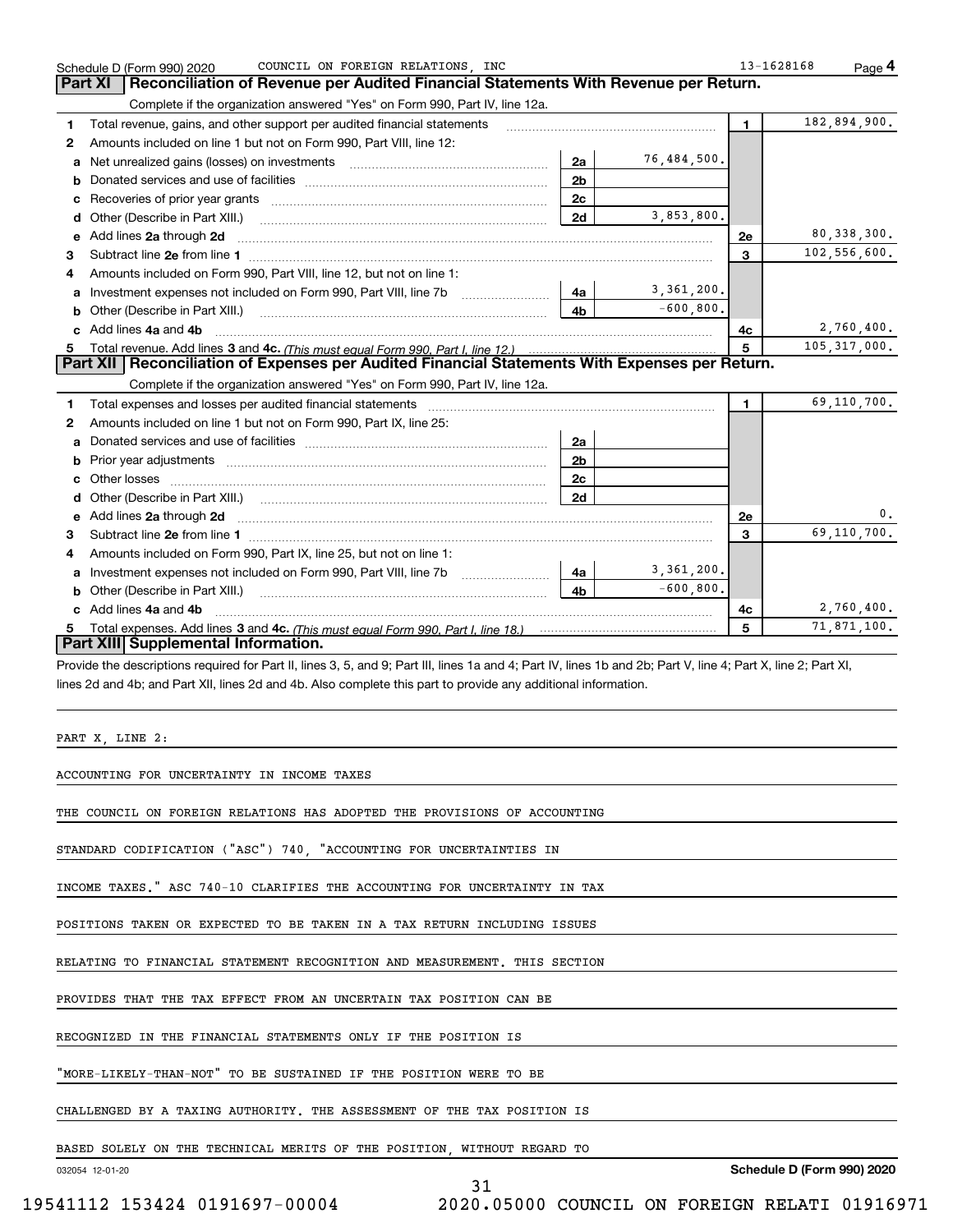# *(continued)* **Part XIII Supplemental Information**

THE LIKELIHOOD THAT THE TAX POSITION MAY BE CHALLENGED.

CFR IS EXEMPT FROM FEDERAL AND NEW YORK STATE INCOME TAXATION BY VIRTUE

OF BEING AN ORGANIZATION DESCRIBED IN SECTION 501(C)(3) OF THE IRC AND

SIMILAR PROVISIONS OF THE NEW YORK STATE TAX CODE. NEVERTHELESS, CFR MAY

BE SUBJECT TO TAX ON INCOME UNRELATED TO ITS EXEMPT PURPOSE, UNLESS THAT

INCOME IS OTHERWISE EXCLUDED BY THE CODE. CFR BELIEVES THAT THERE ARE NO

MATERIAL UNCERTAIN TAX POSITIONS WITHIN ITS FINANCIAL STATEMENTS.

PART XI, LINE 2D - OTHER ADJUSTMENTS:

CHANGE IN VALUE OF INTEREST RATE SWAP AGREEMENT 3,259,800.

PLEDGE WRITEOFFS -305,000.

POST-RETIREMENT BENEFITS OTHER THAN NET PERIODIC COSTS 899,000.

TOTAL TO SCHEDULE D, PART XI, LINE 2D 3,853,800.

PART XI, LINE 4B - OTHER ADJUSTMENTS:

RE-CLASS OF RENTAL EXPENSES TO OFFSET RENTAL INCOME  $-600,800$ .

PART XII, LINE 4B - OTHER ADJUSTMENTS:

RE-CLASS OF RENTAL EXPENSES TO OFFSET RENTAL INCOME -600,800.

FORM 990, SCHEDULE D, PART V

THE COUNCIL HOLDS A SUBSTANTIAL ENDOWMENT FOR THE PURPOSES OF FUNDING

FUTURE PROGRAMMATIC ACTIVITIES, INCLUDING SEMINARS, PUBLICATIONS, WEBSITE

ACTIVITIES AND MORE. THE COUNCIL'S ENDOWMENT PRINCIPAL SHALL BE LEFT

UNTOUCHED, WITH THE EARNINGS ON THE INVESTMENTS TO BE APPROPRIATED FOR

EXPENDITURES CONSISTENT WITH THE COUNCIL'S TAX-EXEMPT MISSION.

032055 12-01-20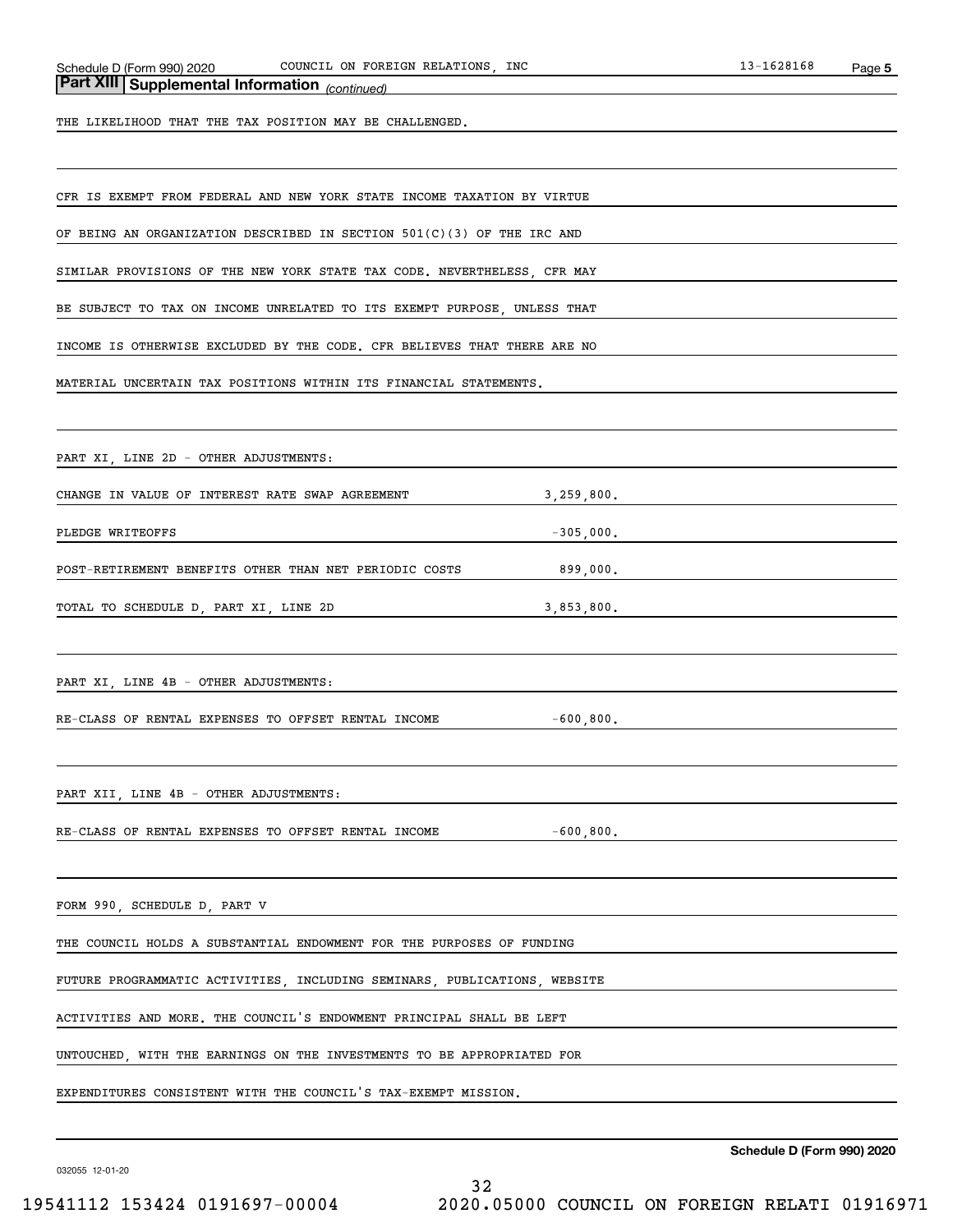| Internal Revenue Service          |                          |                               | $\triangleright$ Go to www.irs.gov/Form990 for instructions and the latest information.                                                 |                                                        | Inspection                            |
|-----------------------------------|--------------------------|-------------------------------|-----------------------------------------------------------------------------------------------------------------------------------------|--------------------------------------------------------|---------------------------------------|
| Name of the organization          |                          |                               |                                                                                                                                         |                                                        | <b>Employer identification number</b> |
| COUNCIL ON FOREIGN RELATIONS, INC |                          |                               |                                                                                                                                         | 13-1628168                                             |                                       |
| Part I                            |                          |                               | General Information on Activities Outside the United States. Complete if the organization answered "Yes" on                             |                                                        |                                       |
| Form 990, Part IV, line 14b.      |                          |                               |                                                                                                                                         |                                                        |                                       |
| 1                                 |                          |                               | For grantmakers. Does the organization maintain records to substantiate the amount of its grants and other assistance,                  |                                                        |                                       |
|                                   |                          |                               | the grantees' eligibility for the grants or assistance, and the selection criteria used to award the grants or assistance?              |                                                        | Yes<br>No                             |
| 2                                 |                          |                               | For grantmakers. Describe in Part V the organization's procedures for monitoring the use of its grants and other assistance outside the |                                                        |                                       |
| United States.                    |                          |                               |                                                                                                                                         |                                                        |                                       |
| 3                                 |                          |                               | Activities per Region. (The following Part I, line 3 table can be duplicated if additional space is needed.)                            |                                                        |                                       |
| (a) Region                        | (b) Number of<br>offices | (c) Number of  <br>employees, | (d) Activities conducted in the region<br>(by type) (such as, fundraising, pro-                                                         | (e) If activity listed in (d)<br>is a program service, | (f) Total<br>expenditures             |
|                                   | in the region            | agents, and<br>independent    | gram services, investments, grants to                                                                                                   | describe specific type                                 | for and                               |
|                                   |                          | contractors<br>in the region  | recipients located in the region)                                                                                                       | of service(s) in the region                            | investments<br>in the region          |
|                                   |                          |                               |                                                                                                                                         |                                                        |                                       |
|                                   |                          |                               |                                                                                                                                         |                                                        |                                       |
| CENTRAL AMERICA AND               |                          |                               |                                                                                                                                         |                                                        |                                       |
| THE CARIBBEAN                     | 0                        | 0                             | INVESTMENTS                                                                                                                             |                                                        | ,197, 106, 145                        |
|                                   |                          |                               |                                                                                                                                         |                                                        |                                       |
|                                   |                          |                               |                                                                                                                                         |                                                        |                                       |
|                                   |                          |                               |                                                                                                                                         |                                                        |                                       |
|                                   |                          |                               |                                                                                                                                         |                                                        |                                       |
|                                   |                          |                               |                                                                                                                                         |                                                        |                                       |
|                                   |                          |                               |                                                                                                                                         |                                                        |                                       |
|                                   |                          |                               |                                                                                                                                         |                                                        |                                       |
|                                   |                          |                               |                                                                                                                                         |                                                        |                                       |
|                                   |                          |                               |                                                                                                                                         |                                                        |                                       |
|                                   |                          |                               |                                                                                                                                         |                                                        |                                       |
|                                   |                          |                               |                                                                                                                                         |                                                        |                                       |
|                                   |                          |                               |                                                                                                                                         |                                                        |                                       |
|                                   |                          |                               |                                                                                                                                         |                                                        |                                       |
|                                   |                          |                               |                                                                                                                                         |                                                        |                                       |
|                                   |                          |                               |                                                                                                                                         |                                                        |                                       |
|                                   |                          |                               |                                                                                                                                         |                                                        |                                       |
|                                   |                          |                               |                                                                                                                                         |                                                        |                                       |
|                                   |                          |                               |                                                                                                                                         |                                                        |                                       |
|                                   |                          |                               |                                                                                                                                         |                                                        |                                       |
|                                   |                          |                               |                                                                                                                                         |                                                        |                                       |
|                                   |                          |                               |                                                                                                                                         |                                                        |                                       |
|                                   |                          |                               |                                                                                                                                         |                                                        |                                       |
|                                   |                          |                               |                                                                                                                                         |                                                        |                                       |
| 3 a Subtotal<br>.                 | 0                        | 0                             |                                                                                                                                         |                                                        | ,406,645,197,                         |
| <b>b</b> Total from continuation  |                          |                               |                                                                                                                                         |                                                        |                                       |
| sheets to Part I                  | 0                        | 0                             |                                                                                                                                         |                                                        | 0.                                    |
| c Totals (add lines 3a            |                          |                               |                                                                                                                                         |                                                        |                                       |

**For Paperwork Reduction Act Notice, see the Instructions for Form 990. Schedule F (Form 990) 2020** LHA

0

 $|0|$ 

032071 12-03-20

and 3b)

Department of the Treasury

**(Form 990)**

306,645,197.

# **SCHEDULE F Statement of Activities Outside the United States**

**| Complete if the organization answered "Yes" on Form 990, Part IV, line 14b, 15, or 16.**

OMB No. 1545-0047

**2020**

**Open to Public** 

**| Attach to Form 990.**

**| Go to www.irs.gov/Form990 for instructions and the latest information.**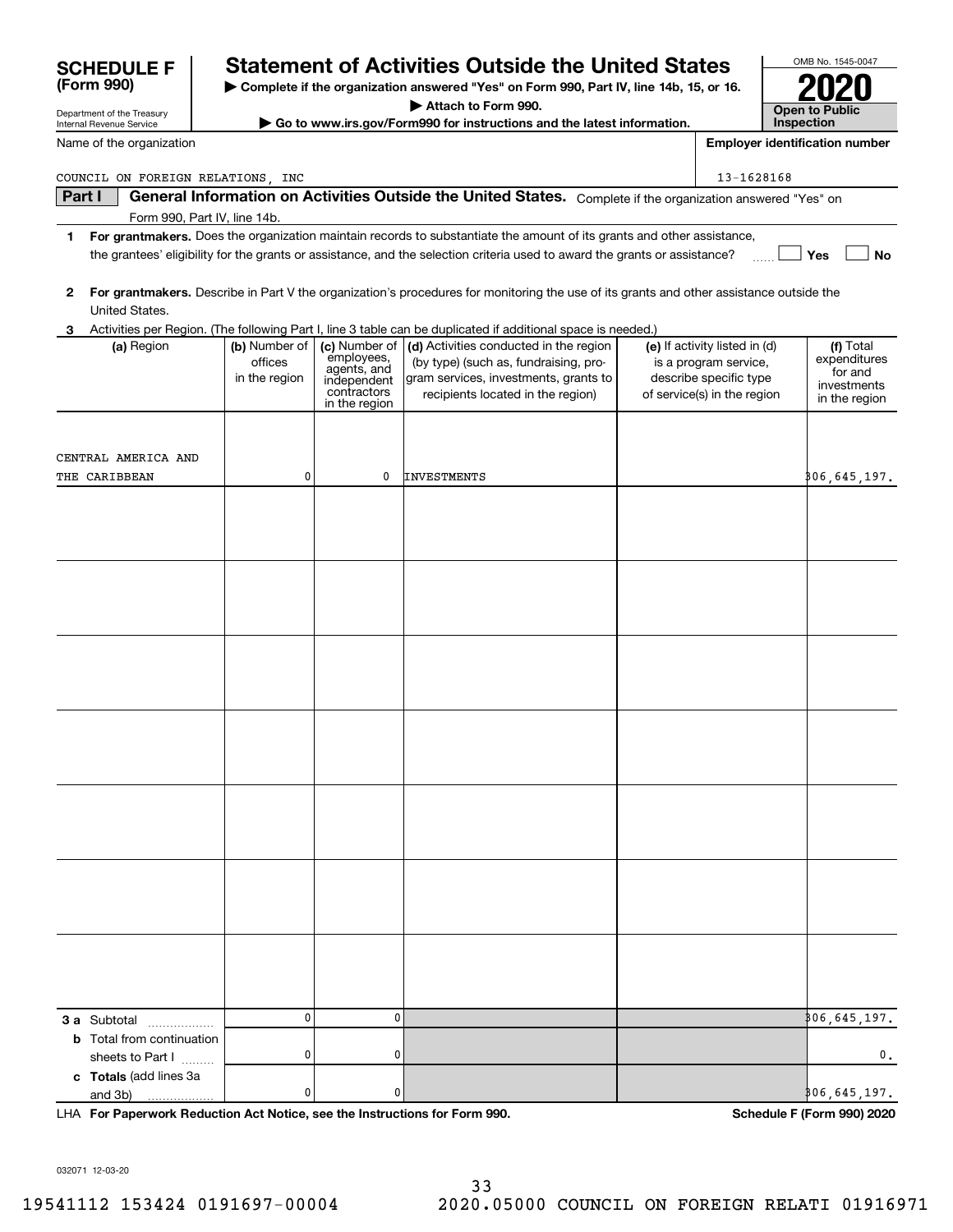#### Part II | Grants and Other Assistance to Organizations or Entities Outside the United States. Complete if the organization answered "Yes" on Form 990, Part IV, line 15, for any recipient who received more than \$5,000. Part II can be duplicated if additional space is needed.

| 1<br>(a) Name of organization | (b) IRS code section<br>and EIN (if applicable) | (c) Region | (d) Purpose of<br>grant                                                                                                                 | (e) Amount<br>of cash grant | (f) Manner of<br>cash disbursement | (g) Amount of<br>noncash<br>assistance | (h) Description<br>of noncash<br>assistance | (i) Method of<br>valuation (book, FMV,<br>appraisal, other) |
|-------------------------------|-------------------------------------------------|------------|-----------------------------------------------------------------------------------------------------------------------------------------|-----------------------------|------------------------------------|----------------------------------------|---------------------------------------------|-------------------------------------------------------------|
|                               |                                                 |            |                                                                                                                                         |                             |                                    |                                        |                                             |                                                             |
|                               |                                                 |            |                                                                                                                                         |                             |                                    |                                        |                                             |                                                             |
|                               |                                                 |            |                                                                                                                                         |                             |                                    |                                        |                                             |                                                             |
|                               |                                                 |            |                                                                                                                                         |                             |                                    |                                        |                                             |                                                             |
|                               |                                                 |            |                                                                                                                                         |                             |                                    |                                        |                                             |                                                             |
|                               |                                                 |            |                                                                                                                                         |                             |                                    |                                        |                                             |                                                             |
|                               |                                                 |            |                                                                                                                                         |                             |                                    |                                        |                                             |                                                             |
|                               |                                                 |            |                                                                                                                                         |                             |                                    |                                        |                                             |                                                             |
|                               |                                                 |            |                                                                                                                                         |                             |                                    |                                        |                                             |                                                             |
|                               |                                                 |            |                                                                                                                                         |                             |                                    |                                        |                                             |                                                             |
|                               |                                                 |            |                                                                                                                                         |                             |                                    |                                        |                                             |                                                             |
|                               |                                                 |            |                                                                                                                                         |                             |                                    |                                        |                                             |                                                             |
|                               |                                                 |            |                                                                                                                                         |                             |                                    |                                        |                                             |                                                             |
|                               |                                                 |            |                                                                                                                                         |                             |                                    |                                        |                                             |                                                             |
|                               |                                                 |            |                                                                                                                                         |                             |                                    |                                        |                                             |                                                             |
|                               |                                                 |            |                                                                                                                                         |                             |                                    |                                        |                                             |                                                             |
| $\mathbf{2}$                  |                                                 |            | Enter total number of recipient organizations listed above that are recognized as charities by the foreign country, recognized as a tax |                             |                                    |                                        |                                             |                                                             |
|                               |                                                 |            |                                                                                                                                         |                             |                                    |                                        |                                             |                                                             |
| $\mathbf{3}$                  |                                                 |            |                                                                                                                                         |                             |                                    |                                        |                                             |                                                             |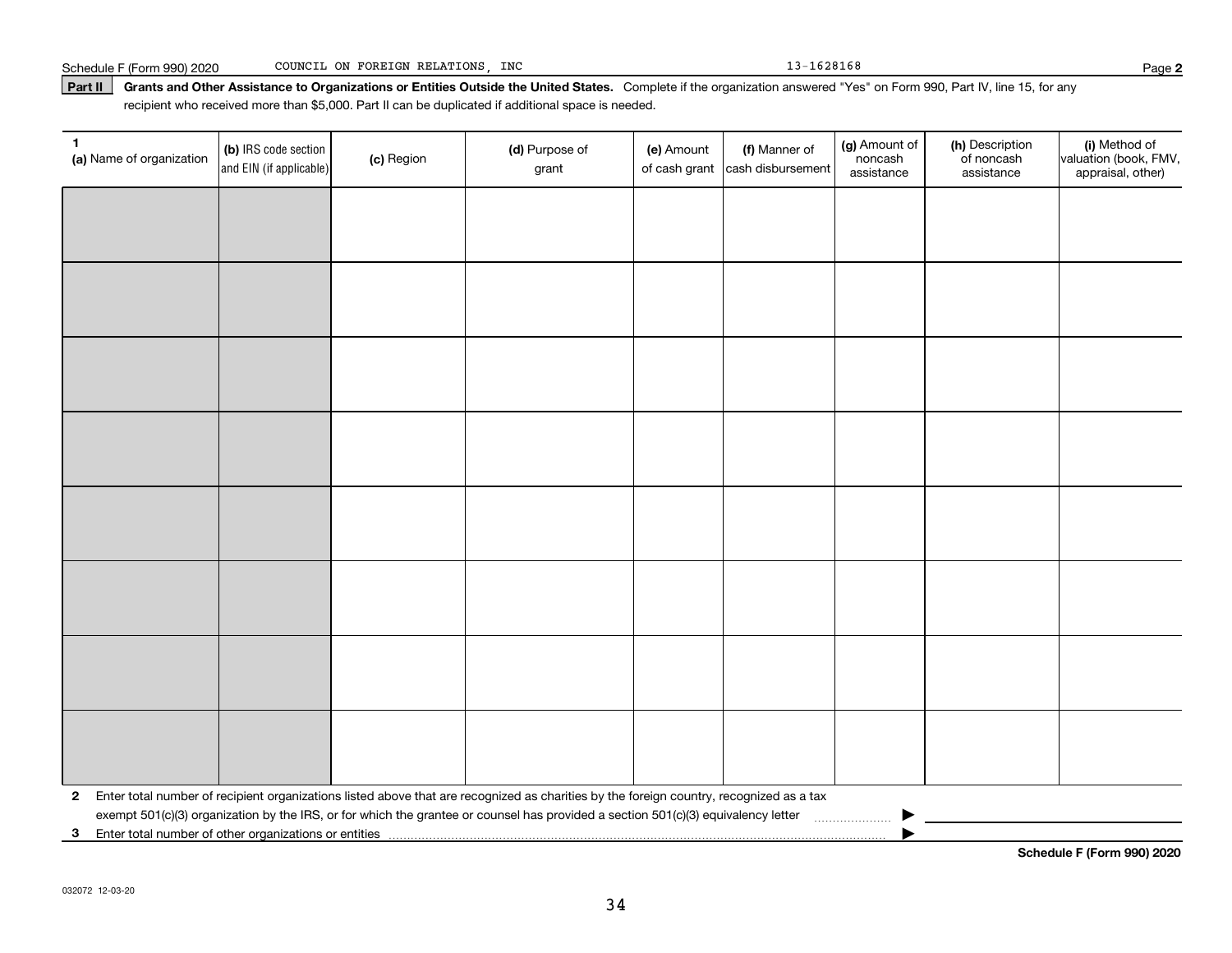| Schedule F (Form 990) 2020 |  |  |  | COUNCIL ON FOREIGN RELATIONS INC |  |
|----------------------------|--|--|--|----------------------------------|--|
|----------------------------|--|--|--|----------------------------------|--|

 $13 - 1628168$ 

assistance

**3**

**(h)** Method of<br>valuation<br>(book, FMV,<br>appraisal, other)

#### Part III Grants and Other Assistance to Individuals Outside the United States. Complete if the organization answered "Yes" on Form 990, Part IV, line 16. **(c)** Number of **| (d)** Amount of **| (e)** Manner of **| (f)** Amount of **| (g)** Description of **| (h) (a)** Type of grant or assistance  $\qquad$  **(b)** Region Part III can be duplicated if additional space is needed. (c) Number of recipients(d) Amount of cash grant (e) Manner of cash disbursement (f) Amount of noncashnoncash assistance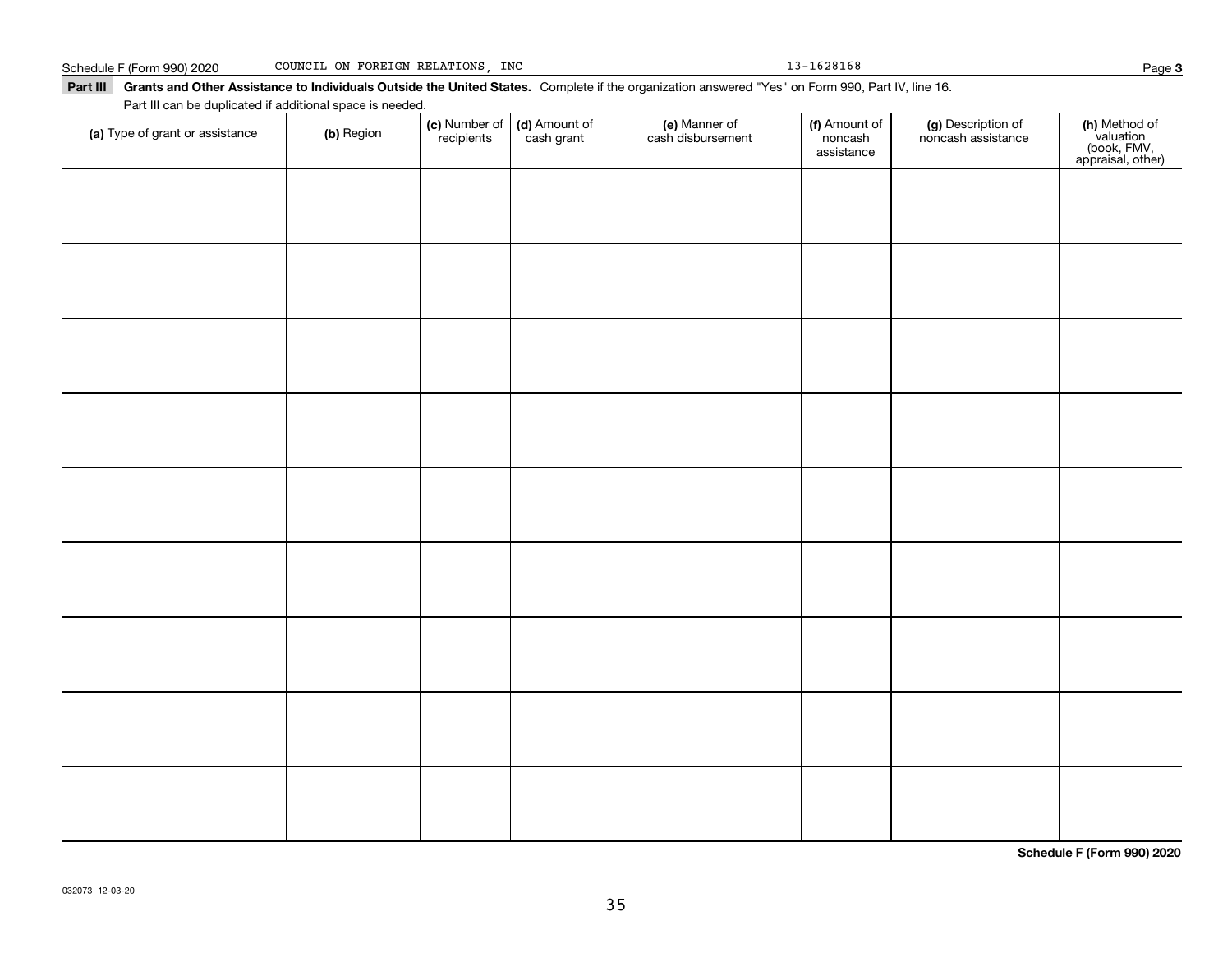**4**

| 1            | Was the organization a U.S. transferor of property to a foreign corporation during the tax year? If "Yes."<br>the organization may be required to file Form 926, Return by a U.S. Transferor of Property to a Foreign                                                                                                                                                                                                                   | X<br>Yes            | Nο      |
|--------------|-----------------------------------------------------------------------------------------------------------------------------------------------------------------------------------------------------------------------------------------------------------------------------------------------------------------------------------------------------------------------------------------------------------------------------------------|---------------------|---------|
| $\mathbf{2}$ | Did the organization have an interest in a foreign trust during the tax year? If "Yes," the organization may<br>be required to separately file Form 3520, Annual Return To Report Transactions With Foreign Trusts and<br>Receipt of Certain Foreign Gifts, and/or Form 3520-A, Annual Information Return of Foreign Trust With a                                                                                                       | Yes                 | X<br>N٥ |
| 3            | Did the organization have an ownership interest in a foreign corporation during the tax year? If "Yes."<br>the organization may be required to file Form 5471, Information Return of U.S. Persons With Respect to                                                                                                                                                                                                                       | $\mathbf{X}$<br>Yes | Nο      |
| 4            | Was the organization a direct or indirect shareholder of a passive foreign investment company or a<br>qualified electing fund during the tax year? If "Yes," the organization may be required to file Form 8621,<br>Information Return by a Shareholder of a Passive Foreign Investment Company or Qualified Electing<br>Fund (see Instructions for Form 8621) manufactured control to the control of the control of the control of the | X<br>Yes            | N٥      |
| 5            | Did the organization have an ownership interest in a foreign partnership during the tax year? If "Yes."<br>the organization may be required to file Form 8865. Return of U.S. Persons With Respect to Certain                                                                                                                                                                                                                           | X<br>Yes            | Nο      |
| 6            | Did the organization have any operations in or related to any boycotting countries during the tax year? If<br>"Yes," the organization may be reguired to separately file Form 5713, International Boycott Report (see                                                                                                                                                                                                                   | Yes                 |         |

**Schedule F (Form 990) 2020**

032074 12-03-20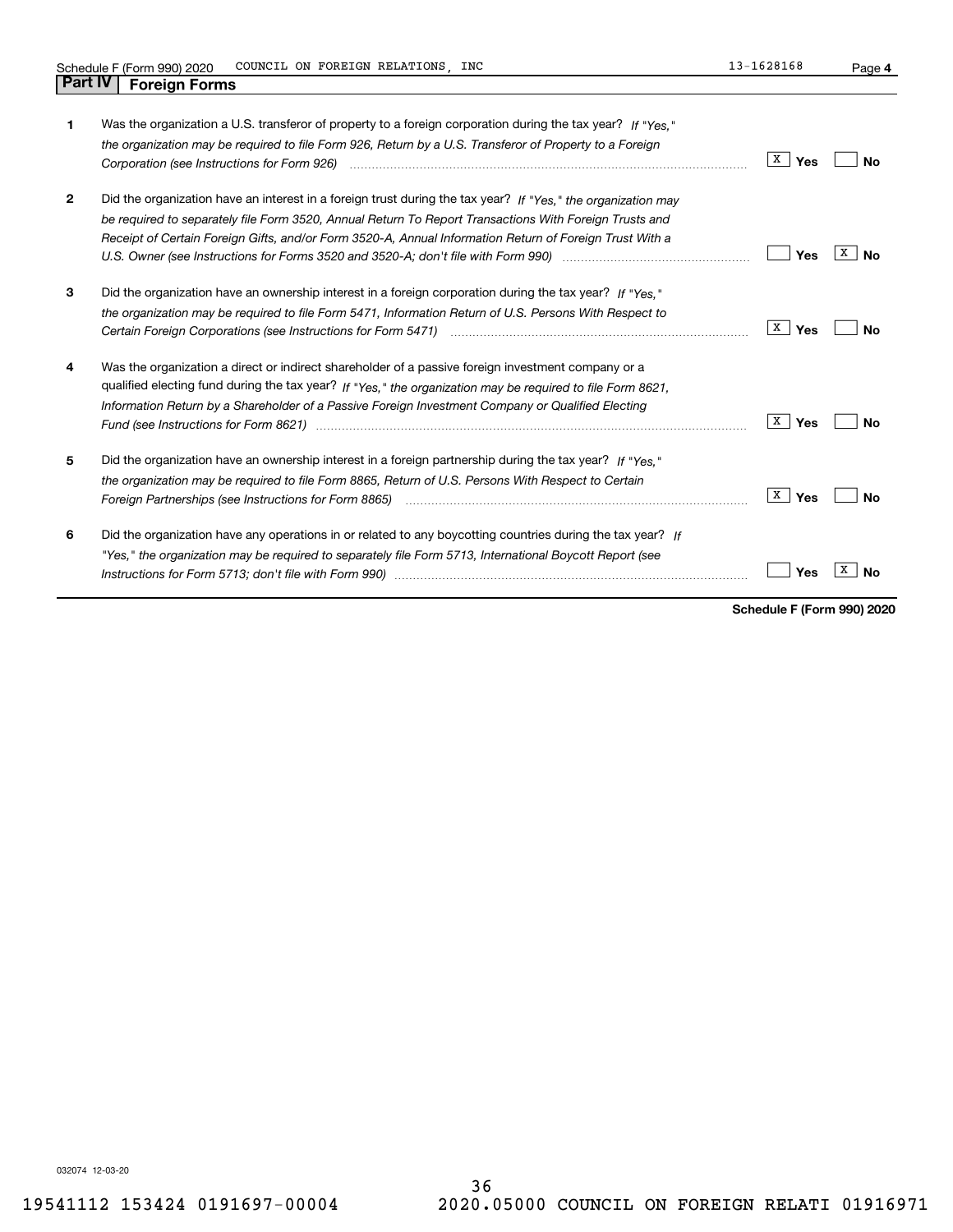## **Supplemental Information**

Provide the information required by Part I, line 2 (monitoring of funds); Part I, line 3, column (f) (accounting method; amounts of investments vs. expenditures per region); Part II, line 1 (accounting method); Part III (accounting method); and Part III, column (c) (estimated number of recipients), as applicable. Also complete this part to provide any additional information. See instructions.

PART IV

THE COUNCIL ON FOREIGN RELATIONS INVESTS IN DOMESTIC AND FOREIGN

LIMITED PARTNERSHIPS THAT MAY OWN AN INTEREST IN A FOREIGN CORPORATION,

PASSIVE FOREIGN INVESTMENT COMPANY, OR FOREIGN PARTNERSHIP. THE

COUNCIL, LIKEWISE, MAKES DIRECT INVESTMENTS INTO CORPORATIONS DOMICILED

OUTSIDE THE UNITED STATES. NEVERTHELESS, CFR'S INVESTMENT ACTIVITIES

MAY NOT REACH THE THRESHOLDS REQUIRED FOR FILING THE FORMS 926, 5471,

8621 OR 8865. TO THE EXTENT SUCH A FORM WAS COMPLETED, IT HAS BEEN

FILED WITH THE ORGANIZATION'S FORM 990-T.

032075 12-03-20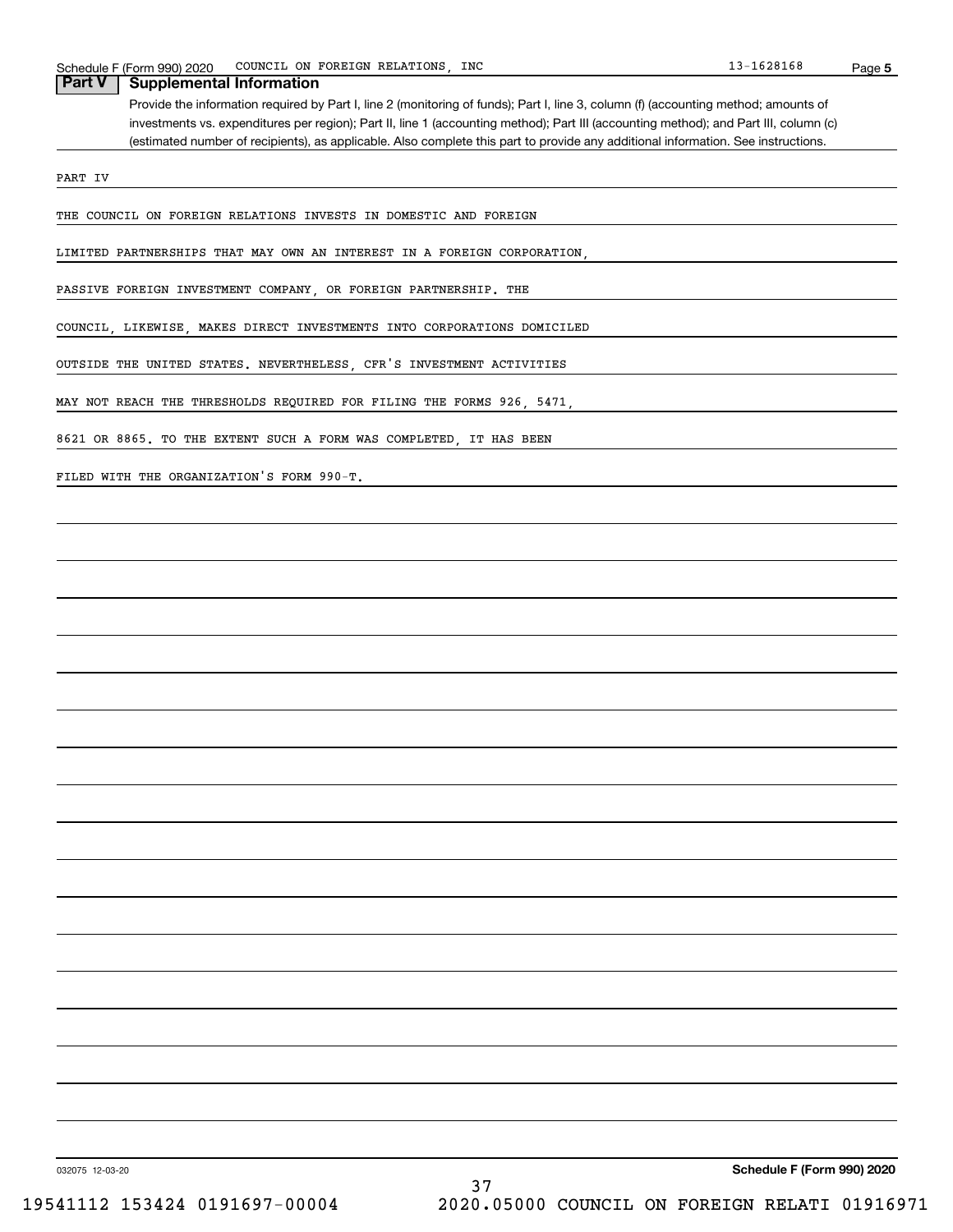| <b>SCHEDULE I</b><br>(Form 990) |                                                                                                                                                                                                                                                                                                                            | OMB No. 1545-0047                 |                                                                                  |                     |                                                       |  |  |                                                     |  |  |
|---------------------------------|----------------------------------------------------------------------------------------------------------------------------------------------------------------------------------------------------------------------------------------------------------------------------------------------------------------------------|-----------------------------------|----------------------------------------------------------------------------------|---------------------|-------------------------------------------------------|--|--|-----------------------------------------------------|--|--|
| Department of the Treasury      |                                                                                                                                                                                                                                                                                                                            |                                   | Complete if the organization answered "Yes" on Form 990, Part IV, line 21 or 22. | Attach to Form 990. |                                                       |  |  | <b>Open to Public</b>                               |  |  |
| Internal Revenue Service        |                                                                                                                                                                                                                                                                                                                            |                                   |                                                                                  |                     | Go to www.irs.gov/Form990 for the latest information. |  |  | Inspection                                          |  |  |
| Name of the organization        |                                                                                                                                                                                                                                                                                                                            | COUNCIL ON FOREIGN RELATIONS, INC |                                                                                  |                     |                                                       |  |  | <b>Employer identification number</b><br>13-1628168 |  |  |
| Part I                          | <b>General Information on Grants and Assistance</b>                                                                                                                                                                                                                                                                        |                                   |                                                                                  |                     |                                                       |  |  |                                                     |  |  |
| $\blacksquare$                  | Does the organization maintain records to substantiate the amount of the grants or assistance, the grantees' eligibility for the grants or assistance, and the selection<br>criteria used to award the grants or assistance?                                                                                               |                                   |                                                                                  |                     |                                                       |  |  | $\sqrt{\frac{X}{X}}$ Yes<br>No                      |  |  |
| 2                               | Describe in Part IV the organization's procedures for monitoring the use of grant funds in the United States.                                                                                                                                                                                                              |                                   |                                                                                  |                     |                                                       |  |  |                                                     |  |  |
| Part II                         | Grants and Other Assistance to Domestic Organizations and Domestic Governments. Complete if the organization answered "Yes" on Form 990, Part IV, line 21, for any                                                                                                                                                         |                                   |                                                                                  |                     |                                                       |  |  |                                                     |  |  |
|                                 | recipient that received more than \$5,000. Part II can be duplicated if additional space is needed.                                                                                                                                                                                                                        |                                   |                                                                                  |                     |                                                       |  |  |                                                     |  |  |
|                                 | (f) Method of<br>(g) Description of<br>1 (a) Name and address of organization<br>$(b)$ EIN<br>(c) IRC section<br>(d) Amount of<br>(e) Amount of<br>(h) Purpose of grant<br>valuation (book,<br>noncash assistance<br>or government<br>(if applicable)<br>cash grant<br>non-cash<br>FMV, appraisal,<br>assistance<br>other) |                                   |                                                                                  |                     |                                                       |  |  |                                                     |  |  |
|                                 |                                                                                                                                                                                                                                                                                                                            |                                   |                                                                                  |                     |                                                       |  |  |                                                     |  |  |
|                                 |                                                                                                                                                                                                                                                                                                                            |                                   |                                                                                  |                     |                                                       |  |  |                                                     |  |  |
|                                 |                                                                                                                                                                                                                                                                                                                            |                                   |                                                                                  |                     |                                                       |  |  |                                                     |  |  |
|                                 |                                                                                                                                                                                                                                                                                                                            |                                   |                                                                                  |                     |                                                       |  |  |                                                     |  |  |
|                                 |                                                                                                                                                                                                                                                                                                                            |                                   |                                                                                  |                     |                                                       |  |  |                                                     |  |  |
| 2                               | Enter total number of section 501(c)(3) and government organizations listed in the line 1 table                                                                                                                                                                                                                            |                                   |                                                                                  |                     |                                                       |  |  |                                                     |  |  |
| 3                               | Enter total number of other organizations listed in the line 1 table                                                                                                                                                                                                                                                       |                                   |                                                                                  |                     |                                                       |  |  |                                                     |  |  |
| LHA                             | For Paperwork Reduction Act Notice, see the Instructions for Form 990.                                                                                                                                                                                                                                                     |                                   |                                                                                  |                     |                                                       |  |  | Schedule I (Form 990) 2020                          |  |  |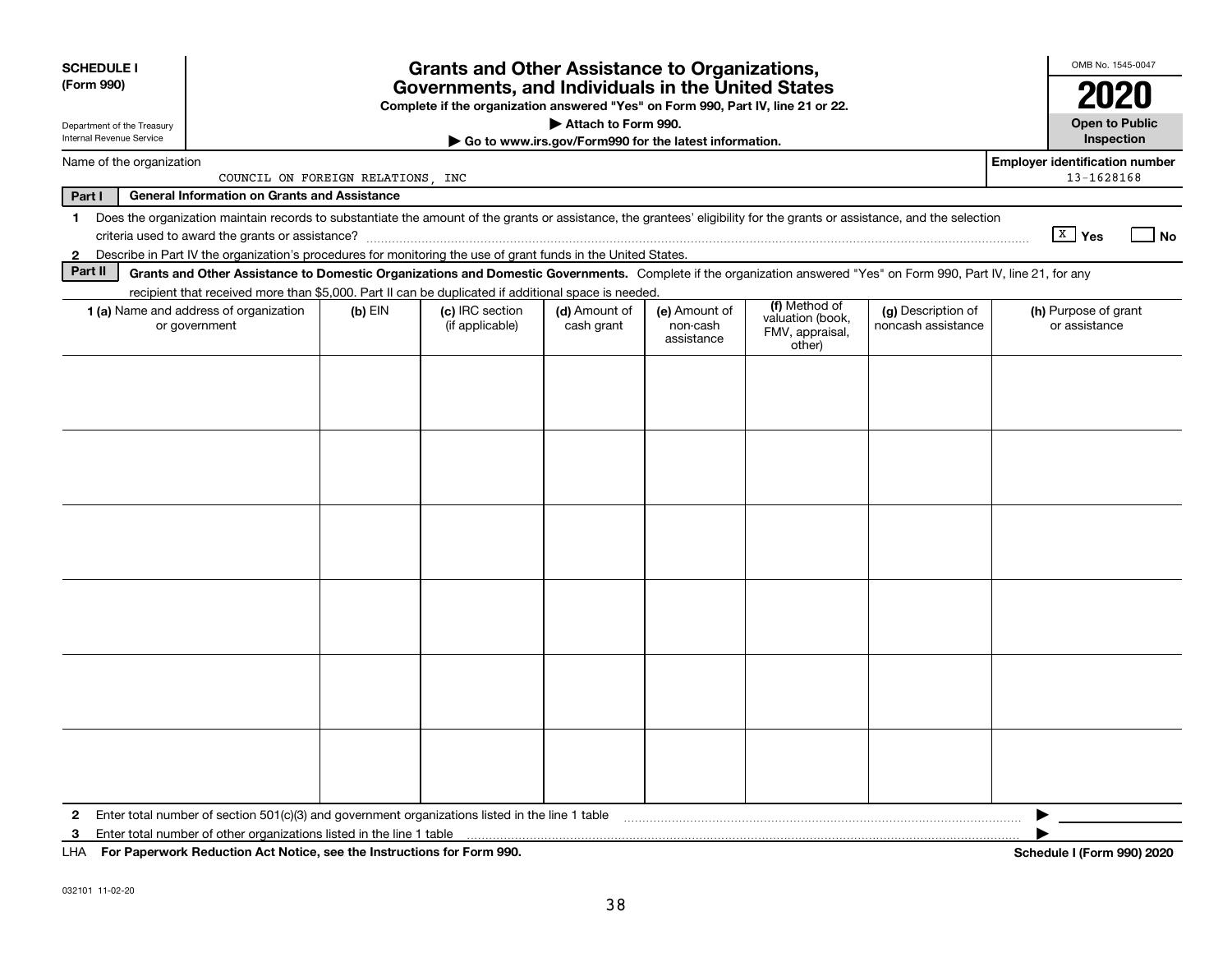Schedule I (Form 990) 2020 Page COUNCIL ON FOREIGN RELATIONS, INC 13-1628168

**2**

**Part III | Grants and Other Assistance to Domestic Individuals. Complete if the organization answered "Yes" on Form 990, Part IV, line 22.** Part III can be duplicated if additional space is needed.

| (a) Type of grant or assistance                                                                                                                      | (b) Number of<br>recipients | (c) Amount of<br>cash grant | (d) Amount of non-<br>cash assistance | (e) Method of valuation<br>(book, FMV, appraisal, other) | (f) Description of noncash assistance |  |  |  |  |  |  |
|------------------------------------------------------------------------------------------------------------------------------------------------------|-----------------------------|-----------------------------|---------------------------------------|----------------------------------------------------------|---------------------------------------|--|--|--|--|--|--|
|                                                                                                                                                      |                             |                             |                                       |                                                          |                                       |  |  |  |  |  |  |
| IAF FELLOWSHIP                                                                                                                                       | 12                          | 487,500.                    | $\mathbf{0}$                          |                                                          |                                       |  |  |  |  |  |  |
|                                                                                                                                                      |                             |                             |                                       |                                                          |                                       |  |  |  |  |  |  |
| IAF FELLOWSHIP IN INTERNATIONAL ECONOMICS                                                                                                            | -1                          | 180,000,                    | $\mathbf{0}$                          |                                                          |                                       |  |  |  |  |  |  |
|                                                                                                                                                      |                             |                             |                                       |                                                          |                                       |  |  |  |  |  |  |
| IAF FELLOWSHIP IN CANADA                                                                                                                             | 3                           | 110,833.                    | 0.                                    |                                                          |                                       |  |  |  |  |  |  |
|                                                                                                                                                      |                             |                             |                                       |                                                          |                                       |  |  |  |  |  |  |
| IAF FELLOWSHIP IN NATIONAL SECURITY                                                                                                                  | 1                           | 87,500                      | 0                                     |                                                          |                                       |  |  |  |  |  |  |
|                                                                                                                                                      |                             |                             |                                       |                                                          |                                       |  |  |  |  |  |  |
| IAF FELLOWSHIP FOR TENURED INT. RELATIONS SCHOLARS                                                                                                   | 2                           | 43,648.                     | $\mathbf{0}$                          |                                                          |                                       |  |  |  |  |  |  |
| Part IV<br>Supplemental Information. Provide the information required in Part I, line 2; Part III, column (b); and any other additional information. |                             |                             |                                       |                                                          |                                       |  |  |  |  |  |  |
| FORM 990, SCHEDULE I                                                                                                                                 |                             |                             |                                       |                                                          |                                       |  |  |  |  |  |  |
| THE COUNCIL ON FOREIGN RELATIONS FELLOWSHIP PROGRAM OFFERS UNIQUE                                                                                    |                             |                             |                                       |                                                          |                                       |  |  |  |  |  |  |
| OPPORTUNITIES FOR MID AND SENIOR CAREER PROFESSIONALS FOCUSING ON                                                                                    |                             |                             |                                       |                                                          |                                       |  |  |  |  |  |  |
| INTERNATIONAL RELATIONS. SELECTED FELLOWS HAVE THE OPPORTUNITY TO                                                                                    |                             |                             |                                       |                                                          |                                       |  |  |  |  |  |  |
| BROADEN THEIR PERSPECTIVE OF FOREIGN AFFAIRS EITHER BY PURSUING                                                                                      |                             |                             |                                       |                                                          |                                       |  |  |  |  |  |  |
| RESEARCH OR WORKING IN A POLICY-ORIENTED SETTING. THE INTERNATIONAL                                                                                  |                             |                             |                                       |                                                          |                                       |  |  |  |  |  |  |
| AFFAIRS FELLOWSHIP (IAF) IS THE HALLMARK FELLOWSHIP PROGRAM OF CFR THAT                                                                              |                             |                             |                                       |                                                          |                                       |  |  |  |  |  |  |
| AIMS TO BRIDGE THE GAP BETWEEN THE STUDY AND MAKING OF U.S. FOREIGN                                                                                  |                             |                             |                                       |                                                          |                                       |  |  |  |  |  |  |
|                                                                                                                                                      |                             |                             |                                       |                                                          |                                       |  |  |  |  |  |  |
| POLICY BY CREATING THE NEXT GENERATION OF SCHOLAR-PRACTITIONERS. THE                                                                                 |                             |                             |                                       |                                                          |                                       |  |  |  |  |  |  |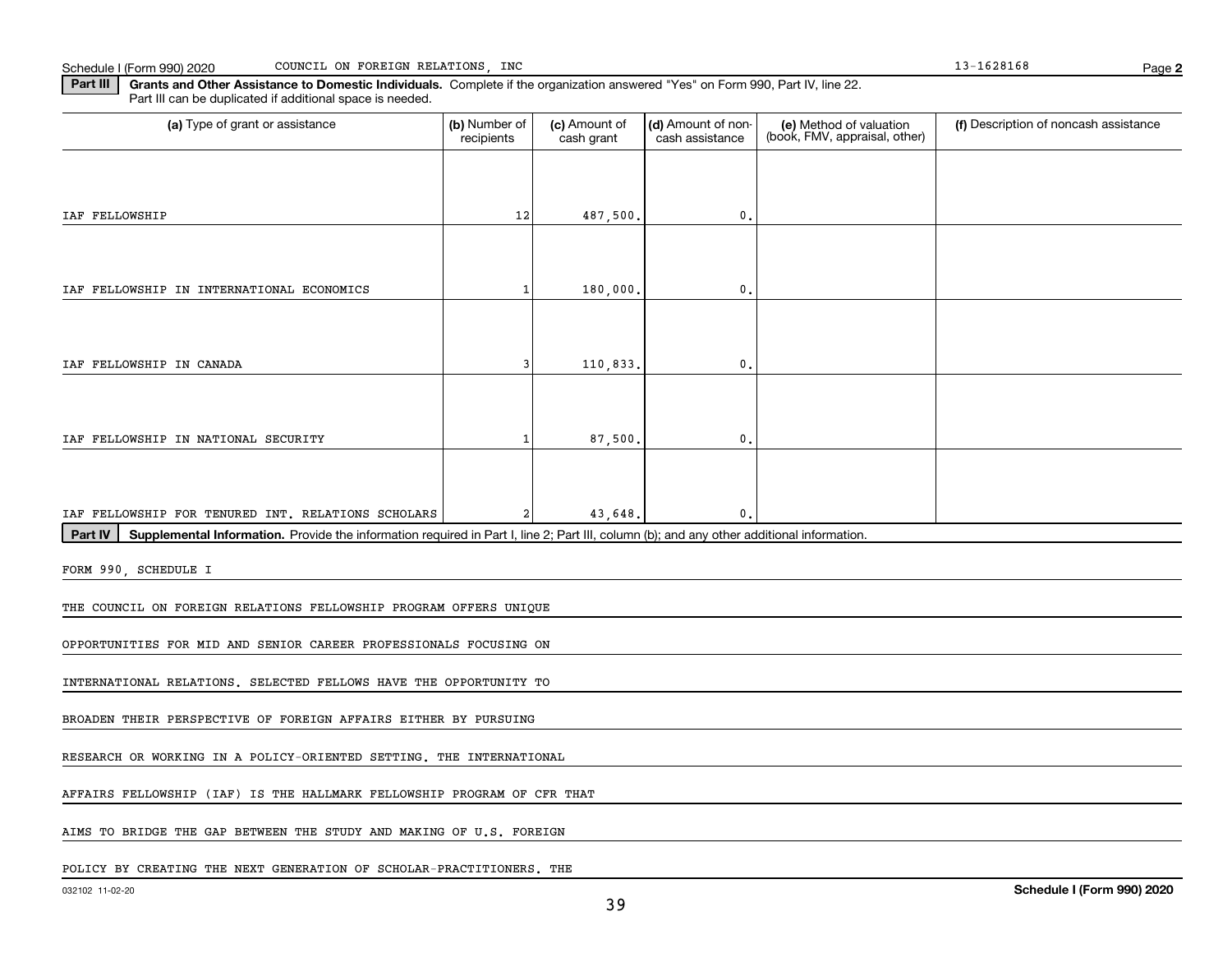| COUNCIL ON FOREIGN RELATIONS, INC<br>Schedule I (Form 990)                                                      |                             |                             |                                       |                                                             | 13-1628168<br>Page 2                  |
|-----------------------------------------------------------------------------------------------------------------|-----------------------------|-----------------------------|---------------------------------------|-------------------------------------------------------------|---------------------------------------|
| Part III Continuation of Grants and Other Assistance to Domestic Individuals (Schedule I (Form 990), Part III.) |                             |                             |                                       |                                                             |                                       |
| (a) Type of grant or assistance                                                                                 | (b) Number of<br>recipients | (c) Amount of<br>cash grant | (d) Amount of non-<br>cash assistance | (e) Method of<br>valuation (book, FMV,<br>appraisal, other) | (f) Description of noncash assistance |
| IAF FELLOWSHIP IN JAPAN                                                                                         | 3.                          | 33,795.                     | $\mathbf 0$ .                         |                                                             |                                       |
| STUDIES FELLOWSHIP ON SECURITY LAW                                                                              | 1.                          | 20,000.                     | $\mathbf 0$ .                         |                                                             |                                       |
|                                                                                                                 |                             |                             |                                       |                                                             |                                       |
| EDWARD R. MURROW PRESS FELLOWSHIP                                                                               | $1$ .                       | 75,000.                     | $\mathsf{0}$ .                        |                                                             |                                       |
| ARTHUR ROSS BOOK AWARD GOLD PRIZE RECIPIENT                                                                     | $1$ .                       | 10,000.                     | $\mathbf{0}$                          |                                                             |                                       |
| ARTHUR ROSS BOOK AWARD SILVER PRIZE RECIPIENT                                                                   | 1.                          | 5,000.                      | $\mathbf{0}$                          |                                                             |                                       |
| ARTHUR ROSS BOOK AWARD BRONZE PRIZE RECIPIENT                                                                   | 1.                          | 2,500.                      | $\mathsf{0}$ .                        |                                                             |                                       |
| STANTON NUCLEAR SECURITY FELLOWSHIP                                                                             | 4.                          | 215,000.                    | $\mathsf{o}$ .                        |                                                             |                                       |
|                                                                                                                 |                             |                             |                                       |                                                             |                                       |
|                                                                                                                 |                             |                             |                                       |                                                             |                                       |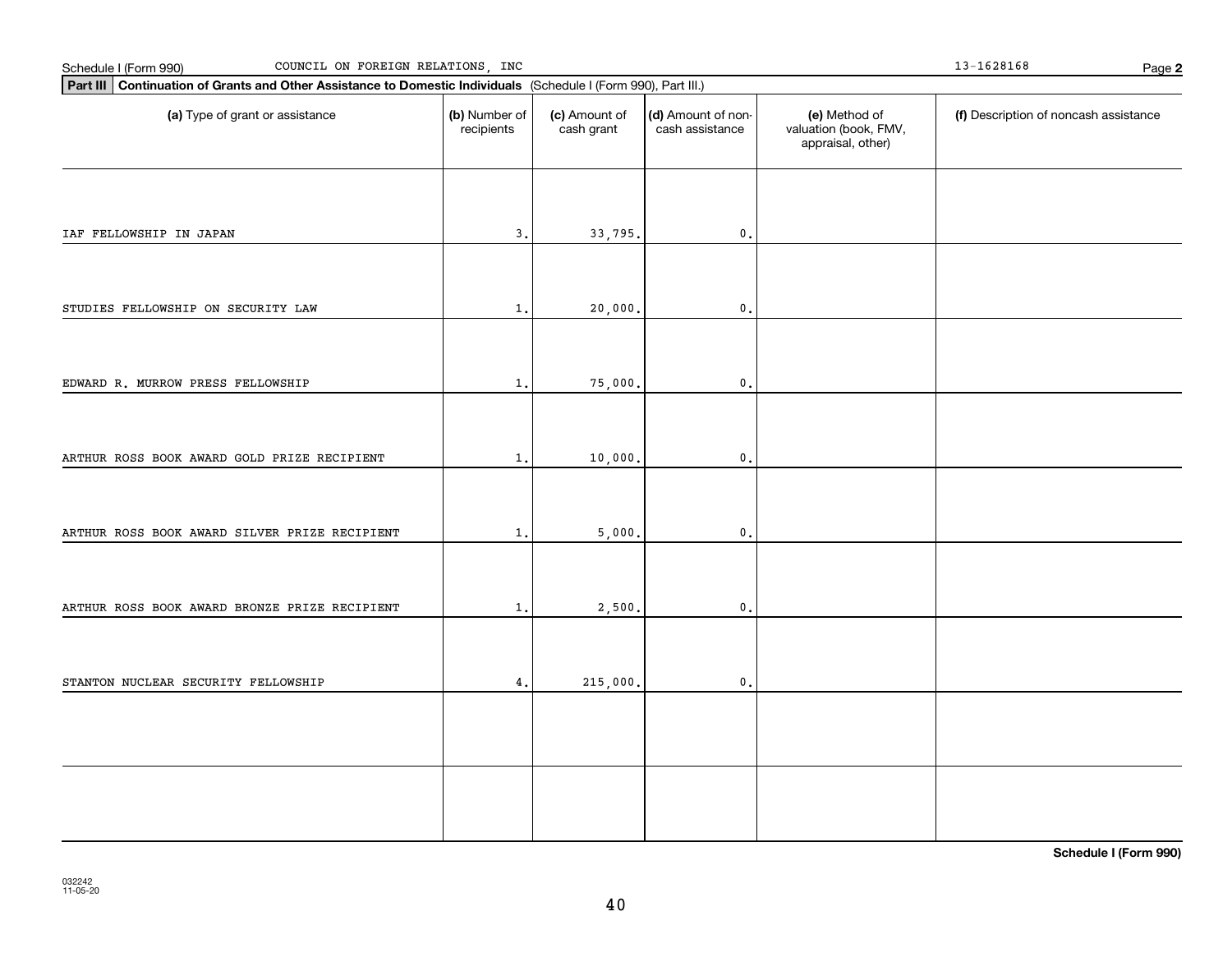**Part IV Supplemental Information**

PROGRAM OFFERS ITS FELLOWS THE UNIQUE CHANCE TO EXPERIENCE A NEW FIELD

AND GAIN A DIFFERENT PERSPECTIVE AT A PIVOTAL MOMENT IN THEIR

CAREERS.THE FELLOWSHIP TERM IS USUALLY TWELVE MONTHS; THE FELLOWS ARE

PAID IN EQUAL MONTHLY INSTALLMENTS DURING THE YEAR. THE COUNCIL DOES

NOT MONITOR THE USE OF THE GRANT FUNDS AS AN INDIVIDUAL WILL ONLY

RECEIVE HIS OR HER MONTHLY INSTALLMENT SO LONG AS THEY DEMONSTRATE

COMPLIANCE WITH THE TERMS OF THE FELLOWSHIP PROGRAM.

**Schedule I (Form 990)**

032291 04-01-20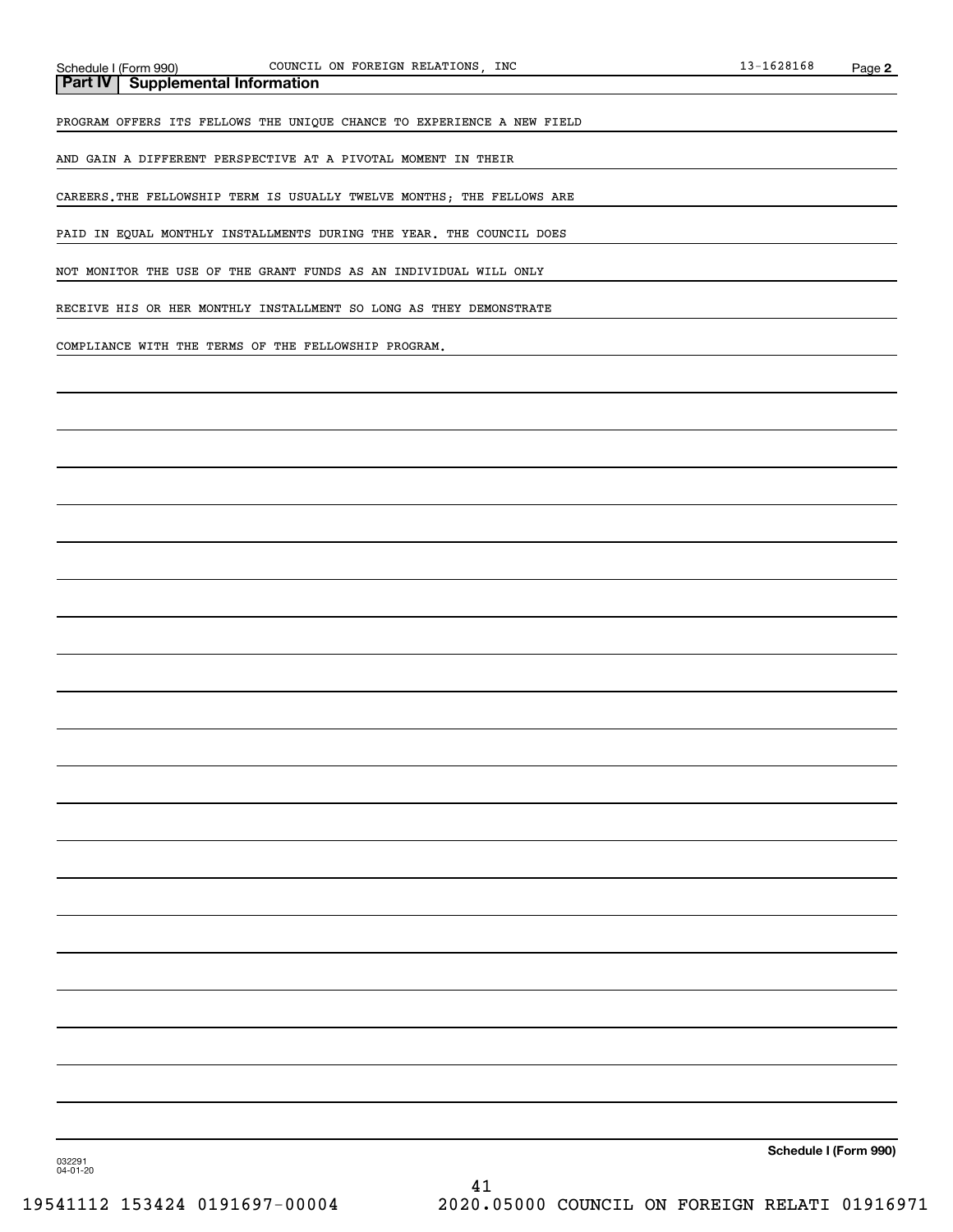| <b>Compensation Information</b><br><b>SCHEDULE J</b> |                                                                                     |                                                                                                                        |                                                                                                                                  |                                       |                       |     | OMB No. 1545-0047 |  |
|------------------------------------------------------|-------------------------------------------------------------------------------------|------------------------------------------------------------------------------------------------------------------------|----------------------------------------------------------------------------------------------------------------------------------|---------------------------------------|-----------------------|-----|-------------------|--|
|                                                      | (Form 990)                                                                          |                                                                                                                        | For certain Officers, Directors, Trustees, Key Employees, and Highest                                                            |                                       |                       |     |                   |  |
|                                                      |                                                                                     |                                                                                                                        | <b>Compensated Employees</b>                                                                                                     |                                       | 2020                  |     |                   |  |
|                                                      |                                                                                     |                                                                                                                        | Complete if the organization answered "Yes" on Form 990, Part IV, line 23.<br>Attach to Form 990.                                |                                       | <b>Open to Public</b> |     |                   |  |
|                                                      | Department of the Treasury<br>Internal Revenue Service                              |                                                                                                                        | ► Go to www.irs.gov/Form990 for instructions and the latest information.                                                         |                                       | Inspection            |     |                   |  |
|                                                      | Name of the organization                                                            |                                                                                                                        |                                                                                                                                  | <b>Employer identification number</b> |                       |     |                   |  |
|                                                      |                                                                                     | COUNCIL ON FOREIGN RELATIONS, INC                                                                                      |                                                                                                                                  | 13-1628168                            |                       |     |                   |  |
|                                                      | Part I                                                                              | <b>Questions Regarding Compensation</b>                                                                                |                                                                                                                                  |                                       |                       |     |                   |  |
|                                                      |                                                                                     |                                                                                                                        |                                                                                                                                  |                                       |                       | Yes | No                |  |
|                                                      |                                                                                     |                                                                                                                        | <b>1a</b> Check the appropriate box(es) if the organization provided any of the following to or for a person listed on Form 990, |                                       |                       |     |                   |  |
|                                                      |                                                                                     | Part VII, Section A, line 1a. Complete Part III to provide any relevant information regarding these items.             |                                                                                                                                  |                                       |                       |     |                   |  |
|                                                      | First-class or charter travel                                                       |                                                                                                                        | X  <br>Housing allowance or residence for personal use                                                                           |                                       |                       |     |                   |  |
|                                                      | Travel for companions<br>Payments for business use of personal residence            |                                                                                                                        |                                                                                                                                  |                                       |                       |     |                   |  |
|                                                      | X<br>Tax indemnification and gross-up payments                                      | Health or social club dues or initiation fees                                                                          |                                                                                                                                  |                                       |                       |     |                   |  |
|                                                      | Discretionary spending account<br>Personal services (such as maid, chauffeur, chef) |                                                                                                                        |                                                                                                                                  |                                       |                       |     |                   |  |
|                                                      |                                                                                     |                                                                                                                        |                                                                                                                                  |                                       |                       |     |                   |  |
|                                                      |                                                                                     | <b>b</b> If any of the boxes on line 1a are checked, did the organization follow a written policy regarding payment or |                                                                                                                                  |                                       |                       |     |                   |  |
|                                                      |                                                                                     |                                                                                                                        |                                                                                                                                  |                                       | 1b                    | х   |                   |  |
| 2                                                    |                                                                                     |                                                                                                                        | Did the organization require substantiation prior to reimbursing or allowing expenses incurred by all directors,                 |                                       |                       |     |                   |  |
|                                                      |                                                                                     |                                                                                                                        |                                                                                                                                  |                                       | $\mathbf{2}$          | х   |                   |  |
|                                                      |                                                                                     |                                                                                                                        |                                                                                                                                  |                                       |                       |     |                   |  |
| з                                                    |                                                                                     |                                                                                                                        | Indicate which, if any, of the following the organization used to establish the compensation of the organization's               |                                       |                       |     |                   |  |
|                                                      |                                                                                     |                                                                                                                        | CEO/Executive Director. Check all that apply. Do not check any boxes for methods used by a related organization to               |                                       |                       |     |                   |  |
|                                                      | establish compensation of the CEO/Executive Director, but explain in Part III.      |                                                                                                                        |                                                                                                                                  |                                       |                       |     |                   |  |
|                                                      | X  <br>Compensation committee<br>Written employment contract                        |                                                                                                                        |                                                                                                                                  |                                       |                       |     |                   |  |
|                                                      | X                                                                                   | Independent compensation consultant                                                                                    | X<br>Compensation survey or study                                                                                                |                                       |                       |     |                   |  |
|                                                      | $X$ Form 990 of other organizations                                                 |                                                                                                                        | X.<br>Approval by the board or compensation committee                                                                            |                                       |                       |     |                   |  |
| 4                                                    |                                                                                     | During the year, did any person listed on Form 990, Part VII, Section A, line 1a, with respect to the filing           |                                                                                                                                  |                                       |                       |     |                   |  |
|                                                      | organization or a related organization:                                             |                                                                                                                        |                                                                                                                                  |                                       |                       |     |                   |  |
| a                                                    |                                                                                     | Receive a severance payment or change-of-control payment?                                                              |                                                                                                                                  |                                       | 4a                    |     | Χ                 |  |
| b                                                    |                                                                                     | Participate in or receive payment from a supplemental nonqualified retirement plan?                                    |                                                                                                                                  |                                       | 4b                    |     | x                 |  |
| с                                                    |                                                                                     | Participate in or receive payment from an equity-based compensation arrangement?                                       |                                                                                                                                  |                                       | 4c                    |     | X                 |  |
|                                                      |                                                                                     | If "Yes" to any of lines 4a-c, list the persons and provide the applicable amounts for each item in Part III.          |                                                                                                                                  |                                       |                       |     |                   |  |
|                                                      |                                                                                     |                                                                                                                        |                                                                                                                                  |                                       |                       |     |                   |  |
|                                                      |                                                                                     | Only section 501(c)(3), 501(c)(4), and 501(c)(29) organizations must complete lines 5-9.                               |                                                                                                                                  |                                       |                       |     |                   |  |
|                                                      |                                                                                     |                                                                                                                        | For persons listed on Form 990, Part VII, Section A, line 1a, did the organization pay or accrue any compensation                |                                       |                       |     |                   |  |
|                                                      | contingent on the revenues of:                                                      |                                                                                                                        |                                                                                                                                  |                                       |                       |     |                   |  |
|                                                      |                                                                                     |                                                                                                                        |                                                                                                                                  |                                       | 5a                    |     | х                 |  |
|                                                      |                                                                                     |                                                                                                                        |                                                                                                                                  |                                       | 5b                    |     | х                 |  |
|                                                      |                                                                                     | If "Yes" on line 5a or 5b, describe in Part III.                                                                       |                                                                                                                                  |                                       |                       |     |                   |  |
| 6.                                                   |                                                                                     |                                                                                                                        | For persons listed on Form 990, Part VII, Section A, line 1a, did the organization pay or accrue any compensation                |                                       |                       |     |                   |  |
|                                                      | contingent on the net earnings of:                                                  |                                                                                                                        |                                                                                                                                  |                                       |                       |     |                   |  |
|                                                      |                                                                                     |                                                                                                                        |                                                                                                                                  |                                       | 6a                    |     | х                 |  |
|                                                      |                                                                                     |                                                                                                                        |                                                                                                                                  |                                       | 6b                    |     | х                 |  |
|                                                      |                                                                                     | If "Yes" on line 6a or 6b, describe in Part III.                                                                       |                                                                                                                                  |                                       |                       |     |                   |  |
|                                                      |                                                                                     |                                                                                                                        | 7 For persons listed on Form 990, Part VII, Section A, line 1a, did the organization provide any nonfixed payments               |                                       |                       |     |                   |  |
|                                                      |                                                                                     |                                                                                                                        |                                                                                                                                  |                                       | $\overline{7}$        | х   |                   |  |
| 8                                                    |                                                                                     |                                                                                                                        | Were any amounts reported on Form 990, Part VII, paid or accrued pursuant to a contract that was subject to the                  |                                       |                       |     |                   |  |
|                                                      |                                                                                     | initial contract exception described in Regulations section 53.4958-4(a)(3)? If "Yes," describe in Part III            |                                                                                                                                  |                                       | 8                     |     | х                 |  |
| 9                                                    |                                                                                     | If "Yes" on line 8, did the organization also follow the rebuttable presumption procedure described in                 |                                                                                                                                  |                                       |                       |     |                   |  |
|                                                      |                                                                                     |                                                                                                                        |                                                                                                                                  |                                       | 9                     |     |                   |  |
|                                                      |                                                                                     | LHA For Paperwork Reduction Act Notice, see the Instructions for Form 990.                                             |                                                                                                                                  | Schedule J (Form 990) 2020            |                       |     |                   |  |

032111 12-07-20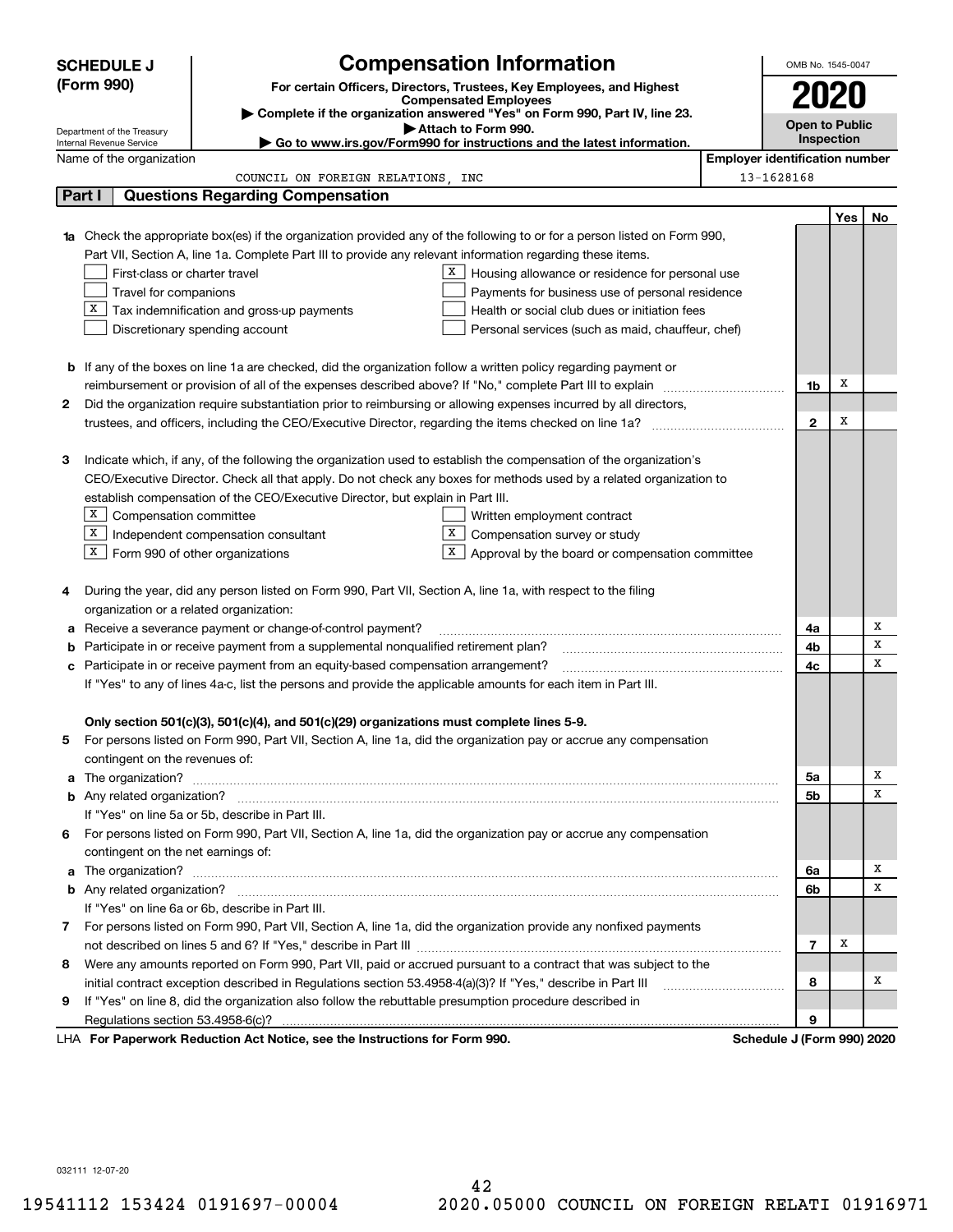13-1628168

# **Part II Officers, Directors, Trustees, Key Employees, and Highest Compensated Employees.**  Schedule J (Form 990) 2020 Page Use duplicate copies if additional space is needed.

For each individual whose compensation must be reported on Schedule J, report compensation from the organization on row (i) and from related organizations, described in the instructions, on row (ii). Do not list any individuals that aren't listed on Form 990, Part VII.

**Note:**  The sum of columns (B)(i)-(iii) for each listed individual must equal the total amount of Form 990, Part VII, Section A, line 1a, applicable column (D) and (E) amounts for that individual.

|                                             |       |                          | (B) Breakdown of W-2 and/or 1099-MISC compensation |                                           | (C) Retirement and             | (D) Nontaxable | (E) Total of columns | (F) Compensation                                           |  |
|---------------------------------------------|-------|--------------------------|----------------------------------------------------|-------------------------------------------|--------------------------------|----------------|----------------------|------------------------------------------------------------|--|
| (A) Name and Title                          |       | (i) Base<br>compensation | (ii) Bonus &<br>incentive<br>compensation          | (iii) Other<br>reportable<br>compensation | other deferred<br>compensation | benefits       | $(B)(i)$ - $(D)$     | in column (B)<br>reported as deferred<br>on prior Form 990 |  |
| (1) RICHARD N. HAASS                        | (i)   | 480,268                  | 374,960,                                           | 909,502.                                  | 22,800                         | 29,858         | 1,817,388            | 0.                                                         |  |
| PRESIDENT                                   | (ii)  | 0.                       | $\Omega$                                           | 0.                                        | $\Omega$                       | $\Omega$       |                      | $\mathbf 0$ .                                              |  |
| GIOVANNA BAN<br>(2)                         | (i)   | 437,185.                 | 72,000                                             | 0.                                        | 22,800                         | 31,982         | 563,967              | $\mathbf 0$ .                                              |  |
| CHIEF INVESTMENT OFFICER                    | (ii)  | 0.                       | $\mathbf{0}$ .                                     | 0.                                        | 0                              | 0              | 0                    | 0.                                                         |  |
| KEITH C. OLSON<br>(3)                       | (i)   | 398,596.                 | 94,500                                             | $\mathbf{0}$ .                            | 22,800                         | 29,858         | 545,754              | $\mathbf 0$ .                                              |  |
| EXEC. VP & CFO & TREASURER                  | (ii)  | $\mathbf{0}$             | $\mathbf{0}$ .                                     | $\mathbf{0}$ .                            | 0                              | 0              | <sup>0</sup>         | 0.                                                         |  |
| JAMES M. LINDSAY<br>(4)                     | (i)   | 331,962.                 | 97,200                                             | 15,000                                    | 22,800                         | 32,596         | 499,558              | 0.                                                         |  |
| SR. VP & DIRECTOR OF STUDIES                | (ii)  | $\mathbf 0$ .            | $\mathbf{0}$ .                                     | 0.                                        | 0                              | 0              | 0                    | 0.                                                         |  |
| SUZANNE E. HELM<br>(5)                      | (i)   | 305,563                  | 72,000                                             | 0.                                        | 22,800                         | 29,920         | 430.283              | $0$ .                                                      |  |
| VP. PHILANTHROPY & RELATIONS                | (ii)  | 0.                       | $\Omega$                                           | $\mathbf 0$ .                             | 0                              | 0              | <sup>0</sup>         | 0.                                                         |  |
| (6) MIRIAM HIGGINS                          | (i)   | 274,501                  | 45,000                                             | $\mathbf 0$ .                             | 22,638                         | 30.924         | 373,063              | 0.                                                         |  |
| GENERAL COUNSEL                             | (ii)  | $\mathbf 0$ .            | $^{\circ}$                                         | $\mathbf 0$ .                             | 0                              | 0              | 0                    | 0.                                                         |  |
| GIDEON G. ROSE<br>(7)                       | (i)   | 260,190                  | 56,300                                             | 0.                                        | 21,417                         | 29,678         | 367,585              | 0.                                                         |  |
| EDITOR FOREIGN AFFAIRS                      | (ii)  | 0.                       | $^{\circ}$                                         | $\mathbf{0}$ .                            | 0                              | 0              |                      | $0$ .                                                      |  |
| JAN MOWDER HUGHES<br>(8)                    | (i)   | 239,104.                 | 75,000                                             | $\mathbf{0}$ .                            | 19,938                         | 32,386         | 366,428              | 0.                                                         |  |
| VP & CHIEF HR OFFICER                       | (ii)  | 0.                       | $\mathbf{0}$ .                                     | $\mathbf{0}$ .                            | 0                              | 0              |                      | 0.                                                         |  |
| (9) MARTIN INDYK                            | (i)   | 278,319                  | 12,000                                             | 10,300                                    | 22,400                         | 29,232         | 352,251              | 0.                                                         |  |
| DISTINGUISHED FELLOW                        | (ii)  | $\mathbf 0$ .            | 0                                                  | 0.                                        | 0                              | 0              |                      | 0.                                                         |  |
| (10) NANCY D. BODURTHA                      | (i)   | 236,951                  | 62,500                                             | $\mathbf{0}$ .                            | 19,556                         | 29,625         | 348,632              | 0.                                                         |  |
| VP MEETINGS & MEMBERSHIP                    | (iii) | 0.                       | 0                                                  | $\mathbf{0}$ .                            | 0                              | 0              |                      | $\mathbf{0}$ .                                             |  |
| (11) CAROLINE N. NETCHVOLODOFF              | (i)   | 229,201                  | 62,500                                             | 0.                                        | 19,108                         | 32,362         | 343,171              | $\mathbf 0$ .                                              |  |
| VP, EDUCATION                               | (ii)  | 0.                       | $\mathbf{0}$                                       | 0.                                        | 0                              | 0              | 0                    | $\mathbf 0$ .                                              |  |
| (12) IRINA FASKIANOS                        | (i)   | 232,887.                 | 62,500                                             | $\mathbf{0}$ .                            | 19,108                         | 15,256         | 329,751              | $\mathbf{0}$ .                                             |  |
| VP, NATIONAL PROGRAM & OUTREACH             | (ii)  | 0.                       | $\mathbf{0}$                                       | $\mathbf 0$ .                             | 0                              | 0              | 0                    | $\mathbf 0$ .                                              |  |
| (13) LISA K. SHIELDS                        | (i)   | 235,855                  | 56,300                                             | $\mathbf 0$ .                             | 19,108                         | 13,156         | 324,419              | $\mathbf{0}$ .                                             |  |
| VP, GLOB COMM & MEDIA RELATIONS             | (ii)  | 0.                       | $\mathbf 0$ .                                      | $\mathbf 0$ .                             | 0                              | $\mathbf{0}$   | 0                    | $\mathbf{0}$ .                                             |  |
| (14) RAQUEL L. CHMIELEWSKI                  | (i)   | 264,048                  | 36,000                                             | $\mathbf 0$ .                             | 21,704                         | 626            | 322,378              | 0.                                                         |  |
| DIRECTOR . INVESTMENTS                      | (ii)  | 0.                       | $\mathbf{0}$ .                                     | $\mathbf{0}$ .                            | 0                              | 0.             | 0                    | $\mathbf{0}$ .                                             |  |
| (15) SHANNON O'NEIL                         | (i)   | 230,034                  | 35,000                                             | 150.                                      | 19,207                         | 30,615         | 315,006              | $\mathbf{0}$ .                                             |  |
| VP, DEPUTY DIR. OF STUDIES                  | (ii)  | 0.                       | $\mathbf{0}$ .                                     | $\mathbf{0}$ .                            | $\mathbf 0$ .                  | $\mathbf{0}$ . | 0.                   | 0.                                                         |  |
| (16) STEPHANIE SOLOMON(AS OF 01/20)         | (i)   | 230,562.                 | 25,000                                             | $\mathbf{0}$ .                            | 19,162                         | 29,232         | 303,956              | $\mathbf 0$ .                                              |  |
| VP, CHIEF REV OFF., FOREIGN AFFAIRS $(iii)$ |       | 0.                       | $\mathbf{0}$ .                                     | $\mathbf{0}$ .                            | 0.                             | 0.             | 0.                   | 0.                                                         |  |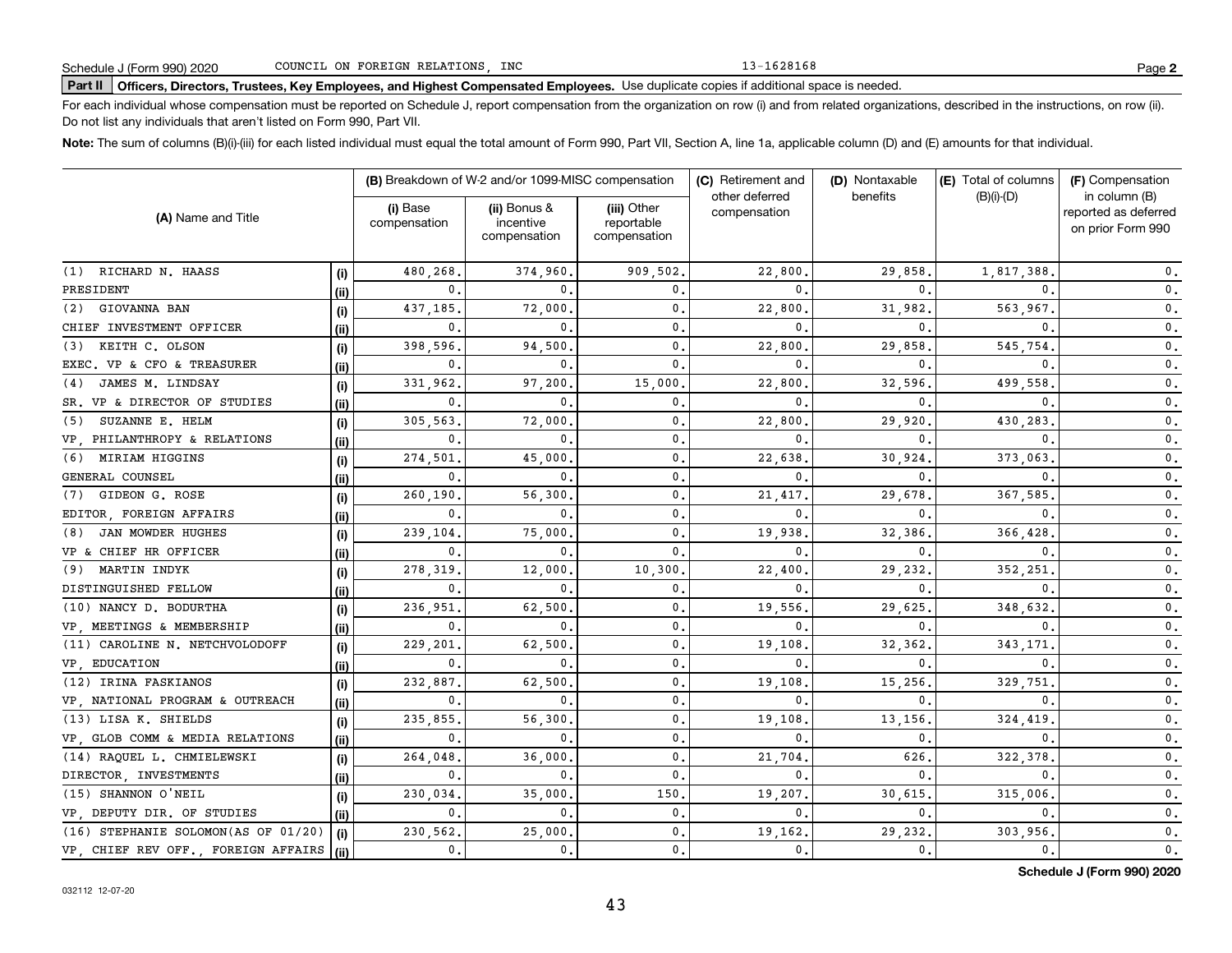13-1628168

# **Part II Officers, Directors, Trustees, Key Employees, and Highest Compensated Employees.**  Schedule J (Form 990) 2020 Page Use duplicate copies if additional space is needed.

For each individual whose compensation must be reported on Schedule J, report compensation from the organization on row (i) and from related organizations, described in the instructions, on row (ii). Do not list any individuals that aren't listed on Form 990, Part VII.

**Note:**  The sum of columns (B)(i)-(iii) for each listed individual must equal the total amount of Form 990, Part VII, Section A, line 1a, applicable column (D) and (E) amounts for that individual.

|                              |                    |                          | (B) Breakdown of W-2 and/or 1099-MISC compensation |                                           | (C) Retirement and             | (D) Nontaxable  | (E) Total of columns | (F) Compensation                                           |
|------------------------------|--------------------|--------------------------|----------------------------------------------------|-------------------------------------------|--------------------------------|-----------------|----------------------|------------------------------------------------------------|
| (A) Name and Title           |                    | (i) Base<br>compensation | (ii) Bonus &<br>incentive<br>compensation          | (iii) Other<br>reportable<br>compensation | other deferred<br>compensation | benefits        | $(B)(i)-(D)$         | in column (B)<br>reported as deferred<br>on prior Form 990 |
| (17) JEFFREY A. REINKE       | (i)                | 199,638.                 | $\overline{52,600}$ .                              | $\mathbf 0$ .                             | 15,785.                        | 31,494.         | 299,517.             | $\mathbf 0$ .                                              |
| SECRETARY OF THE CORPORATION | <u>(ii)</u>        | $\mathbf 0$ .            | $\mathfrak o$ .                                    | $\mathbf 0$ .                             | $\mathfrak o$ .                | $\mathfrak o$ . | $\mathfrak o$ .      | $\mathbf 0$ .                                              |
|                              | (i)                |                          |                                                    |                                           |                                |                 |                      |                                                            |
|                              | <u>(ii)</u>        |                          |                                                    |                                           |                                |                 |                      |                                                            |
|                              | (i)                |                          |                                                    |                                           |                                |                 |                      |                                                            |
|                              | <u>(ii)</u>        |                          |                                                    |                                           |                                |                 |                      |                                                            |
|                              | (i)                |                          |                                                    |                                           |                                |                 |                      |                                                            |
|                              | <u>(ii)</u>        |                          |                                                    |                                           |                                |                 |                      |                                                            |
|                              | (i)                |                          |                                                    |                                           |                                |                 |                      |                                                            |
|                              | <u>(ii)</u>        |                          |                                                    |                                           |                                |                 |                      |                                                            |
|                              | (i)                |                          |                                                    |                                           |                                |                 |                      |                                                            |
|                              | <u>(ii)</u><br>(i) |                          |                                                    |                                           |                                |                 |                      |                                                            |
|                              | (ii)               |                          |                                                    |                                           |                                |                 |                      |                                                            |
|                              | $(\sf{i})$         |                          |                                                    |                                           |                                |                 |                      |                                                            |
|                              | (ii)               |                          |                                                    |                                           |                                |                 |                      |                                                            |
|                              | (i)                |                          |                                                    |                                           |                                |                 |                      |                                                            |
|                              | (ii)               |                          |                                                    |                                           |                                |                 |                      |                                                            |
|                              | (i)                |                          |                                                    |                                           |                                |                 |                      |                                                            |
|                              | (ii)               |                          |                                                    |                                           |                                |                 |                      |                                                            |
|                              | (i)                |                          |                                                    |                                           |                                |                 |                      |                                                            |
|                              | (ii)               |                          |                                                    |                                           |                                |                 |                      |                                                            |
|                              | (i)                |                          |                                                    |                                           |                                |                 |                      |                                                            |
|                              | (ii)               |                          |                                                    |                                           |                                |                 |                      |                                                            |
|                              | (i)                |                          |                                                    |                                           |                                |                 |                      |                                                            |
|                              | (ii)               |                          |                                                    |                                           |                                |                 |                      |                                                            |
|                              | (i)                |                          |                                                    |                                           |                                |                 |                      |                                                            |
|                              | (ii)               |                          |                                                    |                                           |                                |                 |                      |                                                            |
|                              | (i)<br>(ii)        |                          |                                                    |                                           |                                |                 |                      |                                                            |
|                              | (i)                |                          |                                                    |                                           |                                |                 |                      |                                                            |
|                              | (ii)               |                          |                                                    |                                           |                                |                 |                      |                                                            |
|                              |                    |                          |                                                    |                                           |                                |                 |                      |                                                            |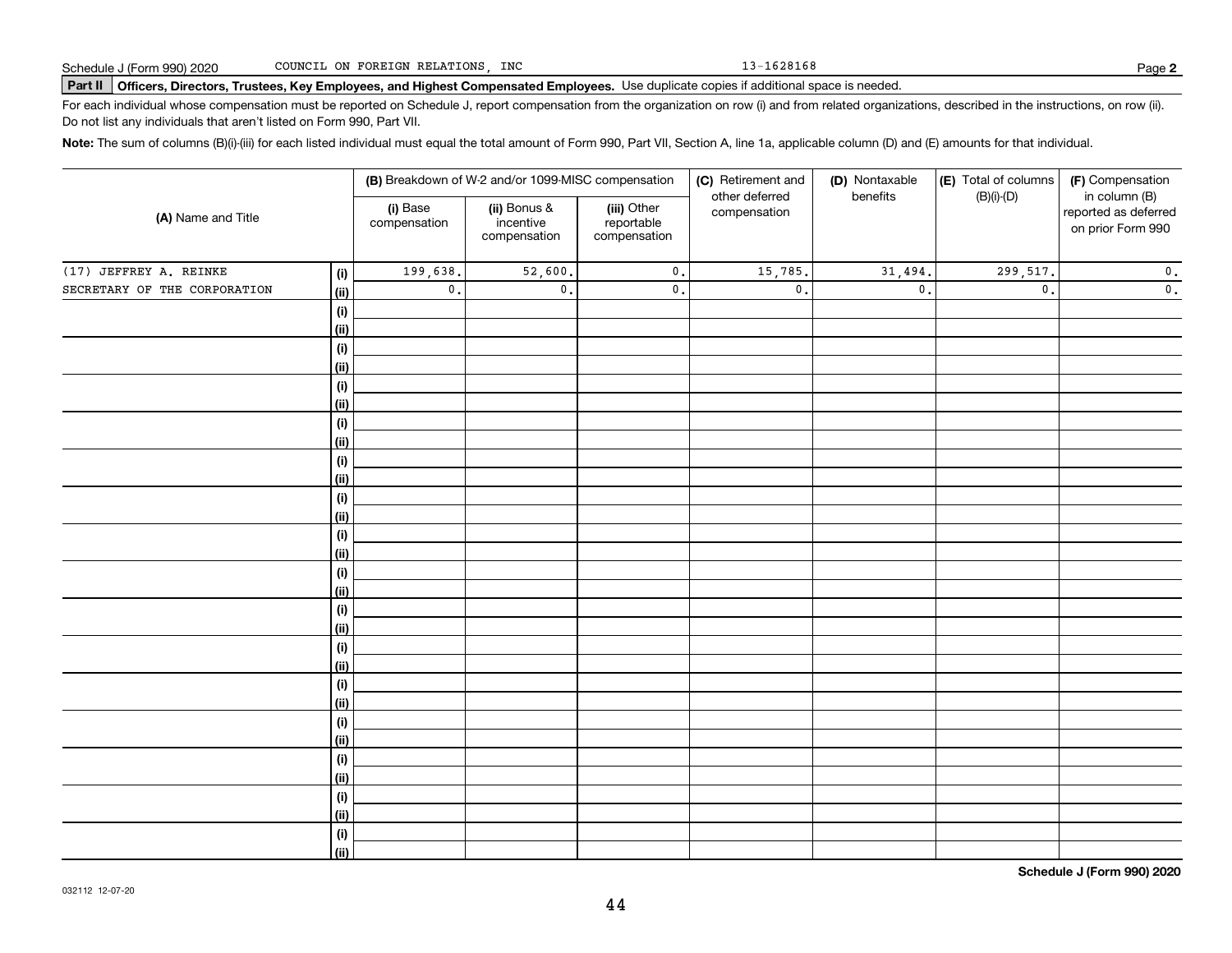#### **Part III Supplemental Information**

Schedule J (Form 990) 2020 COUNCIL ON FOREIGN RELATIONS, INC<br>Part III Supplemental Information<br>Provide the information, explanation, or descriptions required for Part I, lines 1a, 1b, 3, 4a, 4b, 4c, 5a, 5b, 6a, 6b, 7, and

PART I, LINE 1A:

IN ACCORDANCE WITH HIS EMPLOYMENT CONTRACT, THE COUNCIL PROVIDES THE

PRESIDENT A HOUSING ALLOWANCE WHICH IS GROSSED UP AND INCLUDED IN HIS

TAXABLE WAGES. THAT HOUSING ALLOWANCE IS REFLECTED ON SCHEDULE J, PART II,

COLUMN (B)(III).

SCHEDULE J, PART II, COLUMN (B)(III) ALSO REFLECTS TAX GROSS UP PAYMENTS ON

A PORTION OF THE PRESIDENT'S COMPENSATION PAID IN LIGHT OF IRS LIMITS ON

RETIREMENT PLAN COMPENSATION.

PART I, LINE 7:

NON-FIXED PAYMENTS

THE COUNCIL ON FOREIGN RELATIONS PROVIDES DISCRETIONARY BONUSES TO OFFICERS

AND KEY EMPLOYEES REPORTED ON THE ORGANIZATION'S FORM 990. THE PROCESS FOR

DETERMINING THOSE BONUSES HAS BEEN DESCRIBED IN SCHEDULE O WHERE THE

COUNCIL DISCUSSES ITS COMPENSATION PROCESS. THE COUNCIL'S COMPENSATION AND

BONUSES ARE DETERMINED IN THE SAME PROCESS.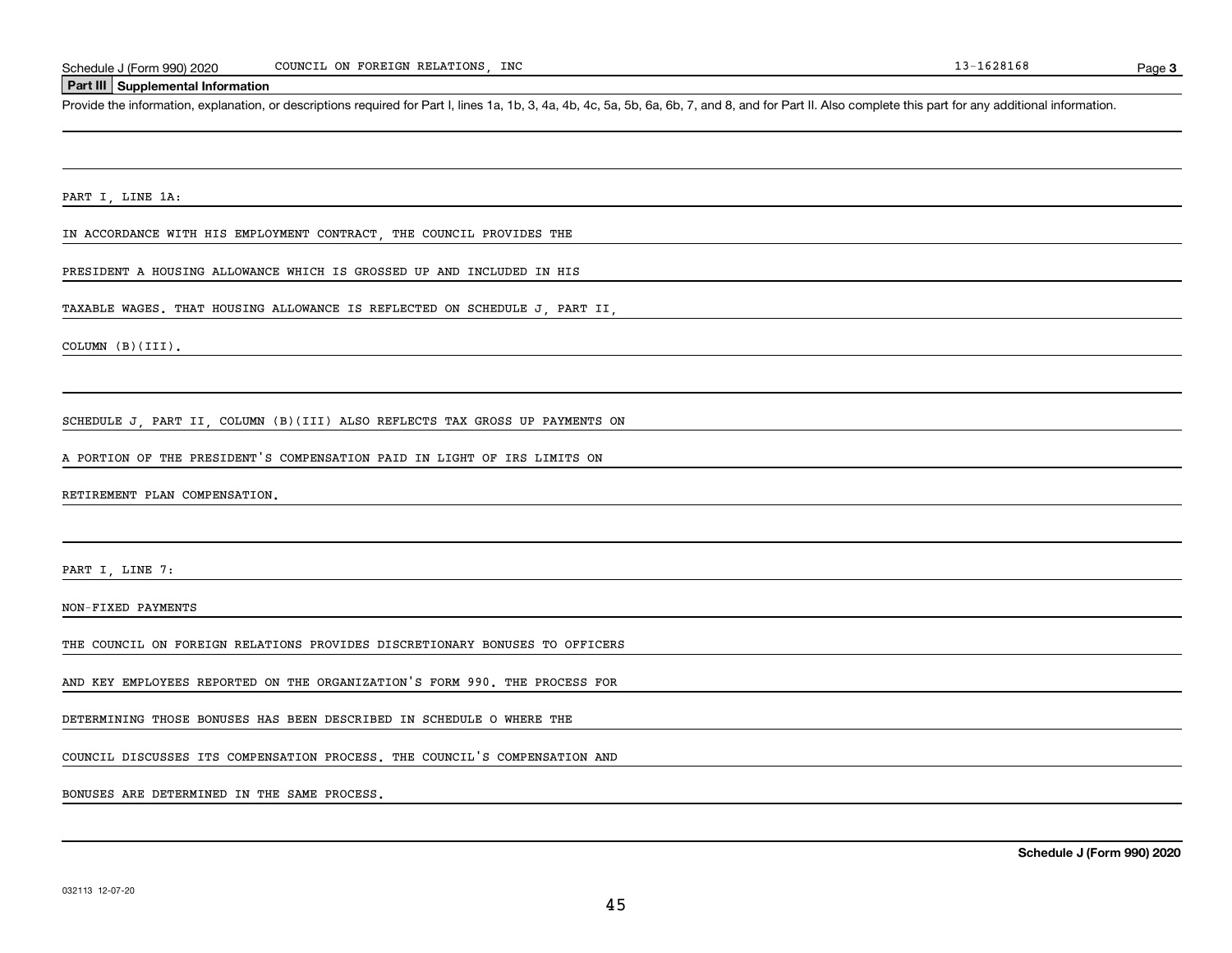## **Part III Supplemental Information**

Schedule J (Form 990) 2020 COUNCIL ON FOREIGN RELATIONS, INC<br>Part III Supplemental Information<br>Provide the information, explanation, or descriptions required for Part I, lines 1a, 1b, 3, 4a, 4b, 4c, 5a, 5b, 6a, 6b, 7, and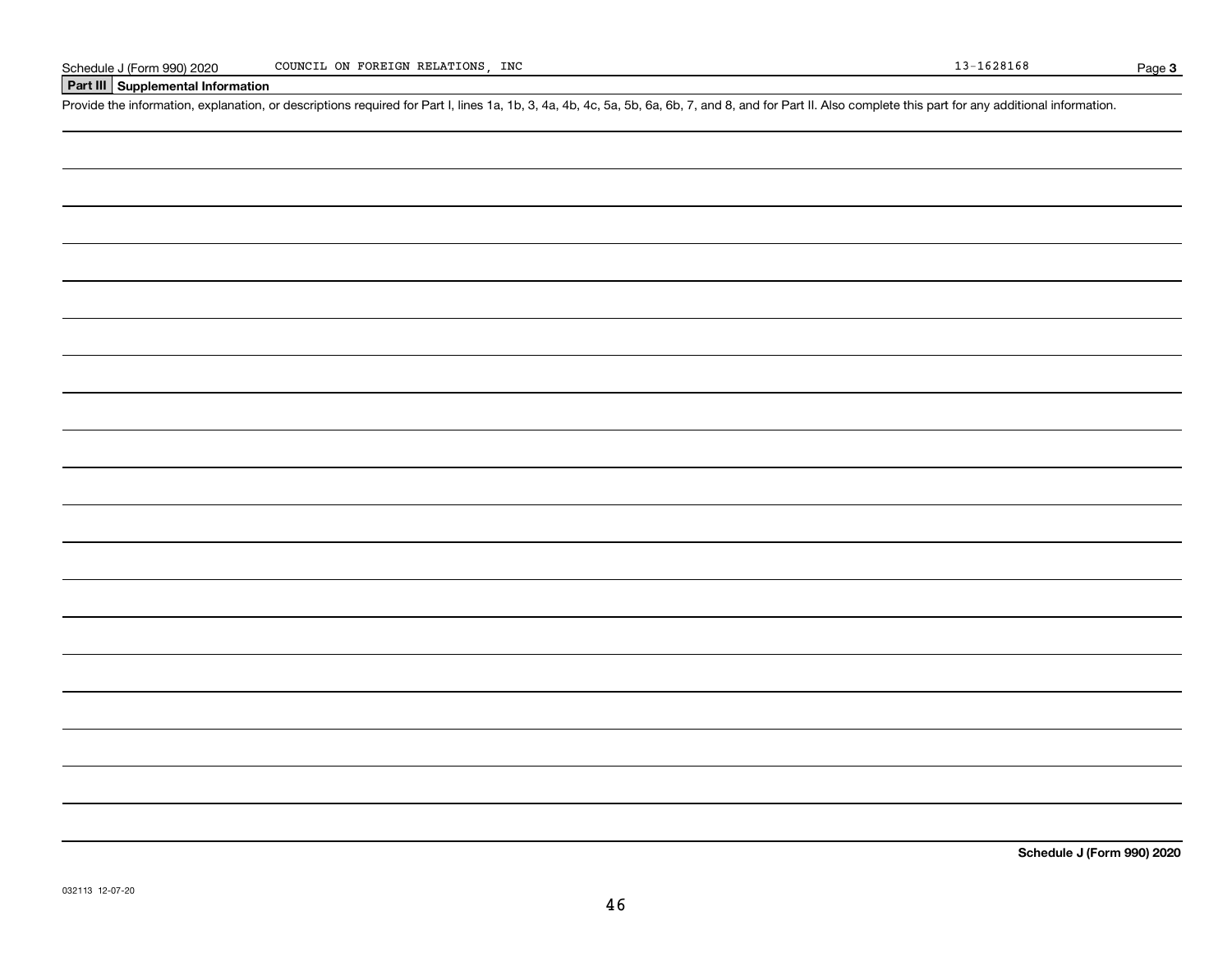|              | <b>Supplemental Information on Tax-Exempt Bonds</b><br><b>SCHEDULE K</b><br>Complete if the organization answered "Yes" on Form 990, Part IV, line 24a. Provide descriptions,<br>(Form 990)<br>explanations, and any additional information in Part VI.<br>Department of the Treasury<br>▶ Attach to Form 990. ▶ Go to www.irs.gov/Form990 for instructions and the latest information.<br>Internal Revenue Service<br><b>Employer identification number</b><br>Name of the organization |                                                                                                                                                                                                                                |                                   |                 |                 |                 |     |                            |                                                   |            |    |            |           | OMB No. 1545-0047<br>2020<br>Open to Public<br>Inspection |    |
|--------------|------------------------------------------------------------------------------------------------------------------------------------------------------------------------------------------------------------------------------------------------------------------------------------------------------------------------------------------------------------------------------------------------------------------------------------------------------------------------------------------|--------------------------------------------------------------------------------------------------------------------------------------------------------------------------------------------------------------------------------|-----------------------------------|-----------------|-----------------|-----------------|-----|----------------------------|---------------------------------------------------|------------|----|------------|-----------|-----------------------------------------------------------|----|
|              |                                                                                                                                                                                                                                                                                                                                                                                                                                                                                          |                                                                                                                                                                                                                                |                                   |                 |                 |                 |     |                            |                                                   |            |    |            |           |                                                           |    |
|              |                                                                                                                                                                                                                                                                                                                                                                                                                                                                                          |                                                                                                                                                                                                                                | COUNCIL ON FOREIGN RELATIONS, INC |                 |                 |                 |     |                            |                                                   |            |    | 13-1628168 |           |                                                           |    |
| Part I       | <b>Bond Issues</b>                                                                                                                                                                                                                                                                                                                                                                                                                                                                       |                                                                                                                                                                                                                                |                                   |                 |                 |                 |     |                            |                                                   |            |    |            |           |                                                           |    |
|              |                                                                                                                                                                                                                                                                                                                                                                                                                                                                                          | (a) Issuer name                                                                                                                                                                                                                | (b) Issuer EIN                    | $(c)$ CUSIP $#$ | (d) Date issued | (e) Issue price |     | (f) Description of purpose | $ $ (g) Defeased $ $ (h) On behalf $ $ (i) Pooled |            |    |            |           |                                                           |    |
|              |                                                                                                                                                                                                                                                                                                                                                                                                                                                                                          |                                                                                                                                                                                                                                |                                   |                 |                 |                 |     |                            |                                                   |            |    | of issuer  |           | financing                                                 |    |
|              |                                                                                                                                                                                                                                                                                                                                                                                                                                                                                          |                                                                                                                                                                                                                                |                                   |                 |                 |                 |     |                            |                                                   | <b>Yes</b> | No | Yes        | <b>No</b> | Yes <sup>1</sup>                                          | No |
|              |                                                                                                                                                                                                                                                                                                                                                                                                                                                                                          |                                                                                                                                                                                                                                |                                   |                 |                 |                 |     | ACQUISITION/RENOVATION     |                                                   |            |    |            |           |                                                           |    |
|              | A DISTRICT OF COLUMBIA                                                                                                                                                                                                                                                                                                                                                                                                                                                                   |                                                                                                                                                                                                                                | 53-6001131                        | 25483VJU9       | 09/04/12        |                 |     | 62,680,000. OFFICE BLDG    |                                                   |            | X  |            | x         |                                                           | x  |
|              |                                                                                                                                                                                                                                                                                                                                                                                                                                                                                          |                                                                                                                                                                                                                                |                                   |                 |                 |                 |     |                            |                                                   |            |    |            |           |                                                           |    |
| в            |                                                                                                                                                                                                                                                                                                                                                                                                                                                                                          |                                                                                                                                                                                                                                |                                   |                 |                 |                 |     |                            |                                                   |            |    |            |           |                                                           |    |
|              |                                                                                                                                                                                                                                                                                                                                                                                                                                                                                          |                                                                                                                                                                                                                                |                                   |                 |                 |                 |     |                            |                                                   |            |    |            |           |                                                           |    |
| C            |                                                                                                                                                                                                                                                                                                                                                                                                                                                                                          |                                                                                                                                                                                                                                |                                   |                 |                 |                 |     |                            |                                                   |            |    |            |           |                                                           |    |
|              |                                                                                                                                                                                                                                                                                                                                                                                                                                                                                          |                                                                                                                                                                                                                                |                                   |                 |                 |                 |     |                            |                                                   |            |    |            |           |                                                           |    |
| D<br>Part II | <b>Proceeds</b>                                                                                                                                                                                                                                                                                                                                                                                                                                                                          |                                                                                                                                                                                                                                |                                   |                 |                 |                 |     |                            |                                                   |            |    |            |           |                                                           |    |
|              |                                                                                                                                                                                                                                                                                                                                                                                                                                                                                          |                                                                                                                                                                                                                                |                                   |                 | A               |                 |     | B                          | $\mathbf{C}$                                      |            |    |            | D         |                                                           |    |
| 1.           | Amount of bonds retired                                                                                                                                                                                                                                                                                                                                                                                                                                                                  |                                                                                                                                                                                                                                |                                   |                 |                 | 14,050,000      |     |                            |                                                   |            |    |            |           |                                                           |    |
| $\mathbf{2}$ |                                                                                                                                                                                                                                                                                                                                                                                                                                                                                          |                                                                                                                                                                                                                                |                                   |                 |                 |                 |     |                            |                                                   |            |    |            |           |                                                           |    |
| 3            |                                                                                                                                                                                                                                                                                                                                                                                                                                                                                          |                                                                                                                                                                                                                                |                                   |                 |                 | 62,680,000.     |     |                            |                                                   |            |    |            |           |                                                           |    |
| 4            |                                                                                                                                                                                                                                                                                                                                                                                                                                                                                          |                                                                                                                                                                                                                                |                                   |                 |                 |                 |     |                            |                                                   |            |    |            |           |                                                           |    |
| 5            |                                                                                                                                                                                                                                                                                                                                                                                                                                                                                          |                                                                                                                                                                                                                                |                                   |                 |                 |                 |     |                            |                                                   |            |    |            |           |                                                           |    |
| 6            | Proceeds in refunding escrows                                                                                                                                                                                                                                                                                                                                                                                                                                                            |                                                                                                                                                                                                                                |                                   |                 |                 |                 |     |                            |                                                   |            |    |            |           |                                                           |    |
| 7            | Issuance costs from proceeds                                                                                                                                                                                                                                                                                                                                                                                                                                                             |                                                                                                                                                                                                                                |                                   |                 |                 | 3,297,400       |     |                            |                                                   |            |    |            |           |                                                           |    |
| 8            |                                                                                                                                                                                                                                                                                                                                                                                                                                                                                          | Credit enhancement from proceeds                                                                                                                                                                                               |                                   |                 |                 |                 |     |                            |                                                   |            |    |            |           |                                                           |    |
| 9            |                                                                                                                                                                                                                                                                                                                                                                                                                                                                                          |                                                                                                                                                                                                                                |                                   |                 |                 |                 |     |                            |                                                   |            |    |            |           |                                                           |    |
| 10           |                                                                                                                                                                                                                                                                                                                                                                                                                                                                                          |                                                                                                                                                                                                                                |                                   |                 |                 |                 |     |                            |                                                   |            |    |            |           |                                                           |    |
| 11           | Other spent proceeds                                                                                                                                                                                                                                                                                                                                                                                                                                                                     |                                                                                                                                                                                                                                |                                   |                 |                 | 62,680,000      |     |                            |                                                   |            |    |            |           |                                                           |    |
| 12           |                                                                                                                                                                                                                                                                                                                                                                                                                                                                                          |                                                                                                                                                                                                                                |                                   |                 |                 |                 |     |                            |                                                   |            |    |            |           |                                                           |    |
| 13           |                                                                                                                                                                                                                                                                                                                                                                                                                                                                                          | Year of substantial completion [111] [12] March 1997 [12] March 1997 [12] March 1997 [12] March 1997 [12] March 1997 [12] March 1997 [12] March 1997 [12] March 1997 [12] March 1997 [12] March 1997 [12] March 1997 [12] Marc |                                   |                 |                 | 2010            |     |                            |                                                   |            |    |            |           |                                                           |    |
|              |                                                                                                                                                                                                                                                                                                                                                                                                                                                                                          |                                                                                                                                                                                                                                |                                   |                 | Yes             | No              | Yes | No                         | Yes                                               | No         |    | Yes        |           | No                                                        |    |
| 14.          |                                                                                                                                                                                                                                                                                                                                                                                                                                                                                          | Were the bonds issued as part of a refunding issue of tax-exempt bonds (or,                                                                                                                                                    |                                   |                 |                 |                 |     |                            |                                                   |            |    |            |           |                                                           |    |
|              | if issued prior to 2018, a current refunding issue)?                                                                                                                                                                                                                                                                                                                                                                                                                                     |                                                                                                                                                                                                                                |                                   |                 | x               |                 |     |                            |                                                   |            |    |            |           |                                                           |    |
| 15           | Were the bonds issued as part of a refunding issue of taxable bonds (or, if                                                                                                                                                                                                                                                                                                                                                                                                              |                                                                                                                                                                                                                                |                                   |                 |                 |                 |     |                            |                                                   |            |    |            |           |                                                           |    |
|              |                                                                                                                                                                                                                                                                                                                                                                                                                                                                                          |                                                                                                                                                                                                                                |                                   |                 |                 | x               |     |                            |                                                   |            |    |            |           |                                                           |    |
| 16           | Has the final allocation of proceeds been made?                                                                                                                                                                                                                                                                                                                                                                                                                                          |                                                                                                                                                                                                                                |                                   |                 | x               |                 |     |                            |                                                   |            |    |            |           |                                                           |    |
| 17           | Does the organization maintain adequate books and records to support the                                                                                                                                                                                                                                                                                                                                                                                                                 |                                                                                                                                                                                                                                |                                   |                 |                 |                 |     |                            |                                                   |            |    |            |           |                                                           |    |
|              | final allocation of proceeds?                                                                                                                                                                                                                                                                                                                                                                                                                                                            |                                                                                                                                                                                                                                | x                                 |                 |                 |                 |     |                            |                                                   |            |    |            |           |                                                           |    |

**For Paperwork Reduction Act Notice, see the Instructions for Form 990. Schedule K (Form 990) 2020** LHA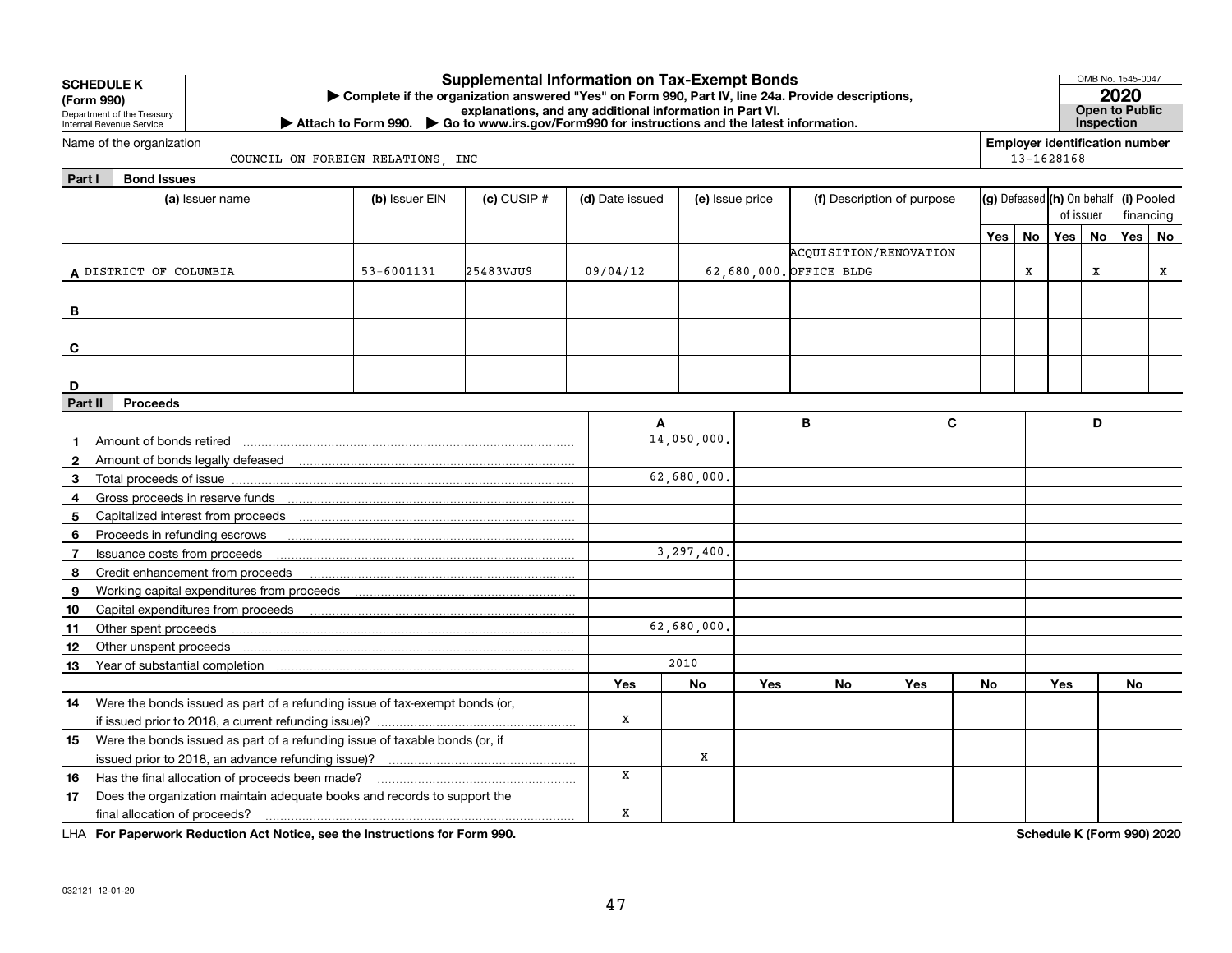#### Schedule K (Form 990) 2020 COUNCIL ON FOREIGN RELATIONS,INC 13-1628168 Page

**2**

|                | Part III Private Business Use                                                                      |             |              |      |            |           |            |           |            |    |
|----------------|----------------------------------------------------------------------------------------------------|-------------|--------------|------|------------|-----------|------------|-----------|------------|----|
|                |                                                                                                    |             |              |      |            | в         |            | c         |            | D  |
| 1.             | Was the organization a partner in a partnership, or a member of an LLC,                            | <b>Yes</b>  | <b>No</b>    |      | <b>Yes</b> | <b>No</b> | <b>Yes</b> | <b>No</b> | Yes        | No |
|                |                                                                                                    |             | $\mathbf{x}$ |      |            |           |            |           |            |    |
|                | 2 Are there any lease arrangements that may result in private business use of                      |             |              |      |            |           |            |           |            |    |
|                |                                                                                                    |             | $\mathbf X$  |      |            |           |            |           |            |    |
|                | 3a Are there any management or service contracts that may result in private                        |             |              |      |            |           |            |           |            |    |
|                |                                                                                                    |             | $\mathbf x$  |      |            |           |            |           |            |    |
|                | <b>b</b> If "Yes" to line 3a, does the organization routinely engage bond counsel or other outside |             |              |      |            |           |            |           |            |    |
|                | counsel to review any management or service contracts relating to the financed property?           |             |              |      |            |           |            |           |            |    |
|                | c Are there any research agreements that may result in private business use of                     |             |              |      |            |           |            |           |            |    |
|                |                                                                                                    |             | x            |      |            |           |            |           |            |    |
|                | d If "Yes" to line 3c, does the organization routinely engage bond counsel or other                |             |              |      |            |           |            |           |            |    |
|                | outside counsel to review any research agreements relating to the financed property?               |             |              |      |            |           |            |           |            |    |
| 4              | Enter the percentage of financed property used in a private business use by entities               |             |              |      |            |           |            |           |            |    |
|                | other than a section 501(c)(3) organization or a state or local government                         |             |              | %    |            | %         |            | %         |            | %  |
| 5              | Enter the percentage of financed property used in a private business use as a                      |             |              |      |            |           |            |           |            |    |
|                | result of unrelated trade or business activity carried on by your organization,                    |             |              |      |            |           |            |           |            |    |
|                | another section 501(c)(3) organization, or a state or local government manument                    |             | .00          | $\%$ |            | %         |            | %         |            | %  |
| 6              | Total of lines 4 and 5                                                                             |             | .00          | %    |            | %         |            | %         |            | %  |
| $\overline{7}$ |                                                                                                    | X           |              |      |            |           |            |           |            |    |
|                | 8a Has there been a sale or disposition of any of the bond-financed property to a non-             |             |              |      |            |           |            |           |            |    |
|                | governmental person other than a 501(c)(3) organization since the bonds were issued?               |             | x            |      |            |           |            |           |            |    |
|                | <b>b</b> If "Yes" to line 8a, enter the percentage of bond-financed property sold or               |             |              |      |            |           |            |           |            |    |
|                | disposed of                                                                                        |             |              | %    |            | %         |            | %         |            |    |
|                | c If "Yes" to line 8a, was any remedial action taken pursuant to Regulations                       |             |              |      |            |           |            |           |            |    |
|                |                                                                                                    |             |              |      |            |           |            |           |            |    |
| 9              | Has the organization established written procedures to ensure that all                             |             |              |      |            |           |            |           |            |    |
|                | nonqualified bonds of the issue are remediated in accordance with the                              |             |              |      |            |           |            |           |            |    |
|                | requirements under Regulations sections 1.141-12 and 1.145-2?                                      | X           |              |      |            |           |            |           |            |    |
|                | Part IV Arbitrage                                                                                  |             |              |      |            |           |            |           |            |    |
|                |                                                                                                    |             | A            |      | B          |           |            | C.        |            | D  |
| 1              | Has the issuer filed Form 8038-T, Arbitrage Rebate, Yield Reduction and                            | Yes         | No           |      | <b>Yes</b> | <b>No</b> | <b>Yes</b> | No        | <b>Yes</b> | No |
|                | Penalty in Lieu of Arbitrage Rebate?                                                               |             | X            |      |            |           |            |           |            |    |
|                | 2 If "No" to line 1, did the following apply?                                                      |             |              |      |            |           |            |           |            |    |
|                |                                                                                                    |             | $\mathbf x$  |      |            |           |            |           |            |    |
|                | <b>b</b> Exception to rebate?                                                                      |             | X            |      |            |           |            |           |            |    |
|                | c No rebate due?                                                                                   | x           |              |      |            |           |            |           |            |    |
|                | If "Yes" to line 2c, provide in Part VI the date the rebate computation was                        |             |              |      |            |           |            |           |            |    |
|                | performed                                                                                          |             |              |      |            |           |            |           |            |    |
| 3              | Is the bond issue a variable rate issue?                                                           | $\mathbf X$ |              |      |            |           |            |           |            |    |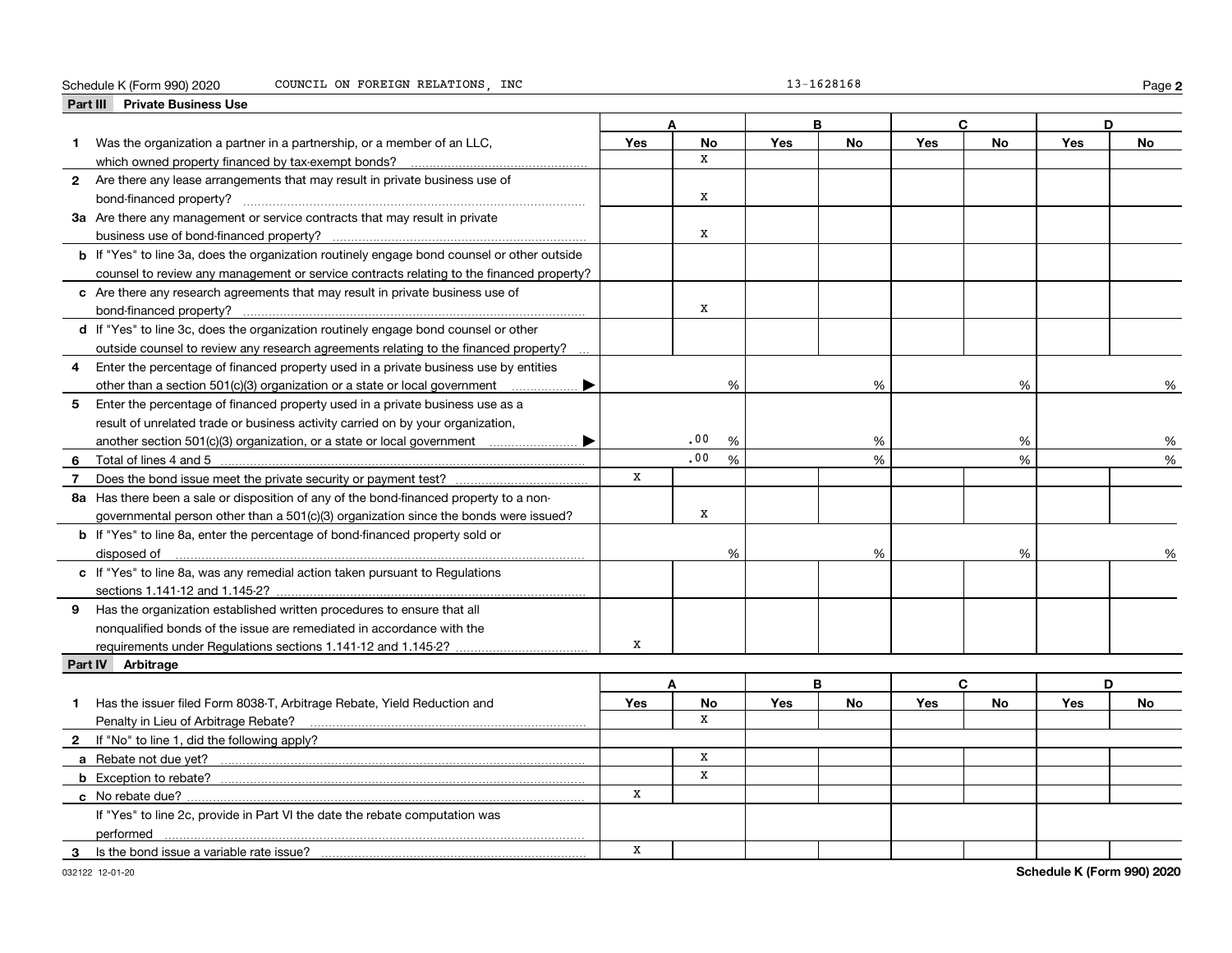#### Schedule K (Form 990) 2020 COUNCIL ON FOREIGN RELATIONS,INC 13-1628168 Page

| Part IV Arbitrage (continued)                                                                                                |     |    |            |           |     |    |     |           |
|------------------------------------------------------------------------------------------------------------------------------|-----|----|------------|-----------|-----|----|-----|-----------|
|                                                                                                                              |     | A  | B          |           | C   |    | D   |           |
| 4a Has the organization or the governmental issuer entered into a qualified                                                  | Yes | No | Yes        | No        | Yes | No | Yes | <b>No</b> |
|                                                                                                                              |     | x  |            |           |     |    |     |           |
|                                                                                                                              |     |    |            |           |     |    |     |           |
|                                                                                                                              |     |    |            |           |     |    |     |           |
|                                                                                                                              |     |    |            |           |     |    |     |           |
|                                                                                                                              |     |    |            |           |     |    |     |           |
| 5a Were gross proceeds invested in a guaranteed investment contract (GIC)?                                                   |     | x  |            |           |     |    |     |           |
|                                                                                                                              |     |    |            |           |     |    |     |           |
| c Term of GIC                                                                                                                |     |    |            |           |     |    |     |           |
| d Was the regulatory safe harbor for establishing the fair market value of the GIC satisfied?                                |     |    |            |           |     |    |     |           |
| Were any gross proceeds invested beyond an available temporary period?<br>- 6                                                |     | X  |            |           |     |    |     |           |
| Has the organization established written procedures to monitor the<br>$\overline{7}$                                         |     |    |            |           |     |    |     |           |
| requirements of section 148?                                                                                                 | X   |    |            |           |     |    |     |           |
| <b>Procedures To Undertake Corrective Action</b><br><b>Part V</b>                                                            |     |    |            |           |     |    |     |           |
|                                                                                                                              |     | A  | B          |           | C   |    | D   |           |
| Has the organization established written procedures to ensure that violations                                                | Yes | No | <b>Yes</b> | <b>No</b> | Yes | No | Yes | <b>No</b> |
| of federal tax requirements are timely identified and corrected through the                                                  |     |    |            |           |     |    |     |           |
| voluntary closing agreement program if self-remediation isn't available under                                                |     |    |            |           |     |    |     |           |
|                                                                                                                              | X   |    |            |           |     |    |     |           |
| Part VI Supplemental Information. Provide additional information for responses to questions on Schedule K. See instructions. |     |    |            |           |     |    |     |           |
| SCHEDULE K, PART IV, LINE 2C                                                                                                 |     |    |            |           |     |    |     |           |
| THE COUNCIL ON FOREIGN RELATIONS COMMISSIONED AN ARBITRAGE REBATE                                                            |     |    |            |           |     |    |     |           |
| CALCULATION FROM AN INDEPENDENT THIRD PARTY CONSULTANT IN SEPTEMBER OF                                                       |     |    |            |           |     |    |     |           |
| 2019. THE REPORT CONCLUDED THAT THERE IS NO REBATE DUE ON THE EXISTING                                                       |     |    |            |           |     |    |     |           |
| BOND.                                                                                                                        |     |    |            |           |     |    |     |           |
|                                                                                                                              |     |    |            |           |     |    |     |           |
|                                                                                                                              |     |    |            |           |     |    |     |           |
|                                                                                                                              |     |    |            |           |     |    |     |           |
|                                                                                                                              |     |    |            |           |     |    |     |           |

**3**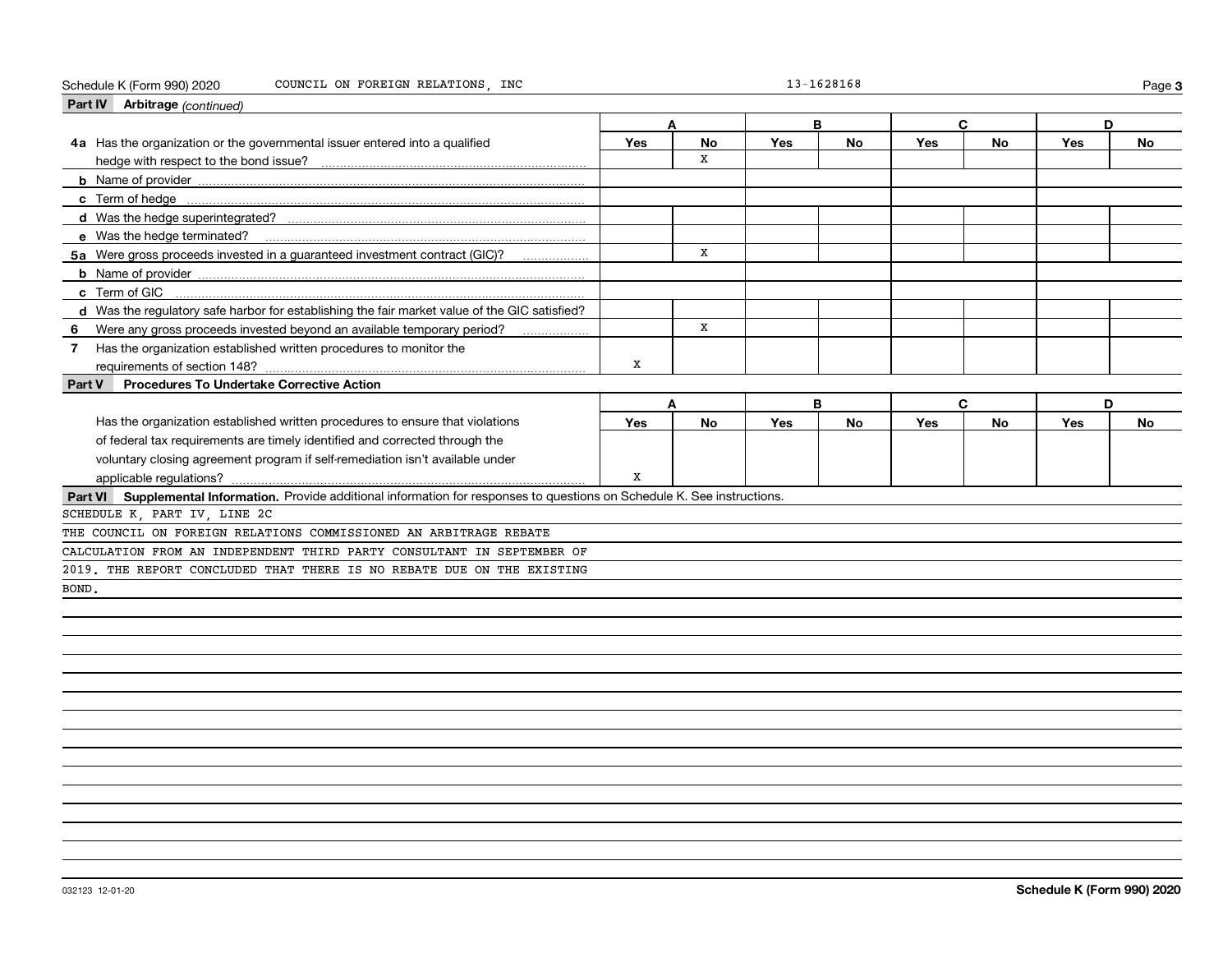| <b>SCHEDULE L</b>                                                                                                                                                                                                             |                                                                            |  | <b>Transactions With Interested Persons</b> |  |                |                                                                                             |                                                                                                                                    |     |                                                     |                           | OMB No. 1545-0047     |     |                |  |
|-------------------------------------------------------------------------------------------------------------------------------------------------------------------------------------------------------------------------------|----------------------------------------------------------------------------|--|---------------------------------------------|--|----------------|---------------------------------------------------------------------------------------------|------------------------------------------------------------------------------------------------------------------------------------|-----|-----------------------------------------------------|---------------------------|-----------------------|-----|----------------|--|
| (Form 990 or 990-EZ)                                                                                                                                                                                                          |                                                                            |  |                                             |  |                |                                                                                             | Complete if the organization answered "Yes" on Form 990, Part IV, line 25a, 25b, 26, 27, 28a,                                      |     |                                                     |                           |                       |     |                |  |
|                                                                                                                                                                                                                               |                                                                            |  |                                             |  |                | 28b, or 28c, or Form 990-EZ, Part V, line 38a or 40b.<br>Attach to Form 990 or Form 990-EZ. |                                                                                                                                    |     |                                                     |                           | <b>Open To Public</b> |     |                |  |
| Department of the Treasury<br>Internal Revenue Service                                                                                                                                                                        |                                                                            |  |                                             |  |                |                                                                                             | ► Go to www.irs.gov/Form990 for instructions and the latest information.                                                           |     |                                                     |                           | Inspection            |     |                |  |
| Name of the organization                                                                                                                                                                                                      |                                                                            |  |                                             |  |                |                                                                                             |                                                                                                                                    |     | <b>Employer identification number</b><br>13-1628168 |                           |                       |     |                |  |
| Part I                                                                                                                                                                                                                        |                                                                            |  | COUNCIL ON FOREIGN RELATIONS, INC           |  |                |                                                                                             | Excess Benefit Transactions (section 501(c)(3), section 501(c)(4), and section 501(c)(29) organizations only).                     |     |                                                     |                           |                       |     |                |  |
|                                                                                                                                                                                                                               |                                                                            |  |                                             |  |                |                                                                                             | Complete if the organization answered "Yes" on Form 990, Part IV, line 25a or 25b, or Form 990-EZ, Part V, line 40b.               |     |                                                     |                           |                       |     |                |  |
| 1<br>(a) Name of disqualified person                                                                                                                                                                                          |                                                                            |  | (b) Relationship between disqualified       |  |                |                                                                                             |                                                                                                                                    |     |                                                     |                           |                       |     | (d) Corrected? |  |
|                                                                                                                                                                                                                               |                                                                            |  | person and organization                     |  |                |                                                                                             | (c) Description of transaction                                                                                                     |     |                                                     |                           |                       | Yes | No             |  |
|                                                                                                                                                                                                                               |                                                                            |  |                                             |  |                |                                                                                             |                                                                                                                                    |     |                                                     |                           |                       |     |                |  |
|                                                                                                                                                                                                                               |                                                                            |  |                                             |  |                |                                                                                             |                                                                                                                                    |     |                                                     |                           |                       |     |                |  |
|                                                                                                                                                                                                                               |                                                                            |  |                                             |  |                |                                                                                             |                                                                                                                                    |     |                                                     |                           |                       |     |                |  |
|                                                                                                                                                                                                                               |                                                                            |  |                                             |  |                |                                                                                             |                                                                                                                                    |     |                                                     |                           |                       |     |                |  |
|                                                                                                                                                                                                                               |                                                                            |  |                                             |  |                |                                                                                             |                                                                                                                                    |     |                                                     |                           |                       |     |                |  |
| 2 Enter the amount of tax incurred by the organization managers or disqualified persons during the year under<br>section 4958                                                                                                 |                                                                            |  |                                             |  |                |                                                                                             |                                                                                                                                    |     |                                                     | $\triangleright$ \$       |                       |     |                |  |
| 3 Enter the amount of tax, if any, on line 2, above, reimbursed by the organization match match match and the stress of the stress of the stress of the stress of the stress of the stress of the stress of the stress of the |                                                                            |  |                                             |  |                |                                                                                             |                                                                                                                                    |     | $\blacktriangleright$ \$                            |                           |                       |     |                |  |
|                                                                                                                                                                                                                               |                                                                            |  |                                             |  |                |                                                                                             |                                                                                                                                    |     |                                                     |                           |                       |     |                |  |
| Part II                                                                                                                                                                                                                       | Loans to and/or From Interested Persons.                                   |  |                                             |  |                |                                                                                             |                                                                                                                                    |     |                                                     |                           |                       |     |                |  |
|                                                                                                                                                                                                                               | reported an amount on Form 990, Part X, line 5, 6, or 22.                  |  |                                             |  |                |                                                                                             | Complete if the organization answered "Yes" on Form 990-EZ, Part V, line 38a or Form 990, Part IV, line 26; or if the organization |     |                                                     |                           |                       |     |                |  |
| (a) Name of                                                                                                                                                                                                                   | (b) Relationship                                                           |  | (c) Purpose                                 |  | (d) Loan to or | (e) Original                                                                                | (f) Balance due                                                                                                                    |     | (g) In                                              | (h) Approved              |                       |     | (i) Written    |  |
| interested person                                                                                                                                                                                                             | with organization                                                          |  | from the<br>of loan<br>organization?        |  |                | principal amount                                                                            |                                                                                                                                    |     | default?                                            | by board or<br>committee? |                       |     | agreement?     |  |
|                                                                                                                                                                                                                               |                                                                            |  |                                             |  | To From        |                                                                                             |                                                                                                                                    | Yes | No                                                  | Yes                       | No.                   | Yes | No             |  |
|                                                                                                                                                                                                                               |                                                                            |  |                                             |  |                |                                                                                             |                                                                                                                                    |     |                                                     |                           |                       |     |                |  |
|                                                                                                                                                                                                                               |                                                                            |  |                                             |  |                |                                                                                             |                                                                                                                                    |     |                                                     |                           |                       |     |                |  |
|                                                                                                                                                                                                                               |                                                                            |  |                                             |  |                |                                                                                             |                                                                                                                                    |     |                                                     |                           |                       |     |                |  |
|                                                                                                                                                                                                                               |                                                                            |  |                                             |  |                |                                                                                             |                                                                                                                                    |     |                                                     |                           |                       |     |                |  |
|                                                                                                                                                                                                                               |                                                                            |  |                                             |  |                |                                                                                             |                                                                                                                                    |     |                                                     |                           |                       |     |                |  |
|                                                                                                                                                                                                                               |                                                                            |  |                                             |  |                |                                                                                             |                                                                                                                                    |     |                                                     |                           |                       |     |                |  |
|                                                                                                                                                                                                                               |                                                                            |  |                                             |  |                |                                                                                             |                                                                                                                                    |     |                                                     |                           |                       |     |                |  |
|                                                                                                                                                                                                                               |                                                                            |  |                                             |  |                |                                                                                             |                                                                                                                                    |     |                                                     |                           |                       |     |                |  |
| Total                                                                                                                                                                                                                         |                                                                            |  |                                             |  |                | $\blacktriangleright$ \$                                                                    |                                                                                                                                    |     |                                                     |                           |                       |     |                |  |
| Part III                                                                                                                                                                                                                      | <b>Grants or Assistance Benefiting Interested Persons.</b>                 |  |                                             |  |                |                                                                                             |                                                                                                                                    |     |                                                     |                           |                       |     |                |  |
| (a) Name of interested person                                                                                                                                                                                                 | Complete if the organization answered "Yes" on Form 990, Part IV, line 27. |  | (b) Relationship between                    |  |                | (c) Amount of                                                                               | (d) Type of                                                                                                                        |     |                                                     |                           | (e) Purpose of        |     |                |  |
|                                                                                                                                                                                                                               |                                                                            |  | interested person and<br>the organization   |  |                | assistance                                                                                  | assistance                                                                                                                         |     |                                                     |                           | assistance            |     |                |  |
|                                                                                                                                                                                                                               |                                                                            |  |                                             |  |                |                                                                                             |                                                                                                                                    |     |                                                     |                           |                       |     |                |  |
|                                                                                                                                                                                                                               |                                                                            |  |                                             |  |                |                                                                                             |                                                                                                                                    |     |                                                     |                           |                       |     |                |  |
|                                                                                                                                                                                                                               |                                                                            |  |                                             |  |                |                                                                                             |                                                                                                                                    |     |                                                     |                           |                       |     |                |  |
|                                                                                                                                                                                                                               |                                                                            |  |                                             |  |                |                                                                                             |                                                                                                                                    |     |                                                     |                           |                       |     |                |  |
|                                                                                                                                                                                                                               |                                                                            |  |                                             |  |                |                                                                                             |                                                                                                                                    |     |                                                     |                           |                       |     |                |  |
|                                                                                                                                                                                                                               |                                                                            |  |                                             |  |                |                                                                                             |                                                                                                                                    |     |                                                     |                           |                       |     |                |  |
|                                                                                                                                                                                                                               |                                                                            |  |                                             |  |                |                                                                                             |                                                                                                                                    |     |                                                     |                           |                       |     |                |  |
|                                                                                                                                                                                                                               |                                                                            |  |                                             |  |                |                                                                                             |                                                                                                                                    |     |                                                     |                           |                       |     |                |  |
|                                                                                                                                                                                                                               |                                                                            |  |                                             |  |                |                                                                                             |                                                                                                                                    |     |                                                     |                           |                       |     |                |  |

LHA For Paperwork Reduction Act Notice, see the Instructions for Form 990 or 990-EZ. Schedule L (Form 990 or 990-EZ) 2020

032131 12-09-20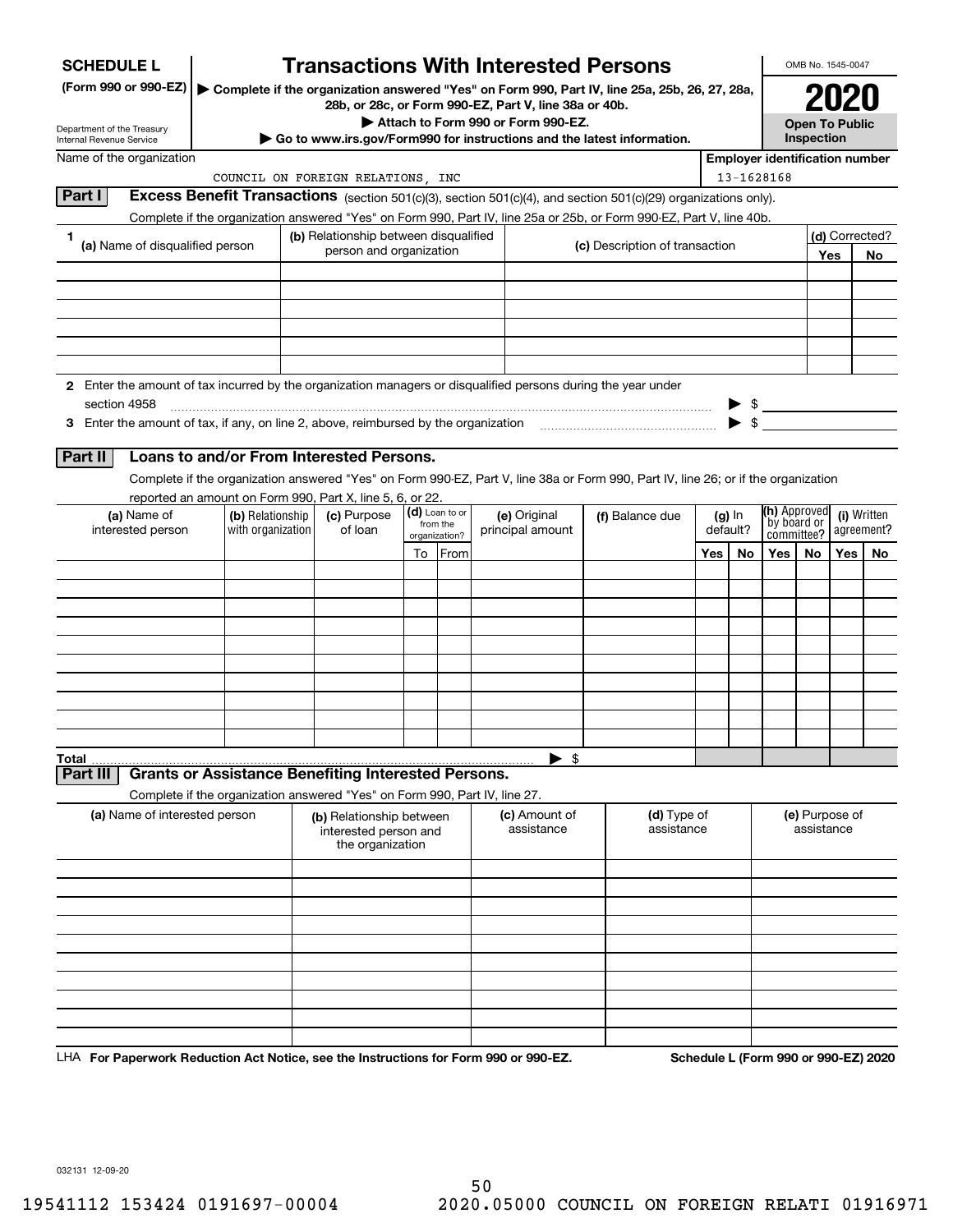| (a) Name of interested person                                       |                                                                                             | Complete if the organization answered "Yes" on Form 990, Part IV, line 28a, 28b, or 28c. |                                   |                                               |             |
|---------------------------------------------------------------------|---------------------------------------------------------------------------------------------|------------------------------------------------------------------------------------------|-----------------------------------|-----------------------------------------------|-------------|
|                                                                     | (b) Relationship between interested<br>person and the organization                          | (c) Amount of<br>transaction                                                             | (d) Description of<br>transaction | (e) Sharing of<br>organization's<br>revenues? |             |
|                                                                     |                                                                                             |                                                                                          |                                   | Yes                                           | <u>No</u>   |
| <b>JANINE HILL</b>                                                  | FAMILY OF FORM. TR.                                                                         |                                                                                          | 199, 102. EMPLOYMENT              |                                               | $\mathbf X$ |
|                                                                     |                                                                                             |                                                                                          |                                   |                                               |             |
|                                                                     |                                                                                             |                                                                                          |                                   |                                               |             |
|                                                                     |                                                                                             |                                                                                          |                                   |                                               |             |
|                                                                     |                                                                                             |                                                                                          |                                   |                                               |             |
|                                                                     |                                                                                             |                                                                                          |                                   |                                               |             |
|                                                                     |                                                                                             |                                                                                          |                                   |                                               |             |
|                                                                     |                                                                                             |                                                                                          |                                   |                                               |             |
|                                                                     |                                                                                             |                                                                                          |                                   |                                               |             |
| Part V<br><b>Supplemental Information.</b>                          |                                                                                             |                                                                                          |                                   |                                               |             |
|                                                                     | Provide additional information for responses to questions on Schedule L (see instructions). |                                                                                          |                                   |                                               |             |
|                                                                     |                                                                                             |                                                                                          |                                   |                                               |             |
| FORM 990, PART VII                                                  |                                                                                             |                                                                                          |                                   |                                               |             |
|                                                                     |                                                                                             |                                                                                          |                                   |                                               |             |
| JANINE HILL IS AN EMPLOYEE OF THE COUNCIL ON FOREIGN RELATIONS AND  |                                                                                             |                                                                                          |                                   |                                               |             |
|                                                                     |                                                                                             |                                                                                          |                                   |                                               |             |
| RECEIVED W-2 COMPENSATION OF \$199,102. MS. HILL IS THE SPOUSE OF A |                                                                                             |                                                                                          |                                   |                                               |             |
|                                                                     |                                                                                             |                                                                                          |                                   |                                               |             |
| FORMER COUNCIL BOARD MEMBER.                                        |                                                                                             |                                                                                          |                                   |                                               |             |
|                                                                     |                                                                                             |                                                                                          |                                   |                                               |             |
|                                                                     |                                                                                             |                                                                                          |                                   |                                               |             |
|                                                                     |                                                                                             |                                                                                          |                                   |                                               |             |
|                                                                     |                                                                                             |                                                                                          |                                   |                                               |             |
|                                                                     |                                                                                             |                                                                                          |                                   |                                               |             |
|                                                                     |                                                                                             |                                                                                          |                                   |                                               |             |
|                                                                     |                                                                                             |                                                                                          |                                   |                                               |             |
|                                                                     |                                                                                             |                                                                                          |                                   |                                               |             |
|                                                                     |                                                                                             |                                                                                          |                                   |                                               |             |
|                                                                     |                                                                                             |                                                                                          |                                   |                                               |             |
|                                                                     |                                                                                             |                                                                                          |                                   |                                               |             |
|                                                                     |                                                                                             |                                                                                          |                                   |                                               |             |
|                                                                     |                                                                                             |                                                                                          |                                   |                                               |             |
|                                                                     |                                                                                             |                                                                                          |                                   |                                               |             |
|                                                                     |                                                                                             |                                                                                          |                                   |                                               |             |
|                                                                     |                                                                                             |                                                                                          |                                   |                                               |             |
|                                                                     |                                                                                             |                                                                                          |                                   |                                               |             |
|                                                                     |                                                                                             |                                                                                          |                                   |                                               |             |
|                                                                     |                                                                                             |                                                                                          |                                   |                                               |             |
|                                                                     |                                                                                             |                                                                                          |                                   |                                               |             |
|                                                                     |                                                                                             |                                                                                          |                                   |                                               |             |
|                                                                     |                                                                                             |                                                                                          |                                   |                                               |             |
|                                                                     |                                                                                             |                                                                                          |                                   |                                               |             |
|                                                                     |                                                                                             |                                                                                          |                                   |                                               |             |
|                                                                     |                                                                                             |                                                                                          |                                   |                                               |             |
|                                                                     |                                                                                             |                                                                                          |                                   |                                               |             |
|                                                                     |                                                                                             |                                                                                          |                                   |                                               |             |
|                                                                     |                                                                                             |                                                                                          |                                   |                                               |             |
|                                                                     |                                                                                             |                                                                                          |                                   |                                               |             |
|                                                                     |                                                                                             |                                                                                          |                                   |                                               |             |
|                                                                     |                                                                                             |                                                                                          |                                   |                                               |             |
|                                                                     |                                                                                             |                                                                                          |                                   |                                               |             |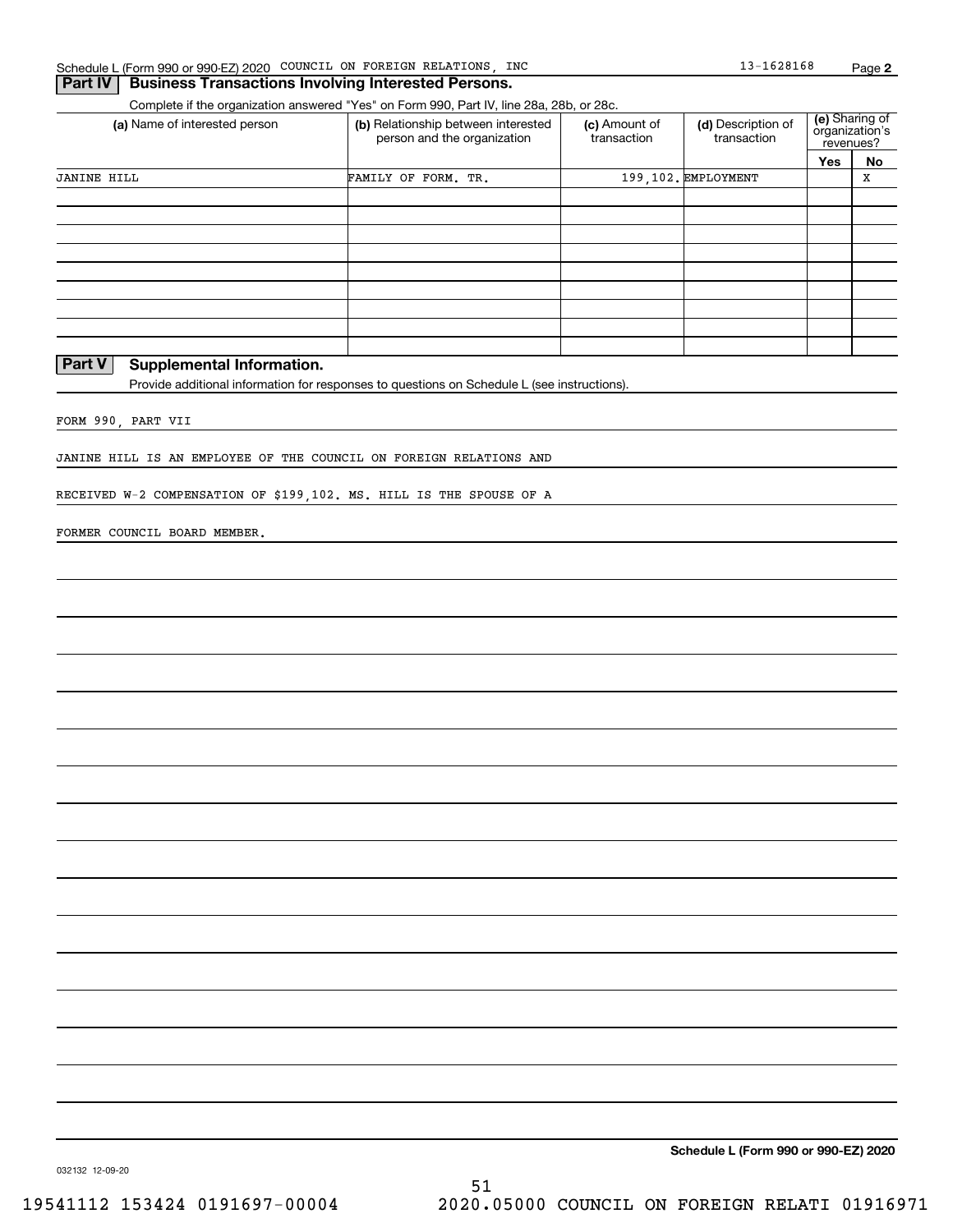### **SCHEDULE M (Form 990)**

# **Noncash Contributions**

OMB No. 1545-0047

| Department of the Treasury |
|----------------------------|
| Internal Revenue Service   |

**Complete if the organizations answered "Yes" on Form 990, Part IV, lines 29 or 30.** <sup>J</sup>**2020 Attach to Form 990.** J

**Open to Public Inspection**

|  | Name of the organization |
|--|--------------------------|
|  |                          |

 **Go to www.irs.gov/Form990 for instructions and the latest information.** J

| of the organization |  |                                  |  |
|---------------------|--|----------------------------------|--|
|                     |  | COUNCIL ON FOREIGN RELATIONS INC |  |

**Employer identification number**  $\overline{8}$ 

|  | 13-162816 |
|--|-----------|

| Part I   | <b>Types of Property</b>                                                                                                       |                 |                  |                                                 |                              |            |     |    |
|----------|--------------------------------------------------------------------------------------------------------------------------------|-----------------|------------------|-------------------------------------------------|------------------------------|------------|-----|----|
|          |                                                                                                                                | (a)<br>Check if | (b)<br>Number of | (c)<br>Noncash contribution                     | (d)<br>Method of determining |            |     |    |
|          |                                                                                                                                | applicable      | contributions or | amounts reported on                             | noncash contribution amounts |            |     |    |
|          |                                                                                                                                |                 |                  | items contributed  Form 990, Part VIII, line 1g |                              |            |     |    |
| 1        |                                                                                                                                |                 |                  |                                                 |                              |            |     |    |
| 2        |                                                                                                                                |                 |                  |                                                 |                              |            |     |    |
| з        | Art - Fractional interests                                                                                                     |                 |                  |                                                 |                              |            |     |    |
| 4        | Books and publications                                                                                                         |                 |                  |                                                 |                              |            |     |    |
| 5        | Clothing and household goods                                                                                                   |                 |                  |                                                 |                              |            |     |    |
| 6        |                                                                                                                                |                 |                  |                                                 |                              |            |     |    |
| 7        |                                                                                                                                |                 |                  |                                                 |                              |            |     |    |
| 8        |                                                                                                                                | x               | 31               |                                                 |                              |            |     |    |
| 9        | Securities - Publicly traded                                                                                                   |                 |                  |                                                 | 865,159. FAIR MARKET VALUE   |            |     |    |
| 10       | Securities - Closely held stock                                                                                                |                 |                  |                                                 |                              |            |     |    |
| 11       | Securities - Partnership, LLC, or                                                                                              |                 |                  |                                                 |                              |            |     |    |
|          | trust interests                                                                                                                |                 |                  |                                                 |                              |            |     |    |
| 12       |                                                                                                                                |                 |                  |                                                 |                              |            |     |    |
| 13       | Qualified conservation contribution -                                                                                          |                 |                  |                                                 |                              |            |     |    |
|          | Historic structures<br>Qualified conservation contribution - Other                                                             |                 |                  |                                                 |                              |            |     |    |
| 14       | Real estate - Residential                                                                                                      |                 |                  |                                                 |                              |            |     |    |
| 15       |                                                                                                                                |                 |                  |                                                 |                              |            |     |    |
| 16       | Real estate - Commercial                                                                                                       |                 |                  |                                                 |                              |            |     |    |
| 17<br>18 |                                                                                                                                |                 |                  |                                                 |                              |            |     |    |
|          |                                                                                                                                |                 |                  |                                                 |                              |            |     |    |
| 19<br>20 | Drugs and medical supplies                                                                                                     |                 |                  |                                                 |                              |            |     |    |
| 21       |                                                                                                                                |                 |                  |                                                 |                              |            |     |    |
| 22       |                                                                                                                                |                 |                  |                                                 |                              |            |     |    |
| 23       |                                                                                                                                |                 |                  |                                                 |                              |            |     |    |
| 24       |                                                                                                                                |                 |                  |                                                 |                              |            |     |    |
| 25       | Other $\blacktriangleright$                                                                                                    |                 |                  |                                                 |                              |            |     |    |
| 26       | $\overline{\phantom{a}}$ ( $\overline{\phantom{a}}$ )<br>Other                                                                 |                 |                  |                                                 |                              |            |     |    |
| 27       | $\overline{\phantom{a}}$ )<br>Other                                                                                            |                 |                  |                                                 |                              |            |     |    |
| 28       | Other                                                                                                                          |                 |                  |                                                 |                              |            |     |    |
| 29       | Number of Forms 8283 received by the organization during the tax year for contributions                                        |                 |                  |                                                 |                              |            |     |    |
|          | for which the organization completed Form 8283, Part V, Donee Acknowledgement                                                  |                 |                  | 29                                              |                              |            |     |    |
|          |                                                                                                                                |                 |                  |                                                 |                              |            | Yes | No |
|          | 30a During the year, did the organization receive by contribution any property reported in Part I, lines 1 through 28, that it |                 |                  |                                                 |                              |            |     |    |
|          | must hold for at least three years from the date of the initial contribution, and which isn't required to be used for          |                 |                  |                                                 |                              |            |     |    |
|          | exempt purposes for the entire holding period?                                                                                 |                 |                  |                                                 |                              | <b>30a</b> |     | Х  |
|          | <b>b</b> If "Yes," describe the arrangement in Part II.                                                                        |                 |                  |                                                 |                              |            |     |    |
| 31       | Does the organization have a gift acceptance policy that requires the review of any nonstandard contributions?                 |                 |                  |                                                 |                              | 31         |     | Χ  |
|          | 32a Does the organization hire or use third parties or related organizations to solicit, process, or sell noncash              |                 |                  |                                                 |                              |            |     |    |
|          | contributions?                                                                                                                 |                 |                  |                                                 |                              | 32a        | x   |    |
|          | <b>b</b> If "Yes," describe in Part II.                                                                                        |                 |                  |                                                 |                              |            |     |    |

**33**If the organization didn't report an amount in column (c) for a type of property for which column (a) is checked, describe in Part II.

**For Paperwork Reduction Act Notice, see the Instructions for Form 990. Schedule M (Form 990) 2020** LHA

032141 11-23-20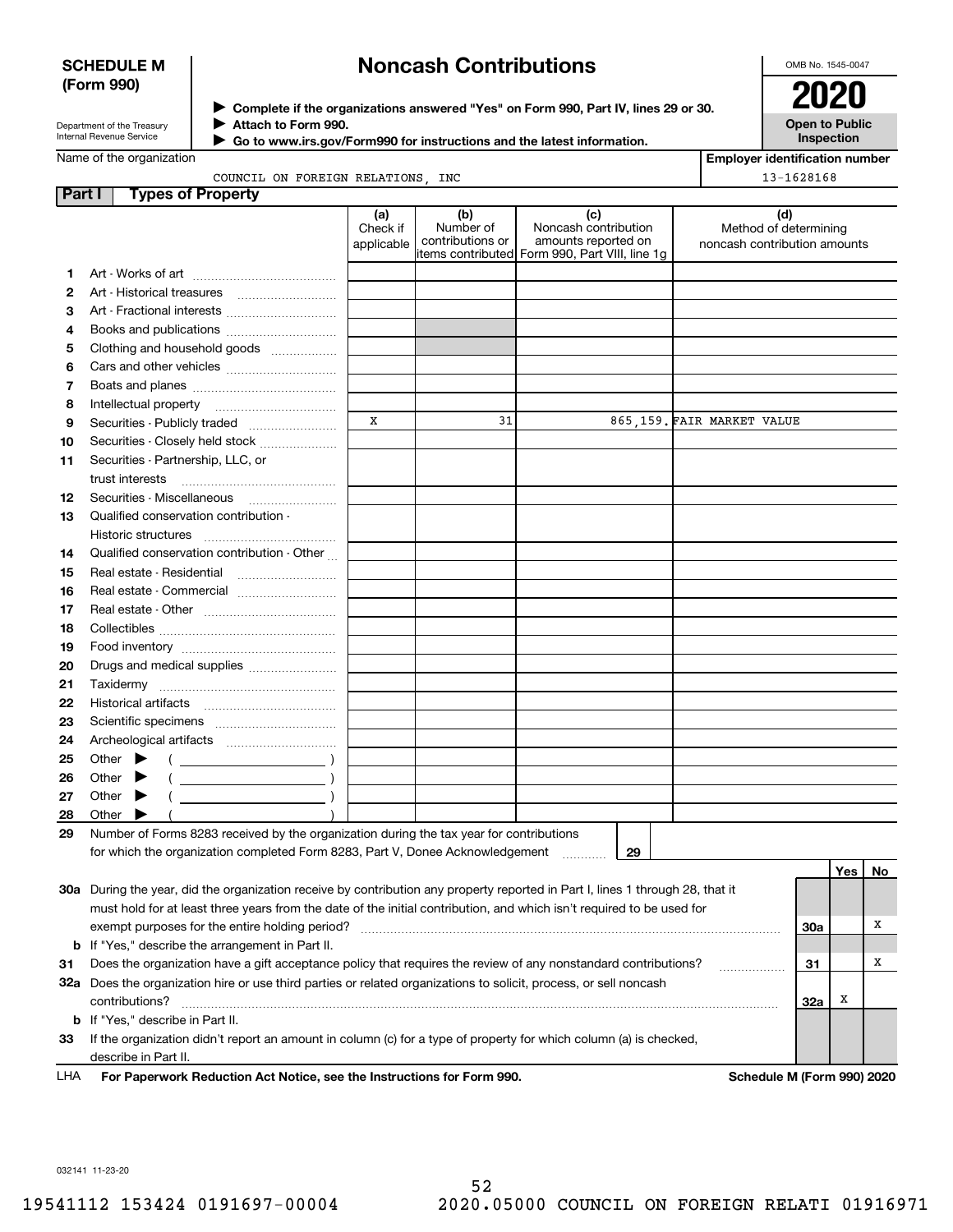| TO THE EXTENT THAT THE COUNCIL ON FOREIGN RELATIONS RECEIVES ANY     |
|----------------------------------------------------------------------|
| NON-CASH DONATIONS (USUALLY IN THE FORM OF SECURITIES, BONDS, ETC.), |
| THE ORGANIZATION EMPLOYS ITS INVESTMENT ADVISOR TO LIQUIDATE THE     |
| INVESTMENTS.                                                         |
|                                                                      |
| COLUMN B, NUMBER OF CONTRIBUTIONS OR ITEMS RECEIVED                  |
| THE COUNCIL ON FOREIGN RELATIONS IS REPORTING THE AMOUNT OF          |
| CONTRIBUTIONS RECEIVED.                                              |
|                                                                      |
|                                                                      |
|                                                                      |
|                                                                      |
|                                                                      |
|                                                                      |
|                                                                      |
|                                                                      |
|                                                                      |
|                                                                      |
|                                                                      |
|                                                                      |
|                                                                      |
|                                                                      |
|                                                                      |
|                                                                      |
|                                                                      |
|                                                                      |
|                                                                      |
|                                                                      |
|                                                                      |
| Schedule M (Form 990) 2020<br>032142 11-23-20                        |

Part II | Supplemental Information. Provide the information required by Part I, lines 30b, 32b, and 33, and whether the organization is reporting in Part I, column (b), the number of contributions, the number of items received, or a combination of both. Also complete this part for any additional information.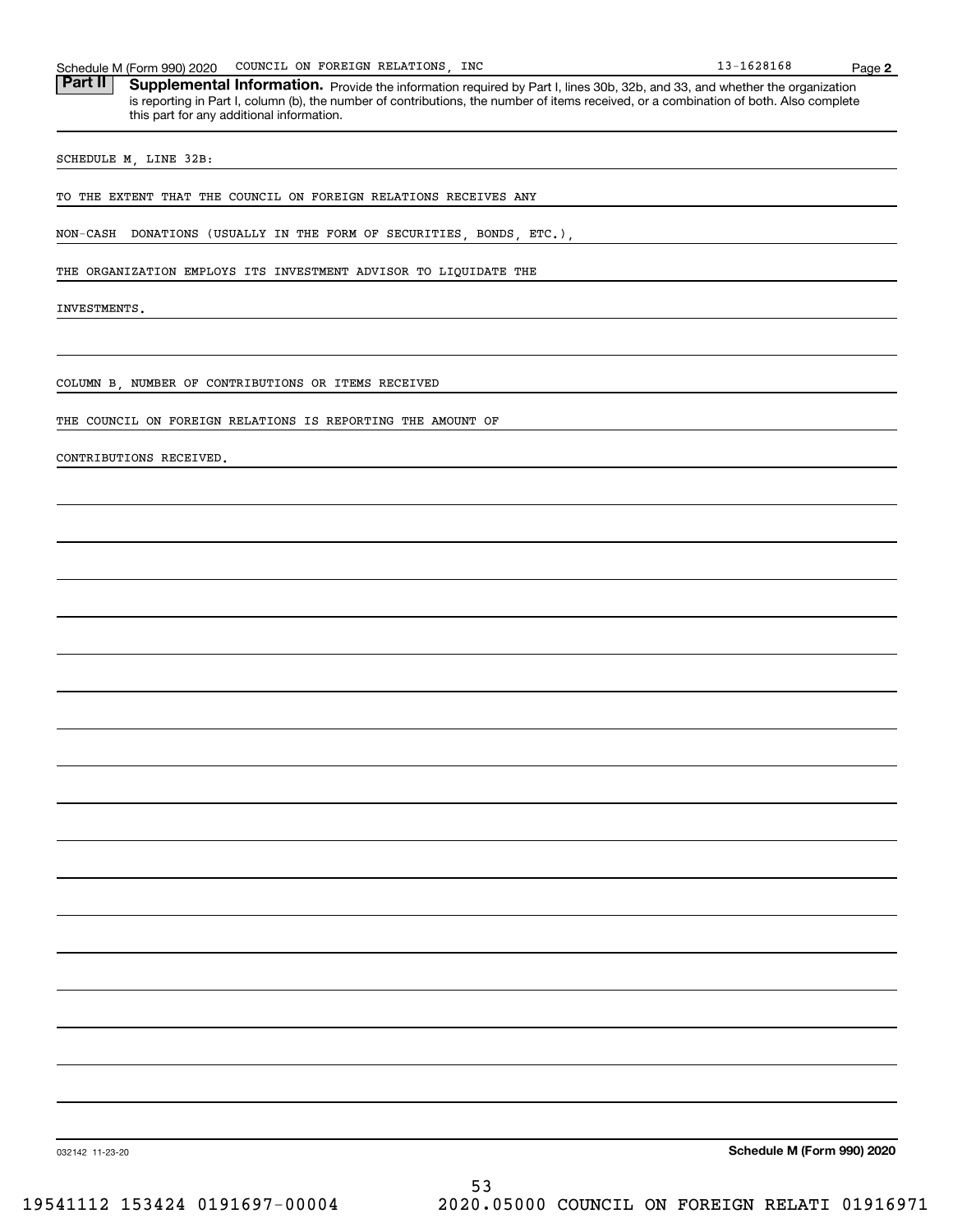| <b>SCHEDULE O</b><br>(Form 990 or 990-EZ)                              | Supplemental Information to Form 990 or 990-EZ<br>Complete to provide information for responses to specific questions on<br>Form 990 or 990-EZ or to provide any additional information. |  | OMB No. 1545-0047                          |  |  |  |
|------------------------------------------------------------------------|------------------------------------------------------------------------------------------------------------------------------------------------------------------------------------------|--|--------------------------------------------|--|--|--|
| Department of the Treasury<br>Internal Revenue Service                 | Attach to Form 990 or 990-EZ.<br>Go to www.irs.gov/Form990 for the latest information.                                                                                                   |  | <b>Open to Public</b><br><b>Inspection</b> |  |  |  |
| Name of the organization                                               |                                                                                                                                                                                          |  | <b>Employer identification number</b>      |  |  |  |
|                                                                        | COUNCIL ON FOREIGN RELATIONS, INC                                                                                                                                                        |  | 13-1628168                                 |  |  |  |
|                                                                        | IMPACT OF COVID-19 PANDEMIC ON THE ORGANIZATION                                                                                                                                          |  |                                            |  |  |  |
|                                                                        | THE COVID-19 PANDEMIC, THE EFFECTS OF WHICH FIRST BECAME KNOWN IN                                                                                                                        |  |                                            |  |  |  |
|                                                                        | JANUARY 2020, IS HAVING A BROAD AND PROFOUND IMPACT ON COMMERCE AND                                                                                                                      |  |                                            |  |  |  |
|                                                                        | FINANCIAL MARKETS AROUND THE WORLD. DESPITE THE OPERATING CHALLENGES                                                                                                                     |  |                                            |  |  |  |
|                                                                        | THE PANDEMIC HAS PRESENTED, CFR REMAINS FOCUSED ON DELIVERING ON ITS                                                                                                                     |  |                                            |  |  |  |
|                                                                        | CORE MISSION. IN EARLY MARCH 2020, THE PANDEMIC CAUSED CFR TO CLOSE                                                                                                                      |  |                                            |  |  |  |
|                                                                        | BOTH ITS OFFICES, IN NEW YORK CITY AND DC, AND SHIFT ITS OPERATIONS AND                                                                                                                  |  |                                            |  |  |  |
|                                                                        | EVENTS TO A REMOTE STATUS, WHICH HAS REMAINED IN EFFECT. WHILE CFR'S                                                                                                                     |  |                                            |  |  |  |
|                                                                        | DONOR- AND MEMBER-BASED REVENUES HAVE NOT BEEN MATERIALLY IMPACTED ITS                                                                                                                   |  |                                            |  |  |  |
|                                                                        | OUTSIDE-EVENTS RENTAL AND FOREIGN AFFAIRS NEWSSTAND REVENUES HAVE                                                                                                                        |  |                                            |  |  |  |
|                                                                        | EXPERIENCED SIGNIFICANT DECLINES. FORTUNATELY, THESE ARE CFR'S ONLY                                                                                                                      |  |                                            |  |  |  |
|                                                                        | LOCATION-RELIANT REVENUE STREAMS, REPRESENTING APPROXIMATELY 2% OF                                                                                                                       |  |                                            |  |  |  |
|                                                                        | TOTAL REVENUES. THE SHIFT TO A REMOTE-WORK AND MEETING ENVIRONMENT ALSO                                                                                                                  |  |                                            |  |  |  |
|                                                                        | LOWERED SOME OPERATING EXPENSES AS BUSINESS TRAVEL HAS BEEN SUSPENDED,                                                                                                                   |  |                                            |  |  |  |
|                                                                        | FACILITIES OPERATING COSTS REDUCED DUE TO PHYSICAL OFFICE CLOSURES AND                                                                                                                   |  |                                            |  |  |  |
|                                                                        | MEETING EXPENSES LESSENED WITH THE SHIFT TO VIRTUAL EVENTS. CFR                                                                                                                          |  |                                            |  |  |  |
|                                                                        | CONTINUES TO CLOSELY MONITOR THE ONGOING IMPACTS OF THE PANDEMIC AND IS                                                                                                                  |  |                                            |  |  |  |
|                                                                        | FOCUSED ON ENSURING A CAREFUL BALANCE BETWEEN DELIVERING ON ITS MISSION                                                                                                                  |  |                                            |  |  |  |
|                                                                        | AND MAINTAINING A STRONG FINANCIAL POSITION.                                                                                                                                             |  |                                            |  |  |  |
|                                                                        |                                                                                                                                                                                          |  |                                            |  |  |  |
|                                                                        | FORM 990, PART III, LINE 1, ORGANIZATION'S MISSION (CONTINUED)                                                                                                                           |  |                                            |  |  |  |
|                                                                        | CFR IS AN INDEPENDENT, NON-PARTISAN MEMBERSHIP ORGANIZATION, THINK                                                                                                                       |  |                                            |  |  |  |
|                                                                        | TANK, & PUBLISHER DEDICATED TO UNDER-STANDING THE FOREIGN POLICY                                                                                                                         |  |                                            |  |  |  |
|                                                                        | CHOICES FACING THE U.S. & OTHER COUNTRIES. STUDENTS, CIVIC AND                                                                                                                           |  |                                            |  |  |  |
| RELIGIOUS LEADERS, AND OTHER INTERESTED CITIZENS IN ORDER TO HELP THEM |                                                                                                                                                                                          |  |                                            |  |  |  |

BETTER UNDERSTAND THE WORLD AND THE FOREIGN POLICY CHOICES FACING THE

032211 11-20-20 LHA For Paperwork Reduction Act Notice, see the Instructions for Form 990 or 990-EZ. Schedule O (Form 990 or 990-EZ) 2020 54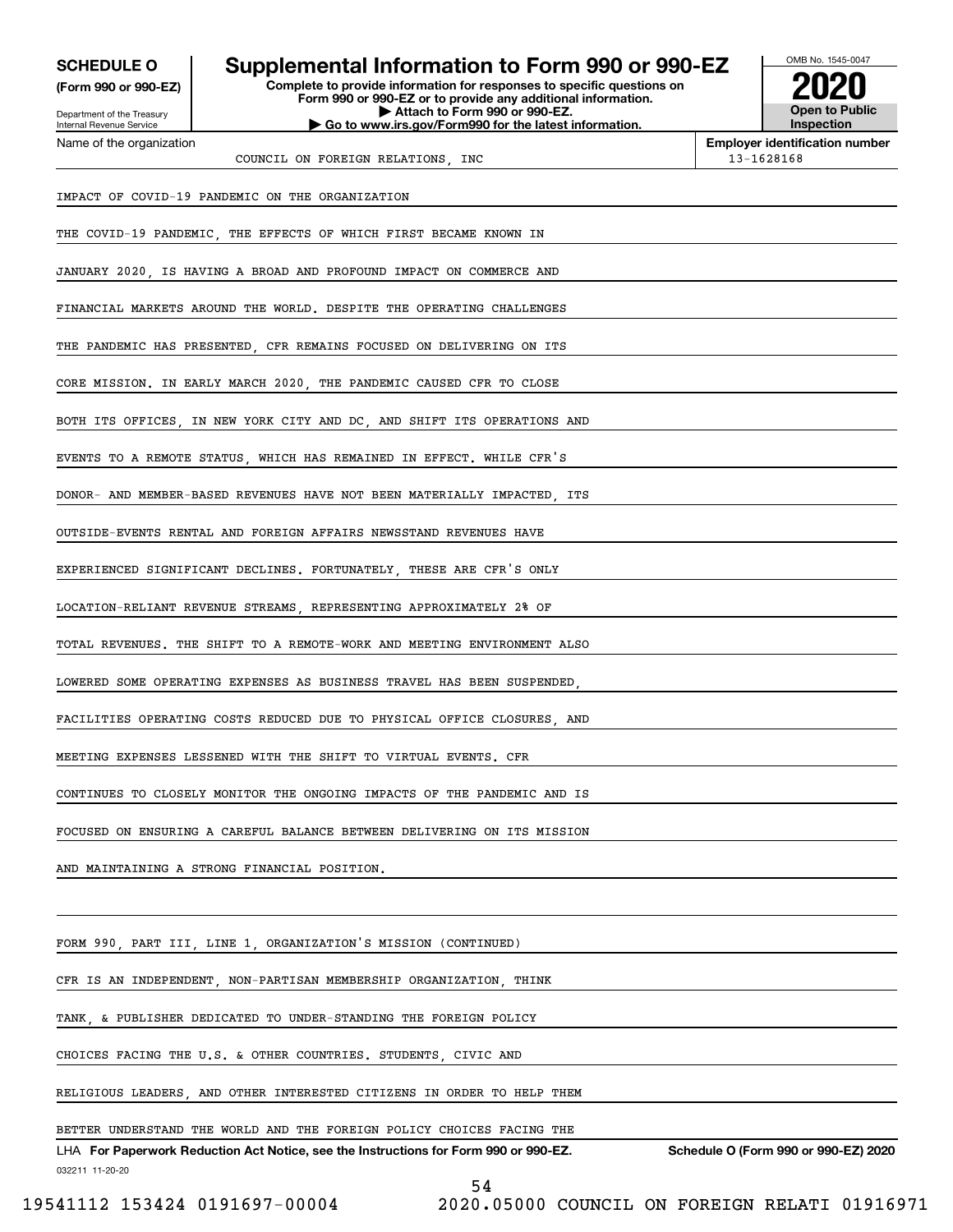COUNCIL ON FOREIGN RELATIONS, INC 13-1628168

UNITED STATES AND OTHER COUNTRIES.

FOUNDED IN 1921, CFR TAKES NO INSTITUTIONAL POSITIONS ON MATTERS OF

POLICY. CFR CARRIES OUT ITS MISSION BY MAINTAINING A DIVERSE

MEMBERSHIP, INCLUDING SPECIAL PROGRAMS TO PROMOTE INTEREST AND DEVELOP

EXPERTISE IN THE NEXT GENERATION OF FOREIGN POLICY LEADERS. CONVENING

MEETINGS AT ITS HEADQUARTERS IN NEW YORK AND IN WASHINGTON, D.C., AND

OTHER CITIES WHERE SENIOR GOVERNMENT OFFICIALS, MEMBERS OF CONGRESS,

GLOBAL LEADERS, AND PROMINENT THINKERS COME TOGETHER WITH CFR MEMBERS

TO DISCUSS AND DEBATE MAJOR INTERNATIONAL ISSUES. SUPPORTING A STUDIES

PROGRAM THAT FOSTERS INDEPENDENT RESEARCH, ENABLING CFR SCHOLARS TO

PRODUCE ARTICLES, REPORTS, AND BOOKS AND HOLD ROUNDTABLES THAT ANALYZE

FOREIGN POLICY ISSUES AND MAKE CONCRETE POLICY RECOMMENDATIONS.

PUBLISHING FOREIGN AFFAIRS, THE PREEMINENT JOURNAL ON INTERNATIONAL

AFFAIRS AND U.S. FOREIGN POLICY. SPONSORING INDEPENDENT TASK FORCES

THAT PRODUCE REPORTS WITH BOTH FINDINGS AND POLICY PRESCRIPTIONS ON THE

MOST IMPORTANT FOREIGN POLICY TOPICS. PROVIDING UP TO DATE INFORMATION

AND ANALYSIS ABOUT WORLD EVENTS AND U.S. FOREIGN POLICY ON ITS

WEBSITES, CFR.ORG AND FOREIGNAFFAIRS.COM.

FORM 990, PART III, LINE 4B, PROGRAM SERVICE ACCOMPLISHMENTS:

WHAT IS DEMANDED OF THEM IS THAT THEY SHALL BE COMPETENT AND WELL

INFORMED, REPRESENTING HONEST OPINIONS SERIOUSLY HELD AND CONVINCINGLY

EXPRESSED.

FORM 990, PART III, LINE 4D, OTHER PROGRAM SERVICES:

ALL OTHER PROGRAMMATIC ACTIVITIES WEBSITE

CFR'S WEBSITE, CFR.ORG, IS ONE OF THE ORGANIZATION'S PRIMARY

032212 11-20-20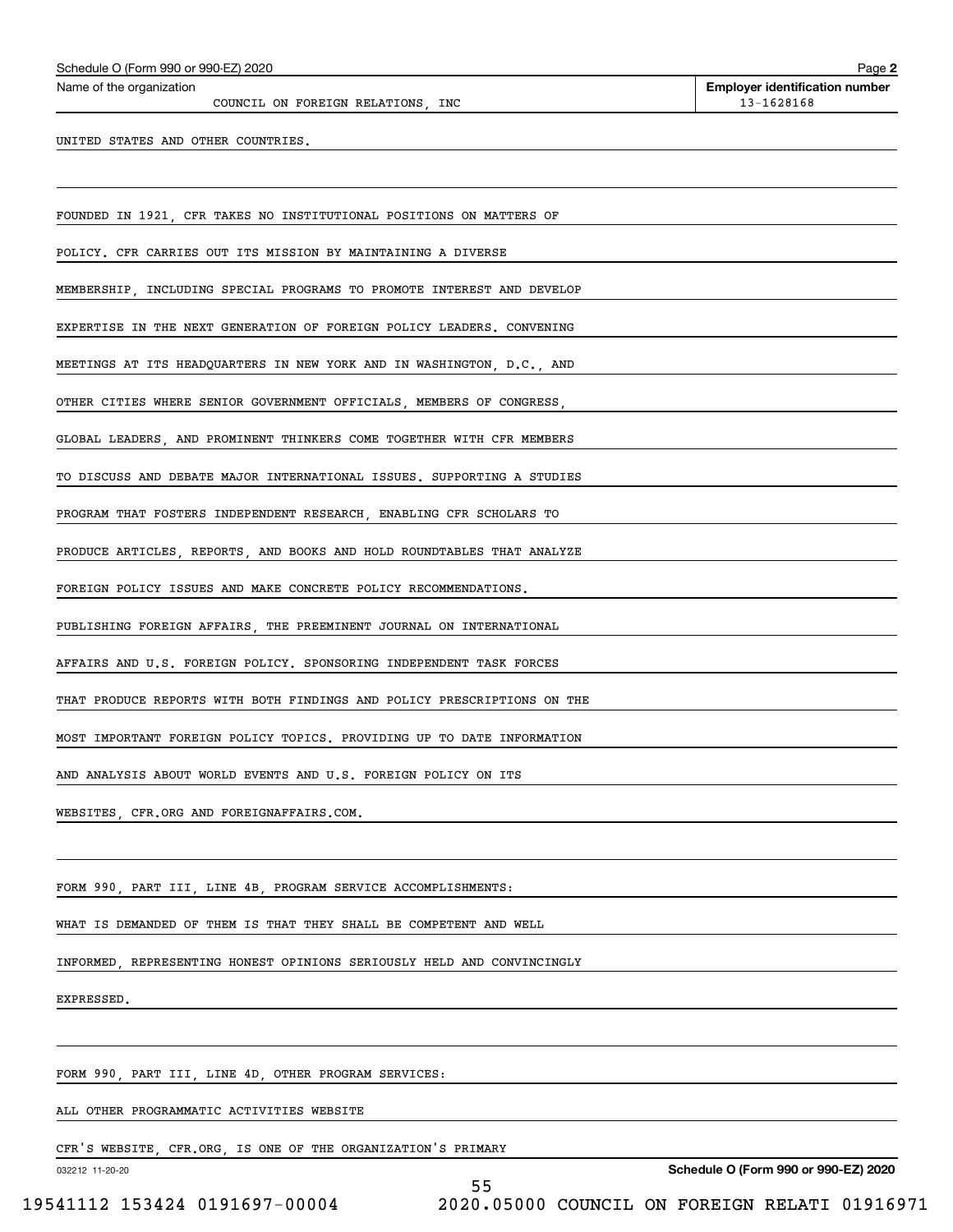| Schedule O (Form 990 or 990-EZ) 2020<br>Name of the organization        | Page 2<br><b>Employer identification number</b> |
|-------------------------------------------------------------------------|-------------------------------------------------|
| COUNCIL ON FOREIGN RELATIONS, INC                                       | 13-1628168                                      |
| COMMUNICATIONS CHANNELS TO ITS VARIOUS AUDIENCES. THE SITE PUBLISHES A  |                                                 |
| RICH VARIETY OF TYPES OF CONTENT, INCLUDING THE DAILY NEWS ANALYSIS,    |                                                 |
| BACKGROUNDERS, INTERVIEWS, PODCASTS, OPINION PIECES, FULL TEXT OF       |                                                 |
| PUBLICATIONS FROM THE THINK TANK, RESOURCES IN SUPPORT OF THE VARIOUS   |                                                 |
| OUTREACH INITIATIVES, VIDEOS AND TRANSCRIPTS OF ON-THE-RECORD MEETINGS  |                                                 |
| AND SEMINARS AND MORE. THE SITE ALSO PROVIDES A COMPREHENSIVE ACCOUNT   |                                                 |
| OF THE HISTORY AND ACTIVITIES OF CFR IN NEW YORK AND AT ITS WASHINGTON  |                                                 |
| D.C. OFFICE.                                                            |                                                 |
|                                                                         |                                                 |
| FOREIGNAFFAIRS. COM IS THE WEBSITE OF CFR'S FLAGSHIP MAGAZINE, AND      |                                                 |
| OFFERS ACCESS TO A DEEP ARCHIVE OF ARTICLES AND RELATED RESOURCES       |                                                 |
| MONTHLY. THE STEPHEN M. KELLEN TERM MEMBER PROGRAM ENCOURAGES PROMISING |                                                 |
| YOUNG LEADERS IN GOVERNMENT, MEDIA, NONGOVERNMENTAL ORGANIZATIONS, LAW, |                                                 |
| BUSINESS, FINANCE, AND ACADEMIA TO ENGAGE IN A SUSTAINED CONVERSATION   |                                                 |
| ON INTERNATIONAL AFFAIRS AND U.S. FOREIGN POLICY. THE PROGRAM ALLOWS    |                                                 |
| THESE YOUNGER MEMBERS TO INTERACT WITH SEASONED FOREIGN-POLICY EXPERTS  |                                                 |
| AND PARTICIPATE IN A WIDE VARIETY OF EVENTS DESIGNED ESPECIALLY FOR     |                                                 |
| THEM. EACH YEAR A NEW CLASS OF TERM MEMBERS, BETWEEN THE AGES OF 30 AND |                                                 |
| 36, IS ELECTED TO A FIVE-YEAR MEMBERSHIP TERM.                          |                                                 |
|                                                                         |                                                 |
| THE COUNCIL ON FOREIGN RELATIONS LAUNCHED THE INDEPENDENT TASK FORCE    |                                                 |
| PROGRAM IN 1995 WITH A TASK FORCE ON NUCLEAR NONPROLIFERATION, CHAIRED  |                                                 |
| BY STEPHEN J. HADLEY, WHO MOST RECENTLY SERVED AS THE NATIONAL SECURITY |                                                 |
| ADVISER IN THE GEORGE W. BUSH ADMINISTRATION. MORE THAN SEVENTY REPORTS |                                                 |
| LATER, TASK FORCES HAVE BECOME A TRADEMARK OF THE COUNCIL. THE COUNCIL  |                                                 |
| SPONSORS AN INDEPENDENT TASK FORCE WHEN AN ISSUE OF CURRENT AND         |                                                 |
| CRITICAL IMPORTANCE TO U.S. FOREIGN POLICY ARISES, AND IT SEEMS THAT A  |                                                 |
| GROUP DIVERSE IN BACKGROUNDS AND PERSPECTIVES MAY NONETHELESS BE ABLE   |                                                 |
| 032212 11-20-20<br>56                                                   | Schedule O (Form 990 or 990-EZ) 2020            |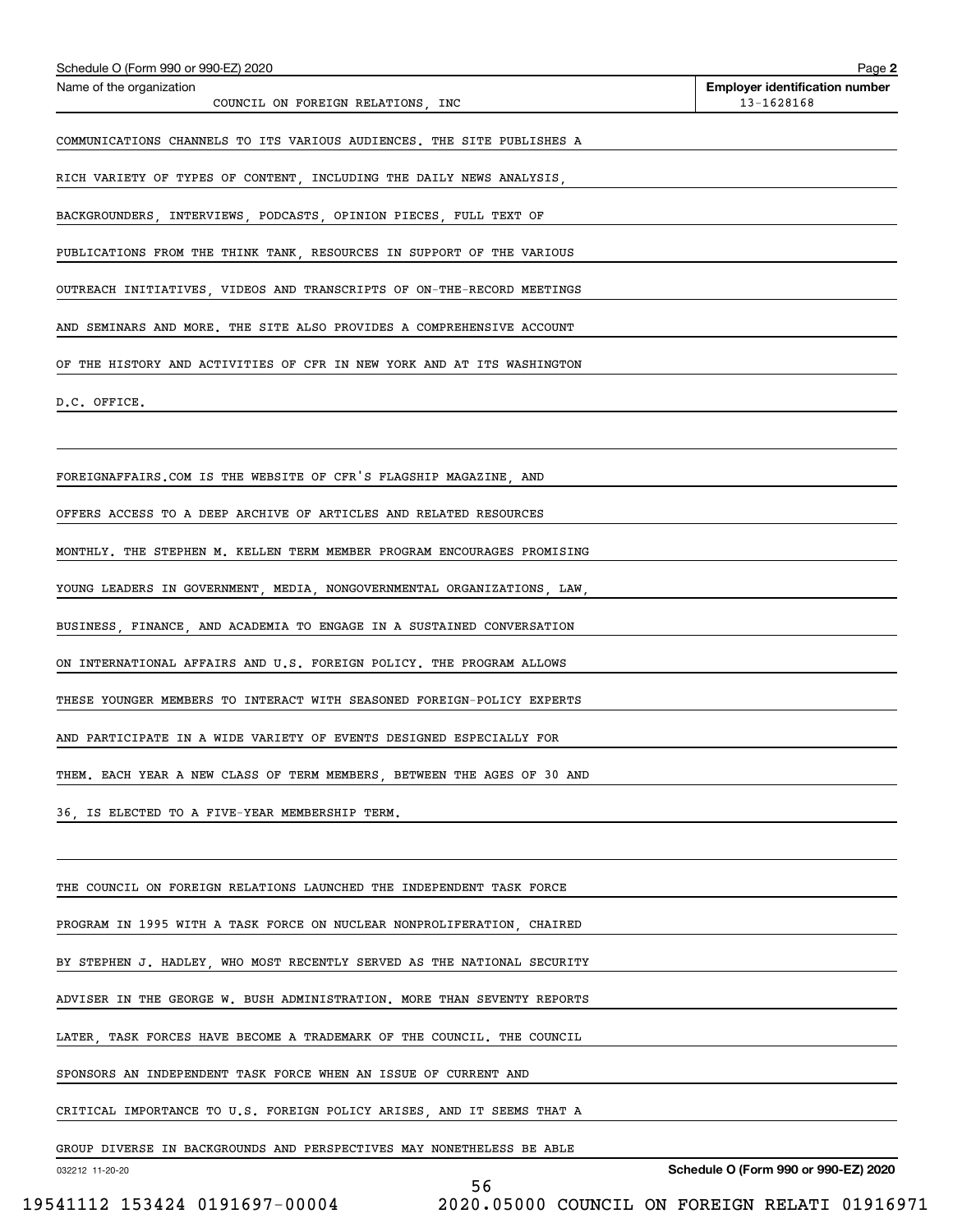COUNCIL ON FOREIGN RELATIONS, INC 13-1628168

TO REACH A MEANINGFUL CONSENSUS ON A POLICY THROUGH PRIVATE AND

NONPARTISAN DELIBERATIONS.

CFR EDUCATION PROGRAM PROVIDES A FORUM FOR THE EDUCATIONAL COMMUNITY TO

INTERACT WITH CFR EXPERTS AND JOIN THE DEBATE ON FOREIGN POLICY.

ACTIVITIES INCLUDE THE ACADEMIC WEBINAR SERIES FOR STUDENTS; HIGHER

EDUCATION WEBINAR SERIES; COLLEGE AND UNIVERSITY EDUCATORS WORKSHOPS;

BRIEFINGS FOR STUDENTS; EXHIBITIONS AND EVENTS AT CONFERENCES ACROSS

THE COUNTRY; LIVESTREAMING OF CFR MEETINGS; AND SHARING THE VAST ARRAY

OF CFR RESOURCES AND PRODUCTS FOR TEACHING AND LEARNING ABOUT

INTERNATIONAL RELATIONS AND THE ROLE OF THE UNITED STATES IN THE WORLD.

IN REGARDS TO OUTREACH INITIATIVES, THE COUNCIL IS COMMITTED TO

REACHING OUT TO DIFFERENT CONSTITUENCIES SO THAT THEY BETTER UNDERSTAND

THE WORLD AND THE FOREIGN POLICY CHOICES FACING THE UNITED STATES AND

OTHER GOVERNMENTS. CFR IS DEVOTING MORE TIME AND ENERGY TO CONNECTING

WITH AND SERVING AS A RESOURCE FOR GROUPS OF INTERESTED CITIZENS WHOSE

VOICES ARE INCREASINGLY IMPORTANT TO THE NATIONAL FOREIGN POLICY

DEBATE. THESE CONSTITUENCIES INCLUDE EDUCATORS AND STUDENTS; RELIGIOUS

AND CONGREGATIONAL LEADERS; AND STATE AND LOCAL OFFICIALS. CFR'S

ADDITIONAL PROGRAMS ARE EDUCATION, A NATIONAL PROGRAM AND A GLOBAL

BOARD OF ADVISORS. FOR MORE INFORMATION, PLEASE VISIT THE

ORGANIZATION'S WEBSITE, WWW.CFR.ORG.

TOTAL EXPENSES ASSOCIATED WITH OTHER PROGRAM SERVICE ACTIVITIES ARE AS

FOLLOWS:

CFR DIGITAL - \$5,524,100

EDUCATION - \$4,898,700

032212 11-20-20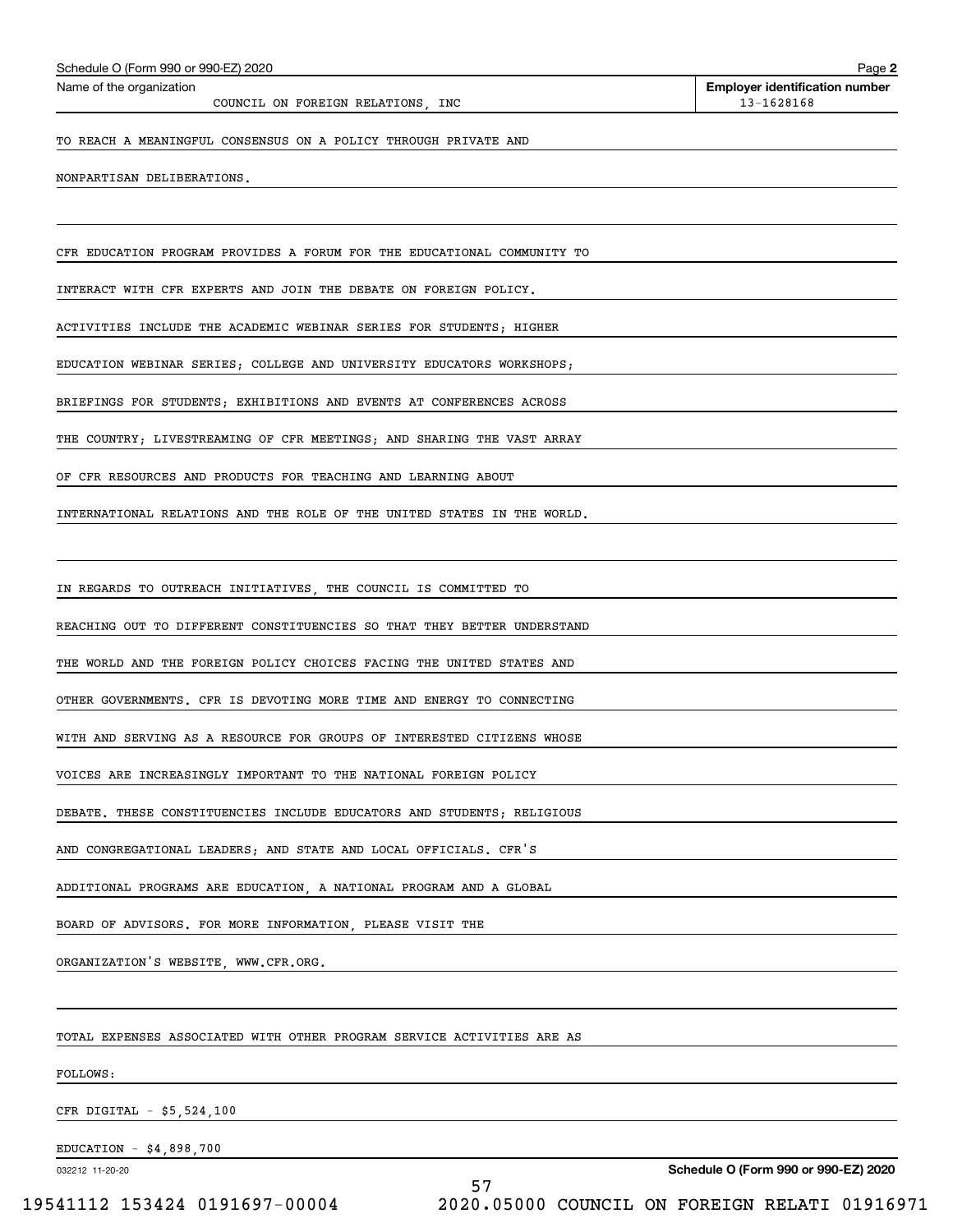| Schedule O (Form 990 or 990-EZ) 2020                                                                                               | Page 2                                              |
|------------------------------------------------------------------------------------------------------------------------------------|-----------------------------------------------------|
| Name of the organization<br>COUNCIL ON FOREIGN RELATIONS, INC                                                                      | <b>Employer identification number</b><br>13-1628168 |
| OUTREACH - \$1,471,000                                                                                                             |                                                     |
| NATIONAL PROGRAM - \$855,400                                                                                                       |                                                     |
| TASK FORCE - \$446,100                                                                                                             |                                                     |
| TERM MEMBER PROGRAM - \$351,700                                                                                                    |                                                     |
| GLOBAL BOARD OF ADVISORS - \$26,800<br><u> 1989 - Andrea Stadt Britain, amerikansk politik (* 1958)</u>                            |                                                     |
| EXPENSES \$ 13,573,800. INCLUDING GRANTS OF \$ 0. REVENUE \$ 0.                                                                    |                                                     |
|                                                                                                                                    |                                                     |
| FORM 990, PART VI, SECTION A, LINE 2:<br>the control of the control of the control of the control of the control of the control of |                                                     |
| BOARD OF DIRECTORS MEMBERS, STEVEN DENNING AND BLAIR EFFRON, HAVE A                                                                |                                                     |
| BUSINESS RELATIONSHIP.                                                                                                             |                                                     |
| PRESIDENT, RICHARD HAASS AND BOARD OF DIRECTOR MEMBER, BLAIR EFFRON HAVE A                                                         |                                                     |
| BUSINESS RELATIONSHIP.                                                                                                             |                                                     |
| PRESIDENT, RICHARD HAASS AND BOARD OF DIRECTOR MEMBER, STEVEN FREIDHEIM                                                            |                                                     |
| HAVE A BUSINESS RELATIONSHIP.                                                                                                      |                                                     |
| VICE CHAIRMAN, JAMI MISCIK AND BOARD OF DIRECTOR MEMBER, JAMES GORMAN HAVE                                                         |                                                     |
| A BUSINESS RELATIONSHIP.                                                                                                           |                                                     |
| CHAIRMAN, DAVID RUBENSTEIN AND BOARD OF DIRECTOR MEMBER, DAN YERGIN HAVE A                                                         |                                                     |
| BUSINESS RELATIONSHIP.                                                                                                             |                                                     |
|                                                                                                                                    |                                                     |
| FORM 990, PART VI, SECTION A, LINE 6:                                                                                              |                                                     |
| MEMBERS OR STOCKHOLDERS                                                                                                            |                                                     |
| THE COUNCIL ON FOREIGN RELATIONS IS FIRST AND FOREMOST A MEMBERSHIP                                                                |                                                     |
| ORGANIZATION. THE COUNCIL'S MEMBERSHIP REPRESENTS A GROUP UNMATCHED IN                                                             |                                                     |
| ACCOMPLISHMENT AND DIVERSITY IN THE FIELD OF INTERNATIONAL AFFAIRS. THE                                                            |                                                     |
| COUNCIL HAS 5,099 MEMBERS AND TERM MEMBERS, COMPRISED OF TOP GOVERNMENT                                                            |                                                     |
| OFFICIALS, RENOWNED SCHOLARS, BUSINESS EXECUTIVES, ACCLAIMED JOURNALISTS,                                                          |                                                     |
| PROMINENT LAWYERS, AND DISTINGUISHED NONPROFIT PROFESSIONALS.                                                                      |                                                     |

032212 11-20-20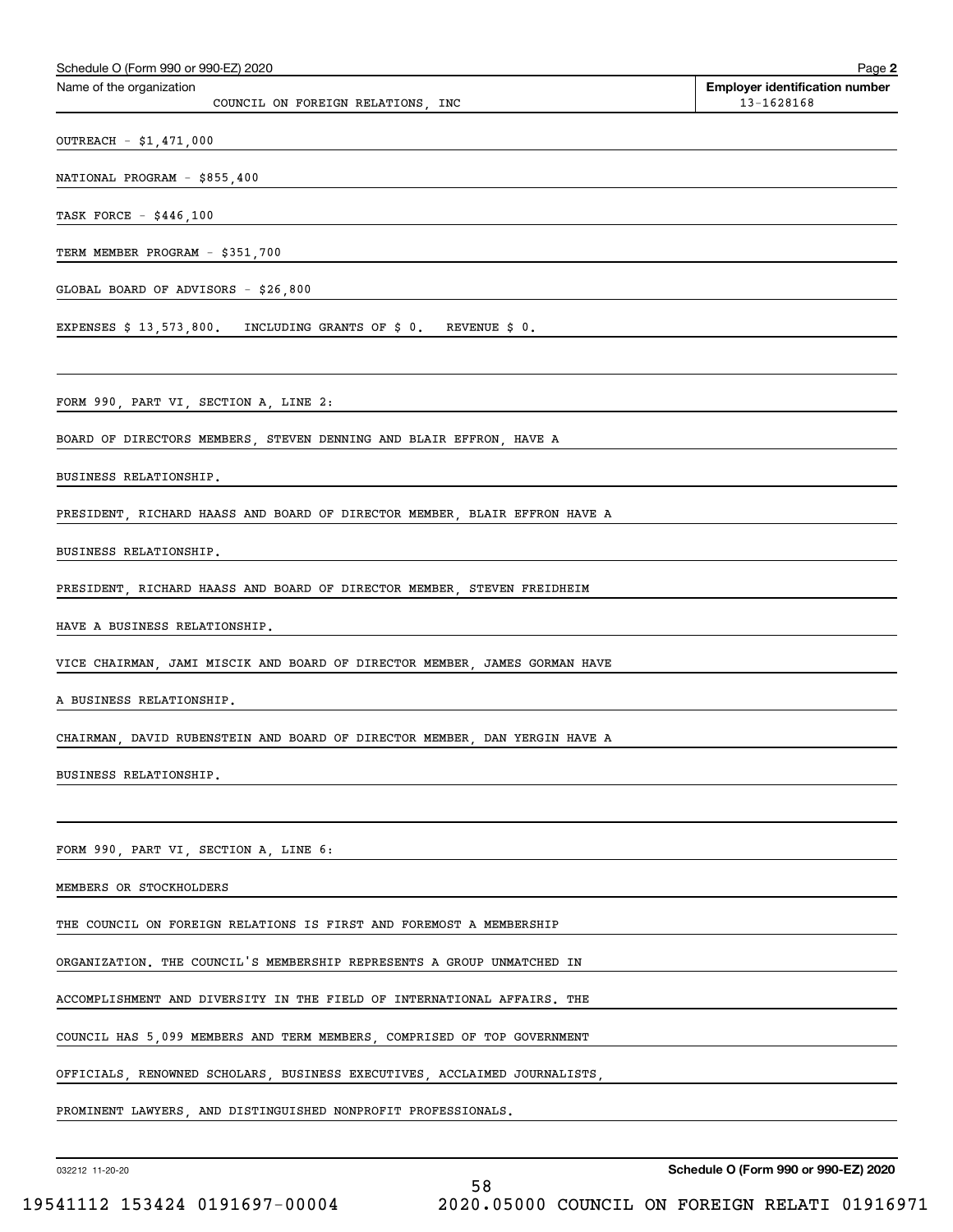| Schedule O (Form 990 or 990-EZ) 2020                                      | Page 2                                              |
|---------------------------------------------------------------------------|-----------------------------------------------------|
| Name of the organization<br>COUNCIL ON FOREIGN RELATIONS, INC             | <b>Employer identification number</b><br>13-1628168 |
|                                                                           |                                                     |
| THE COUNCIL ALSO HAS A CORPORATE MEMBERSHIP PROGRAM THAT PROVIDES A       |                                                     |
| UNIQUE FORUM FOR BUSINESS LEADERS TO INTERACT WITH NOTED THINKERS AND     |                                                     |
| PRACTITIONERS IN GOVERNMENT, POLICY, ACADEMIA, AND BUSINESS THROUGH       |                                                     |
| INVITATIONS TO EXCLUSIVE EVENTS, DIRECT ENGAGEMENT WITH CFR EXPERTS, AND  |                                                     |
| VIRTUAL ACCESS TO OUR MEMBERS-ONLY WEBSITE.                               |                                                     |
|                                                                           |                                                     |
| FORM 990, PART VI, SECTION A, LINE 7A:                                    |                                                     |
| GOVERNANCE DECISIONS SUBJECT TO APPROVAL                                  |                                                     |
| THE MEMBERSHIP OF THE COUNCIL ON FOREIGN RELATIONS ELECTS ALL OF THE      |                                                     |
|                                                                           |                                                     |
| VOTING MEMBERS OF THE BOARD OF DIRECTORS. ANY CHANGES TO THE ARTICLES OF  |                                                     |
| INCORPORATION MUST BE APPROVED BY A MAJORITY OF MEMBERS OF THE COUNCIL ON |                                                     |
| FOREIGN RELATIONS.                                                        |                                                     |
|                                                                           |                                                     |
| FORM 990, PART VI, SECTION A, LINE 7B:                                    |                                                     |
| SEE NARRATIVE ON FORM 990, PART VI, SECTION A, LINE 7A                    |                                                     |
|                                                                           |                                                     |
| FORM 990, PART VI, SECTION B, LINE 11B:                                   |                                                     |
| PROCESS FOR REVIEWING FORM 990                                            |                                                     |
| THE COUNCIL ON FOREIGN RELATION'S FORM 990 WAS PREPARED BY A NATIONALLY   |                                                     |
| RECOGNIZED ACCOUNTING FIRM IN CONJUNCTION WITH THE ORGANIZATION'S SENIOR  |                                                     |
| MANAGEMENT AND AUDIT COMMITTEE OF THE BOARD. A DRAFT COPY OF THE FORM 990 |                                                     |
| IS REVIEWED BY THE AUDIT COMMITTEE OF THE BOARD AND REVISED AS NECESSARY  |                                                     |
| WITH THEIR INPUT. ONCE THE AUDIT COMMITTEE APPROVES THE FORM 990 FOR      |                                                     |
| FILING, A COPY IS CIRCULATED TO THE FULL BOARD FOR THEIR REVIEW AND       |                                                     |
| APPROVAL. EACH DIRECTOR OF THE BOARD IS GIVEN THE OPPORTUNITY TO COMMENT  |                                                     |
| ON THE FORM 990 PRIOR TO ITS FILING.                                      |                                                     |
|                                                                           |                                                     |
|                                                                           |                                                     |

FORM 990, PART VI, SECTION B, LINE 12C:

032212 11-20-20

**Schedule O (Form 990 or 990-EZ) 2020**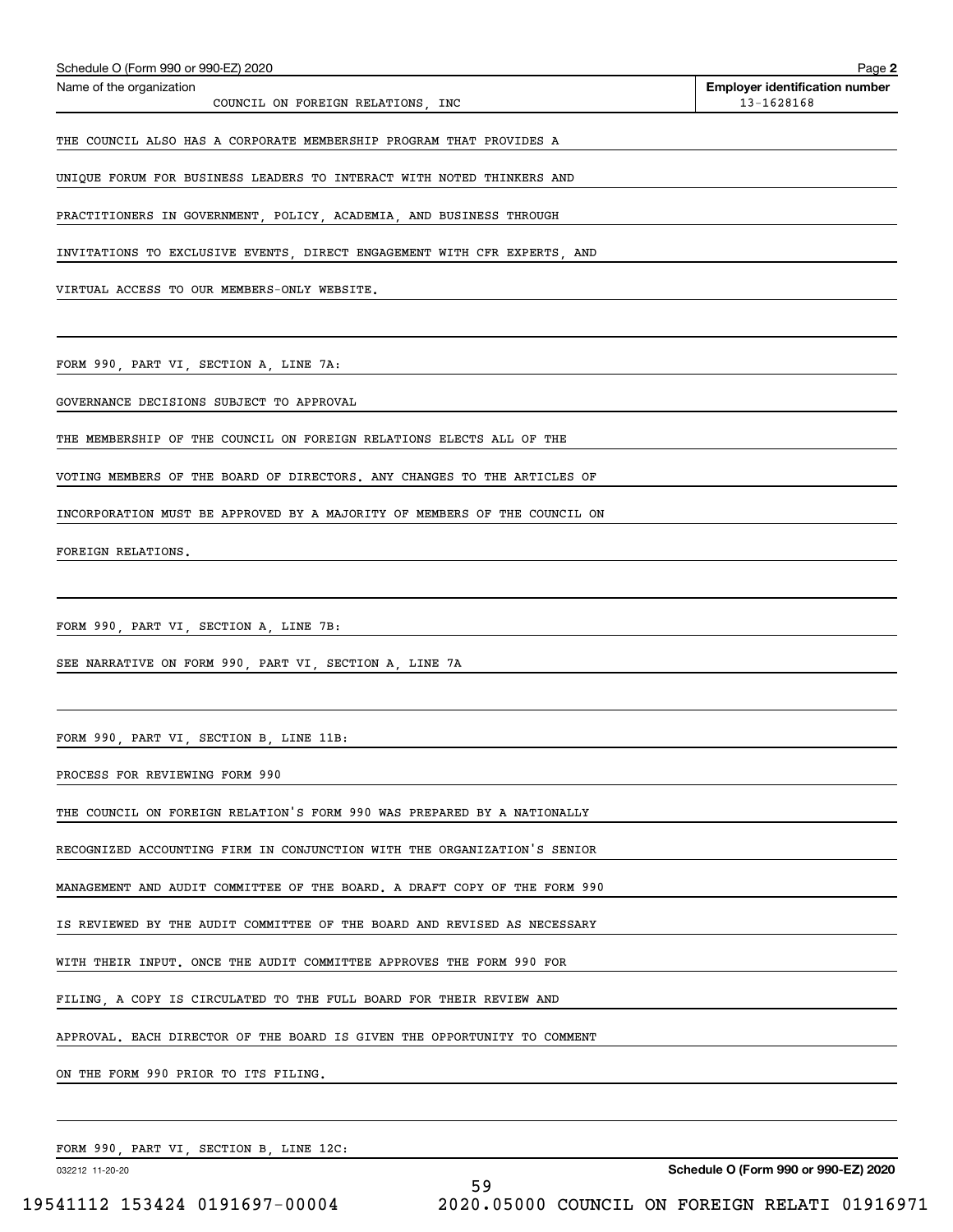| Schedule O (Form 990 or 990-EZ) 2020                                                                                                                                                                                                                                                                                                                                                                                                   | Page 2                                                 |
|----------------------------------------------------------------------------------------------------------------------------------------------------------------------------------------------------------------------------------------------------------------------------------------------------------------------------------------------------------------------------------------------------------------------------------------|--------------------------------------------------------|
| Name of the organization<br>COUNCIL ON FOREIGN RELATIONS, INC                                                                                                                                                                                                                                                                                                                                                                          | <b>Employer identification number</b><br>13-1628168    |
| CONFLICT OF INTEREST POLICY ENFORCEMENT AND MONITORING                                                                                                                                                                                                                                                                                                                                                                                 |                                                        |
| EACH OFFICER, DIRECTOR, AND KEY EMPLOYEE OF THE COUNCIL ON FOREIGN                                                                                                                                                                                                                                                                                                                                                                     |                                                        |
| RELATIONS IS REQUIRED TO ANNUALLY DISCLOSE ANY POTENTIAL CONFLICTS OF                                                                                                                                                                                                                                                                                                                                                                  |                                                        |
| INTEREST TO THE AUDIT COMMITTEE OF THE BOARD. THE AUDIT COMMITTEE REVIEWS                                                                                                                                                                                                                                                                                                                                                              |                                                        |
| EACH REPORTED POTENTIAL CONFLICT OF INTEREST AND REPORTS IT                                                                                                                                                                                                                                                                                                                                                                            |                                                        |
| RECOMMENDATIONS REGARDING THE REPORTED MATTERS TO THE FULL BOARD FOR                                                                                                                                                                                                                                                                                                                                                                   |                                                        |
| APPROVAL. THE COUNCIL'S CONFLICT OF INTEREST POLICY REQUIRES ANY PARTY                                                                                                                                                                                                                                                                                                                                                                 |                                                        |
| WITH A POTENTIAL CONFLICT TO RECUSE THEMSELVES FROM THE BOARD'S                                                                                                                                                                                                                                                                                                                                                                        |                                                        |
| DELIBERATIONS AND ALSO REQUIRES THAT POTENTIAL CONFLICTS BE REPORTED AS                                                                                                                                                                                                                                                                                                                                                                |                                                        |
| SOON AS THEY ARISE. POTENTIAL CONFLICTS OF INTEREST ARE ADDRESSED                                                                                                                                                                                                                                                                                                                                                                      |                                                        |
| IMMEDIATELY UPON REPORTING.                                                                                                                                                                                                                                                                                                                                                                                                            |                                                        |
|                                                                                                                                                                                                                                                                                                                                                                                                                                        |                                                        |
| FORM 990, PART VI, SECTION B, LINE 15:                                                                                                                                                                                                                                                                                                                                                                                                 |                                                        |
| PROCESS FOR DETERMINING COMPENSATION                                                                                                                                                                                                                                                                                                                                                                                                   |                                                        |
| THE COUNCIL ON FOREIGN RELATIONS UNDERTAKES A THOROUGH PROCESS TO ENSURE                                                                                                                                                                                                                                                                                                                                                               |                                                        |
| THAT THE EXECUTIVE COMPENSATION PAID TO ITS OFFICERS AND KEY EMPLOYEES,                                                                                                                                                                                                                                                                                                                                                                |                                                        |
| INCLUDING THE PRESIDENT, IS REASONABLE, GIVEN THE MARKET IN WHICH THE                                                                                                                                                                                                                                                                                                                                                                  |                                                        |
| ORGANIZATION OPERATES. THE COMPENSATION COMMITTEE OF THE BOARD, WHICH IS                                                                                                                                                                                                                                                                                                                                                               |                                                        |
| COMPOSED OF INDEPENDENT PERSONS THAT HAVE NO PERSONAL INTEREST IN THE                                                                                                                                                                                                                                                                                                                                                                  |                                                        |
| PROPOSED COMPENSATION, UNDERTAKES AN ANNUAL REVIEW AND APPROVAL OF                                                                                                                                                                                                                                                                                                                                                                     |                                                        |
| COMPENSATION.                                                                                                                                                                                                                                                                                                                                                                                                                          |                                                        |
|                                                                                                                                                                                                                                                                                                                                                                                                                                        |                                                        |
| TO ASSIST THEIR DELIBERATIONS, THE COMPENSATION COMMITTEE REGULARLY                                                                                                                                                                                                                                                                                                                                                                    |                                                        |
| ENGAGES AN INDEPENDENT COMPENSATION CONSULTANT TO COMPLETE A MARKET                                                                                                                                                                                                                                                                                                                                                                    |                                                        |
| ASSESSMENT AND COMPETITIVE POSITION ANALYSIS FOR THE ORGANIZATION'S                                                                                                                                                                                                                                                                                                                                                                    |                                                        |
| OFFICERS AND KEY EMPLOYEES, INCLUDING THE PRESIDENT. THE COMPENSATION                                                                                                                                                                                                                                                                                                                                                                  |                                                        |
| CONSULTANT UTILIZES COMPARABILITY AND BENCHMARKING SURVEYS, AS WELL AS                                                                                                                                                                                                                                                                                                                                                                 |                                                        |
| FORM 990S OF COMPARABLE ORGANIZATIONS, TO ENSURE THAT THE COUNCIL                                                                                                                                                                                                                                                                                                                                                                      |                                                        |
| 032212 11-20-20<br>60<br>$\frac{1}{111110}$ 1 $\frac{1}{10101}$ 0101607 00001<br>0.000<br>$\wedge$ $\wedge$ $\wedge$ $\wedge$ $\wedge$ $\wedge$ $\wedge$ $\wedge$ $\wedge$ $\wedge$ $\wedge$ $\wedge$ $\wedge$ $\wedge$ $\wedge$ $\wedge$ $\wedge$ $\wedge$ $\wedge$ $\wedge$ $\wedge$ $\wedge$ $\wedge$ $\wedge$ $\wedge$ $\wedge$ $\wedge$ $\wedge$ $\wedge$ $\wedge$ $\wedge$ $\wedge$ $\wedge$ $\wedge$ $\wedge$ $\wedge$ $\wedge$ | Schedule O (Form 990 or 990-EZ) 2020<br>$\overline{C}$ |

 <sup>19541112 153424 0191697-00004 2020.05000</sup> COUNCIL ON FOREIGN RELATI 01916971